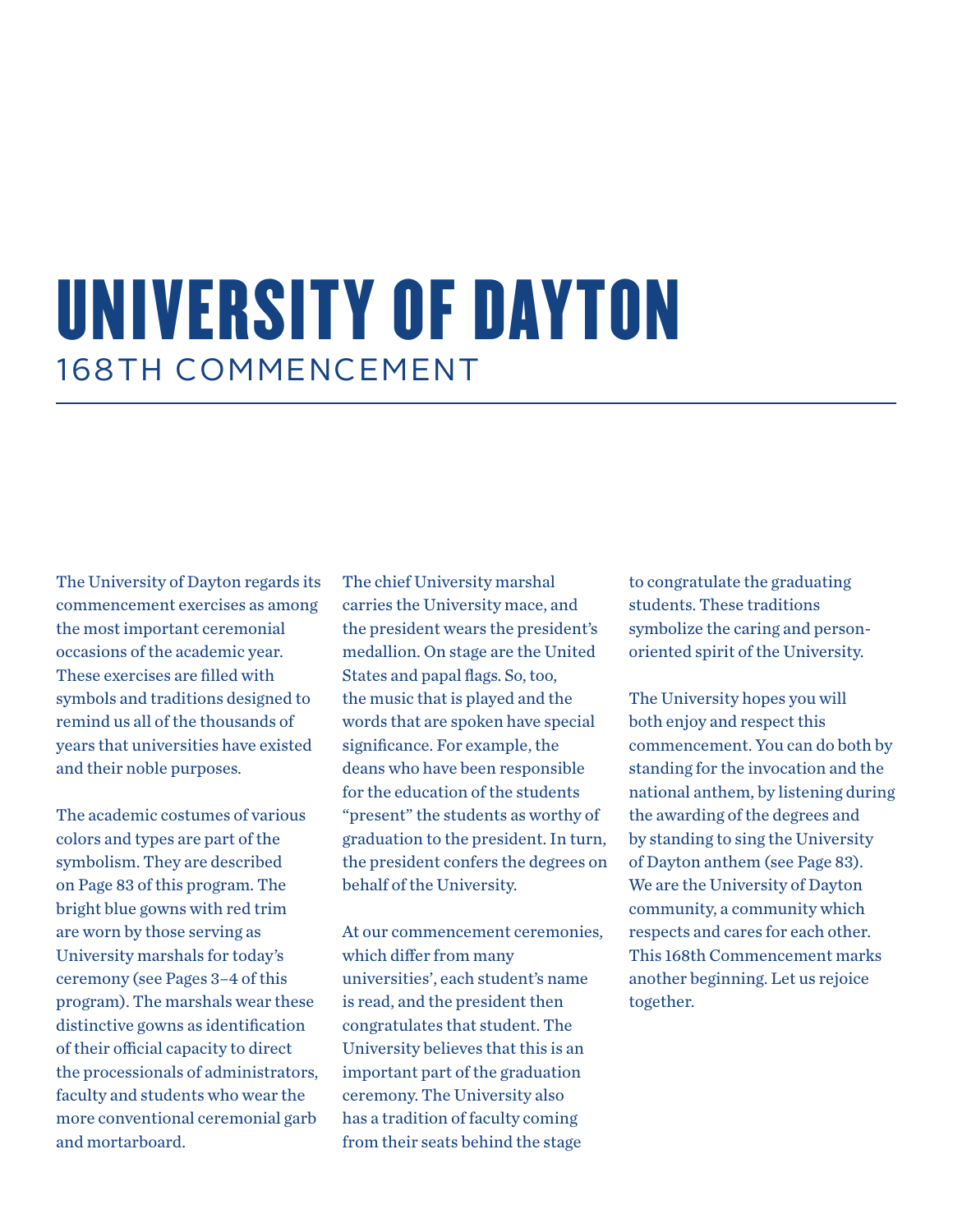# **BOARD OF TRUSTEES**

**David P. Yeager** Chair **Rev. Martin A. Solma, S.M.** Vice Chair **Catherine V. Babington Mary H. Boosalis Bro. William J. Campbell, S.M., Ed.D. Margaret A. Cavanaugh, Ph.D. Thomas J. Cronin Jr. Kevin M. Crotty Rev. James F. Fitz, S.M. Bro. Thomas F. Giardino, S.M.**

- **Bro. Francisco T. Gonzalez, S.M., M.D. Richard Granite Larry D. Harris Joseph R. Hinrichs Thomas A. Holton, Esq. Bro. Joseph H. Kamis, S.M. Dennis R. Marx Richard J. Omlor Richard J. Pfleger Bro. Bernard J. Ploeger, S.M., Ph.D. Derek A. Porter**
- **Jenell R. Ross Michael A. Ruffolo Mary Jo Scalzo, Ph.D. Lynton P. Scotland Joseph F. Spadaford Eric F. Spina, Ph.D. Thomas W. Swidarski Rev. Rudy A. Vela, S.M., D.Min. Lawrence W. Woerner**

# **EMERITUS TRUSTEES**

**Richard A. Abdoo Mervyn Alphonso William S. Anderson Rev. William Behringer, S.M. Bro. Edward M. Brink, S.M. Rev. Bertrand A. Buby, S.M., S.T.D. Terry D. Carder Rev. Thomas A. Cardone, S.M. Annette D. Casella Steven D. Cobb Rev. J. Eugene Contadino, S.M. Sr. Mary J. Coultas, C.P.D., Ph.D. L. William Crotty Daniel J. Curran, Ph.D. David E. Easterly James A. Eiting Michael E. Ervin, M.D. Richard H. Finan Bro. Raymond L. Fitz, S.M., Ph.D. David P. Fitzgerald Robert E. Frazer The Honorable Frank P. Geraci, J.D.** **Vicki E. Giambrone Richard F. Glennon, Sr. Bro. Stephen M. Glodek, S.M. Jane G. Haley John R. Haley Sarah E. Harris, Ph.D. Rev. James L. Heft, S.M., Ph.D. Allen M. Hill Jack Hoeft Cordell W. Hull Thomas A. Klein, Ph.D. George P. Kooluris Peter H. Kuntz Dolores R. Leckey Kevin P. Maloney Bruno V. Manno, S.M., Ph.D. Ronald F. Mason, Jr. Mary C. Mathews Clayton L. Mathile Marie-Louise McGinnis Garry K. McGuire, Sr. John F. McHale**

**Charles R. McNamee Bro. Robert J. Metzger, S.M. Dennis I. Meyer, J.D. Gerald M. Miller John J. Moder Bro. Ronald L. Overman, S.M. Linda S. Parenti David C. Phillips H. John Proud, J.D. Thomas M. Roberts R. Daniel Sadlier John L. Schaefer Katherine A. Schipper, Ph.D. Westina Matthews Shatteen, Ph.D. Rev. Ralph A. Siefert, S.M. Sr. Francis Marie Thrailkill, O.S.U., Ed.D. Rev. Patrick J. Tonry, S.M. Andrew F. Veres Rev. Daryl Ward, J.D. William S. Weprin David C. Winch**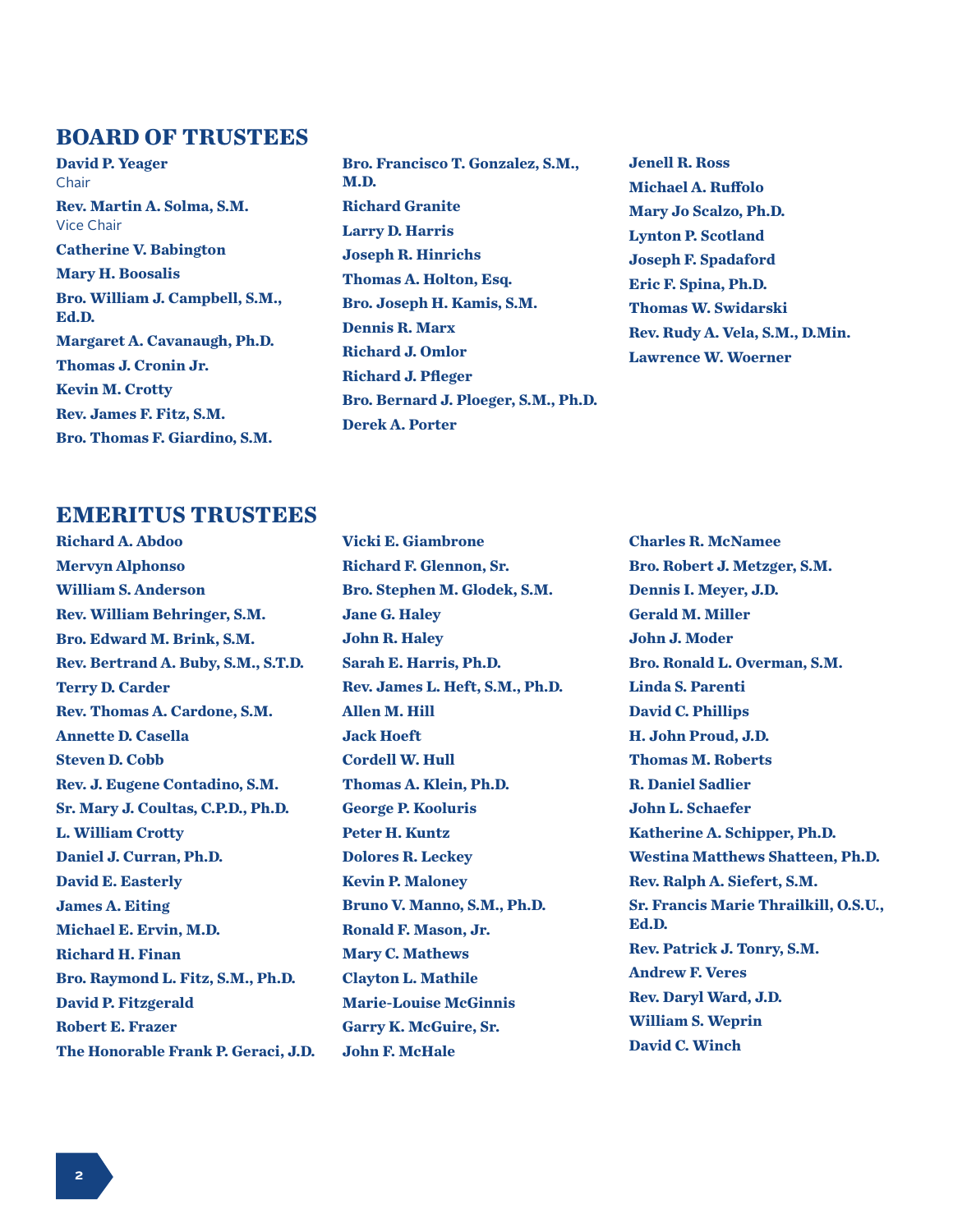# **ADMINISTRATORS**

**Eric F. Spina, Ph.D.** President

**Paul H. Benson, Ph.D.** Provost

**Amy E. Anderson, Ph.D.** Associate Provost for Global and Intercultural Affairs

**Deborah J. Bickford, Ph.D.** Associate Provost for Academic Affairs and Learning Initiatives

**S. Ted Bucaro** Executive Director of Government and Regional Relations

**Lawrence A. Q. Burnley, Ph.D.** Vice President for Diversity and Inclusion

**William M. Fischer, J.D.** Vice President for Student Development

**Rev. James F. Fitz, S.M.** Vice President for Mission and Rector

**Andrew T. Horner** Vice President for Finance and Administrative Services

**Jennifer L. Howe** Vice President for University Advancement

**Kevin R. Kelly, Ph.D.** Dean, School of Education and Health Sciences

**Rick S. Krysiak, Jr.** Vice President for Facilities Management and Planning

**John E. Leland, Ph.D, P.E.** Vice President for Research and Executive Director of UDRI

**John D. Mittelstaedt, Ph.D.** Dean, School of Business Administration

**Carolyn Roecker Phelps, Ph.D.** Associate Provost for Faculty and Administrative Affairs

**Jason L. Pierce, Ph.D.** Dean, College of Arts and Sciences

**Mary Ann Recker, J.D.** Vice President and General Counsel

**Jason K. Reinoehl, Ph.D.** Vice President for Strategic Enrollment Management

**Lisa S. Rismiller** Secretary, Board of Trustees

**Eddy M. Rojas, Ph.D.** Dean, School of Engineering

**Chris Schramm** Associate Vice President and Dean of **Students** 

**Thomas D. Skill, Ph.D.** Associate Provost and Chief Information **Officer** 

**Andrew L. Strauss, J.D.** Dean, School of Law

**Crystal C. Sullivan** Executive Director, Campus Ministry

**Neil G. Sullivan** Vice President and Director of Athletics

**Paul M. Vanderburgh, Ph.D.** Associate Provost for Graduate Academic Affairs

**Troy W. Washington** Vice President for Human Resources

**Kathleen M. Webb** Dean, University Libraries

**Thomas U. Weckesser** Executive Director, Office of the President

**Molly C. Wilson** Vice President for Marketing and Communications

**To be named** President, Academic Senate

# **UNIVERSITY MARSHALS**

**Joni L. Baldwin** Chief Marshal Department of Teacher Education **David W. Darrow** Associate Marshal Department of History **Barbara M. DeLuca** Associate Marshal Department of Educational Leadership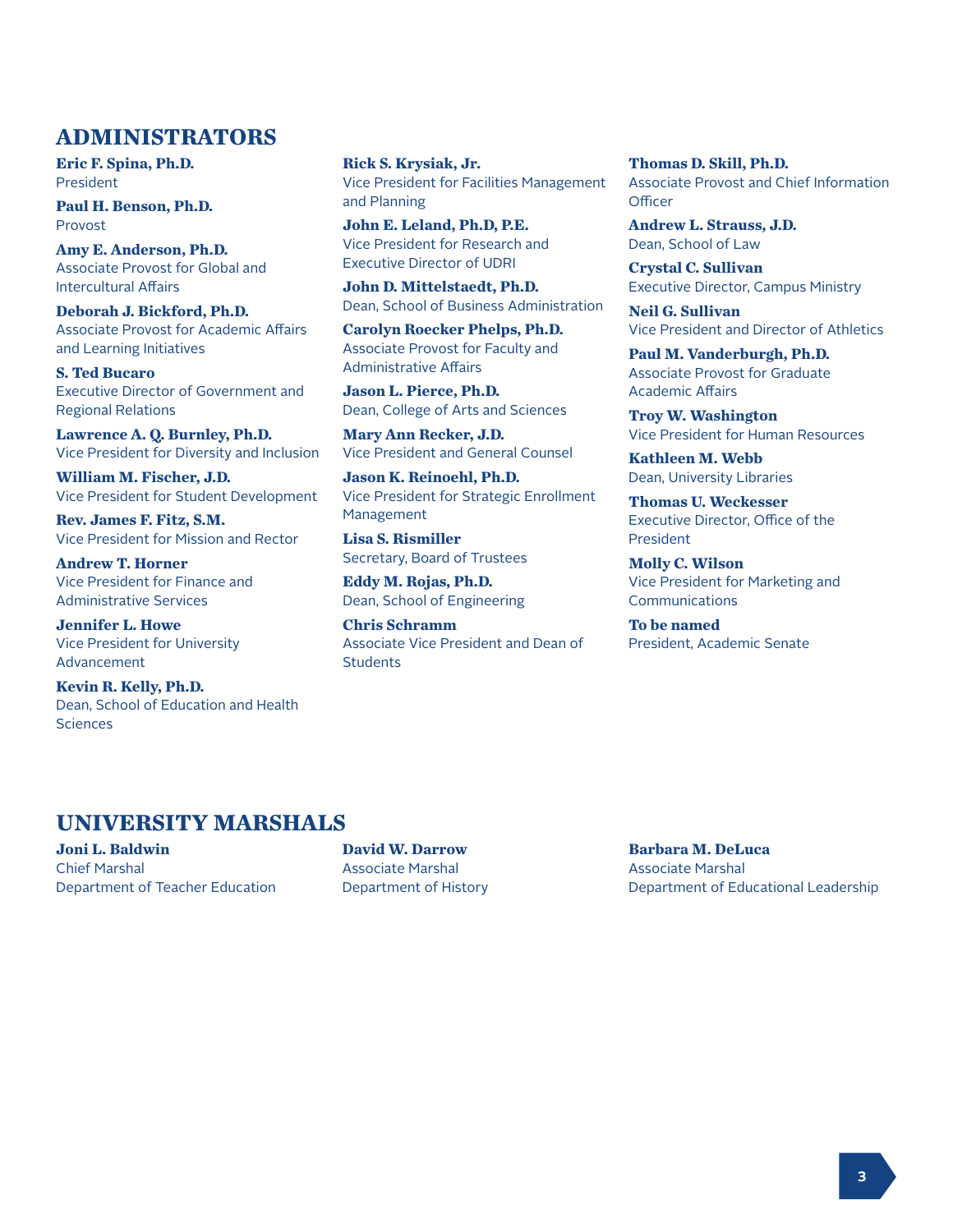# **ASSISTANT MARSHALS**

**Jacqualine M. Arnold** Department of Teacher Education

**Brad A. Balser** Office of the Registrar

**Eric J. Balster** Department of Electrical and Computer Engineering

**Janet R. Bednarek** Department of History

**Mandy Bingaman** MBA Program

**Treavor L. Bogard** Department of Teacher Education

**Karen S. Bull** UDIT – Business Services

**Donald V. Chase** Department of Civil and Environmental Engineering and Engineering Mechanics

**Nancy K. Chase** Department of Engineering Industry Relations

**Jennifer M. Creech** Office of the Registrar

**Kenya M. Crosson** Department of Civil and Environmental Engineering and Engineering Mechanics

**Malcolm W. Daniels** Department of Electrical and Computer Engineering

## **Lesley A. Evans-Hellman** Department of Teacher Education

**James P. Farrelly** Department of English

**Jenifer L. Gerard** Department of Academic Enhancement

**Mary Grilliot** Department of Accounting

**Kathleen D. Henderson** Office of Student Success and Parent Engagement

**Janet M. Herrelko** Department of Teacher Education

**Bro. Andrew J. Kosmowski** Roesch Library

**Rebekah J. Lawhorn** Office of Student Success and Parent

Engagement **Craig J. Letavec** Department of Management Information Systems, Operations Management and Decision Sciences

**Vincent C. Lewis** Crotty Center for Entrepreneurial **Leadership** 

**Megan Lyons** Department of Teacher Education **Scott MacDonald** MBA Program

**Kristi C. Magyar** Office of the Registrar

**Maria R. Newland** Office of the Registrar

**Thomas E. Oldenski, S.M.** Department of Educational Leadership

**Rebecca C. Potter** Department of English

**Markus P. Rumpfkeil** Department of Mechanical and Aerospace Engineering

**Cassandra Secrease** Department of Communication

**Margaret M. Strain** Department of English

**Michelle Strunks** School of Engineering

**Kimberly A. Trick** Department of Chemistry

**Erick S. Vasquez** Department of Chemical and Materials Engineering

**Lucian Zelazny** Department of Accounting

# **READERS**

**Sharon D. Gratto** Department of Music

**Edward F. Mykytka** Department of Engineering Management and Systems

**Lori E. Shaw** School of Law

**Randy Sparks** School of Business Administration

**Verb Washington** College of Arts and Sciences

**Blake Watson** School of Law

# **AMERICAN SIGN LANGUAGE INTERPRETER**

**Bonnie L. VandenBos**

# **PROGRAM NOTE**

Last-minute additions or deletions often must be made after the program has been printed. The information in this graduation program does not reflect students' final transcripts. Official diplomas and appropriate honors will be awarded upon completion of all

degree requirements. May 5, 2018, is the official date when all spring degrees are being conferred. The official list of the names of graduates is recorded in the office of the registrar.

Only representatives of the press, authorized by the University marshal, are permitted to take photographs on the floor.

**Guests and visitors may take photographs from the stands only.** 

**Please remain seated during the processional.**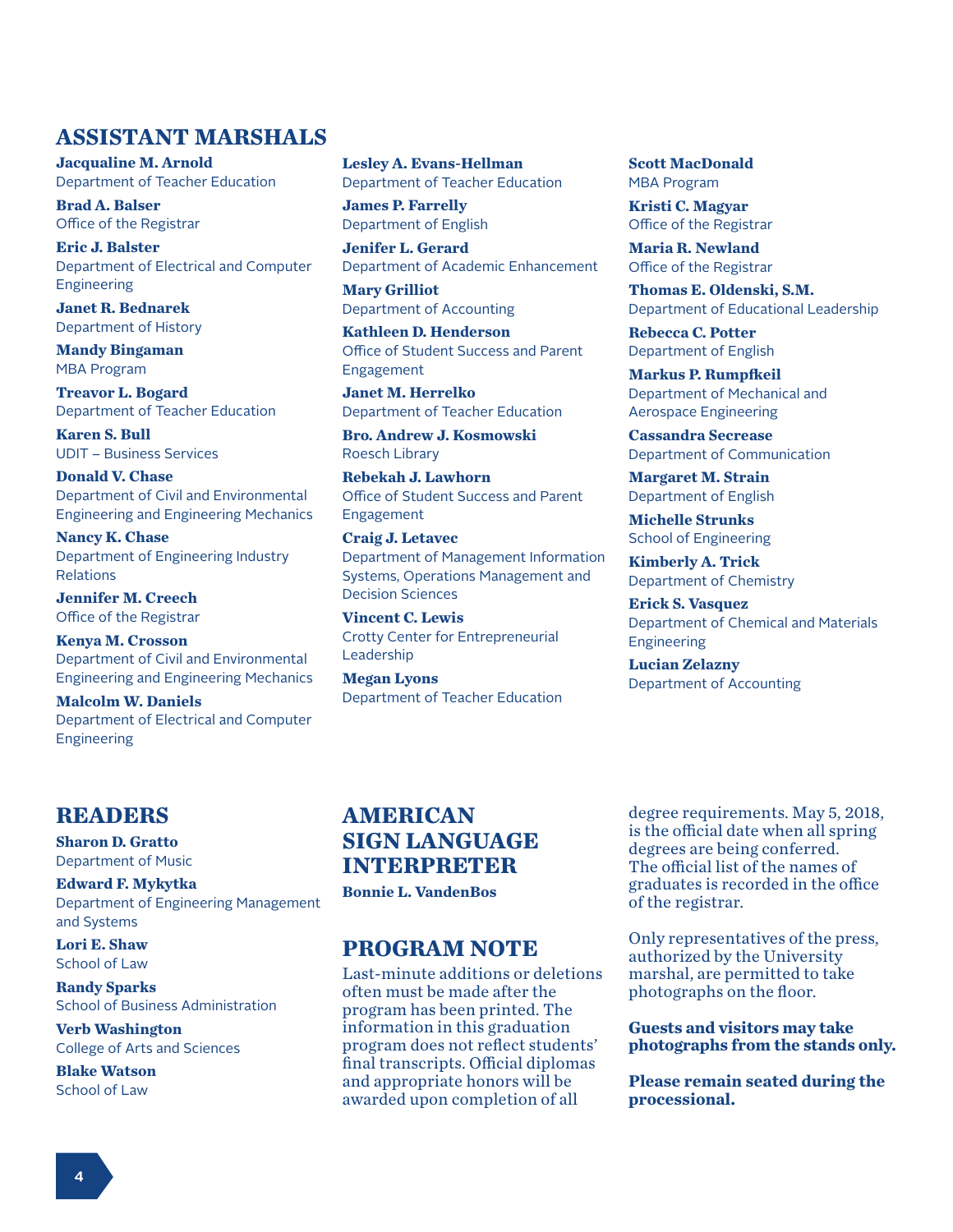# UNIVERSITY OF DAYTON LAW COMMENCEMENT

# **ORDER OF EXERCISES**

9:00 A.M.

PRESIDING **Eric F. Spina** President of the University

PROCESSIONAL **R. Alan Kimbrough**

INTRODUCTION **Paul H. Benson** Provost

INVOCATION **Rev. James F. Fitz, S.M.** Vice President for Mission and Rector

NATIONAL ANTHEM **Catherine Breault '19**

DEAN'S REMARKS **Andrew L. Strauss**

PROVOST'S REMARKS **Paul H. Benson**

PRESENTATION OF AWARDS **Andrew L. Strauss**

STUDENT SPEAKER'S REMARKS **Ann Charles Watts** Graduating with Juris Doctor

INTRODUCTION OF THE COMMENCEMENT SPEAKER **Andrew L. Strauss**

COMMENCEMENT ADDRESS **Raymond J. McGuire, Esq.**

CONFERRING OF DEGREES **Eric F. Spina**

MASTER DEGREES JURIS DOCTOR DEGREES

HOODING OF CANDIDATES **Jeanette Cox** Professor of Law

**James G. Durham** Professor of Law

ALUMNI WELCOME **Adam Armstrong '05** President of the Law School Alumni Association

CLOSING REMARKS **Paul H. Benson**

BENEDICTION **Stephanie J. Schmalz** Graduating with Juris Doctor

RECESSIONAL **R. Alan Kimbrough**

**Please remain seated during the recessional.** 

**Following the ceremony, there will be a reception held at Keller Hall Atrium.**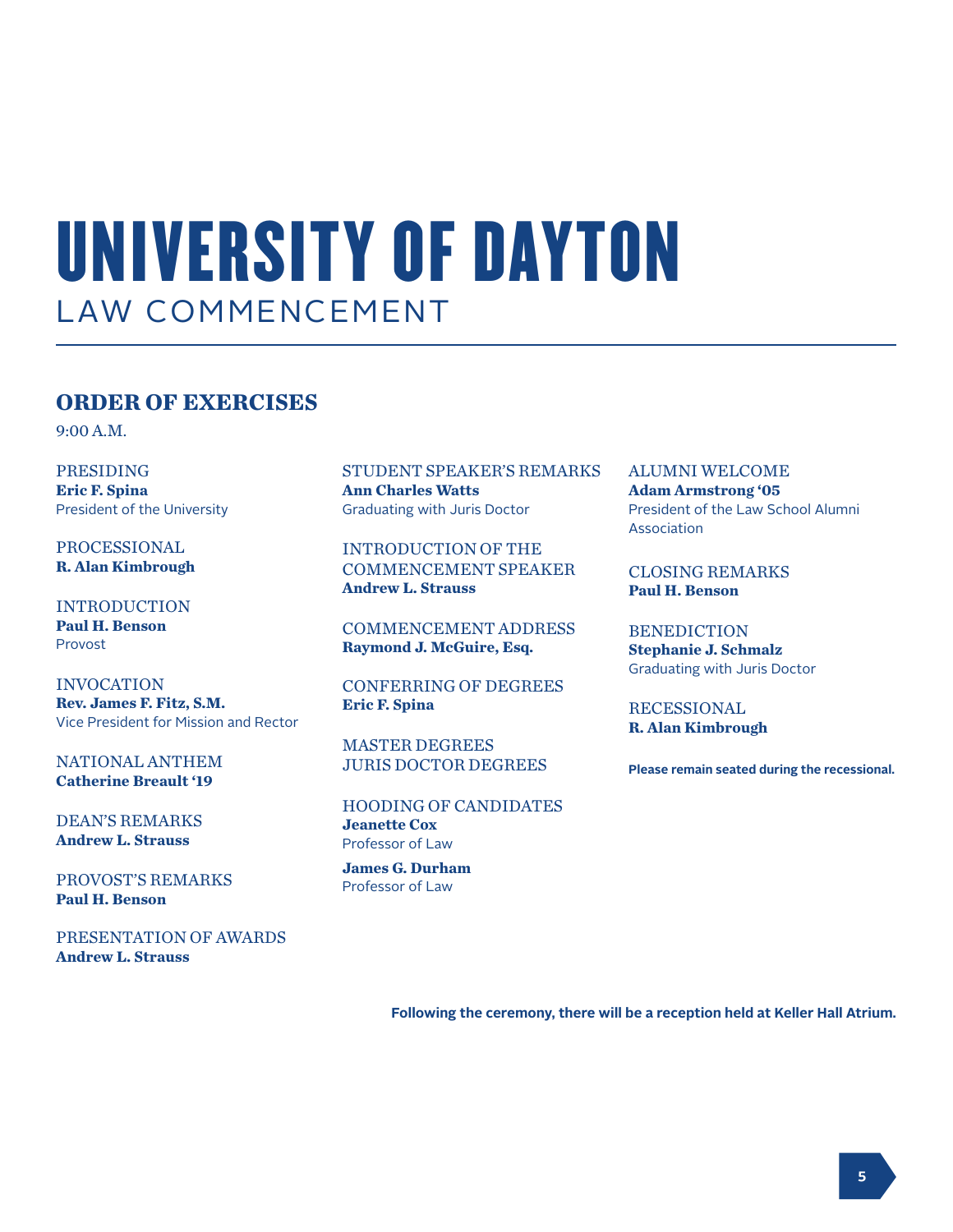#### DEGREE — MASTER OF LAWS

**Ali Abdulkreem A. Al-Ajlani** Dayton, OH B.A., King Abdulaziz University, Saudi Arabia

**Abdullah Hassan Alfaraaj** Riyadh, Saudi Arabia LL.B., King Saud University, Saudi Arabia

**Naif Binsuhaim** Riyadh, Saudi Arabia B.A., King Saud University, Saudi Arabia

**Ryan R. Black** Dayton, OH B.A., Mount St. Joseph University M.A., Ashford University J.D., University of Dayton

**Tao Bu** Zhuhai, China B.A., Guangdong Police College, China

**Khadeja Farahmand** Kabul, Afghanistan B.A., Kurukshetra University, India LL.B., Kurukshetra University, India

**Jack A. Pook** Washington Township, OH B.A., Binghamton University, SUNY M.Ed., Wright State University J.D., University of Dayton

## DEGREE — JURIS DOCTOR

**John R. Altice** Indianapolis, IN B.A., Miami University

**Matthew Joseph Altick** Dallas, TX B.S., Oklahoma State University

**Jagen Paul Arnold** Muncie, IN B.S., Ball State University

**Sara Elizabeth Barger** Hillsboro, OH B.S., Shawnee State University

**Andrew Ray Barnes** Mason, TX B.A., Thomas Edison State University

**Daniel J. Berens Jr.** Centerville, OH B.A., Ohio University

**Jessica Taylor Shae Bernard** Dayton, OH B.A., Ohio State University

**Hilary Law Borton** Minerva, OH B.A., Muskingum University

**Tao Bu** Zhuhai, China B.A., Guangdong Police College, China

**Mark James Byrne**  Hamburg, NY B.B.A., St. Bonaventure University

**Kiara Michelle Carballada Sierra** Cincinnati, OH B.S., Ohio State University

**Manuel Cardona** Dayton, OH B.A., Wright State University

**Jacob A. Carnahan** Massillon, OH B.A., Ohio Wesleyan University

**Julie McGregor Carstens** Louisville, KY B.A., National University M.P.A., National University M.S., National University

**Leslie Collins**  Gratis, OH B.S., Indiana University

**Christin N. Dale** Davenport, IA B.A., Ohio State University

**Ebony Davonne Davenport** Dayton, OH B.A., Wright State University

**Matthew R. Dearfield**  Cincinnati, OH B.S., University of Cincinnati

**Jennifer Bailey Elam** Cincinnati, OH B.S., Ohio University

**Alexandria Esposito** Sandusky, OH B.A., Ohio State University  *Leadership Honors Program* 

**Dillon Shane Fallis** Indianapolis, IN B.S., Indiana University **Vanessa Kay Ferguson** Oviedo, FL B.A., University of South Florida

**Michael Goeb** Columbus, OH B.S., East Tennessee State University

**Brittany Mae Gorsuch**  Bellbrook, OH B.A., Wright State University

**Angela Megan Gray**  Huber Heights, OH B.S., University of Maryland

**Elizabeth Anne Herdmann** Libertyville, IL B.A., University of Dayton M.S.S., Bryn Mawr College M.L.S.P., Bryn Mawr College

**Timothy Hill**  Cincinnati, OH B.S., Xavier University

**Connor K. Hollis**  Naperville, IL B.A., Ohio State University

**Zachary M. Holscher** Minster, OH B.S., Ball State University

**Sana Hussain** Boston, MA B.A., University of Massachusetts Amherst LL.M., University of Kent, United Kingdom

**Dana Jalanbo** Dayton, OH B.A., Wright State University

**Aubrey Lane Kiger** Washington Court House, OH B.S., Ohio State University

**Ameed Mahmoud Kollab** Cleveland, OH B.A., John Carroll University

**Alexandra Laine** Lexington, KY B.S., University of Kentucky

**Brittany Lee Larkin** Pittsburgh, PA B.A., California University of Pennsylvania

**Nicholas J. Larry** Chantilly, VA B.A., Xavier University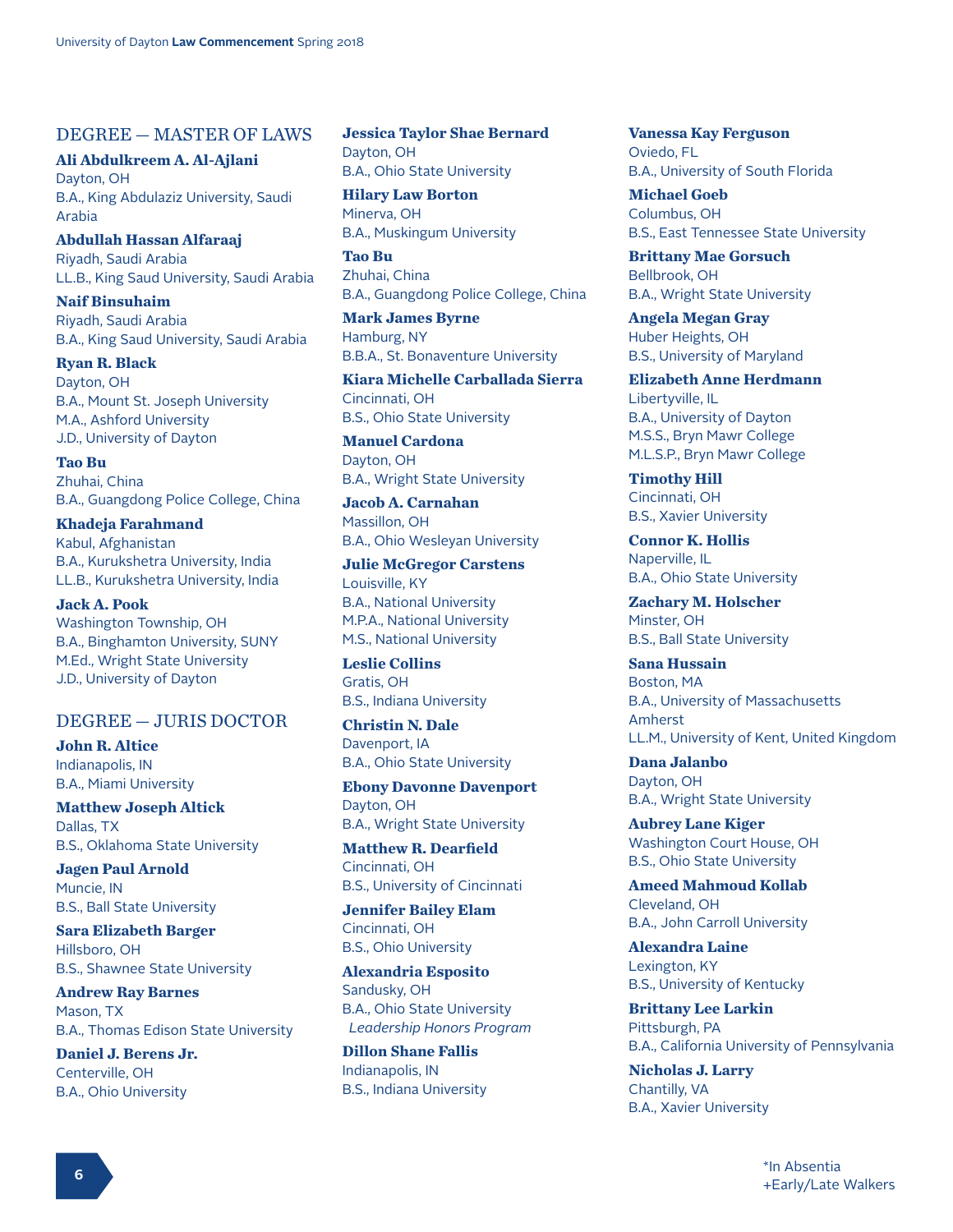**John Mathias Lintz** Dayton, OH B.A., Otterbein University M.A.E., Otterbein University

**Alexander R. Loper** Powell, OH B.A., Capital University

**Tolou Mahani** Toronto, Canada B.A., York University, Canada

**Joseph R. Mezher** Cincinnati, OH B.A., Miami University

**Suryakeerthi Mohan** Tamilnadu, India B.Eng., Lancaster University, United Kingdom

**Navil Moniruzzaman** Beavercreek, OH B.A., Ohio State University

**Kelly J. Montero** Hilliard, OH B.A., Ohio State University

**Kristopher William Nealeigh** Greenville, OH B.S., Urbana University

**Dustin M. Norfolk** Fredericksburg, TX B.S., Texas A&M University B.A., Texas A&M University

**Matthew C. Notaro** Buffalo, NY B.A., University at Buffalo, SUNY

**Theodore William Oltmann** Hubbard, OH B.B.A., Kent State University

**Joseph Jonathan Paley** Dayton, OH B.A., University of Tennessee

**J. Sayre Payne** Chillicothe, OH B.A., Ohio State University  *Leadership Honors Program*  **Sean Michael Perez** Springboro, OH B.A., University of Cincinnati

**Charles Dean Pfister** Dayton, OH B.S., Xavier University

**Steven Thomas D. Potts** Dayton, OH B.A., Ohio State University

**Meghan Elizabeth Pratschler** Burghill, OH B.A., Miami University B.S., Miami University

**Catherine A. Ricci** Las Vegas, NV B.S., University of Nevada, Las Vegas

**Michael David Richardson** Atlanta, GA B.S., Eastern Michigan University

**Elizabeth C. Rigel** Springfield, OH B.S., University of Rio Grande

**Krystal Renae Rosado** Sunman, IN B.S., Indiana State University

**Rochelle Yanger Samukai** Monrovia, Liberia B.S., Edinboro University

**Anthony C. Satariano** Clifton, OH B.A., Ohio University

**Kevin Alan Scharf** Belleville, IL B.A., Saint Louis University

**Stephanie J. Schmalz** Loveland, OH B.A., Canisius College

**Chelsea R. Shekmer Hintzen** Grand Rapids, MI B.A., Grand Valley State University

**Caroline Eloiza Silva** Cleveland, OH B.A., Ohio State University

**Daniel Simonds** Brackney, PA B.A., Pennsylvania State University **Shawna M. Sorrell** Middletown, OH B.A., Wright State University

**Jacob Jay Stephens** Richmond, IN B.A., Northern Kentucky University

**Andre Tirado** Columbus, OH B.S., Kent State University  *Leadership Honors Program* 

**Michael R. Walczak** Cleveland, OH B.A., Ohio University

**Tanner V. Wall** Huntington, WV B.A., Marshall University

**Ashley E. Warwar** Dayton, OH B.A., Denison University

**Ann Charles Watts** Dayton, OH B.A., Ohio University M.A., Ohio University  *Leadership Honors Program* 

**Ashton Elizabeth Weethee** Tipp City, OH B.A., University of Cincinnati

**Daniel Leonard Wells** Dayton, OH B.A., Wright State University

**Jana Marie Wendell** Dayton, OH B.A., Antioch University Midwest

**Patricia A. Wilkinson** Dayton, OH B.S., Wilberforce University

**Philip Athol Worsham Jr.** Cincinnati, OH B.A., Miami University

**Olivia K. Wrencher** West Chester, OH B.S., University of Cincinnati

**Louis A. Zambelli, III** Fairport, NY B.S., University of Dayton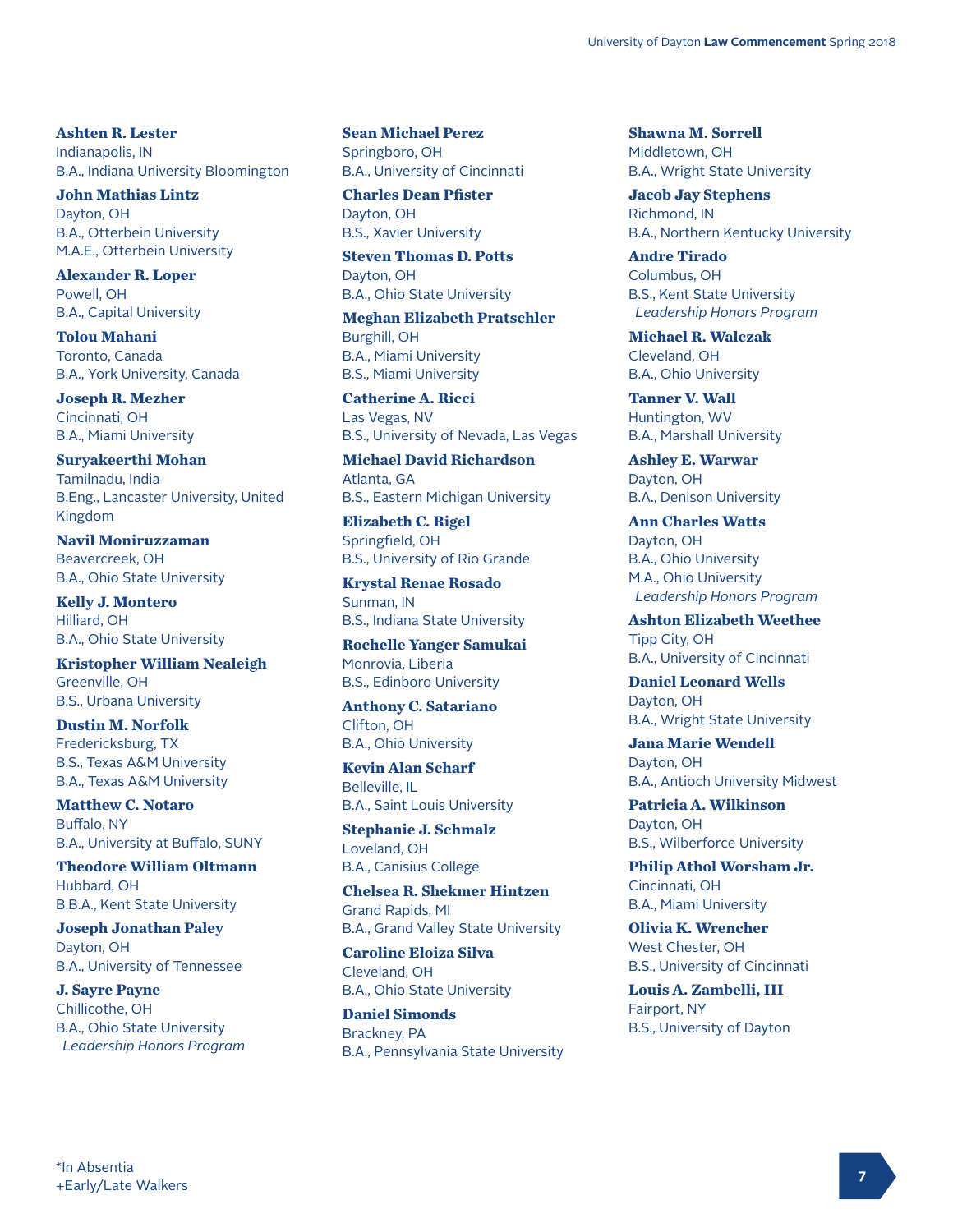# UNIVERSITY OF DAYTON GRADUATE COMMENCEMENT

12:00–12:30 P.M.

# **FIRST FLIGHT SAXOPHONE QUARTET**

Alexandra Altomare Emily Horne Timothy Schroeder Riel St. Amand Dr. Willie L. Morris, III — Director

# **ORDER OF EXERCISES**

12:45 P.M.

PRESIDING **Eric F. Spina** President of the University

PRELUDE **R. Alan Kimbrough**

PROCESSIONAL

INTRODUCTION **Paul H. Benson** Provost

INVOCATION **Crystal C. Sullivan** Executive Director of Campus Ministry

## POSTING OF THE COLORS

**Michael Brem Emily Gill Daniel Moran Samuel Penewit** Army ROTC

NATIONAL ANTHEM **Veronica Ruth Manges** Graduating in Music Therapy

WELCOMING REMARKS **David P. Yeager** Chair, Board of Trustees

PRESIDENT'S REMARKS **Eric F. Spina**

PROVOST'S REMARKS **Paul H. Benson**

CONFERRING OF DEGREES **Eric F. Spina**

DOCTORAL DEGREES GRADUATE DEGREES

**Paul M. Vanderburgh** Associate Provost for Graduate Academic Affairs

CLOSING REMARKS **Paul H. Benson**

BENEDICTION **Rev. James F. Fitz, S.M.** Vice President for Mission and Rector

UNIVERSITY OF DAYTON ANTHEM **Mary Katherine Spieles** Graduating in Music

RECESSIONAL **R. Alan Kimbrough**

**Please remain seated during the recessional.**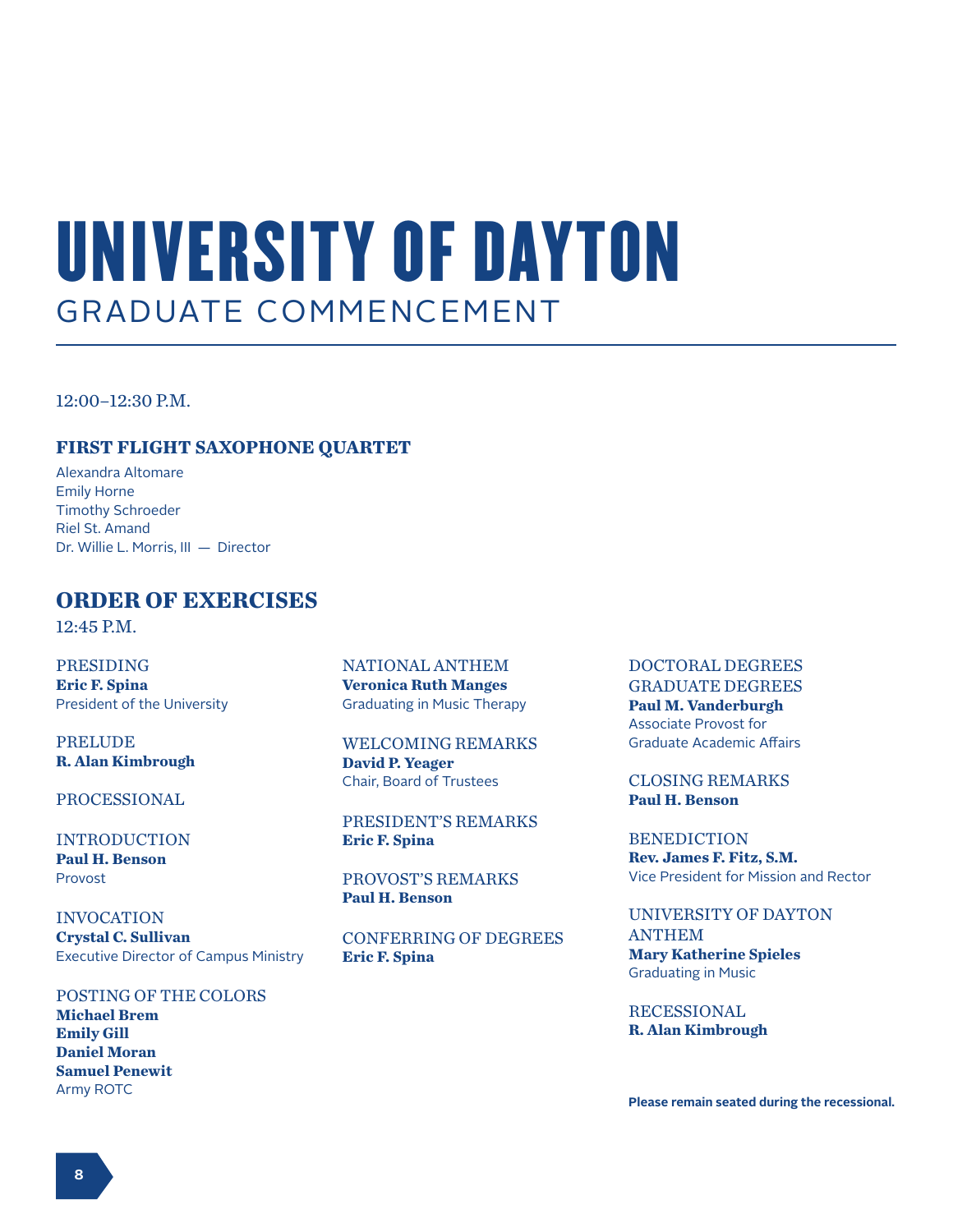# **DOCTORAL DEGREES**

# **SCHOOL OF ARTS AND SCIENCES**

**Jason L. Pierce** Dean

**Paul M. Vanderburgh** Associate Provost for Graduate Academic Affairs

# DEGREE — DOCTOR OF PHILOSOPHY IN THEOLOGY

**Scott Cooper McDaniel** Wise, VA B.A., University of Virginia's College at Wise Dissertation: "Of Mountain Flesh: Space, Religion, and the Creatureliness of Appalachia"

# **SCHOOL OF EDUCATION AND HEALTH SCIENCES**

**Kevin R. Kelly** Dean

**Paul M. Vanderburgh** Associate Provost for Graduate Academic Affairs

# DEGREE — DOCTOR OF PHILOSOPHY IN EDUCATIONAL LEADERSHIP

**Daria-Yvonne J. Graham** Dayton, OH B.S.B.A., University of Dayton M.S.E., University of Dayton

Dissertation: "Intersectional Leadership: A Critical Narrative Analysis of Servant Leadership by Black Women in Student Affairs"

## **Sherry McAndrew**

Dayton, OH B.A., University Missouri-Kansas City M.A., Antioch College

Dissertation: "Engaging the Adaptive Challenge: How Twenty Individual Higher Education Leaders Think About Corporatization in American Higher Education"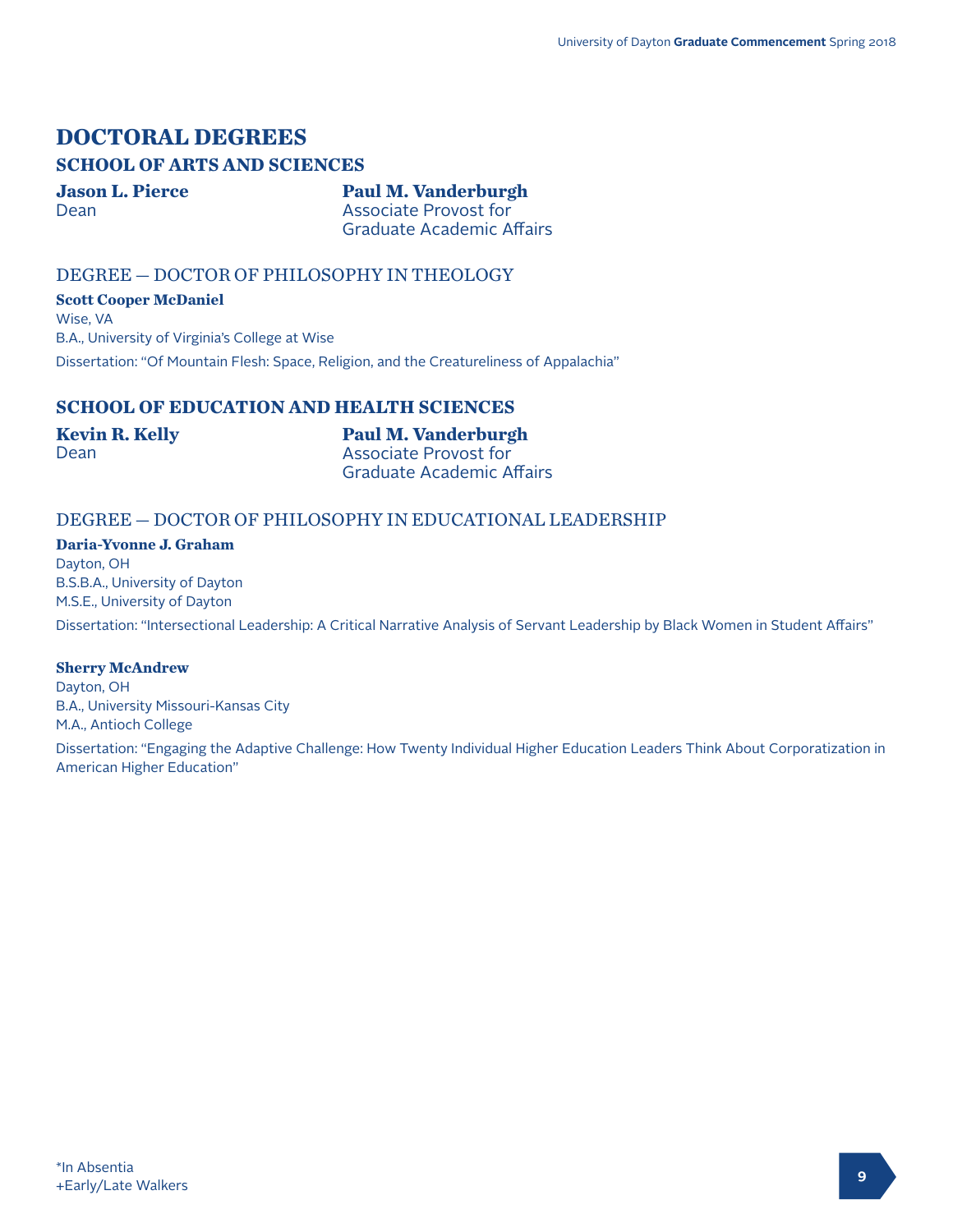## **SCHOOL OF ENGINEERING**

**Eddy M. Rojas** Dean

**Paul M. Vanderburgh** Associate Provost for Graduate Academic Affairs

## DEGREE — DOCTOR OF PHILOSOPHY IN ENGINEERING

## **ELECTRICAL ENGINEERING**

### **Faraj Meilad Abdelhafeid**

Benwaleid, Libya M.S., Tadeusz Kościuszko University of Technology, Poland

Dissertation: "The Effect upon Antenna Arrays of Variations of Element Orientation and Spacing in the Presence of Channel Noise, with an Application to Direction Finding"

## **Abdulrahman Saleh Alturki** +

Bukairiah, Saudi Arabia B., Qassim University, Saudi Arabia M.S.E.E., University of Dayton

Dissertation: "Principal Point Determination for Camera Calibration"

#### **Christopher Douglas McGuinness**

Englewood, OH B.E.E., University of Dayton M.S.E.E., University of Dayton

Dissertation: "Characterizing Remote Sensing Data Compression Distortion for Improved Automated Exploitation Performance"

# **MECHANICAL ENGINEERING**

## **Saleh Mohamed Almestiri**

Misurata, Libya B.S., Misruta University, Libya M.S.M.E., University of Dayton

Dissertation: "The Dual of SU(2) in the Analysis of Spatial Linkages, SU(2) in the Synthesis of Spherical Linkages, and Isotropic Coordinates in Planar Linkage Singularity Trace Generation"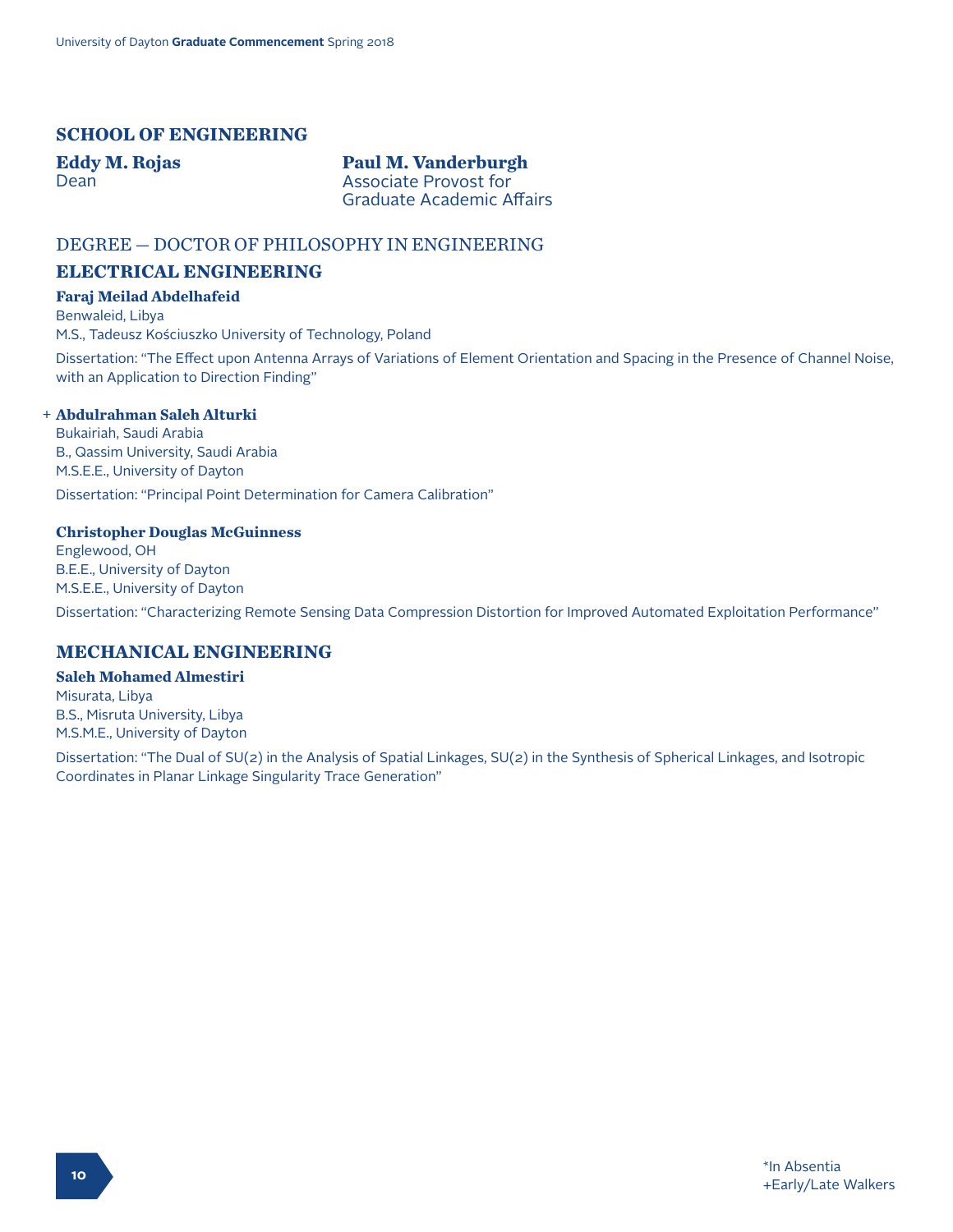# **SCHOOL OF EDUCATION AND HEALTH SCIENCES**

**Kevin R. Kelly** Dean

**Paul M. Vanderburgh** Associate Provost for Graduate Academic Affairs

# DEGREE — DOCTOR OF PHYSICAL THERAPY

**Katie Marie Barga** Russia, OH B.S.E., Ohio State University

**David A. Brewster** Bloomington, IN B.S., Indiana University Bloomington

**Samantha Leanne Brown** Tallmadge, OH B.S., University of Akron

**Lauren Rae Canady** Hilliard, OH B.S., Otterbein University

**Katherine Anne Chu** Dayton, OH B.S., University of Dayton

**Kelly A. Clancy** Olmsted Township, OH B.S., Xavier University

**Blake Robert Erwin** Dayton, OH B.S., University of Kentucky

**Jacob David Forsythe** Mount Pleasant, MI B.S., Cedarville University

**Gina Lausin Francesangelo** Beavercreek, OH B.S., Cleveland State University

**Matthew D. Giel** Bethel Park, PA B.S.E., University of Dayton

**Hana Elizabeth Goubeaux** Fort Loramie, OH B.S., Mount St. Joseph University

**Matthew David Gundlach** Monroeville, OH B.S., Ashland University

**Timothy Andrew Hackney** Carlisle, OH B.S. Miami University

**Brady L. Harre** Nashville, IL B.A., Greenville College

**Kyle T. Heffner** Kettering, OH B.S., Marshall University

**Lynn Anne Hendricks** Tipton, MI B.A., Siena Heights University

**Emily Suzanne Henry** Covington, OH B.S., Mount St. Joseph University

**Jacob Henry Hoying** Russia, OH B.S., Mount St. Joseph University

**Adam Michael Hutchison** Dyer, IN B.S., Purdue University

**Michael Devoll Loew** Dayton, OH B.A., Miami University

**Victoria Elizabeth Marchant** Chagrin Falls, OH B.S., University of Dayton

**Mary E. McCormick** Mequon, WI B.S.E., University of Dayton

**Jordan Elizabeth McMillan** Portland, IN B.S.E., University of Dayton

**Kimberly R. Parent** Westerville, OH B.S., Miami University

**Lesley Ann Park** Rensselaer, IN B.S., Purdue University

**Renee Chelsea Roberts** Strongsville, OH B.S., University of Toledo

**Megan Emilia Saunders** Lakewood, OH B.S., University of Toledo

**Maria A. Savino** Canal Winchester, OH B.S., University of Cincinnati

**Patricia Elizabeth Schutter** Centerville, OH B.S., Miami University

**Alexi Rahe Scott** Richmond, IN B.A., Calvin College

**Safiyeh Abdelrahman Shalash** Hilliard, OH B.S., Ohio State University

**Kari Ann Shank** New Lebanon, OH B.S., Otterbein University

**Emily Ruth Snyder** Centerville, OH B.S., Ohio State University

**Tabatha Marie Trauner** Fillmore, IN B.S., University of Indianapolis

**Jennifer Lynn Westover** Dayton, OH B.S., University of Cincinnati

**Gabrielle Josette Whisler** Clayton, OH B.S., Wright State University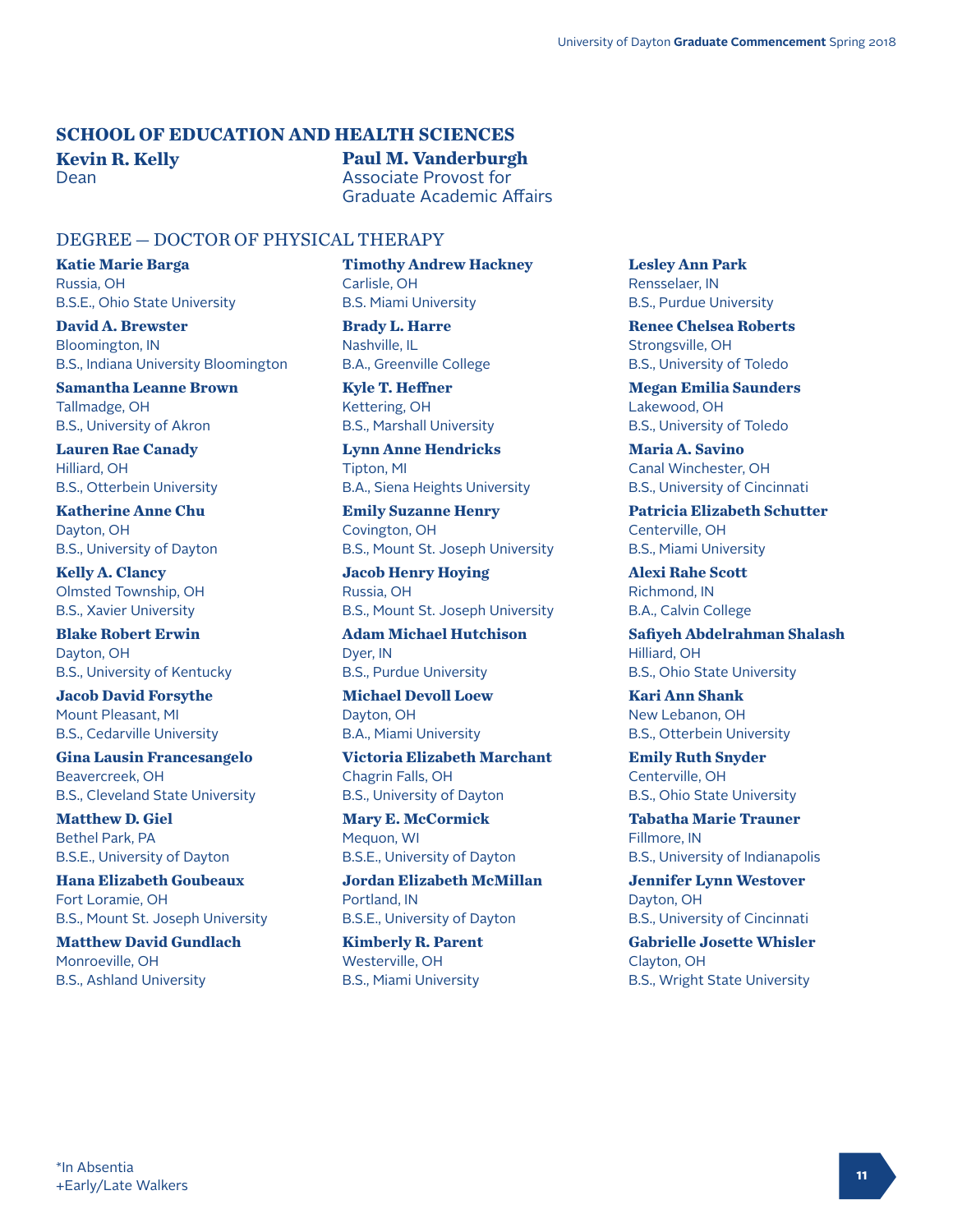# **GRADUATE DEGREES COLLEGE OF ARTS AND SCIENCES**

**Jason L. Pierce** Dean

# DEGREE — MASTER OF ARTS **CLINICAL PSYCHOLOGY**

**Rhiannon A. Gibbs** \* Delaware, OH

**Ashley Marie Harrison** Mayfield Heights, OH

**Chelsey Nichole Parker** \* Hoytville, OH

**Kelly Leigh Waggy** Dayton, OH

# **COMMUNICATION**

**Joanna Sarkis Abdallah** Byblos, Lebanon

**Aaron J. Alford** Cincinnati, OH

**Laura C. Combs** Union, OH

**Melanie Lauryn Crump** Dayton, OH

**Irina Enevska** Cincinnati, OH

**Peijun Hou** + Xuanwei, China

**Samantha Ellen Moore** Xenia, OH

**Abby Nicole Papenfus** Toledo, OH

**Kathryn Lynne Wickel** Wilmette, IL

# **ENGLISH**

**Alexis Faith Ancona** Durham, ME

**Katherine Jenness DeVantier** \* Dublin, OH

**Samar Muftah Elemam** Dayton, OH

**Paul M. Vanderburgh** Associate Provost for Graduate Academic Affairs

**Raheem Terrell Rashawn**  + **Elmore** Columbus, OH

**Jenna Marie-Claire Gomes** Kettering, OH

**Rebekah Lee Goode** Dayton, OH

**Jacob Scot Hale** West Chester, OH

**Romaisha Rahman** Dhaka, Bangladesh

# **PASTORAL MINISTRY**

**Michael Robert Hoendorf** Vandalia, OH

## **THEOLOGICAL STUDIES**

**Christen Aquino** Kettering, OH

**Kateri Lucy Crawford** + Tipp City, OH

**Cory Thomas Kinnan** Mansfield, OH

**Colin Ryan Petramale** + Schenectady, NY

## DEGREE — MASTER OF COMPUTER SCIENCE

**Swahnika Aitharaju** Visakhapatnam, India

**Bhanu Prakash Alapati** West Godavari, India

**Sravanthi Alipuram** + Hyderabad, India

**Harsha Alladi** Nalgonda, India

**Aliya Habib Alshammari** Alqasar, Kuwait

**Adel Hussain M. Alshappip** Dammam, Saudi Arabia

**Sami Mohammed Alshehri** Jeddah, Saudi Arabia

- **Prashanth Anugula** + Warangal, India
- **Aravind Bijjala** + Warangal, India

**Philip M. Bohun** Dayton, OH

**Pranay Kumar Bommana** + Karimnagar, India

**Madhukar Damla Jayathirtha** Bangalore, India

**Yelaguresh Manohar Rao Deshpande** Bengaluru, India

- **Deepika Devulapally** \* Hyderabad, India
- **Jeevan Dharma Raj** + Bangalore, India

**Jianfei Gan** Shanghai, China

**Kirthi Priya Guttikonda** Hyderabad, India

**Venkata Sai Prasanth Ippagunta** Hyderabad, India

**Venkatesh Jaganatha** Bangalore, India

**Shravya Sridevi Janagam** Hyderabad, India

**Akhilesh Joga** Visakhapatnam, India

**Chethana Karne** Hyderabad, India

**Naveena Katpally** \*Hyderabad, India

**Venkateshwarlu Komuravelly** Warangal, India

**Vineetha Konda** Chirala, India

**Shri Geeta Krishna Kudarvalli** Hyderabad, India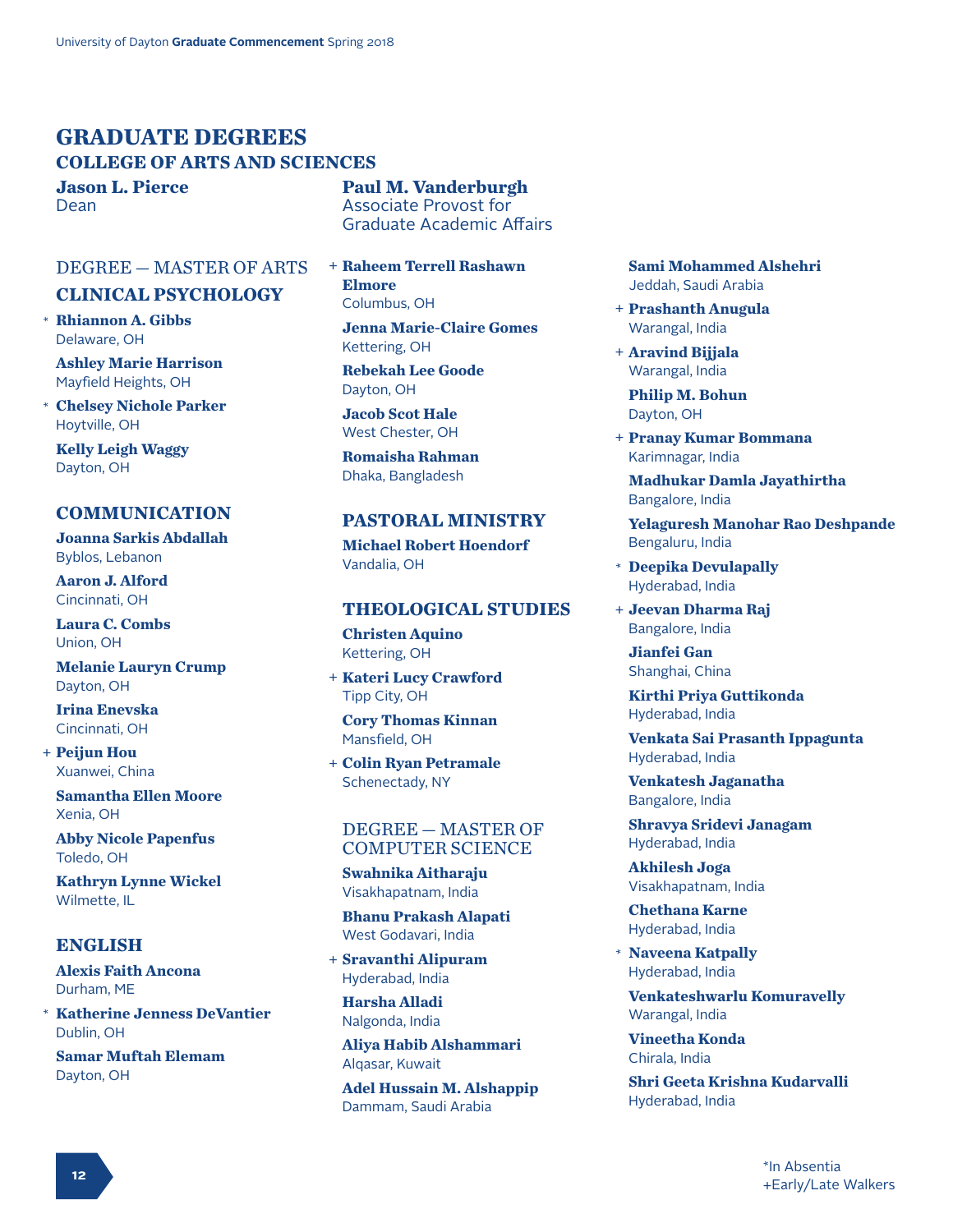**Shruthi Kura** Medak, India

**Qirui Li** Shanghai, China

**Akhila Madari** Hyderabad, India

**Sudeepthi Manukonda** + Hyderabad, India

**Vineetha Marikal** Hyderabad, India

**Murali Krishna Meka** Hyderabad, India

**Manasa Mudigonda** Hyderabad, India

**Chandra Mohan Reddy Munagala** + Kurnool, India

**Aravind Muramalla** Visakhapatnam, India

**Sindhura Nalluri** + Dayton, OH

**Sudha Patri** Hyderabad, India

**Anvesh Pingili** Warangal, India

**Venkata Jahnavi Renduchintala** + Hyderabad, India

**Anitha Silveru** Hyderabad, India

**Prathima Thokala** + Nagulapalem, India

**Sunil Kumar Vadlamani** Hyderabad, India

**Baahulee Vundi** Hyderabad, India

**Weifan Wang** Xi'an, China

**Youkun Zhang** Hangzhou, China

## DEGREE — MASTER OF FINANCIAL MATHEMATICS

**Amal Ibrahim Y. Alsomali** Jeddah, Saudi Arabia

## DEGREE — MASTER OF PUBLIC ADMINISTRATION

**Stephen Douglas Agenbroad** Springboro, OH

**Brent William Centers** Franklin, OH

**Benjamin Aaron Cox** Mansfield, OH

**Jonathon Patrick McCoy** Dayton, OH

**Ethan William Raby** Cedarville, OH

**Katelyn Margaret Rendulic** Pittsburgh, PA

**Brandon Paul Sobera** Middleburg Heights, OH

**Catherine Sarah Sulecki** Pittsburgh, PA

## DEGREE — MASTER OF **SCIENCE**

# **BIOLOGY**

**Sarah Rajini Golconda** Springboro, OH

## **CHEMISTRY**

**Venicia Alhawach** Miziara, Lebanon

**Erich Nicholaus Auer** Pickerington, OH

**David Rey Ireland** Dayton, OH

## DEGREE — MASTER OF SCIENCE IN APPLIED MATHEMATICS

**Qasim Salim L. Alharbi** Hail, Saudi Arabia

**Mohammed Saad D. Alharthi** Bisha, Saudi Arabia

**Jabr Ateeg Allah J. Aljedani** Jeddah, Saudi Arabia

**Ashley M. Mailloux** \*Cheektowaga, NY

**Zhaopu Teng** Nanjing, China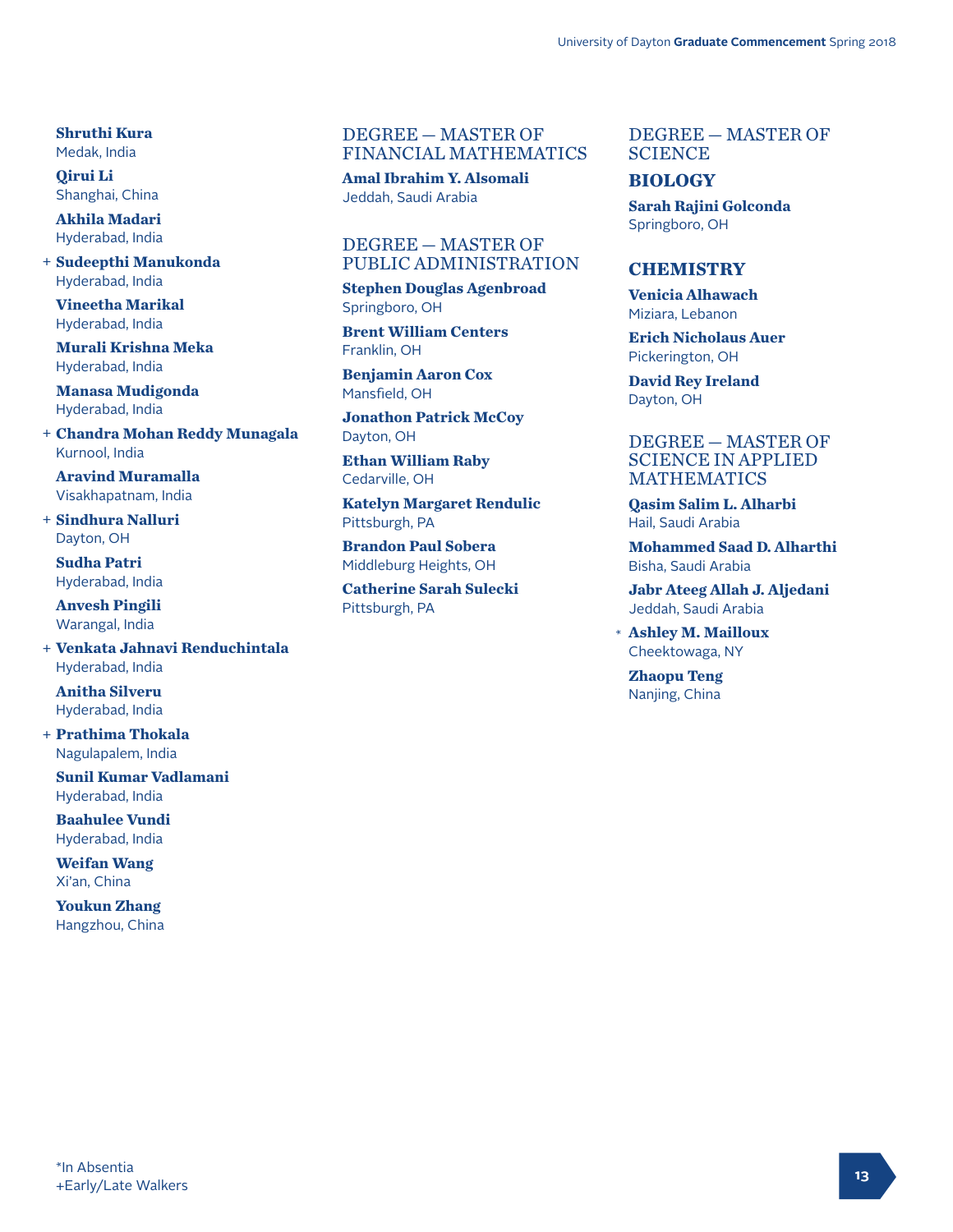## **SCHOOL OF BUSINESS ADMINISTRATION**

**John D. Mittelstaedt**

## DEGREES — BACHELOR OF SCIENCE IN BUSINESS ADMINISTRATION AND MASTER OF BUSINESS ADMINISTRATION

**Alexander Arthur Eben** \* Cleveland, OH (B.S.B.A., Accounting)  *Cum Laude*

## DEGREE — MASTER OF BUSINESS ADMINISTRATION

**Leslie Hanna Abbey** Centerville, OH

**Elizabeth Ann Bach** New Lebanon, OH

**Andrew Thomas Beck** Vandalia, OH

**David Scott Berland** Dayton, OH

**Sarah Elizabeth Berry** Medina, OH

**Sawyer B. Chambers** + Dayton, OH

**Mallory Ellen Coakley** Springboro, OH

**Jacqueline Marie Cournoyer** Bellbrook, OH

**April Marie Craver** West Chester, OH

**Monica Erin Deal** Dayton, OH

**Patrick K. Donnelly** Dayton, OH

**Elizabeth Christine Eckley** Kettering, OH

**Michael Lawrence Frasca** Aurora, IL

**LeeAnne Marie Gammie** Centerville, OH

Paul M. Vanderburgh Associate Provost for Graduate Academic Affairs

**Jill A. Gilbert** Liberty Township, OH

**Jameson Richard Hartke** Kettering, OH

**Roger Blaine Hartman** Loveland, OH

**Stacey Lynnette Henry** Xenia, OH \*

**Mark William Huml** + Strongsville, OH

**Tiara La'Shae Jackson** Rochester, NY

**Robert Joseph Jagielski III** Englewood, OH

**Wendy Cheirie Johnson** Springboro, OH

**Almas L. Knapp** Camden, OH

**Shivaram Noorni Krishnan** Springboro, OH

**Matthew Allen Kubiak** Lambertville, MI

**Derek Andrew Langenkamp** Rossburg, OH

**Yongting Liu** Beijing, China

**Courtney Elizabeth Long** Dayton, OH

**Luke Alexander Miller** + Orland Park, IL

**Noreen Mumba Beiersdorfer** Oakwood, OH

- **Nicholas K. Randall** \* Brookville, OH
- **Rachel Michelle Rice** + Sandusky, OH

**Adrienne L. Ross-Green** Kettering, OH

**Senay Araia Semere** Centerville, OH

**Adam M. Shearer** Morrow, OH

**Nicholas A. Smith** Miamisburg, OH

**Matthew Ryan Trimble** Brookville, OH

**Michael Aaron Walker** Union, OH

**Kirk Thomas Waymire** Dayton, OH

**Chad Edward Weisenborn** West Chester, OH

**Kevin Dion Wilmoth** Englewood, OH

**Mark Winemiller** Dayton, OH

## DEGREE — MASTER OF FINANCE

**Mohammed Khaled M. Alhazmi** + Madinah, Saudi Arabia

**Heng Liu** Zizhong, China

**Connor Thomas Richard** \* Sidney, OH

**Dimitra Artemis Spandonidis** Romeoville, IL

**Ryan James Wolff** \* Dayton, OH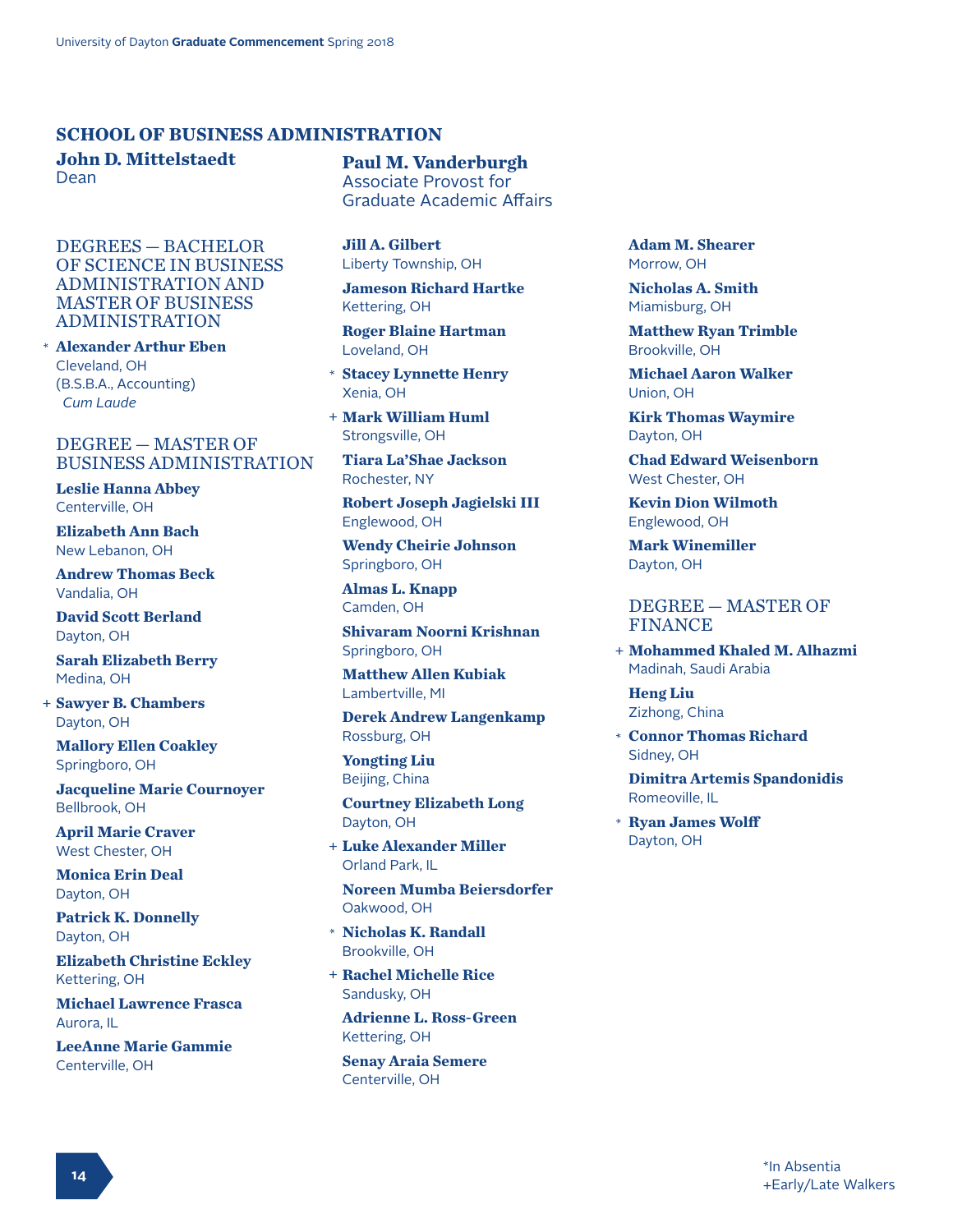## DEGREE — MASTER OF PROFESSIONAL ACCOUNTANCY

**Amanda Jane Buechele** Beavercreek, OH

**Aidan John Butler** West Homestead, PA

**Jonathan Robert Crain** Lisle, IL

**Ethan A. Cudak** Rolling Meadows, IL

**Victoria Beatriz Dib Vazquez** San Juan, PR

**Jacob Michael Finley** Cincinnati, OH

**Jessica K. Kent** Lyndhurst, OH

**Mary Eileen McGonigle** Pittsburgh, PA

**Elinor Louise Schuck** Medina, OH

**Caroline Elizabeth Scott** Burr Ridge, IL

**Emily Anne Smith** Old Saybrook, CT

**Tyler James Trame** Centerville, OH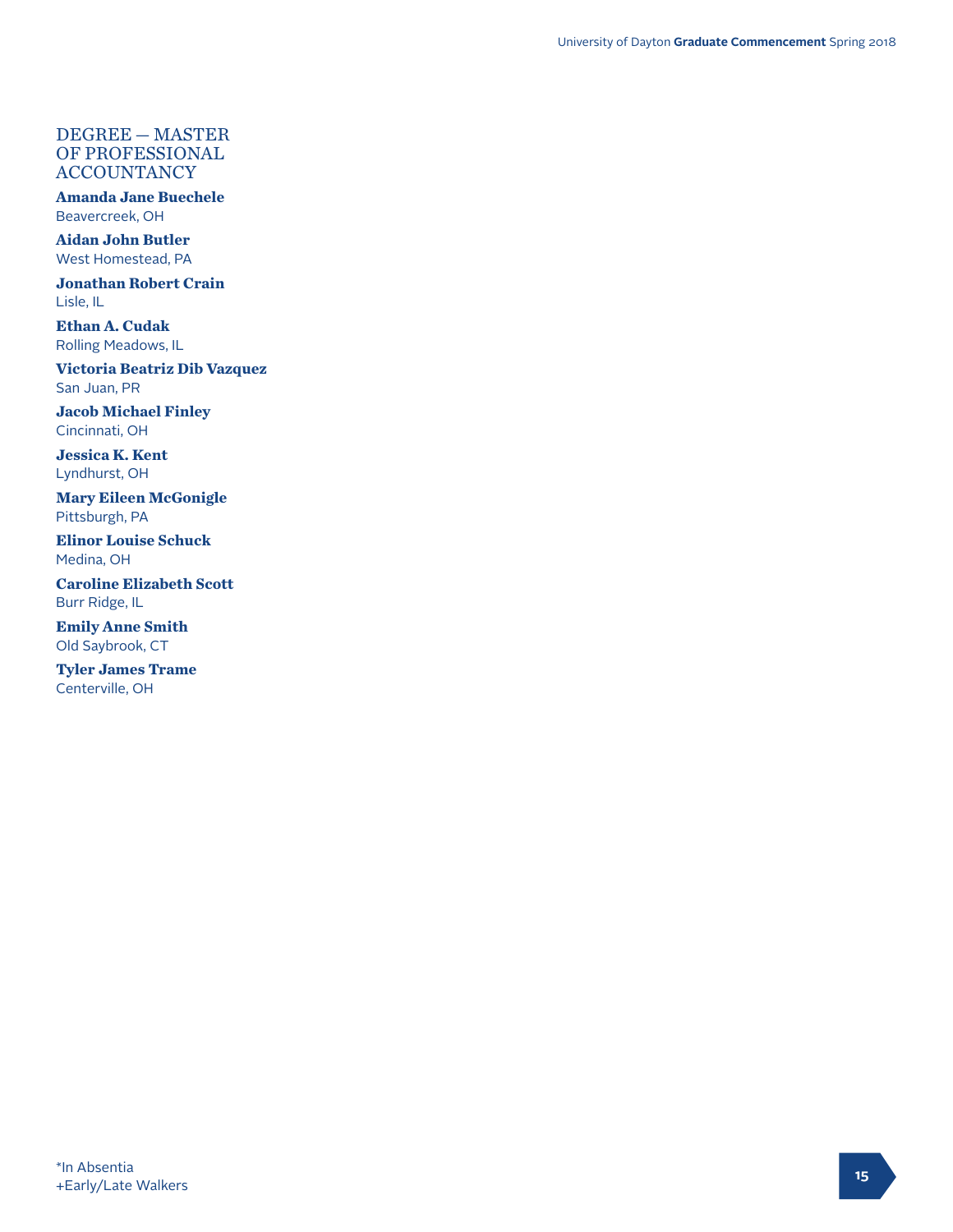# **SCHOOL OF ENGINEERING**

**Eddy M. Rojas** Dean

## DEGREE — MASTER OF SCIENCE IN AEROSPACE ENGINEERING

**Karthik Boni** \* Vizianagaram, India

**Alexander Donald Feuling** Muskego, WI

**Steven Blake Goodman** Loveland, OH

**Sai Phani Abhinay Nandyala** Dayton, OH

**Brock Joseph Pleiman** Mason, OH

**John Paul Puttmann** Cincinnati, OH

**Sonali Ravikumar** Chennai, India

DEGREE — MASTER OF SCIENCE IN BIOENGINEERING

**Andrew Edward Bonnoront** Sidney, OH

## DEGREE — MASTER OF SCIENCE IN CHEMICAL ENGINEERING

**Beshoy G. Agayby** Lima, OH

**Christopher Robbins Bruening** Beavercreek, OH

**Salhein Hassan** Tripoli, Libya

**Jiali Li** Beijing, China

**Yue Li** Wuhan, China

**Jung Fang Liu** Miaoli City, Taiwan **Paul M. Vanderburgh**

Associate Provost for Graduate Academic Affairs

**Tianlin Liu** Panjin City, China

**Kangle Shu** Huanggang, China

DEGREE — MASTER OF SCIENCE IN CIVIL ENGINEERING

**Ahmed Othman Alanazi** + Arar, Saudi Arabia

**Mohammad Adli Almothaffar** + Dayton, OH

**Danah Ahmad Alshatti** Kuwait City, Kuwait

**Christopher M. Colwell** Dublin, OH

**Robert M. Greene** Dayton, OH

**Fatemah Saleh Qasem** + Kuwait City, Kuwait

**Pei-Yu Shih** Changhua County, Taiwan

**Saroj Wagle** Dayton, OH

**Venkata Kruthi Yathavakilla** Khammam, India

**Zichen Zhang** Suzhou, China

DEGREE — MASTER OF SCIENCE IN COMPUTER ENGINEERING

**Tharun Kumar Borra** Guntur, India

- **Satya Prashanth Reddy Challa** + Narsampet, India
- **Manjunath Chikkahejjaji Venkatesh**  \* **Prasad** Bangalore, India
- **Venkateswarlu Gollapudi** + Hyderabad, India

**Terry William Midlam** Dayton, OH

**Jonathon Richard Reinhart** Fostoria, OH

## DEGREE — MASTER OF SCIENCE IN ELECTRICAL ENGINEERING

**Louai M. Albouri** Saihat, Saudi Arabia

**Shampad Guha Ayan** + Feni, Bangladesh

**Evan J. Brohman** Centerville, OH

- **Hamed Elhadi Faraj Elwarfalli** + Bani Walid, Libya
- **Thomas Connor Mealey** \* Bloomington, MN
- **Akram M. Emhemmed Muntaser** + Alassabaa, Libya
- **Benjamin E. Natarian** \* Lewis Center, OH

**Duy Nguyen** Vung Tau, Vietnam

**Van Tung Nguyen** Fairborn, OH

- **Santhoshi Reballi** \* Hyderabad, India
- **Daniel Alan Shaffer** \* Riverside, OH
- **Ajith Kumar Veeraboina** + Kakinada, India

**Zilong Wei** Benxi, China

**Zhiyuan Xie** Kettering, OH

**Ishtiaque Abedin Zissan** Dhaka, Bangladesh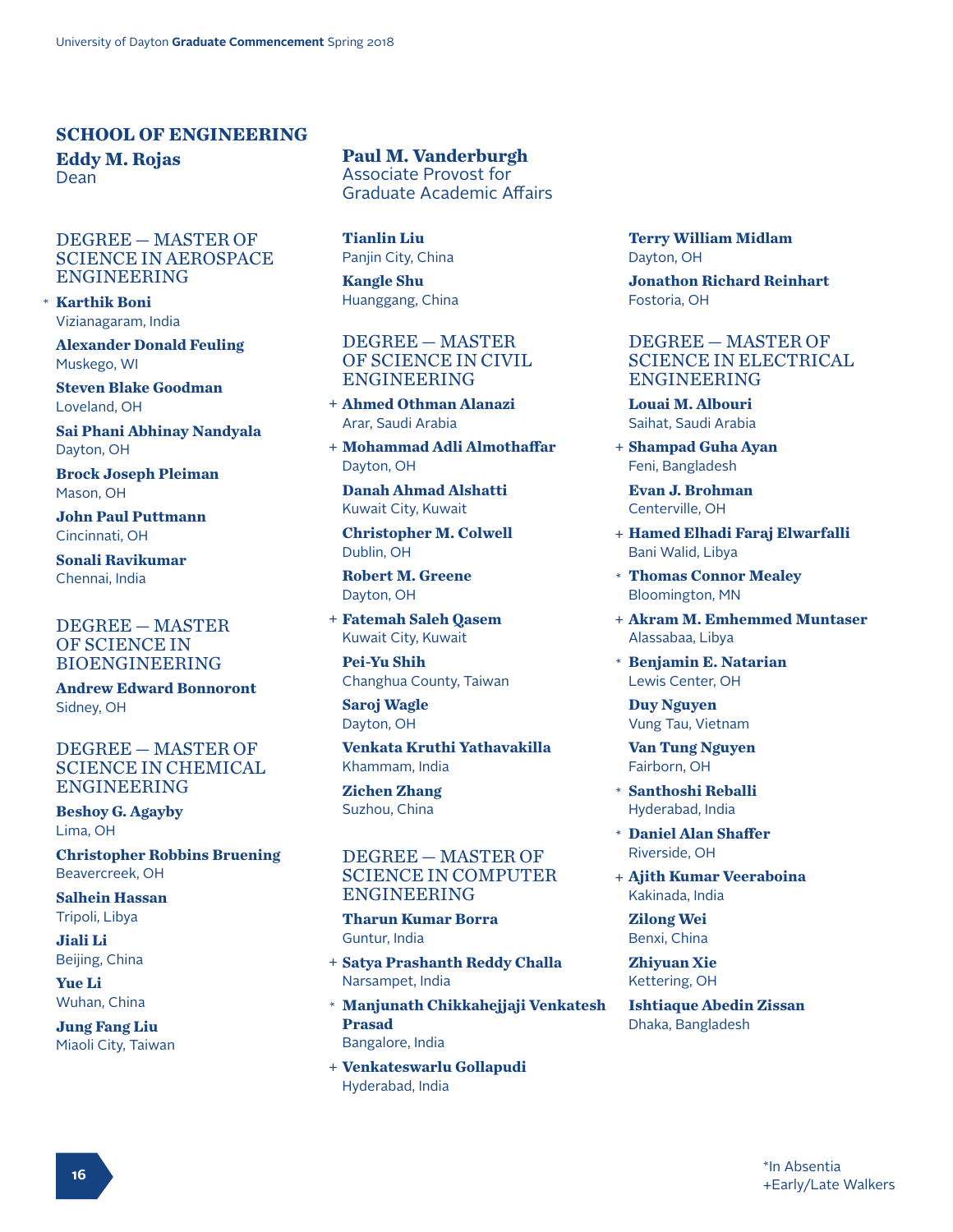## DEGREE — MASTER OF SCIENCE IN ELECTRO-OPTICS

**Edward Clark Ruff** Dayton, OH

**Gary Alan Sevison** Dayton, OH

**Xueyin Shi** Shanghai, China \*

**Eric James Turner** + Dayton, OH

**Yimin Zang** Yangzhou, China

**Yiqing Zhou** \* Miamisburg, OH

**James J. Zimnicki** Richmond, IN

## DEGREE — MASTER OF SCIENCE IN ENGINEERING MANAGEMENT

**Mustafa Ahmed Almashari** + Saihat, Saudi Arabia

**Saud Abdulaziz M. Alshaikh** Dammam, Saudi Arabia

**Khaled Mohmmad Alshehri** + Yanbu, Saudi Arabia

**Jerrell Scott Butler** Dover, FL

**Nicholas William Chapman** Altamonte Springs, FL

**Travis Shawn Flanagan** Beavercreek, OH

**Jennifer Marie Landry** Columbus, OH

**Yinghong Alice Liu** Lanzhou, China

**Mehdi Moazen** + West Chester, OH

**Adam Keith Motsinger** Gahanna, OH

**Khalid Saleh Najdeyah** Jeddah, Saudi Arabia

**Jesse Alan O'Ryan** Dayton, OH

**Kyle Joseph Vanden Eynden** Hamilton, OH

**Sean LaRonn Whitfield** \* Bettendorf, IA

**Zhongzheng Yin** + Shanxi, China

**Yaoxing Yong** Nanchong, China

DEGREE — MASTER OF SCIENCE IN ENGINEERING MECHANICS

**Chengjie Gu** Shanghai, China

## DEGREE — MASTER OF SCIENCE IN MATERIALS ENGINEERING

**Michael Dean Adams** Covington, OH

**Sravanthi Badichetti** Hyderabad, India

**Michael Stephens Bodey** Weaverville, NC

**Joseph Deron Boone** West Harrison, IN \*

**David J. Borth** Springboro, OH

**Garry S. Crosson** Beavercreek, OH

**Matthew Hunter Falls** Batavia, IL

**Taylor Chenille Jones** Cincinnati, OH

**Kyle Alexander Lach** Perrysburg, OH

**Aaron Frank Lassalle** Clayton, OH

**Bingxin Liu** Hubei, China

**Li Long** Chongqing, China

**Ganesh Ananth Narayan** Mason, OH

**Elise Kristin Poerschke** Cincinnati, OH

**Brittanie M. Rooths** Englewood, OH

**Daniel Maurice Solomon** + Akron, OH

**Wenye Wang** Sjijiazhuang, China

**Matthew James Witzeman** Bellbrook, OH

**Changze Yan** Yueyang City, China

**Muge Yuan** Wuhan, China

## DEGREE — MASTER OF SCIENCE IN MECHANICAL ENGINEERING

**Abdulrahman Mubarak Q. Alanezi** Jubail Industrial, Saudi Arabia

**Manswr Magbal Alenezi** Arar, Saudi Arabia

**Abdulelah Daher B. Alhamayani** Jeddah, Saudi Arabia

**Thamer Saleh B. Alhouti** Hail, Saudi Arabia

**Ahmed Rashed M. Aljudaya** Abha, Saudi Arabia

**Hamad Abdulrhman M. Almadhi** Riyadh, Saudi Arabia

**Yaqoub A. H. Alsalamin** Riqqa, Kuwait

**Saroj Bhattarai** Kathmandu, Nepal

**Kevin Michael Brand** + Prospect, KY

**Xin Cai** Shanghai, China

**Rebecca Ann Davis** Vandalia, OH

**Joshua Alan Dempe** Dayton, OH

**Courtney Lynne Golembiewski** \* Venetia, PA

**Manisha Madhireddy** Mahabubnagar, India

**Bharath Pothu** + Warangal, India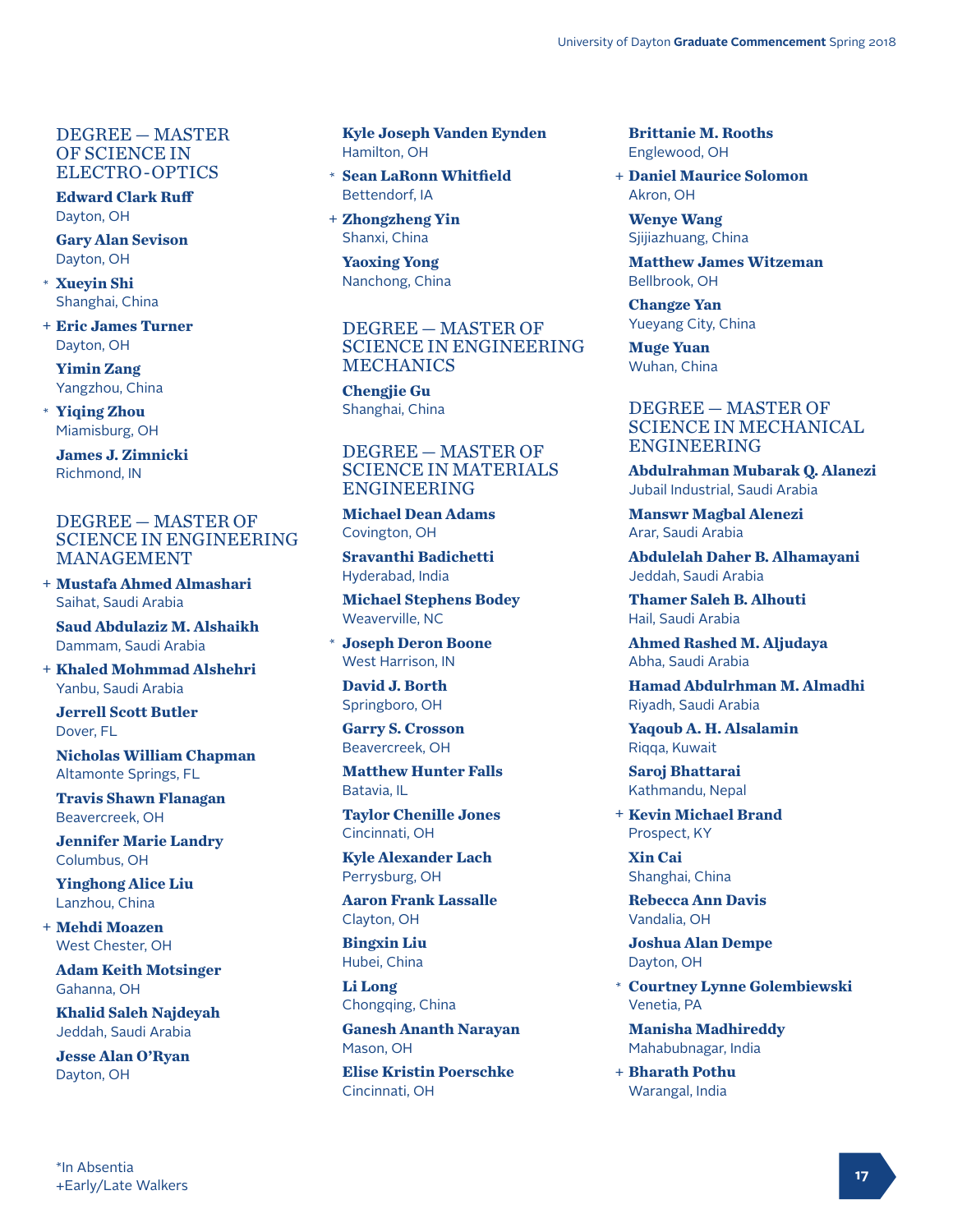## **Venkata Jogi Jagannadha Raju Pusapati** Visakhapatnam, India

**Zaid Azmathullah Shaikh** Yanbu, Saudi Arabia

**Hamad Ebrahim Shareef** Kuwait City, Kuwait

**Zachary Alan Siefker** \* Elida, OH

**Prashant Jagannathan Srinivasan** + Chennai, India

**Gasem Ali Tashani** Derna, Libya

**Tyler Nathaniel This** Huber Heights, OH

**Siddhi Vinayaka Venkat Valluri** Bikkavolu, India

**Shuang Zhou** Fuzhou, China

## DEGREE — MASTER OF SCIENCE IN RENEWABLE AND CLEAN ENERGY

**Afsana Afshar** Kabul, Afghanistan

**Hassun Ahmad** Islamabad, Pakistan

**Louis Charles De Gruy** Bartlett, TN

**Mallory Celeste Faust** Broomfield, CO

**Elodie Ludmila Fausther Verembia** + Libreville, Gabon

**Bryan Mitchell Freimark** + Columbus, OH

**Robert Bradley Gerberick** Delphos, OH

**Bipin Karki** Kathmandu, Nepal **Conor Patrick McGrail** Centerville, OH

**Andrew Robert Spista** Greenwood, IN

**Daniel Will Ulbricht** Fort Thomas, KY

**François Ronald Vibert** Port-Au-Prince, Haiti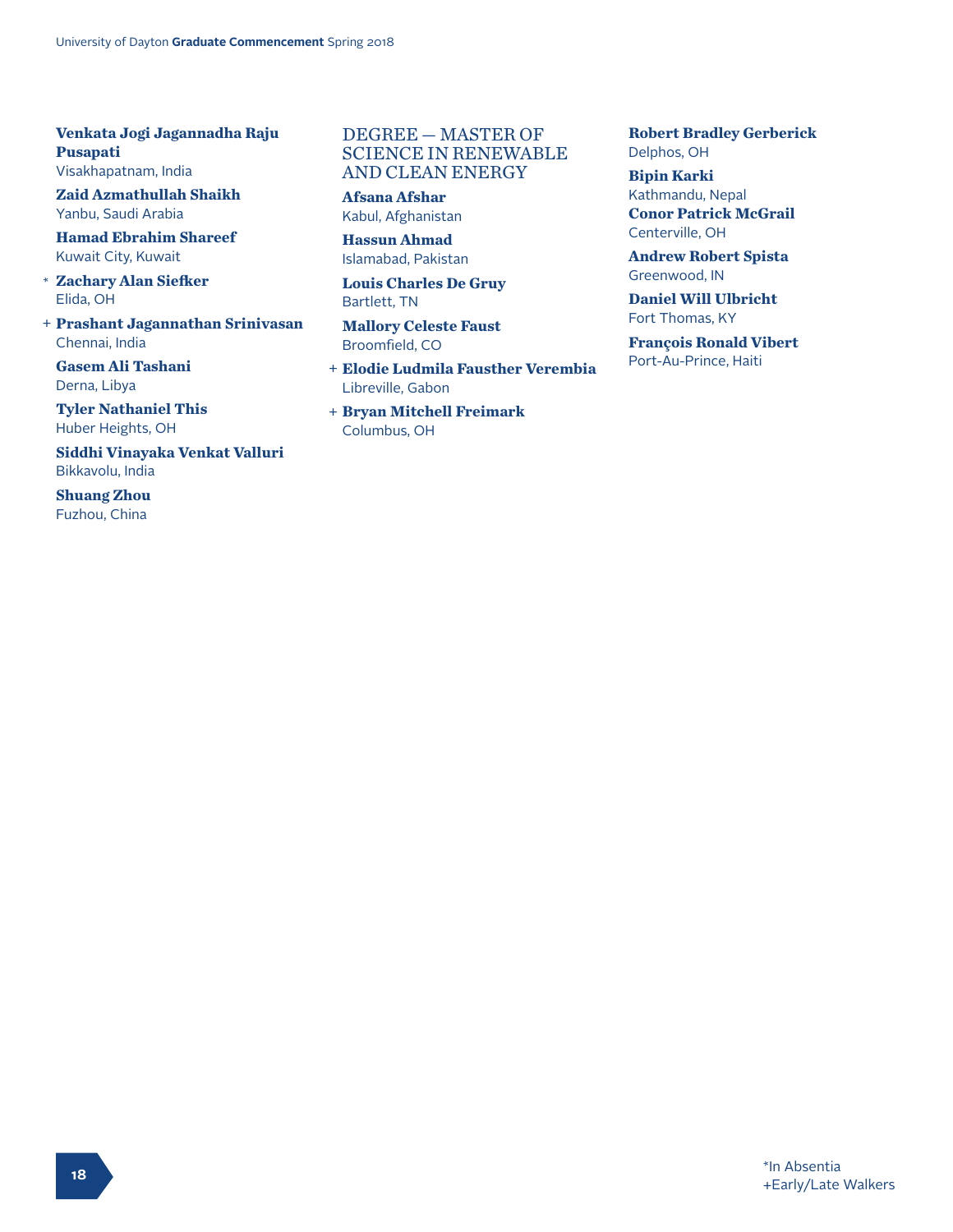# **SCHOOL OF EDUCATION AND HEALTH SCIENCES**

**Kevin R. Kelly**

DEGREE — MASTER OF PHYSICIAN ASSISTANCE PRACTICE

**Ashlyn D. Hemmelgarn** Ansonia, OH

**Kelli Megan Nicole Huth** Columbus, OH

DEGREE — MASTER OF SCIENCE IN EDUCATION

**Audrey Lee Akers** Dayton, OH

**Safa Hassan Alkaabi** Jizan, Saudi Arabia

**Stephanie Nicole Allmon** Grove City, OH

**Blake Barnes** Spring Valley, OH

**Sarah Elizabeth Bell** Lewis Center, OH

**Cerelia Victoria Bizzell** Dayton, OH

**Jeffrey Scott Blair** + Germantown, OH

**Eric P. Bringardner** \* Columbus, OH

**Katelyn Michelle Brohman** + Centerville, OH

**Jordan A. Butler** Columbus, OH

**Lora Krugh Campbell** Springfield, OH

**Cali Michelle Campillo** Centerville, OH

**Zachary Arthur Alexander Christian** \* Columbus, OH

**Kenneth Brian Clemons** Cleveland, OH

**Timothy Robert Crabtree** Columbus, OH

**Brooke Ashley Daugherty** Powell, OH

\*In Absentia +Early/Late Walkers **<sup>19</sup>**

**Kevin K. Kelly Example 2018 Paul M. Vanderburgh**<br>Dean Associate Provost for Associate Provost for Graduate Academic Affairs

> **Ellen Louise Davis** Chillicothe, OH

**Sarah Louise Davis** \* Beavercreek, OH

**Brittany Hartlaub Dinan** Hilliard, OH

**Beverly Auston Dines** Deer Park, IL

**Dominique J'A Dixon** Dayton, OH

**Michelle Stacie Ennis** Hilliard, OH

**Ashley Dawn Eslick** Cleveland, OH

**John M. Filippakis** North Royalton, OH

**Laura Michelle Fowler** \*West Chester, OH

**Mary Langan Gaffney** Tallmadge, OH

**Michelle Roll Gagnet** Dayton, OH

**Mindy Lynn Garrard** Marysville, OH

**Yewineshet Sirak Geberegeorgis** Cincinnati, OH

**Katherine M. Goettemoeller** New Knoxville, OH

**Rebecca Marie Gonter-Dray** Vandalia, OH

**Keri Lynn Good** Greencastle, IN

**Tekiesha Lasha Goolsby** Gahanna, OH

**Jeremy Paul Graney** Warwick, RI

**Emily Mitolo Grasso** Oakwood, OH

**Mya Tiffany Hague** Trotwood, OH

**Jennifer Anne Hartman** Blanchester, OH

**Melissa Michelle Hensel** Beavercreek, OH

**Nina Marie Herrmann** Columbus, OH

- **Mary Cecilia Hoffman** + Fort Wainwright, AK
- **Yolanda Ann Hooten** \* Camp Lejeune, NC

**Aidan Horstman** Springfield, OH

**Yanhui Hou** Zhangqiu City, China

**Alexis Janee Howell** Pleasanton, KS

**Crystal Joy Howes** Troy, OH

**Julianna M. Herman Huckaba** Oregonia, OH

**Kelly Christine Huffman** Centerville, OH

**Jacqueline Nicole James** \* Miamisburg, OH

**Aaron Michael Jarrell** Columbus, OH

**Kari Ellen Johnson** Marysville, OH

**Melissa Erin Johnson** Westerville, OH

**Re'Sean James Johnson** Pickerington, OH

**Stephanie Jaimie Leos Jorgensen** Columbus, OH

**Erika Rae Keys** \* West Carrollton, OH

**Kellee Knox** + Dayton, OH

**Conor M. Kutner** + Valley Stream, NY

**Jennifer Kaye Livingston** Columbus, OH

**Michele Ann Lueckenotte** Centertown, MO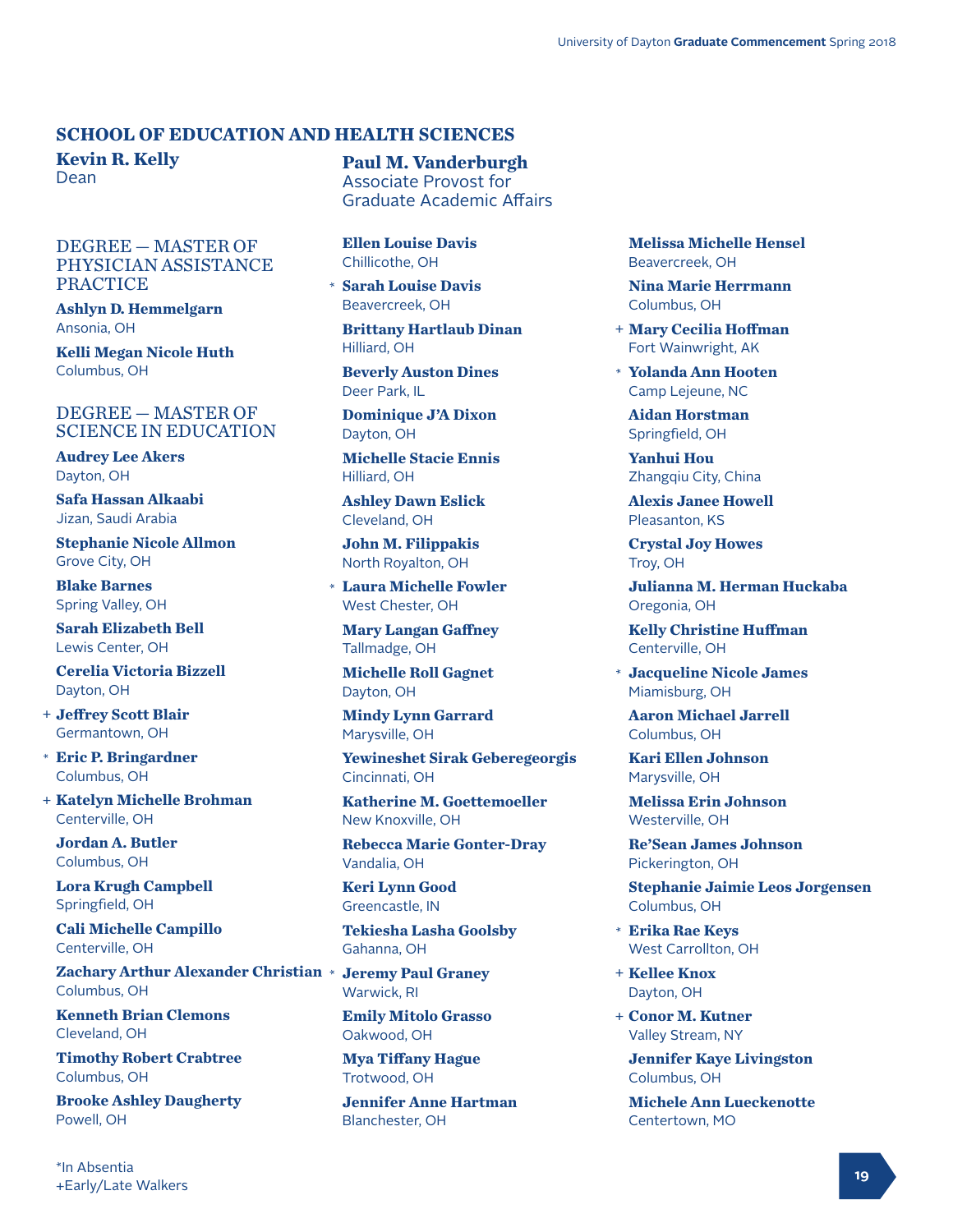**Ellen Elizabeth Marburger** Newburgh, IN

**Molly Elizabeth McClenathan** Pickerington, OH

\* **Eileen M. Miller** Dayton, OH

**Kelley Louise Moeller** Centerville, OH

**Allison Nicole Moon** Middletown, OH

**Heather Ann Moore** Columbus, OH

**Karen N. Naguib** New Albany, OH

**Karen Jo Neeley** Dayton, OH

**Kari Marie Neff** Dayton, OH

**Elizabeth Dale Newman** West Carrollton, OH

**Kathryn Elizabeth Nicoll** Dayton, OH

**Angelina Marie Osborne** Newark, OH

**Theresa Marie Owens** Farmington, MI

**Kelly Colleen Parin** Miamisburg, OH

**Antony David Parnigoni** Cincinnati, OH

**Vanessa Denise Rebollar** Columbus, OH

**Martha Nichole Ritchie** Dayton, OH

**Anthony John Rivello** Westerville, OH

**Andrew Jay Rock** New Albany, OH

**Maria C. Roth** Phillipsburg, OH

**Carlos Sendin Castelao** Arganda Del Rey, Spain

+ **Sarah Elizabeth Sercu** West Carrollton, OH

**Nikeya Lynn Sharp** Cincinnati, OH

**Jessica Gabrielle Sisco** Lancaster, OH

**Samantha J. Skelton** Lebanon, OH

**Jessica Auriel Sloan** Farmington Hills, MI

**Breana Lynn Smith** Indianapolis, IN

**Adam Thomas Solomon** Dayton, OH

+ **Robyn Anne Sprock** Shelby Township, MI

\* **Dana L. Staggs** Hamilton, OH

**Melissa K. Stamper** Franklin, OH

**Dirk Brandon Steffens** Waco, TX

**Kara Michelle Strine** Caledonia, OH

**Margaret Eileen Troha** New Orleans, LA

**Laura Marie Vernon-Biteau** Dayton, OH

**Gage Michael Volbert** Columbus, OH

**Marisa Anne Waits** Dublin, OH

**Catharine Renee Walden** Lewisburg, OH

**Katherine B. Wehkamp** Kettering, OH

**Kathleen Ann Willoughby** Dayton, OH

**Michelle Anne Wise** Kettering, OH

**Megan Jacoby Woolf** Xenia, OH

**Contessa Lea Yost** Proctorville, OH

**Yuan Zhou** Bangkok, Thailand

**Hannah Danielle Zimmerman** Ashville, OH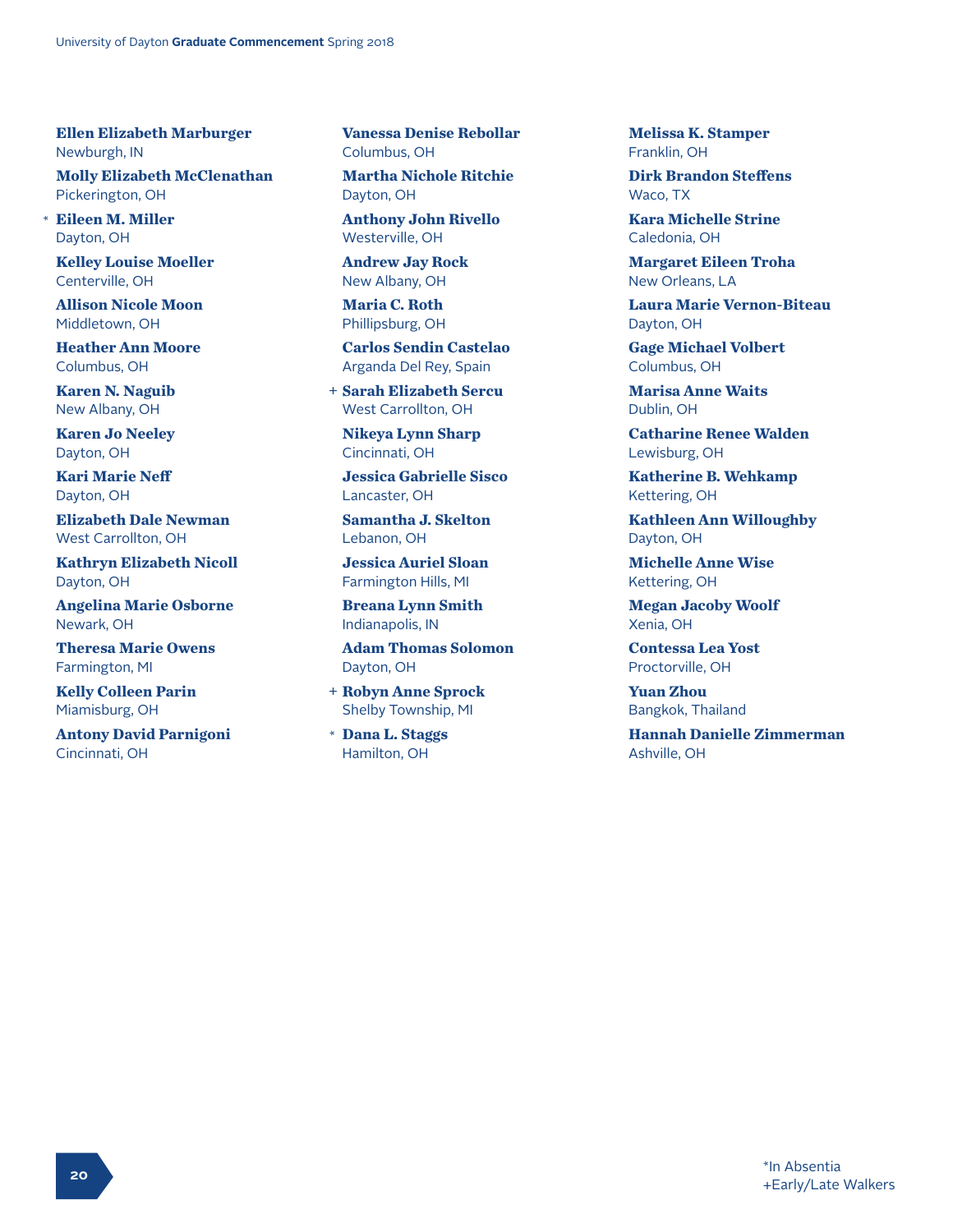#### THE MARIAN LIBRARY/INTERNATIONAL MARIAN RESEARCH INSTITUTE (IMRI) **Kathleen M. Webb** Dean **Gloria Falcao Dodd** Director of Academic Programs

Founded by the Marianists of the University of Dayton, the Marian Library/International Marian Research Institute has the universal mission to make the Virgin Mary, Mother of Jesus Christ, better known, loved and served. This global, scholarly and pastoral privilege is fulfilled above all through the operation of the Marian Library, founded in 1943 and today recognized as the world's largest and most comprehensive collection of printed materials on the Blessed Virgin Mary, as well as through the International Marian Research Institute (IMRI).

The International Marian Research Institute was established in 1975 at the University of Dayton in affiliation with the Pontifical Theological Faculty Marianum in Rome. IMRI offers a graduate program from the Marianum leading to a Licentiate of Sacred Theology (S.T.L.) and a Doctorate of Sacred Theology (S.T.D.). The program is accredited by the Marianum and approved by the Congregation for Catholic Education at the Vatican. Presently there are only two places in the world, Rome and Dayton, where students can earn the Licentiate of Sacred Theology (S.T.L.) and the Doctorate of Sacred Theology (S.T.D.) with specialization in Mariology.

# DEGREE — LICENTIATE OF SACRED THEOLOGY (S.T.L.)

## **Kyounghee Kim** \*

## Nam-Gu, South Korea

Dissertation: "Mary's Mission at the Foot of the Cross of Jesus in John 19:25-28a; in Light of Isaac's Role in the Narrative of Abraham in Genesis 22:1-19"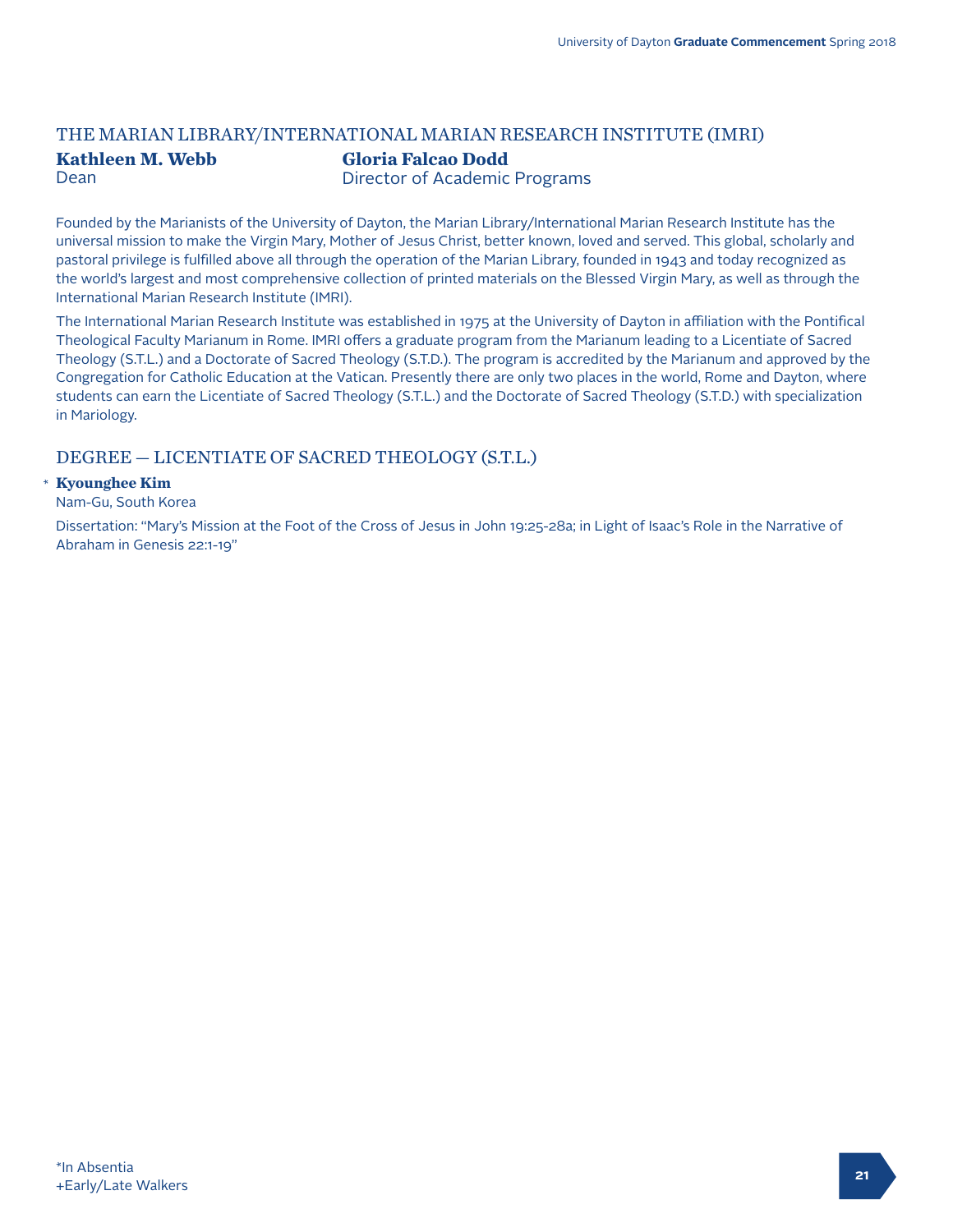# UNIVERSITY OF DAYTON UNDERGRADUATE COMMENCEMENT

9:00–9:30 A.M.

# **FIRST FLIGHT SAXOPHONE QUARTET**

Alexandra Altomare Emily Horne Timothy Schroeder Riel St. Amand Dr. Willie L. Morris, III — Director

# **ORDER OF EXERCISES**  9:45 A.M.

PRESIDING **Eric F. Spina**  President of the University

PRELUDE **R. Alan Kimbrough** 

## PROCESSIONAL

INTRODUCTION **Paul H. Benson** Provost

INVOCATION **Crystal C. Sullivan** Executive Director of Campus Ministry

POSTING OF THE COLORS **Michael Brem Emily Gill Daniel Moran Samuel Penewit** Army ROTC

NATIONAL ANTHEM **Emily Coleen Freyberger** Graduating in Music Therapy

ALUMNI ASSOCIATION REMARKS **Dan Prindle '11** UD Alumni Association Board

## WELCOMING REMARKS **David P. Yeager** Chair, Board of Trustees

STUDENT SPEAKER'S REMARKS **Marina Li Mancuso** Graduating in Chemical Engineering

PRESIDENT'S REMARKS **Eric F. Spina** 

PROVOST'S REMARKS **Paul H. Benson**

CONFERRING OF DEGREES **Eric F. Spina** 

# UNDERGRADUATE DEGREES

College of Arts and Sciences **Jason L. Pierce**  Dean

School of Business Administration **John D. Mittelstaedt** Dean

School of Education and Health Sciences **Kevin R. Kelly** Dean

School of Engineering **Eddy M. Rojas** Dean

CLOSING REMARKS **Paul H. Benson**

**BENEDICTION Rev. James F. Fitz, S.M.** Vice President for Mission and Rector

UNIVERSITY OF DAYTON ANTHEM **Veronica Ruth Manges** Graduating in Music Therapy

RECESSIONAL **R. Alan Kimbrough** 

**Please remain seated during the recessional.**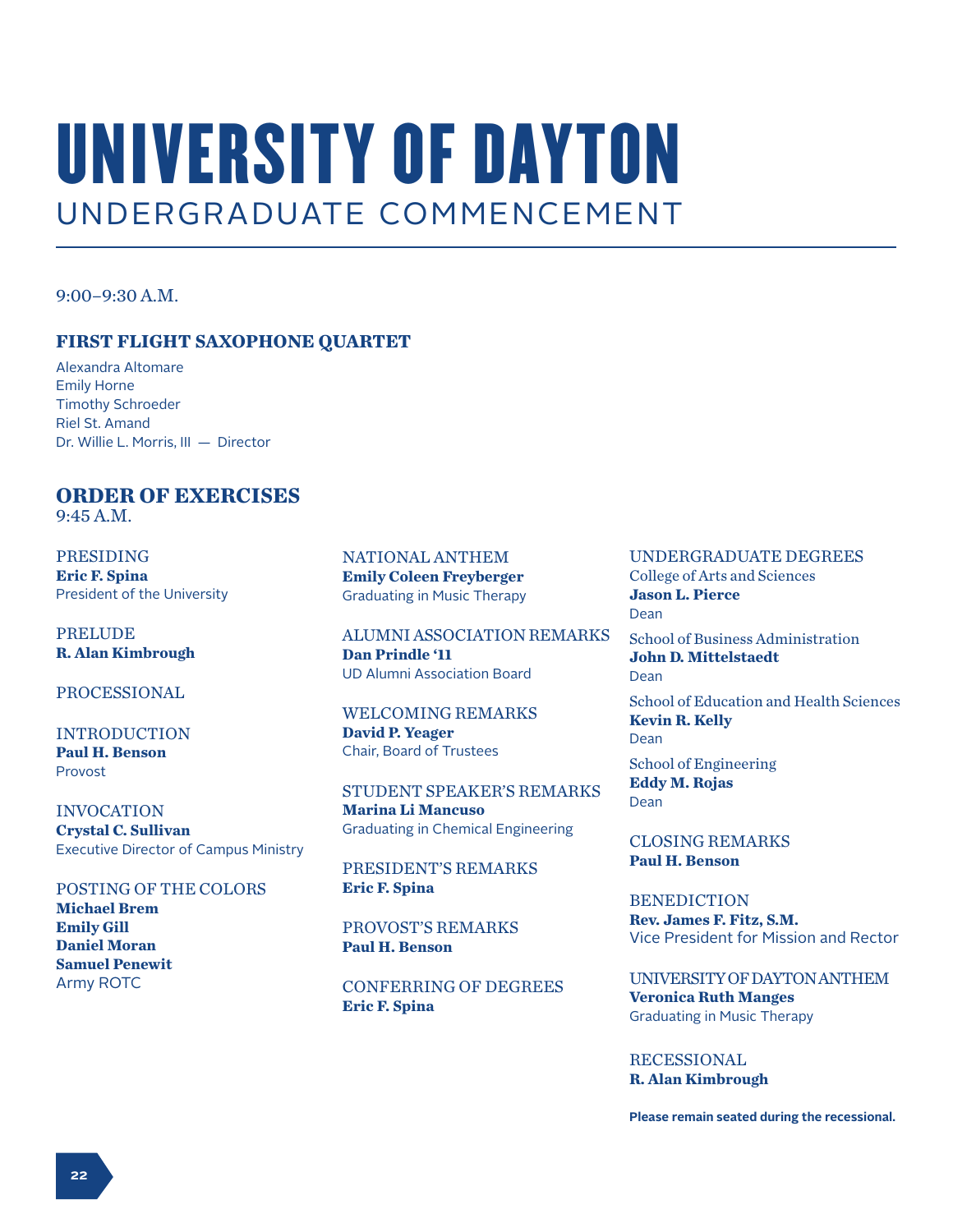# **UNDERGRADUATE DEGREES**

# **COLLEGE OF ARTS AND SCIENCES**

**Jason L. Pierce**  Dean

DEGREE — BACHELOR OF ARTS

## **COMMUNICATION**

**Alana Raspanti Anselmi** Pittsburgh, PA  *Cum Laude*

**John Francis Antonini** Sylvania, OH

**Jennifer Rose Baily** Cary, IL

**Kristen Marie Baker** Elyria, OH  *Magna cum Laude University Honors*

**Grace Elizabeth Barry** Palos Heights, IL  *Cum Laude*

**Matthew Baldwin Bermes** Northbrook, IL

**Patrick James Bernauer** Pittsburgh, PA

**Emma O'Neill Bertrand** Deerfield, IL  *Magna cum Laude*

**Matthew Joesph Boyle** Cincinnati, OH

**Lance D. Brockman** Dayton, OH

**Chance Jordan Broughton** Cincinnati, OH

**Karina Gabriela Cabrera** Cincinnati, OH

**Brittany Arlene Caceres** Rockville, MD

**Eileen Mary Carroll** Chicago, IL  *Cum Laude*

**Elizabeth Rose Clare** West Chicago, IL

**Charles Thomas Clark** Mason, OH

**Catlin O'Brien Clarke** Pittsburgh, PA

**Melissa Claire Clarkson** Northville, MI

**Thomas Edward Cook** Carmel, IN  *Magna cum Laude*

**Janine Alexandra Costello** Rochester, NY

**Alexandra Camille Damiani**  Bayamon, PR

**Danielle Nicole Damon** Cincinnati, OH  *Summa cum Laude University Honors*

**Beatriz Michelle Davila-Garcia** Guaynabo, PR

**Darrell Loydd Davis Jr.** Detroit, MI

**Amelia Louise Della Pesca** River Vale, NJ

**Morgan Kate Dempsey** Palos Heights, IL

**Claire Victoria Dinan** Grosse Pointe, MI

**Madeline Elizabeth Ecklund** Chicago, IL  *Cum Laude*

**Andrew Joseph Eifert** San Carlos, CA

**Zachary Tyler Einhorn** Baldwin, NY

**Elizabeth Therese Ellett**  Sylvania, OH

**Bridget Mary Farnan**  La Grange, IL

**Claudia Grace Ferguson** Cornelius, NC

**Brittany Nicole Fisher** \* Lombard, IL

**Caroline Madeline Flahive** Towson, MD  *Cum Laude*

**Margaret Cecilia French** Montgomery Village, MD

**Bennett F. Friel** Mars, PA

**Clare Juliette Gallagher** Fair Haven, NJ

**Ricky Leigh Geisler** Bridgewater, NJ

**Alexandria Erin Graig-Tiso** Jackson, WY

**Jack Raymond Grbac** Chagrin Falls, OH

**James Arthur Gunn IV** Ballwin, MO

**Alexandria Simone Lue'Ruth Harris** Lorain, OH

**Meeked Hayba Sáez** San Juan, PR

**Erin Shawn Healy** Levittown, NY

**Hanna Marie Hellmann** Chicago, IL

**Daniel John Hentz** \*Cincinnati, OH

**Caroline Johantges Hertzel** Cincinnati, OH

**Sara Jane Heyd** North Bend, OH

**Matthew Aidan Hilliard** Baltimore, MD

**Cassandra Mae Hoesl** Cincinnati, OH

**Alexa Lynn Hornak** Indianapolis, IN

**Simon Avinash Jayaram** Atlanta, GA

**Mallie Taylor Keller** Shaker Heights, OH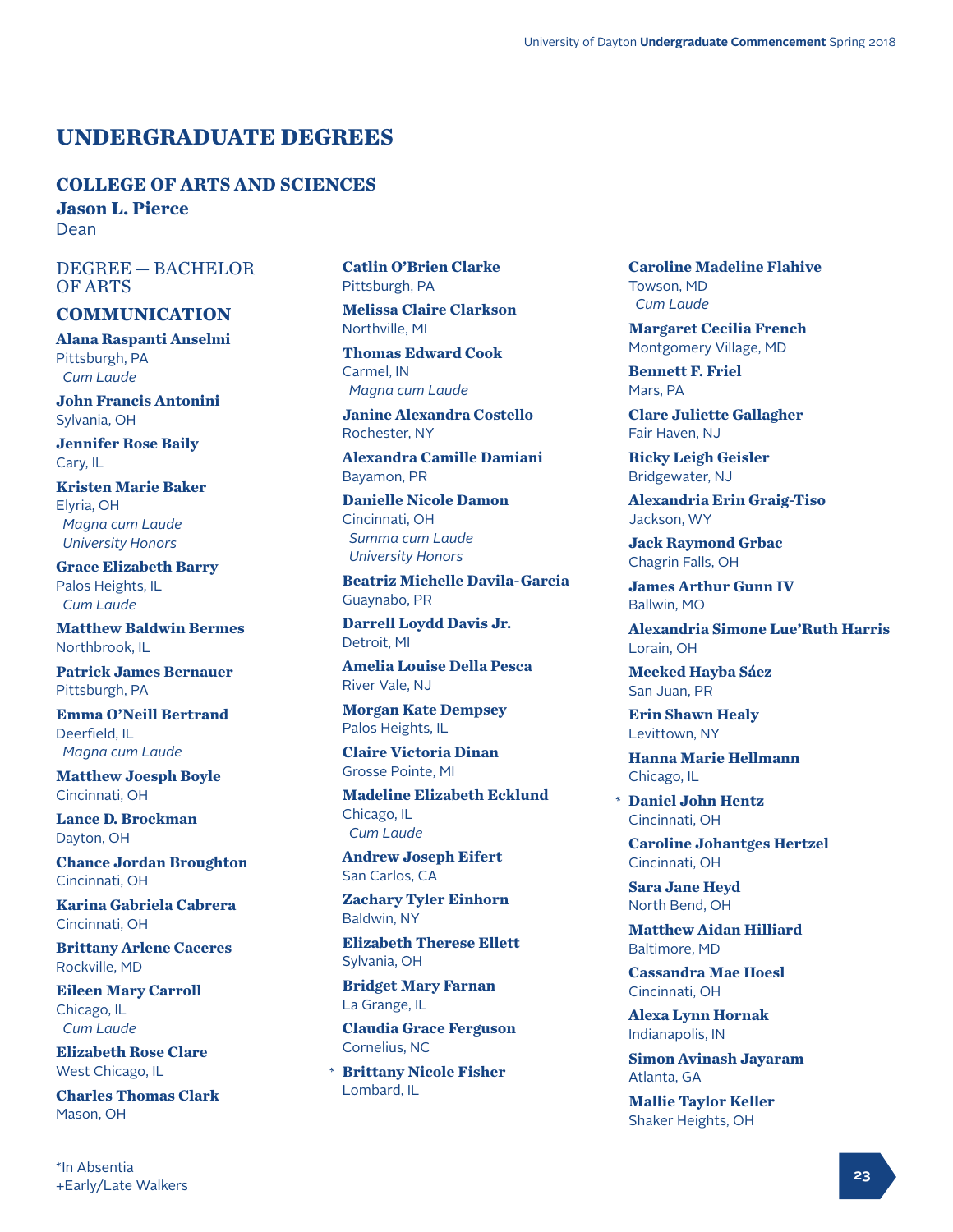**John Henry Kinsella** Clarendon Hills, IL

**Ashton Lee Kiplinger** Tipp City, OH

**Rachel Shelby-Katherine Knopf** Findlay, OH

**Elizabeth Janice Krauza** Murrysville, PA  *Cum Laude*

**James Pierce Kurten** Saint Louis, MO \*

**Anne Marie Lane** Beverly Hills, MI

**Kelly Shea Langan** Novi, MI  *Magna cum Laude*

**Amy Elizabeth Larsen** Algonquin, IL  *Cum Laude*

**Hayley Marie Lawless** Cleveland, OH

**Michael John Laws** Maumee, OH  *Magna cum Laude*

**Emily M. Lawton** Nutley, NJ

**Sara Elizabeth Leahy** Strongsville, OH

**Emily Cora Leonard** Park Ridge, IL

**Ryen Nikole Lilli** Eaton, OH

\*

**Katherine Rachel Liming** Defiance, OH  *Magna cum Laude Dayton Civic Scholar*

**Peter Anthony Malik, Jr.** Chagrin Falls, OH

**Meghan Rose Marth** Mokena, IL  *Magna cum Laude Dayton Civic Scholar*

**Laura Ashley May** Lexington, KY

**Justice Aaliyah McClinton** San Antonio, TX

**Clare Elizabeth McCormick** Kensington, MD

**Matthew Michael McDermott** Hagerstown, MD  *Cum Laude*

**Maggie Jane McGauran** Milwaukee, WI

**Amie Helen McManus** Belle Harbor, NY

**Meaghan Danielle McNichol**  Pittsburgh, PA

**Caroline Rita Melloh** Indianapolis, IN  *Summa cum Laude*

**Sarah Ann Michaud** Hamburg, NY  *Cum Laude*

**Molly Erin Moesner** Fort Meade, MD  *Summa cum Laude*

**Daniel Vincent Molloy** Chicago, IL

**Alexander A. Moulvi** Liberty Township, OH

**Kasey Anne Mulligan** Indianapolis, IN  *Dayton Civic Scholar*

**Casey Ann Ochs** Cincinnati, OH  *Summa cum Laude*

**Madison Anne Olinger** Cleves, OH

**Ryann Kathryn O'Mara** Palos Heights, IL

**Erin Elizabeth Ottesen** Park Ridge, IL

**Emily Therese Parke** Bloomfield Hills, MI

**Elizabeth Edlund Parks** Grosse Pointe, MI

**Emma Elizabeth Pearce** Chagrin Falls, OH

**Edward Tonatiuth Perez** East Palo Alto, CA

**Elizabeth Anne Pleiman** Fort Loramie, OH

**Lauren Deanna Prosperi** Pittsburgh, PA

**Joseph Dela Cruz Rayray** Ewa Beach, HI  *Marianist Leadership Scholar* 

**Rose Quinn Reynolds** Glenview, IL

**Florian Andreas Rieger** Munich, Germany

**Samuel Nicholas Rita** Cary, IL

**Rose McCormick Roche** La Grange, IL

**Lauren Ashley Rodimel** Saint John, IN

**James Bryk Rogers**  (Dual Degrees) Elmhurst, IL

**Monica Margaret Rook** \* Tipp City, OH  *Summa cum Laude University Honors*

**Cody Mitchell Rose** Cincinnati, OH

**Alexandra A. Rubin** + Deerfield, IL

**Haley Marie Sandifer** Saint Louis, MO  *Magna cum Laude*

**Brynn Elizabeth Sandy** Middleton, WI  *Magna cum Laude Core Program University Honors*

**Nicholas Anthony Schaefer** \*Deerfield, IL

**Mary Elizabeth Schmidt** Zionsville, IN

**Claire Elizabeth Schmig** Joliet, IL  *Magna cum Laude University Honors*

**Katherine Marie Schultz** Dayton, OH  *Marianist Leadership Scholar* 

**Margaret Ann Scully** Oak Brook, IL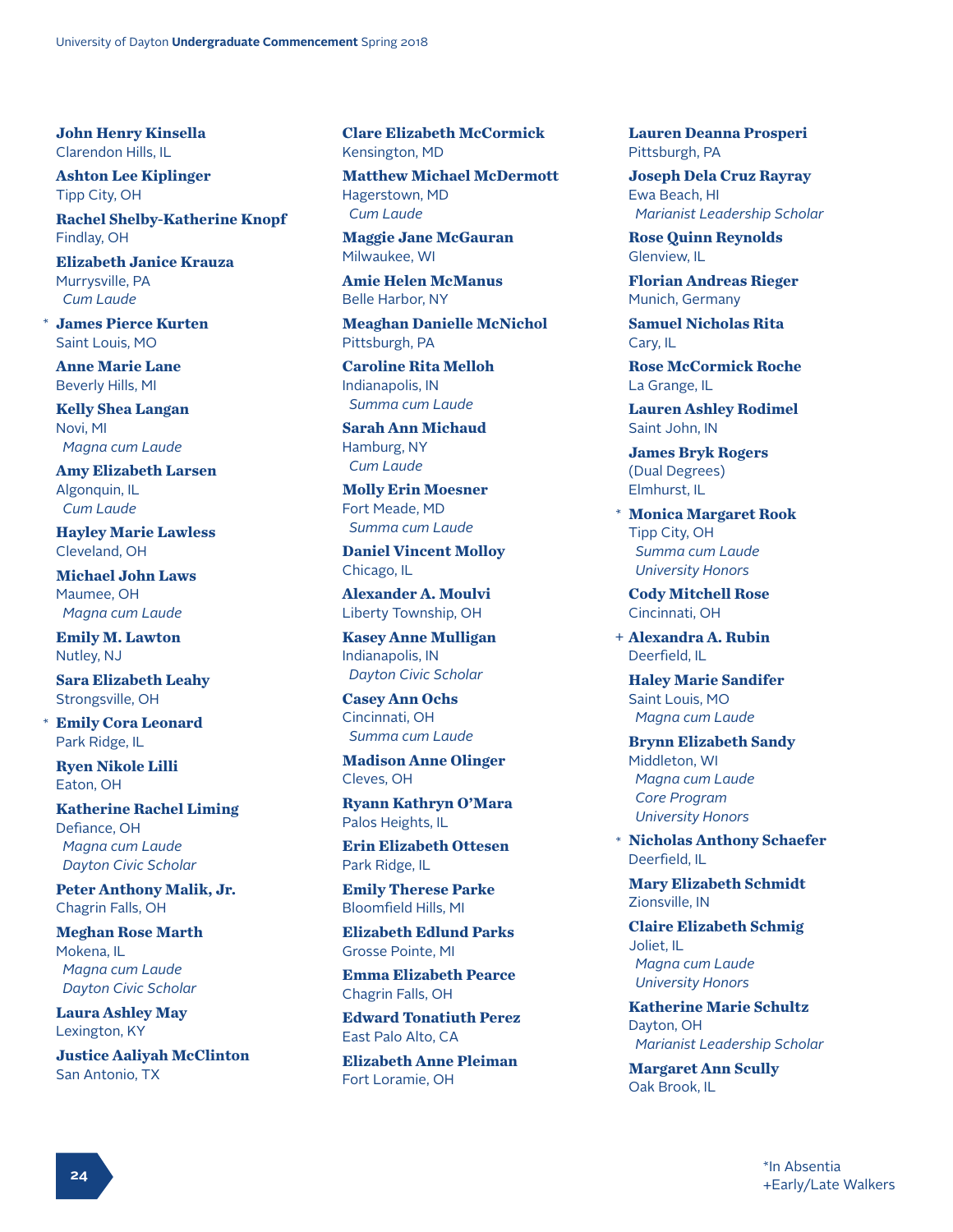**Kelsey Rose Smith** West Lafayette, IN  *Magna cum Laude*

**Jessica Nichole Spilman** Colorado Springs, CO

**Jennifer Clare Straniero** University Heights, OH  *Summa cum Laude*

**William Keegan Teah** Rancho Santa Margarita, CA

**Elizabeth Thurgaland** Ocklawaha, FL

**Steven James Timmreck** Chicago, IL

**Sydney Ireland Torok** Kirtland, OH

**Elizabeth Corinne Torrance** Zionsville, IN

**Phoebe Marie Trogolo** Cranberry Township, PA

**Marielle Therese Trucilla** Erie, PA

**Lauren Milissa Vanderhorst** Sidney, OH

**Emma Rutledge Venetis** Downers Grove, IL  *Summa cum Laude University Honors with Distinction*

**Lauren Elizabeth Vogelsmeier** Saint Louis, MO  *Magna cum Laude*

**Lucy Lottie von Fahnestock** Alexandria, VA

**Emily Grace Wagner** Westlake, OH  *Magna cum Laude*

**Connor Patrick Walsh**  Charlottesville, VA

**Megan Eileen Welch** Fishers, IN

**Emma Marie White** Pittsburgh, PA

**Sophia Rose Williamson** Clarksburg, MD

**Jada Monique Woods** Decatur, GA  *Cum Laude Core Program*

\*In Absentia +Early/Late Walkers **<sup>25</sup>**

**Erika Yanez** Darien, IL

**Mary Margaret Yoder** Archbold, OH

**Cari Mikaela Zahn** Dayton, OH  *Magna cum Laude Marianist Leadership Scholar*

## **CRIMINAL JUSTICE STUDIES**

**Shahira Riad Alakkad** Dayton, OH

**Mark Benjamin Bain** Melbourne, FL

**Rachel Dorothy Elizabeth Bens** Saint Charles, IL

**Max Hunter Boorsma** Grand Rapids, MI  *Summa cum Laude*

**Amanda L. Bottenhagen** Tinley Park, IL

**Quinn Marie Carlson** North Aurora, IL  *Magna cum Laude*

**Cameron Allen Cerbus** Tipp City, OH

**Elizabeth Frances DeLamatre** Sandusky, OH  *Cum Laude*

**Maria Paola Delgado Casanova** Humacao, PR

**Kyle Henry Dobies** Chagrin Falls, OH  *Commissioned in the United States Marine Corps*

**Kristina Lee Duthie** Louisville, KY

**Rex A. Engelbert** Chicago, IL

**Meagan Marie Goudy** Tipp City, OH

**Brandon Frank Grimaldi** Roselle, IL  *Cum Laude*

**Eric Wallace Handorf** Beavercreek, OH  *Cum Laude*

**Jinyi Li** Lanzhou, China

**Abigail Anne Pech** Shorewood, WI  *Summa cum Laude*

**Nathaniel L. Quam** Grand Rapids, MI

**Lauren Elizabeth Reid** Madison, CT

**William David Rice** West Milton, OH

**Alexis Lynn Schroeder**  (Dual Degrees) Indianapolis, IN  *Magna cum Laude University Honors*

**Jennifer Marie Sloan** Dayton, OH  *Magna cum Laude*

**Max Phillip Spoltman** Dayton, OH  *Commissioned in the United States Army*

## **ECONOMICS**

**Caleb M. Amann** Prospect, KY

**Michael Thomas Callahan** Akron, OH  *Cum Laude*

**Dominick T. Golubiewski** \*Green Bay, WI  *Magna cum Laude*

**Trevor Austin Gonzalez** San Jose, CA

**Evan Mathew Heeter** Loveland, OH

**Anthony Joseph Mazza** Cincinnati, OH

**Michael Robert Sernus** Wilmette, IL  *Core Program*

**Caroline Grace Stockglausner** Saint Charles, MO

**Yifei Wu** Beijing, China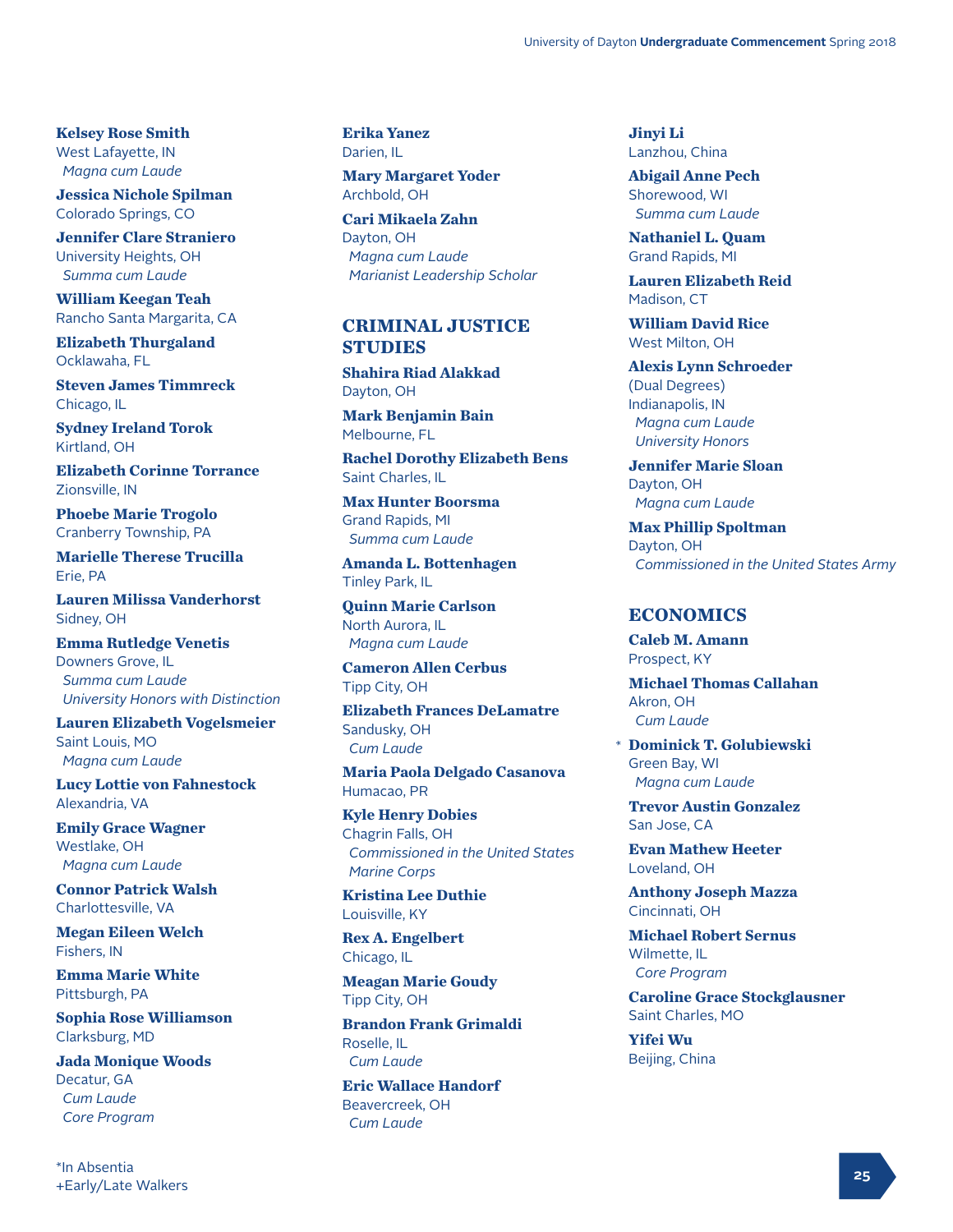## **ENGLISH**

\*

**Julie Ann Baffoe** Tinley Park, IL  *Magna cum Laude Core Program University Honors*

**Jessica Nicole Bien** Liberty Township, OH

**Manda Catherine Cash** Liberty Township, OH  *Cum Laude University Honors*

**Siena Maria Comes** Grosse Pointe, MI

**Kristen Elizabeth Daly** Glenview, IL  *Core Program*

**William E. Delaney** Elmhurst, IL

**Steven Joseph Dougherty** Kingsport, TN  *Magna cum Laude* 

## **Sandra Mae Haddad**

Round Rock, TX  *Summa cum Laude Core Program University Honors*

**Julia Kristin Hall**

Galloway, OH  *Summa cum Laude University Honors*

#### **Delanie Ruth Harrington**

Poway, CA  *Magna cum Laude Core Program University Honors*

**Ann M. Knezevic** Willoughby, OH

**Delaney Rose Lawrence** Ann Arbor, MI

**Diane Joy Leverich** Greenville, SC  *Magna cum Laude Core Program University Honors*

**Jaclyn Lucina Martin** Saint Louis, MO

**Christian Anton Matico** Philadelphia, PA  *Magna cum Laude*

**Brynn Susan Mays** Louisville, KY

**Katherine Rachel McCaffery** Arlington, TN  *Summa cum Laude Core Program University Honors with Distinction*

**Karen Najwa Naim** Kirtland, OH  *Cum Laude* 

**Elizabeth Grace Ott** Dubuque, IA

**Nathan Joseph Roman** Cleveland, OH  *Summa cum Laude* 

# **Madeline Jane Sefton**

Libertyville, IL  *Magna cum Laude* 

**Brett James Slaughenhaupt** Waynesville, OH

**Joscelyn Paige Sprague**  (Dual Degrees) Bellbrook, OH  *Magna cum Laude University Honors*

#### **Kylie Anne Thompson**

Canonsburg, PA  *Summa cum Laude Core Program University Honors with Distinction*

**Emily Nicole Ullman** West Chester, OH  *Cum Laude* 

**William Woods Van Winkle** Indianapolis, IN

## **FRENCH**

**Lindsay Irene Dunbar** Strongsville, OH

## **GERMAN**

**Rachel Renate Kessler**  (Dual Degrees) Beavercreek, OH  *Magna cum Laude University Honors*

#### **HISTORY**

**Patrick David Bittner** Xenia, OH

**Alexander Nicholas Bourdakos** Chagrin Falls, OH  *Cum Laude University Honors*

**Emily Elizabeth Haynes** West Chester, OH  *Summa cum Laude University Honors*

**Timothy Barry Londoff** Saint Louis, MO

**Michael Thomas Marrocco** Dublin, OH  *Core Program*

**James Lee McEnerney** Overland Park, KS

**John Thomas McEnroe** Elmhurst, IL  *Core Program*

**Joseph Sutcliffe Milton** Saint Louis, MO

**Daniel Christopher O'Brien** Strongsville, OH  *Magna cum Laude*

**Mary Eileen Roach** Fairfield, CT

**Adam Gregory Schwartz** Hamilton, OH  *Core Program*

**Joshua Michael Steed** Beavercreek, OH  *Cum Laude*

**Ryan Joseph Westerbeck** Fairfield, OH  *Magna cum Laude Core Program University Honors with Distinction*

**Anna Kathryn Wirth**  (Dual Degrees) Mason, OH  *Summa cum Laude Core Program University Honors*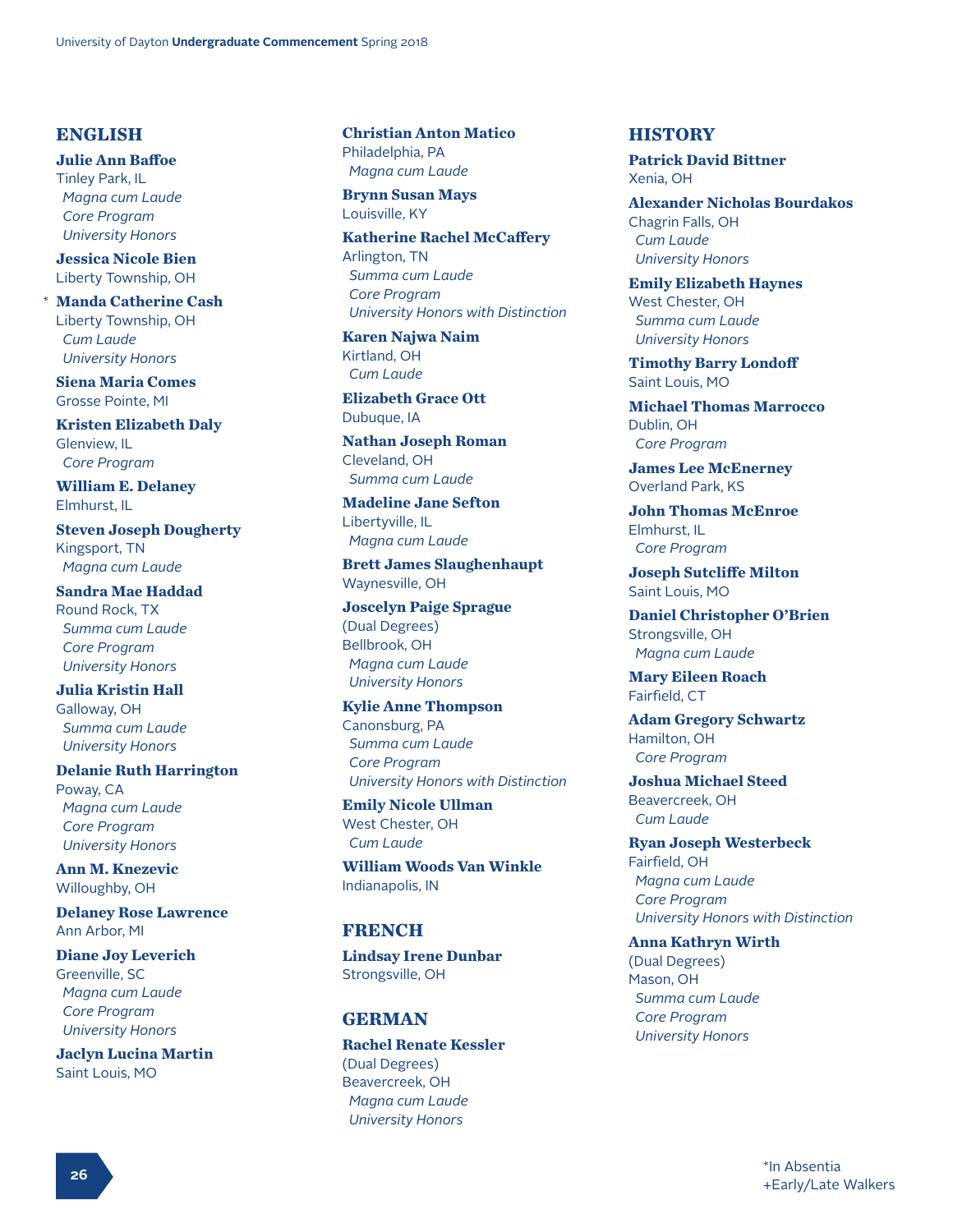# **HUMAN RIGHTS STUDIES**

## **Alexandra M. Altomare**

Vernon, NJ  *Magna cum Laude Core Program University Honors with Distinction*

**Margaret Elizabeth Doyle** Pittsburgh, PA

**Lauren Emma Durnwald** Brighton, MI  *Magna cum Laude*

 *Core Program University Honors* **Jillian Elaine Foster**

Loveland, OH  *Magna cum Laude* 

**Kristin Lynn Johnson** Somerset, KY

**Caroline Megan McCahey** Frankfort, IL  *Cum Laude University Honors*

**Margrete Anne McInerney** Lake Forest, IL

**Alexander Marion Mingus** Athens, AL  *Cum Laude University Honors with Distinction*

**Madeline Mae Nicholas** Wadsworth, OH  *Magna cum Laude University Honors*

**Ali Abbas Rizvi** Dayton, OH

**Anna Catherine Varley** Cincinnati, OH

# **INTERNATIONAL STUDIES**

**Amal Mohammed Alrasheed** Riyadh, Saudi Arabia

**Brittany Cheyenne Archie** Dayton, OH

**Kaleigh Jo Barkaszi** Palm City, FL  *Core Program*

**Sarah Ann Bergen** Arlington Heights, IL  *Summa cum Laude University Honors*

\*In Absentia +Early/Late Walkers **<sup>27</sup>**

#### **Kaitlynrose Emilie Bicek** Batavia, IL

 *Magna cum Laude Core Program University Honors*

**Daniel David Bisceglia** Bannockburn, IL

**Alexis Desiree Bovell** Cleveland, OH

**Nicholas Alexander Dalton** Beavercreek Township, OH  *Magna cum Laude Dayton Civic Scholar University Honors*

**Devon Amelia Dubiel** Hinckley, OH  *Magna cum Laude University Honors*

**Shannon Karen Egan**  La Grange Park, IL  *Core Program*

**Cassandra Nasreen Elzein** Dayton, OH  *Core Program*

**Joanna Waltraud Gisel** Centerville, OH  *Summa cum Laude* 

**Mia Elizabeth Karam** Dublin, OH

**Jade Ann Kawamoto** Camby, IN  *Cum Laude* 

**Catherine Bernadette Kline** Bolivar, OH  *Cum Laude* 

**Abigail Anne Kowalczyk** Ann Arbor, MI  *Cum Laude*

**Fiona Marie Madden** Kansas City, MO  *Cum Laude*

**Samantha Noelle Mayne** Roma, TX

**Emily Clare Monczynski** Rochester, NY  *Cum Laude Core Program*

**Courtney Marie Monkus** Fayetteville, GA

**Bradley Gunnar Petrella**

Hilliard, OH  *Magna cum Laude Dayton Civic Scholar University Honors*

**Jade Alicia Poa** Jakarta, Indonesia

**Mercedes Cecelia Ramsey** Centerville, OH  *Summa cum Laude University Honors with Distinction*

**Joseph Robert Schneider** Saint Louis, MO  *Summa cum Laude Core Program University Honors*

**Eva Justine Schuller** Downers Grove, IL  *Magna cum Laude Dayton Civic Scholar University Honors*

**Lauren Potter Stamatel** Queensbury, NY

**Mireille Uwase** Dayton, OH

**Lora Christine Vonderhaar** Mason, OH  *Magna cum Laude Core Program University Honors with Distinction*

**Cierra Lynn Waller** Indianapolis, IN  *Cum Laude University Honors*

**Emma Kathleen Welsh** Downers Grove, IL  *Summa cum Laude Core Program Dayton Civic Scholar University Honors*

**Alia Francesca Whitney** Greenville, OH  *Cum Laude University Honors with Distinction*

**Eden Kay Williams** Cincinnati, OH  *Magna cum Laude Core Program Dayton Civic Scholar University Honors*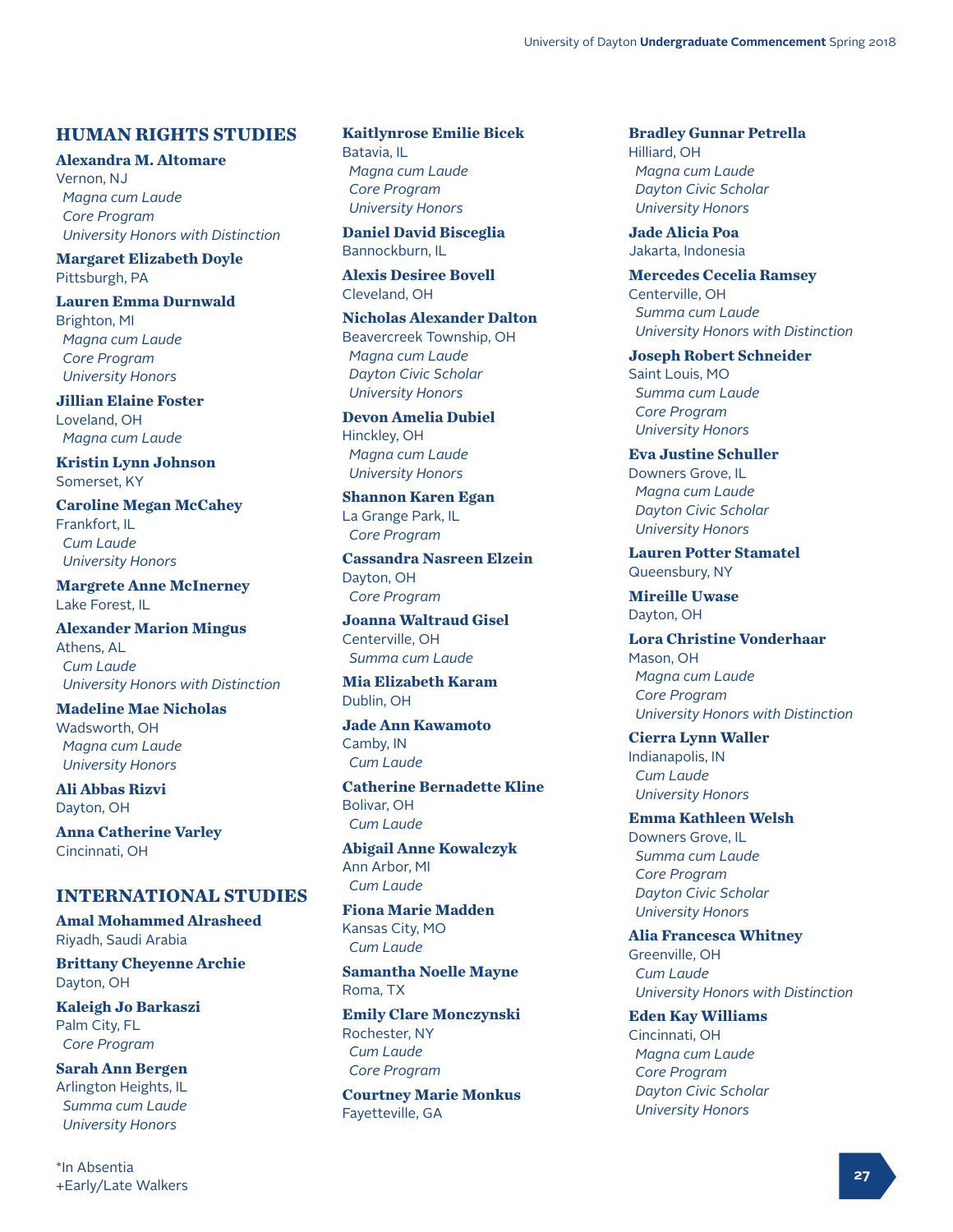#### **Erin Mary Winchester**

Medina, OH  *Summa cum Laude Chaminade Scholar University Honors*

**Victoria Lynn Young** McKees Rocks, PA  *Summa cum Laude Core Program University Honors*

# **LANGUAGES**

**Emanuele Passerini** Cincinnati, OH

## **MATHEMATICS**

**Erica Michelle Beebe** Columbus, OH  *Cum Laude*

**Jennifer Lynn Brustoski**  (Dual Degrees) Ashland, OH

**Caitrin Anne Holohan**  (Dual Degrees) Northbrook, IL  *Magna cum Laude*

**Ye Shen** Beijing, China

**Alicia Caroline Talarico**  (Dual Degrees) Cleveland, OH  *Magna cum Laude*

## **MUSIC**

**Adam George Mesa Cepeda** Tamuning, Guam

**Anna Louise Herrmann** Saint Louis, MO

**Mary Katherine Spieles** Wauseon, OH  *Cum Laude* 

**Elizabeth Mary Turnwald** Kalida, OH  *Summa cum Laude Chaminade Scholar University Honors with Distinction*

#### **PHILOSOPHY**

**Arul Ambeth T.** \* Bangalora, India

**Sachin Kujur** \* Bangalore, India

**Rahul Kumar Lakra** \* Bangalore, India

**Jack James Lostoski** Kent, OH

**Sanal Santhosh** \* Bangalore, India

**Scott Joseph Thieken** (Dual Degrees) Raleigh, NC

**Jamie Anne Vieson** Copley, OH  *Summa cum Laude University Honors with Distinction*

**Austin Jordan Wishart** Hamilton, OH

## **POLITICAL SCIENCE**

**Ann Alyse Balke** Grand Rapids, MI  *Cum Laude University Honors*

**Patrick Michael Benn** Evanston, IL  *Magna cum Laude University Honors*

**Andrew Stephen Bezjian** Chelmsford, MA  *Cum Laude*

**Margaret Kathleen Boyd** Peoria, AZ  *Cum Laude*

**Allen Isaiah Bruce** Newark, OH

**Brian Patrick Callahan** Parma, OH  *Magna cum Laude*

**Hayley Jean Clark** Homosassa, FL

**Kirstyn Estelle Frank** Broadview Heights, OH  *Core Program* \*

**Nicholas Scott Hagenkord** Olathe, KS  *Cum Laude*

**Zachary David Hendricks** Franklin, OH

**Charles Sterling Hite** Severna Park, MD

**James Russell Lee** New Albany, OH

**Matthew Paul Madden** South Bend, IN  *Cum Laude*

**Laura Elizabeth Martine** Franklin, WI  *Magna cum Laude University Honors*

**Haley Erin Naughton** Strongsville, OH

**John Richard Needles** Whitehall, OH  *Cum Laude University Honors*

**William Joseph O'Shea** Saint Louis, MO  *Marianist Leadership Scholar*

**Charles Edmund Rice** Mishawaka, IN  *Magna cum Laude*

**Hannah Brianne Richards** Findlay, OH  *Magna cum Laude University Honors*

**Naimeh Osama Saleh** Clayton, OH  *Magna cum Laude Core Program University Honors*

**Leo James Schenk** Dayton, OH

**Joshua Thomas Schroeder** Gurnee, IL  *Cum Laude*

**Thomas William Singel** Lake Bluff, IL

**Sydney Corynne Skidmore** Dayton, OH

**Steven Stefani** Western Springs, IL

**John Martin Wolf** Dublin, OH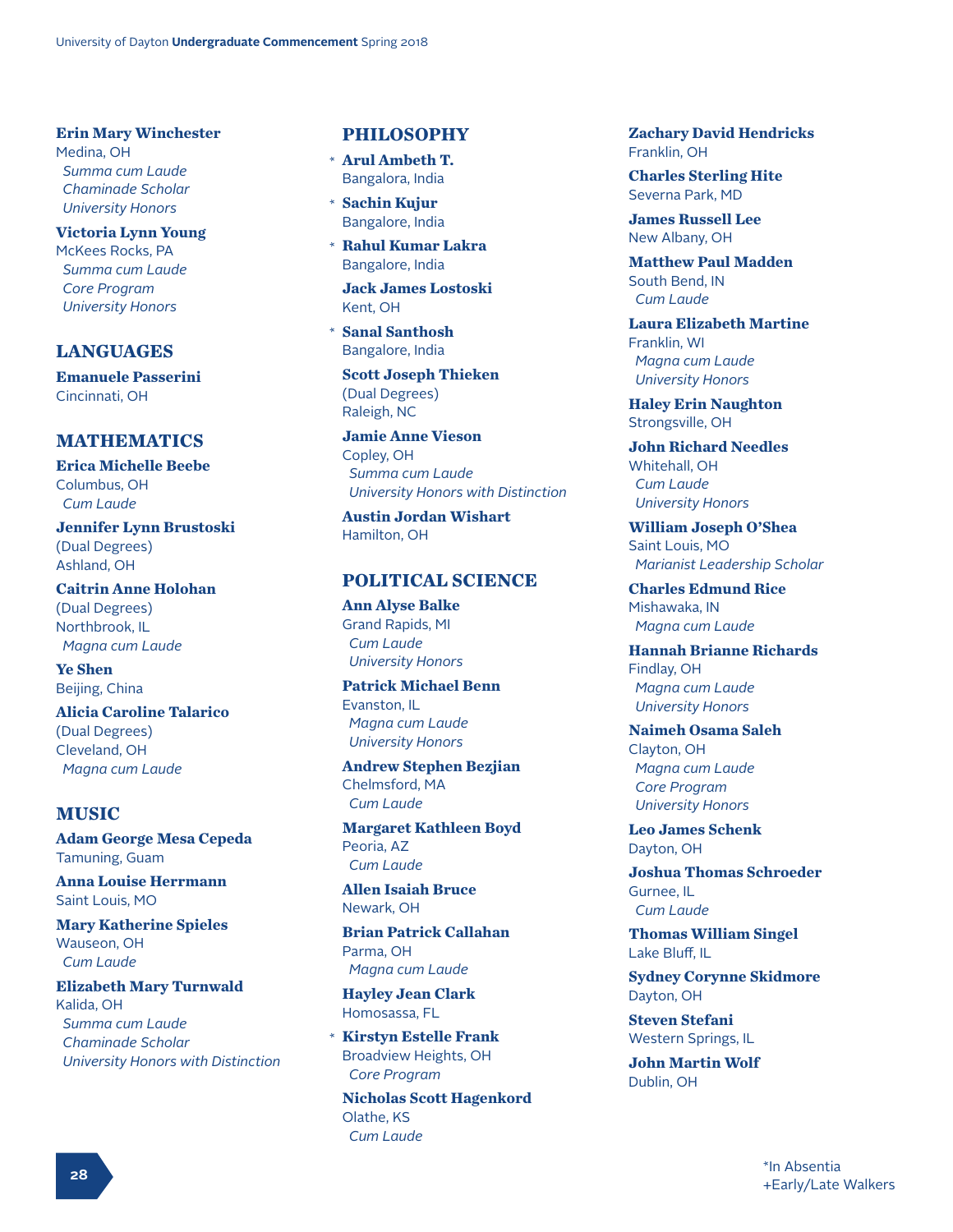# **PSYCHOLOGY**

**Gabrielle Marie Adams** Mansfield, OH

**Megan Marie Barry** Oak Lawn, IL

**Maxwell Thomas Boyle** Maumee, OH

**Claire Jannet Brownfield** Franklin, OH

**Elliot Duke Buccieri** East Aurora, NY  *Cum Laude*

**Sarah Marie Carpenter** Hinckley, OH

**Taylor Nicole Chambers** Kettering, OH

**Megan Erin Deeds** Dover, OH

**Melissa Lynd Deters** Mason, OH

**Katherine Ann DiGiandomenico** Cincinnati, OH

**Brooke Ann Diviak** + New Carlisle, OH  *Cum Laude Dayton Civic Scholar University Honors*

**Hannah Payton Dunne** Western Springs, IL

**Anakaona K. Etienne** Dayton, OH

**Amanda Christine Gaddis** Indianapolis, IN

**Abigail Ann Golebiowski** Mokena, IL

**Hannah Simone Jackson** Cincinnati, OH  *Summa cum Laude Chaminade Scholar University Honors with Distinction*

**Tiffany Nicole Kaufmann** Madison, CT  *Core Program University Honors*

**Brittany Rose Kieffer** East Amherst, NY

**Emily Jo Kimble** Dover, OH  *Summa cum Laude University Honors*

**Reilly Kate Kincaid** Naperville, IL  *Summa cum Laude University Honors with Distinction*

**Gabrielle Anne Koebel** Granger, IN  *Core Program*

**Sara Noel Krause** Saint Charles, MO

**Hannah Louise Kyle** Dublin, OH

**Katherine Irene Lowes** Columbus, OH

**Jillian Marie Malone** West Chester, PA  *Summa cum Laude University Honors*

**Abigail Pauline McIntyre** Cincinnati, OH

**Robyn Marie McNaughton** Chicago, IL

**Kaitlyn Elizabeth Mueller** Dayton, OH

**Lauren Elizabeth Murphy** Milford, OH  *Core Program*

**Chelsea Marie Myren** Fishers, IN  *Core Program*

**Dominic James Neville** Olmsted Township, OH  *Cum Laude*

**Emily Nicole Panella** Milwaukee, WI  *Magna cum Laude University Honors*

**Saidee Anne Purcell** Libertyville, IL

**Sarah Anne Rieker** Wexford, PA

**Carlos Martin Rodriguez** San Antonio, TX  *Dayton Civic Scholar Marianist Leadership Scholar* **Brittney Ann Rudisell** Hamilton, OH  *Cum Laude*

**Abby Elise Sables** Springfield, IL

**Anna Grace Schlegel** Beavercreek, OH  *Cum Laude Chaminade Scholar Core Program University Honors*

**Danielle Marie Schneider** Wexford, PA  *Core Program*

**Evan Andrew Shearman** Bowling Green, OH  *Core Program*

**Alyssa Ann Smith** Olmsted Falls, OH

**Lisa Eileen Stone** North Aurora, IL  *Summa cum Laude University Honors with Distinction*

**Trevor Reynolds Taylor** Chicago, IL  *Cum Laude*

**Jessica Gail Tosino** Hudson, OH

**McKenzi Arden Troyano** Loraine, OH

**Lindsey Grace Whittemore** Columbus, OH  *Cum Laude*

**Hayley Christine Williams** Toledo, OH  *Core Program*

**Zihan Yang** Qingdao, China

**Ziyan Zhu** Xi'an, China

**Lucia Marie Zook** West Lafayette, IN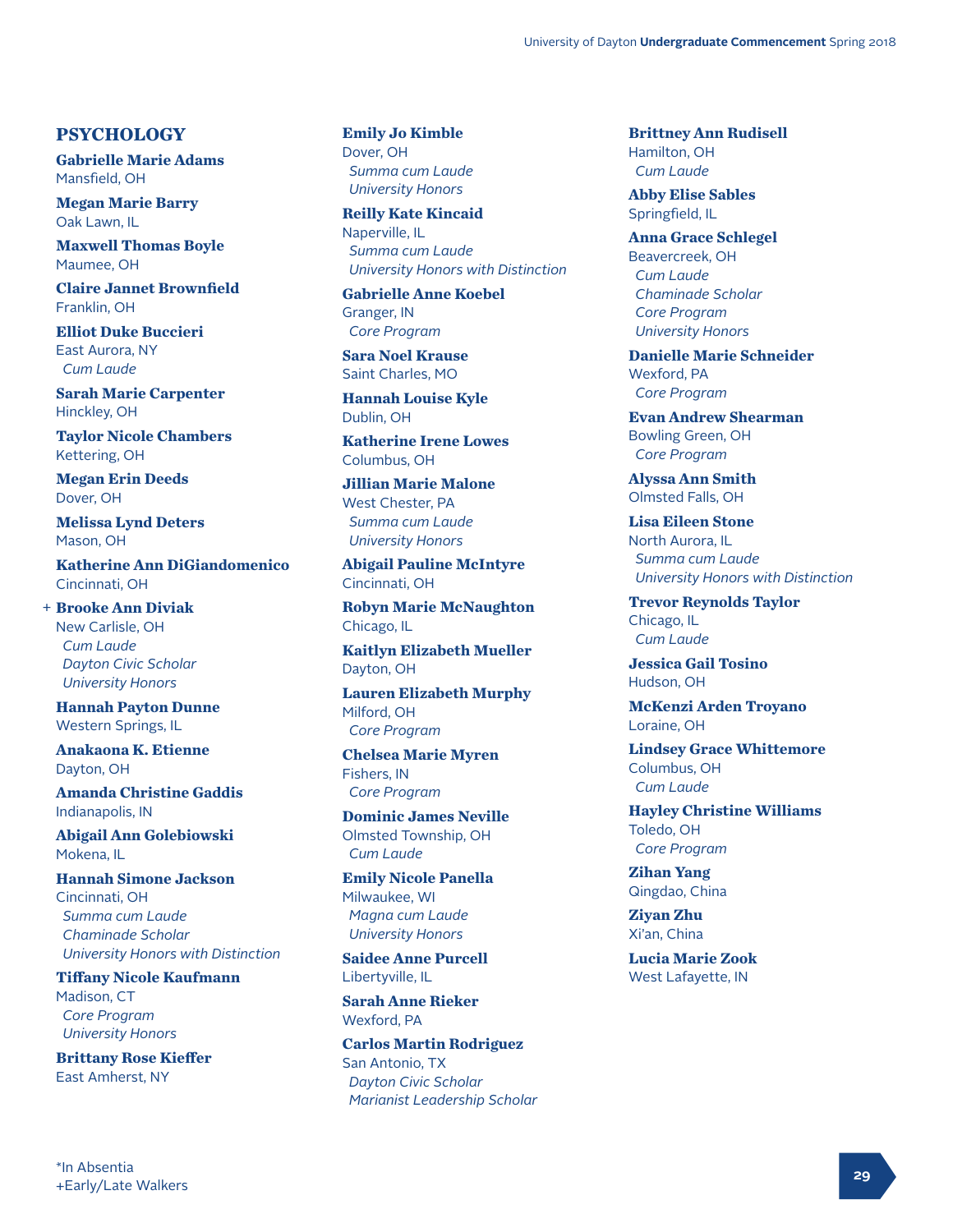## **RELIGIOUS STUDIES**

#### **William Joseph Gross**

(Dual Degrees) Kettering, OH  *Magna cum Laude*

**Rachel Ann Nartker** Englewood, OH  *Cum Laude Core Program*

**Joseph Anthony Twiner**  (Dual Degrees) Dunwoody, GA  *Summa cum Laude*

## **SOCIOLOGY**

**Cheranee' Lenise Baker** Englewood, OH

**Colleen Anne Dwyer** Louisville, KY

**MaryPatricia Marx Globig** Kettering, OH

**BreAnn Mahannah Hill** Dayton, OH

**Mary Lucille Hoffman** La Grange Park, IL

**Elizabeth C. Kyle** Gurnee, IL

**JaVonna La'Mae Layfield** Louisville, KY

**Sidney Alexandra LeRoy** Arlington, TX

**Mary Angeline Macrae** Brookeville, MD

**Carrie Anne Matthews** Indianapolis, IN

**Emily Patricia McAleese** Lynbrook, NY

**Megan Marie McDowell** Holland, MI  *Cum Laude*

**Gabriela Ana Milos** North Ridgeville, OH  *Cum Laude*

**Caleb Juan Negron** Chicago, IL

**Mara Joelle Nerlinger** \*Dayton, OH  *Magna cum Laude*

**Masashi Greg Sakamoto** \* Columbus, OH

**Pamela Dawn Venard** Dayton, OH

## **SPANISH**

**Madeline Nicole Boone** Dayton, OH

**Colleen Elizabeth Hess** (Dual Degrees) Louisville, KY  *Magna cum Laude University Honors*

**Kevin Jude Shanahan** (Dual Degrees)

Chicago, IL  *Cum Laude University Honors*

**Lisa Elizabeth Sheehan** (Dual Degrees) Rochester Hills, MI  *Summa cum Laude*

# **THEATRE, DANCE AND PERFORMANCE TECHNOLOGY**

**Jordan Michele Hightower** Gibsonia, PA

**Mary Elizabeth Stoughton** Dayton, OH

## **VISUAL ARTS**

**Intisar Mohammed Alrasheed** Riyadh, Saudi Arabia

**Emily Kelly Griffin** Park Ridge, IL

**Veronica Renee Halfacre** Dayton, OH  *Cum Laude*

**Allison Teresa Perry** Cincinnati, OH

**Jesse James Thompson** Sunbright, TN  *Magna cum Laude*

**Melanie Christine Zebrowski** Dayton, OH  *Cum Laude University Honors*

## **WOMEN'S AND GENDER STUDIES**

**Elisabeth Clegg Spector** Dublin, OH  *Magna cum Laude University Honors with Distinction*

## DEGREE — BACHELOR OF FINE ARTS

#### **ART EDUCATION**

**Rose Catherine DeFluri** Kettering, OH

**Bridget Anne McCafferty** Chicago, IL  *Magna cum Laude*

## **FINE ARTS**

**Marie Elizabeth Cossins** Cincinnati, OH  *Cum Laude*

**Mary Elda Rose Cregan** Cleveland, OH

**Olivia Nicole Garzona** Larchmont, NY

**Kelly Ann McGuire** Sunbury, OH  *Magna cum Laude*

**Mariamelia Miranda** San Juan, PR

**Taylor Christine Orr** Tecumseh, MI  *Cum Laude*

**Meghan E. Sismour** Swissvale, PA

## **GRAPHIC DESIGN**

**Lucy Elizabeth Bratton** Falmouth, MA  *Magna cum Laude Chaminade Scholar University Honors with Distinction*

**Josephine Marie Libecap** Farmersville, OH

**Brian Gallagher O'Malley** Evanston, IL

**Hadley Caitlin Rodebeck** Dayton, OH  *Cum Laude*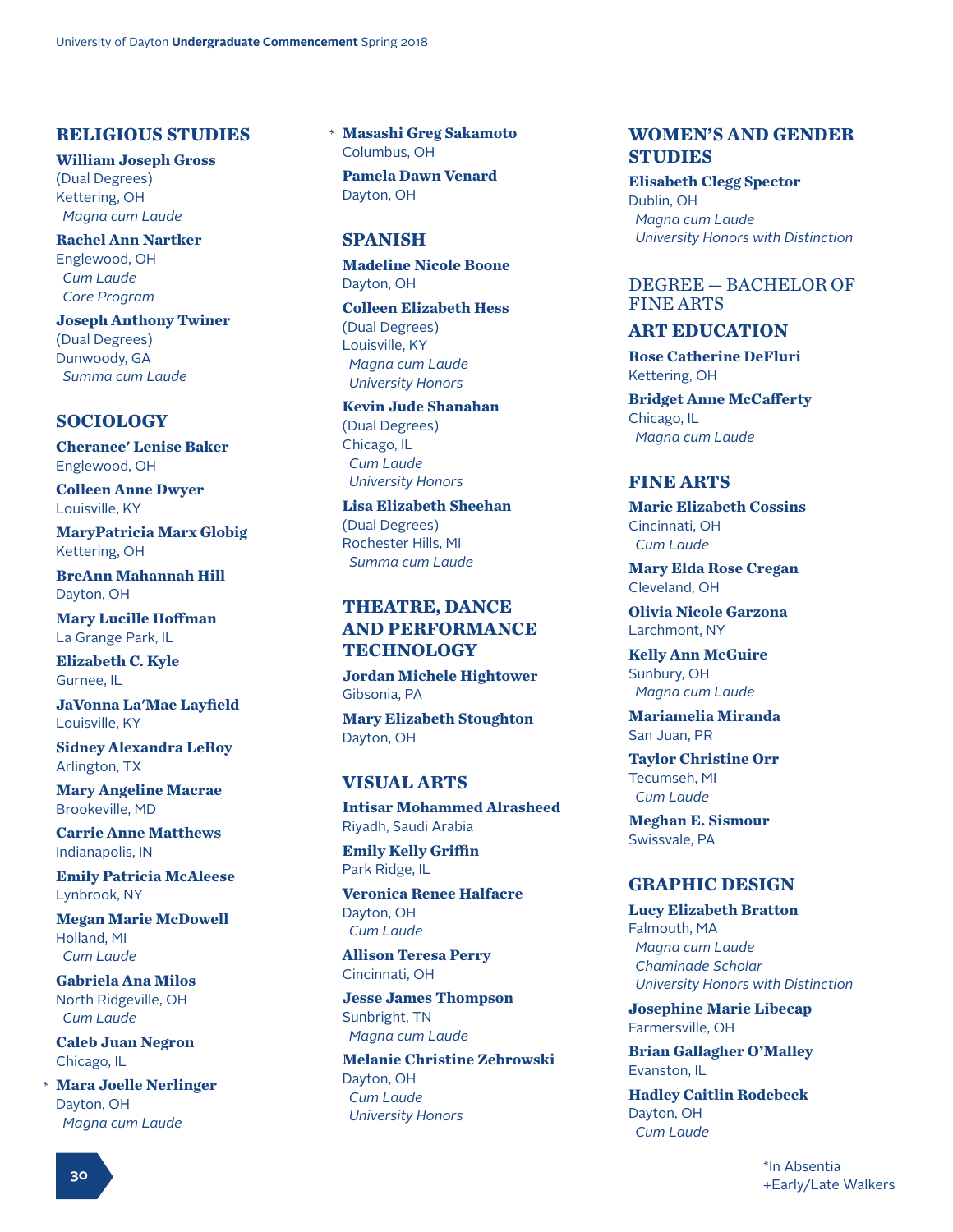**Nyla Sauter** Cincinnati, OH

**Caitlin Joanne Schneider** Lake Forest, IL  *Magna cum Laude Core Program*

**Isabella Pearl Vonachen** Peoria Heights, IL

**Olivia DeRose Wendt** River Forest, IL

## **PHOTOGRAPHY**

**Sara Elizabeth Frederick** Monroeville, IN

**Sylvia Marie Stahl** Maysville, KY

**Brooke Beckman Tinsman** Durango, IA

## DEGREE — BACHELOR OF GENERAL STUDIES

**Faith Juliette Christiansen** New Albany, OH \*

**Michael Thomas Hannigan** Lebanon, OH

**Mason Alan Kutruff** \* \* Martinsville, IN

**Julia Catherine Ronnisch** Berkley, MI

**Han Wang** Zibo, China

**Kathy Ann Winters** Centerville, OH  *Summa cum Laude*

DEGREE — BACHELOR OF MUSIC

# **MUSIC PERFORMANCE**

**Connor Patrick Fuhrmann** Springboro, OH  *Magna cum Laude Core Program University Honors*

## **MUSIC THERAPY**

**Angela Marie Eck** Fairlawn, OH  *Cum Laude* **Emily Coleen Freyberger**

Carmel, IN  *Magna cum Laude*

**Marsha Adinda Japutra** Depok, Indonesia  *Magna cum Laude*

**Samantha Lynne Kasmer** Rockford, MI  *Summa cum Laude*

**Katherine Anne LoBosco** \*Crystal Lake, IL  *Magna cum Laude*

**Veronica Ruth Manges** Fort Wayne, IN  *Cum Laude*

**Kristen Elizabeth Ney** Cincinnati, OH  *Summa cum Laude*

**Victoria Clare Obermeier** Newburgh, IN  *Magna cum Laude University Honors*

**Danielle Marie Reynolds** Cincinnati, OH  *Summa cum Laude*

**Emily Rose Robinson** Loveland, OH  *Magna cum Laude*

**Timothy Daniel Schroeder** Ottawa, OH  *Summa cum Laude*

**Matthew David Stevenson** Elmhurst, IL  *Cum Laude*

## DEGREE — BACHELOR OF SCIENCE

# **APPLIED MATHEMATICAL ECONOMICS**

**Allyson Jean Bolos-Pacifico** San Diego, CA  *Magna cum Laude University Honors with Distinction* **William Joseph Gross**  (Dual Degrees) Kettering, OH  *Magna cum Laude*

**Kari Elizabeth Hayes** Indianapolis, IN  *Summa cum Laude University Honors*

**Matthew Scott Hooper** Saint Louis, MO  *Cum Laude*

**Peter David Kawiecki** Palatine, IL  *Summa cum Laude University Honors*

**Hang Luo** Chengdu, China

**Anna Marie Petrick** Kettering, OH  *Magna cum Laude*

**Benjamin Alden Rogness**  Lexington, KY

**Emily Lynn Seals** Dayton, OH

## **BIOCHEMISTRY**

**Sean Ernest Cedeño** Bloomfield, NJ  *Cum Laude*

**Dane John Cooper** Crystal Lake, IL

## **Austin Edward Hillman** Fort Wayne, IN

 *Magna cum Laude Dayton Civic Scholar University Honors*

**Daniel Joseph Jennings** Indianapolis, IN  *Cum Laude*

**Kevin Jude Shanahan** (Dual Degrees) Chicago, IL  *Cum Laude University Honors*

**Katherine Rachel Simpson** Canton, OH  *Cum Laude*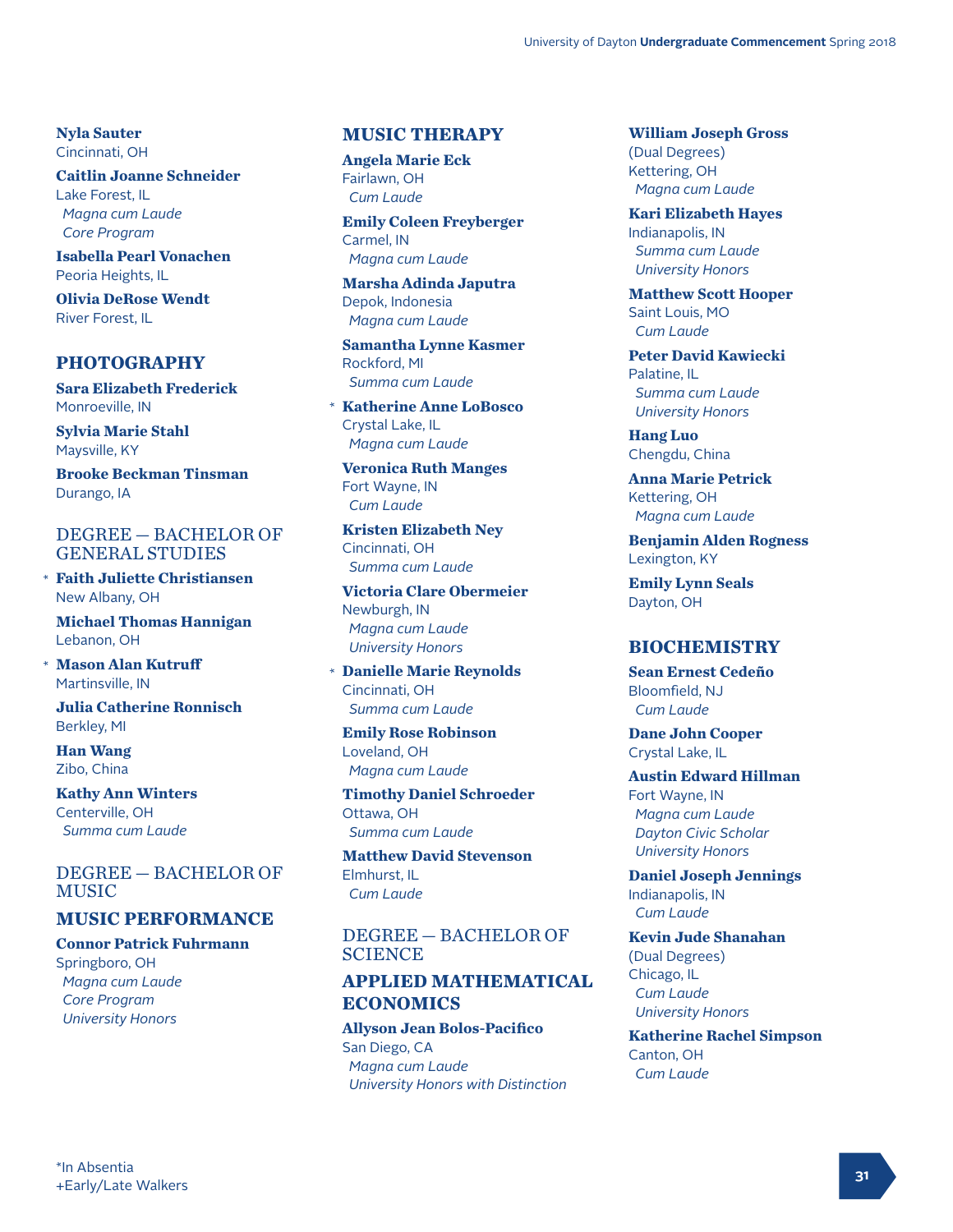**Ashlee Elizabeth Wertz** Canton, OH  *Magna cum Laude University Honors* **Emily Elisabeth Wey**

Mason, OH  *Summa cum Laude University Honors with Distinction*

## **BIOLOGY**

**Lama Rashed S. Alagel** Riyadh, Saudi Arabia

**Lugaen Rashed Alagel** Riyadh, Saudi Arabia

**Jumanah Zaki Alkashqari** Jeddah, Saudi Arabia

**Kiersten Paige Angelos** McDermott, OH  *Cum Laude* 

**Claire Marie Attea** Hamburg, NY

**Rachel Colleen Baker** Liberty Township, OH  *Cum Laude* 

**Rachel Ann Baldinger** Pittsburgh, PA  *Cum Laude* 

**Taylor Morgan Balk** Plainfield, IL  *Summa cum Laude University Honors*

**Bradley Louis Benedetto** Bloomfield Hills, MI

**Kate Elizabeth Boylan** Stow, OH  *Cum Laude University Honors*

**Leah Dawn Bullock** Brownsburg, IN  *Magna cum Laude University Honors*

**John William Bulman** Columbus, OH  *Cum Laude* 

**Madison Lynn Burgei** Delphos, OH  *Summa cum Laude* 

**Taylor Melissa Buskey** Waterville, OH  *Cum Laude University Honors*

**Daniel Joseph Carron** Grosse Pointe Woods, MI

**Benjamin John Deck** Conneaut, OH

**Madison Jeanette Dembinski** Lake Bluff, IL  *Magna cum Laude University Honors*

**Bethany Joy Driggers** Indianapolis, IN

**Emily Ann Effer** Ballwin, MO  *Cum Laude* 

**Grace Kathleen Erny** Cincinnati, OH  *Cum Laude University Honors*

**Chelsea Phyllis Escoto** Mundelein, IL

**Edward Thomas Eshoo** Naperville, IL

**Natalie Therese Faron** Saint Charles, MO  *Cum Laude* 

**Kaitlyn Ann Gallagher** Aurora, OH

**Erin Elizabeth Gallan** Shaker Heights, OH

**Clayton Eric Gerberick** Delphos, OH

**Kathryn Gage Grenfell** Medina, OH  *Magna cum Laude University Honors*

**Rachel Margaret Griffith** Dallas, TX

**Emily Anne Haines** Massillon, OH  *Magna cum Laude University Honors*

**Caoqinglong Huang** Kunming, China

**Jaylen Braxton Hudson** Atlanta, GA

**Steven Patrick Ireland** Dayton, OH

**Alexis Lynette Johnson** Arlington, TN

**John Emmons Jones** Southbury, CT

**Megan Ann Kleinhenz** Litchfield, OH

**Nicole Priya Kotha** Cincinnati, OH

**Elizabeth M. Kramer** Farmersville, OH  *Cum Laude* 

**Michelle Marie Krebs** Cleveland, OH  *Magna cum Laude* 

**Shelby Marie Krumpelman** (Dual Degrees) Cincinnati, OH  *Magna cum Laude* 

**Tracy Cui Xi Lin** Beavercreek, OH

**Alexander Manuel Matos Brito** Guaynabo, PR

**Maia Amenti McLin** Crystal Lake, IL  *Cum Laude Dayton Civic Scholar University Honors*

**Caroline Ann Melson** Cincinnati, OH

**Margarita Rosa Mendez** Chicago, IL

**Katherine Gayle Michel**  Columbus, OH  *Cum Laude University Honors*

**Jaclyn Haley Moran** Brunswick, OH

**Timothy Bruce Noll** Mentor, OH

**Nicole A. Perri** Pittsburgh, PA

**Julia Rose Porter** Harrison, OH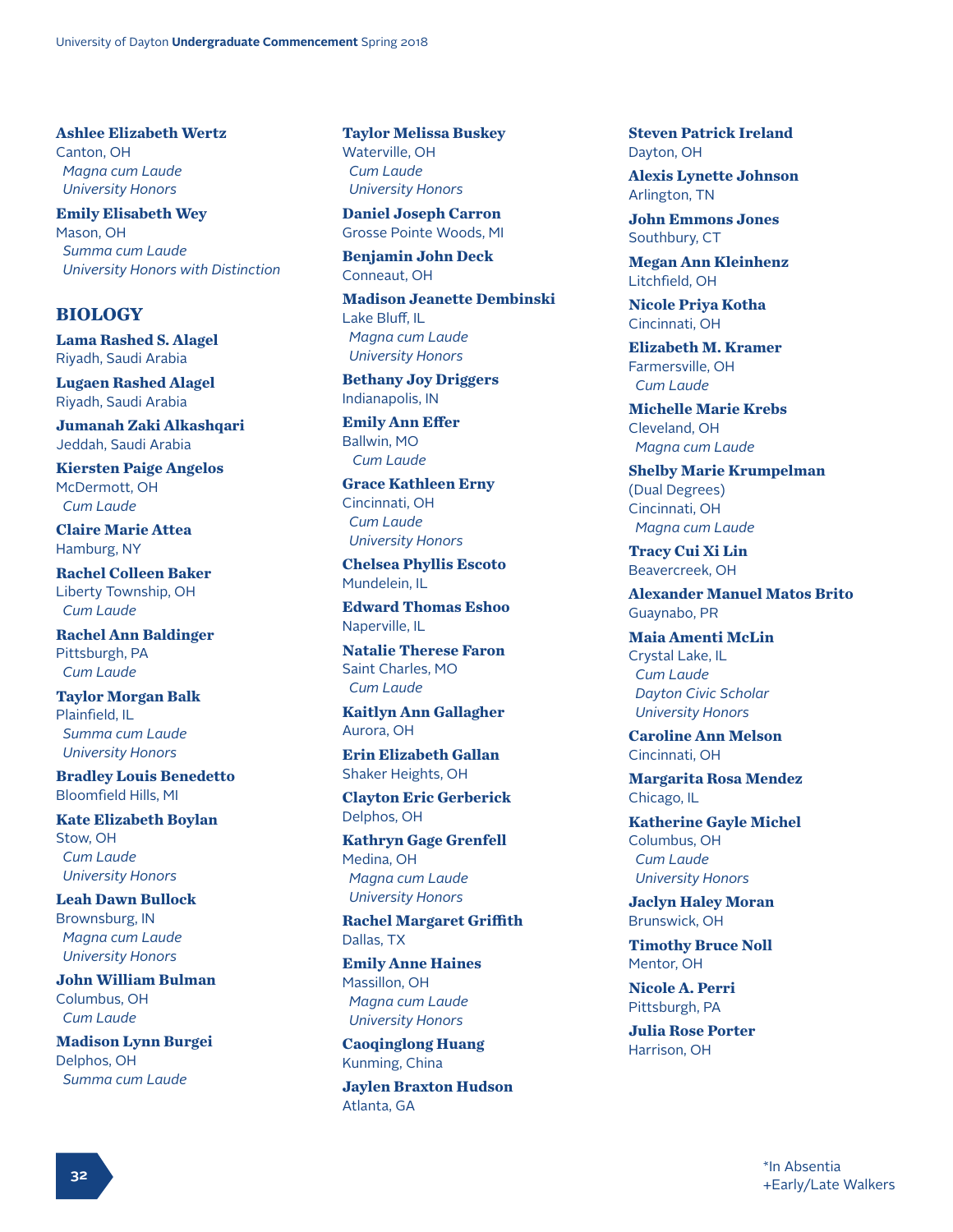# **Ana Donnatella Ritz**

(Dual Degrees) North Royalton, OH  *Magna cum Laude Core Program University Honors*

# **David Anthony Rivetti**

Cranberry Township, PA  *Summa cum Laude University Honors with Distinction*

**SilverLyn Rose Roth** Findlay, OH

# **Ellie Marie Ryan**

Belmont, MI  *Summa cum Laude Chaminade Scholar University Honors*

**Mackenzie Elizabeth Ryan** Wadsworth, OH  *Summa cum Laude University Honors*

**Mary Catherine Ryan** Elmhurst, IL

**Robert Merritt Alexander Sanders** \* Templeton, CA

**Allison Michelle Sandoval** Avon, OH

**Patricia Marie Santoni** Wixom, MI

**Hannah Marie Scharf** West Chester, OH  *Summa cum Laude University Honors*

# **Jennifer Lynn Scheffler** Grayslake, IL  *Cum Laude University Honors*

**Matthew James Schuler** Marion, OH

**Shreya Shrivastava** Mayfield Heights, OH

**Rachel Lynn Singer** Huber Heights, OH  *Magna cum Laude University Honors*

**Hannah Marie Smith** Cincinnati, OH

**Bridget Molly Smythe** Toledo, OH  *Summa cum Laude University Honors*

**Kelli Marie Stanley** Wauconda, IL  *Cum Laude* 

**Nicole Loraine Steinbicker** \* Mason, OH

**Caitlyn June Stimson** Ashtabula, OH

**Travis P. TenBrock** Sparta, MI  *Summa cum Laude University Honors*

**Molly Ann Torok** Hilliard, OH

**Christopher James Turley** Hattiesburg, MS  *Summa cum Laude Chaminade Scholar University Honors*

**Emily Louise Verner** Saltsburg, PA

**Qiushi Wang** Beijing, China

**Lillian Louise Graham Weber** Park Hills, KY

**Taylor Anne Ziccarelli** Orchard Park, NY  *Summa cum Laude University Honors*

**Kathryn Rose Zimlich** Dublin, OH  *Cum Laude University Honors*

# **CHEMISTRY**

**Amber Nicole Johnson** Yellow Springs, OH  *Cum Laude*

## **Rachel Renate Kessler**

(Dual Degrees) Beavercreek, OH  *Magna cum Laude University Honors*

## **COMPUTER INFORMATION SYSTEMS**

**Keenan Wayne Griffin** + Dayton, OH

**Nicholas Miranda** Oakton, VA

**John Richard Wolfe Jr.** Cranberry Township, PA

## **COMPUTER SCIENCE**

**Talib Hassan Al Hamood** Saihat, Saudi Arabia

**Ryan Patrick Berry** Plano, TX

**Fan Bu** Shijiazhuang, China

**Steven Edward Cap** Mokena, IL

**Jacob James Cornell** Genoa, OH

**Mark R. Jacobs** Saint Louis, MO

**Alexander P. Lauber** Mason, OH

**Yueyang Ma** Tianjin, China

**Michael Edward Majercak Jr.** Avon, OH

**John William McConnell** Chagrin Falls, OH

**Matthew Anthony Mueller** Spring Valley, OH

**Garrett Marc O'Grady** Ada, MI  *Cum Laude*

**Myles D. Patterson** Trotwood, OH

**Anthony Richard Pierce** El Segundo, CA

**Oula Sawas** Centerville, OH

**Nicolaas Anthony Scheltens** Glenview, IL

**Peimin Shi** Shanghai, China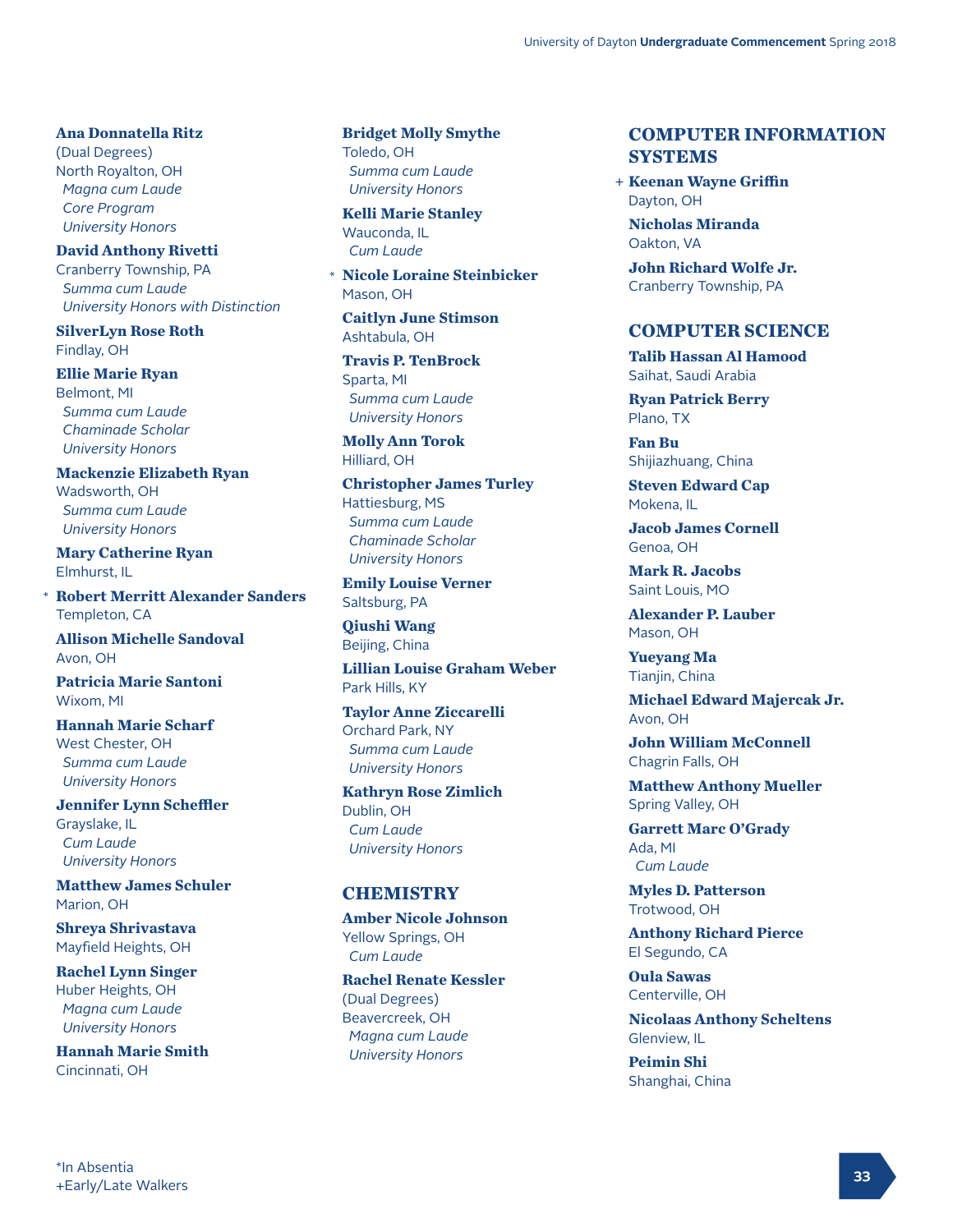**Benjamin Thomas Stechschulte** Dublin, OH

**He Wang** Shijiazhuang, China  *Magna cum Laude*

## **ENVIRONMENTAL BIOLOGY**

**Casey Lynn Boland** West Chester, OH

**Amanda Nicole Finke** Enon, OH  *Summa cum Laude*

**Shania Elizabeth Hurst** Fairfield, OH

**Ambria K. Jones** Oak Park, IL

**Timothy George Klima** Brecksville, OH

**Mitchell John Kukla** Thiensville, WI

**Corey Michael Kuminecz** South Bend, IN  *Cum Laude*

**Margaret Eileen Maloney** Glen Ellyn, IL  *Magna cum Laude University Honors with Distinction*

**Joseph Michael Murphy** Cincinnati, OH

**Scott Joseph Thieken** (Dual Degrees) Raleigh, NC

## **GEOLOGY**

**Thomas Daniel Bashore** Indianapolis, IN

**Guillermo A. Campos** Guaynabo, PR

**Gardiner David Dennis** Carmel, IN

**Julie Margaret Hays** Westerville, OH  *Cum Laude University Honors*

**Kyle Benjamin Hrabak** Twinsburg, OH

**Nichole Renae Kirk** + Gahanna, OH

**Laura Kunas** Akron, OH

**Joshua Ray Latham** Dayton, OH  *Cum Laude*

**Ryan Matthew Matzuk** Menomonee Falls, WI

**Colin James McTighe** Butler, PA  *Cum Laude*

**Amaris Claudette Rodgers** Toledo, OH

**Jacob Wayne Stratman** Cincinnati, OH

**Katherine Ann Strattman** Indianapolis, IN

**Rajeev Venkat** Richmond, TX

**Louis James Williams** Dayton, OH

## **MATHEMATICS**

**Matthew Paul Forte** Avon Lake, OH  *Magna cum Laude*

**Wyatt Michael Ohm** Mount Pleasant, SC  *Magna cum Laude University Honors*

**Qijing Pan** Beijing, China

**Kathryn Anna Posey** Beavercreek, OH  *Summa cum Laude University Honors*

# **MEDICINAL-PHARMACEUTICAL CHEMISTRY**

**Alexandra Katherine Cannon** Mount Prospect, IL

**Michael Moran Gilbert** Hilliard, OH  *Cum Laude*

**Luke Robert Guerrieri** Elmhurst, IL  *Cum Laude*

## **PHYSICAL SCIENCE**

**Gina Maria Lucia** (Dual Degrees) Sewickley, PA  *Cum Laude*

## **PHYSICS**

**John David Kunkel** Mason, OH

**Nathaniel Robert Miller**  Xenia, OH  *Magna cum Laude*

**Matthew Alexander Mircovich** River Edge, NJ

**William Bradley Poston** Noblesville, IN  *Cum Laude*

**Marie Solange Tumusange** Gakenke, Rwanda

## **PREDENTISTRY**

**Collin Patrick Bryant** Clarksville, TN  *Magna cum Laude University Honors*

**Nathan Thomas Helfferich** Springboro, OH  *Summa cum Laude Chaminade Scholar University Honors*

**Laura Nicole Hubacek** Fremont, CA  *Cum Laude*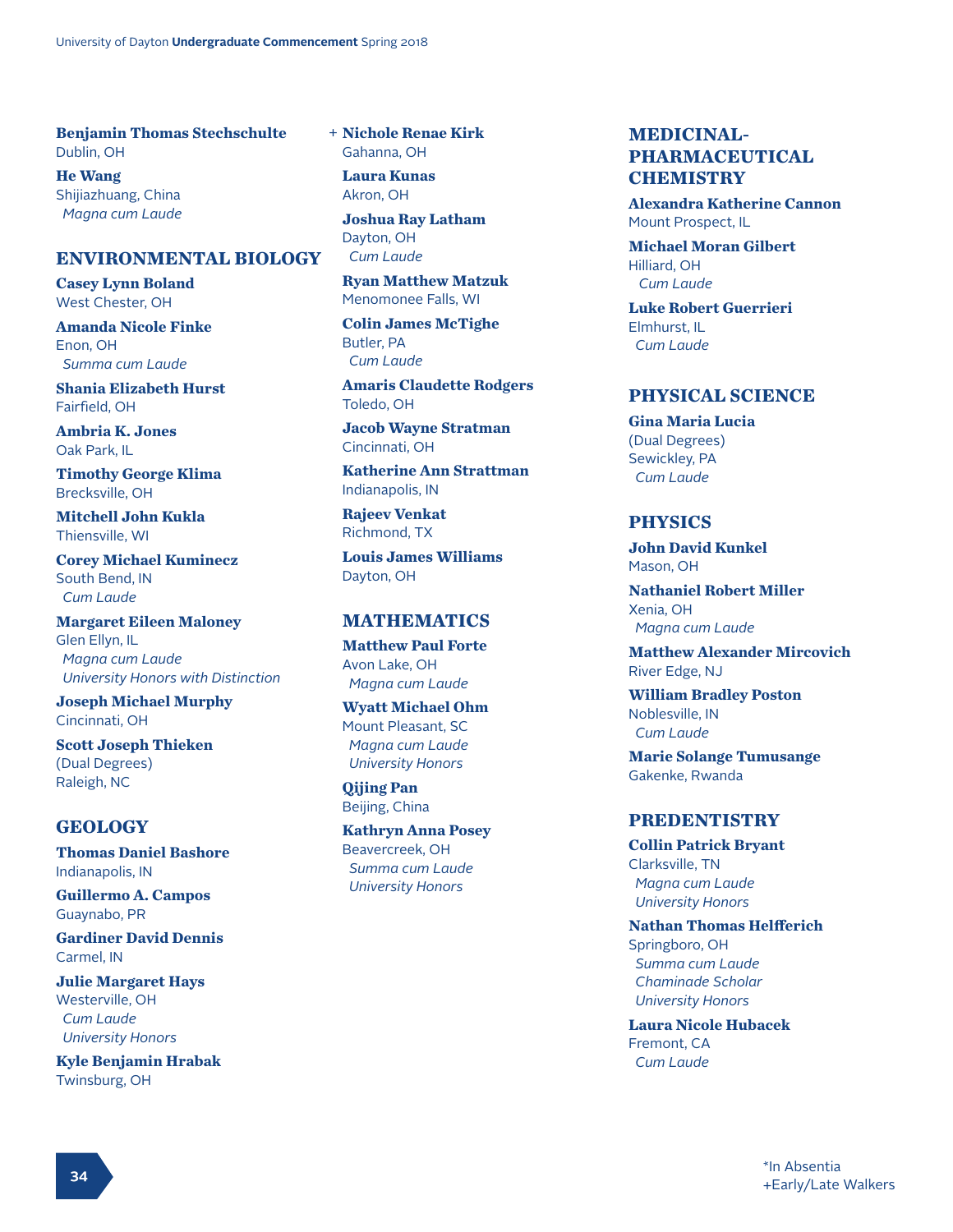**Connor Kellett Owen** Linden, MI  *Cum Laude* 

**Spencer Kellett Owen** Linden, MI  *Cum Laude*

**Jared Daniel Pope** New Berlin, WI

**Shalom Shekinah-Arpita Reuben** Hudson, OH  *Cum Laude University Honors*

**Madeline Frances Thomas** Akron, OH

## **PREMEDICINE**

**Kenan Bakri** Centerville, OH  *Summa cum Laude University Honors*

**Oscar A. Barnés Valldejuly**

Coto Laurel, PR  *Magna cum Laude University Honors*

**Aidan David Bean** Powell, OH  *Magna cum Laude*

**Jordan Noel Bergeson** Joliet, IL

**Olivia Marie Bruno** Olmsted Falls, OH

**Dudley Kiefer Campbell** Springboro, OH  *Cum Laude University Honors*

**Natalie Margaret Min Casey** Geneva, IL

**Nicholas Anthony Cheesman** Fort Mitchell, KY

**Samuele Michael Cicconetti** Painesville, OH  *Cum Laude*

**Erin Therese Clark** Portage, MI

**Matthew Joseph Comment** Commerce Township, MI

**Julie Marie Cowan** Batavia, OH

 *Magna cum Laude University Honors*

**Nicholaus Alonso-Yague Cummins** Manchester, MO  *Cum Laude University Honors*

**Abigail Marie Dargie** Richmond, IN

**Samuel Christopher Dille** Lebanon, OH

**Elizabeth Ann Edurese** Wadsworth, OH  *Magna cum Laude University Honors*

**Stephanie Marie Fadayel** Maineville, OH  *Magna cum Laude University Honors*

**Leah Danielle Frischmann** Indianapolis, IN  *Summa cum Laude University Honors*

**Kate Susan Galfano** Brookfield, WI  *University Honors*

**Haley Nicole Glaser** Holly Springs, NC  *Magna cum Laude University Honors*

**Mary Ann Gottschlich** Cincinnati, OH  *Magna cum Laude University Honors*

**Emily Kathryn Granger** Brookfield, WI  *Magna cum Laude University Honors*

**Tanner Andrew Graves** Durango, CO  *Summa cum Laude University Honors*

**Parker Maddison Griff** Aurora, OH  *Summa cum Laude University Honors with Distinction*

**Olivia Grace Grondalski** Saint Louis, MO  *Magna cum Laude University Honors with Distinction* **Julia Ruth Hallack** Chagrin Falls, OH

**Julianne Hart Haney** Cincinnati, OH  *Summa cum Laude University Honors*

**Allison Lynn Harmon** Greenwood, IN

**Lauren Arlene Hoody** Omaha, NE  *Summa cum Laude*

 *Dayton Civic Scholar University Honors with Distinction* **Libby Leigh Jobe**

Dublin, OH

**Sarah Elizabeth Kane** West Bloomfield, MI  *Magna cum Laude University Honors*

**Kelsey Sue Klawonn** Kettering, OH

**Aidan Paul Koch** Granger, IN  *Cum Laude University Honors*

**Thomas Richard Lawler** Union, KY  *Summa cum Laude University Honors with Distinction*

**Grace Elaine Legan** Wilton, CT

**Daniel Joseph Link** Broadview Heights, OH

**Caroline Abigail Lynch** Dayton, OH  *Summa cum Laude University Honors with Distinction*

**Jacob Arthur Malkani** Prospect, KY

**Catherine Victoria Matheny** Chillicothe, OH

**Joseph Nicholas Mauch** Loveland, OH  *Magna cum Laude Chaminade Scholar University Honors*

**Cathryn Carol McBride** Green Bay, WI  *Cum Laude*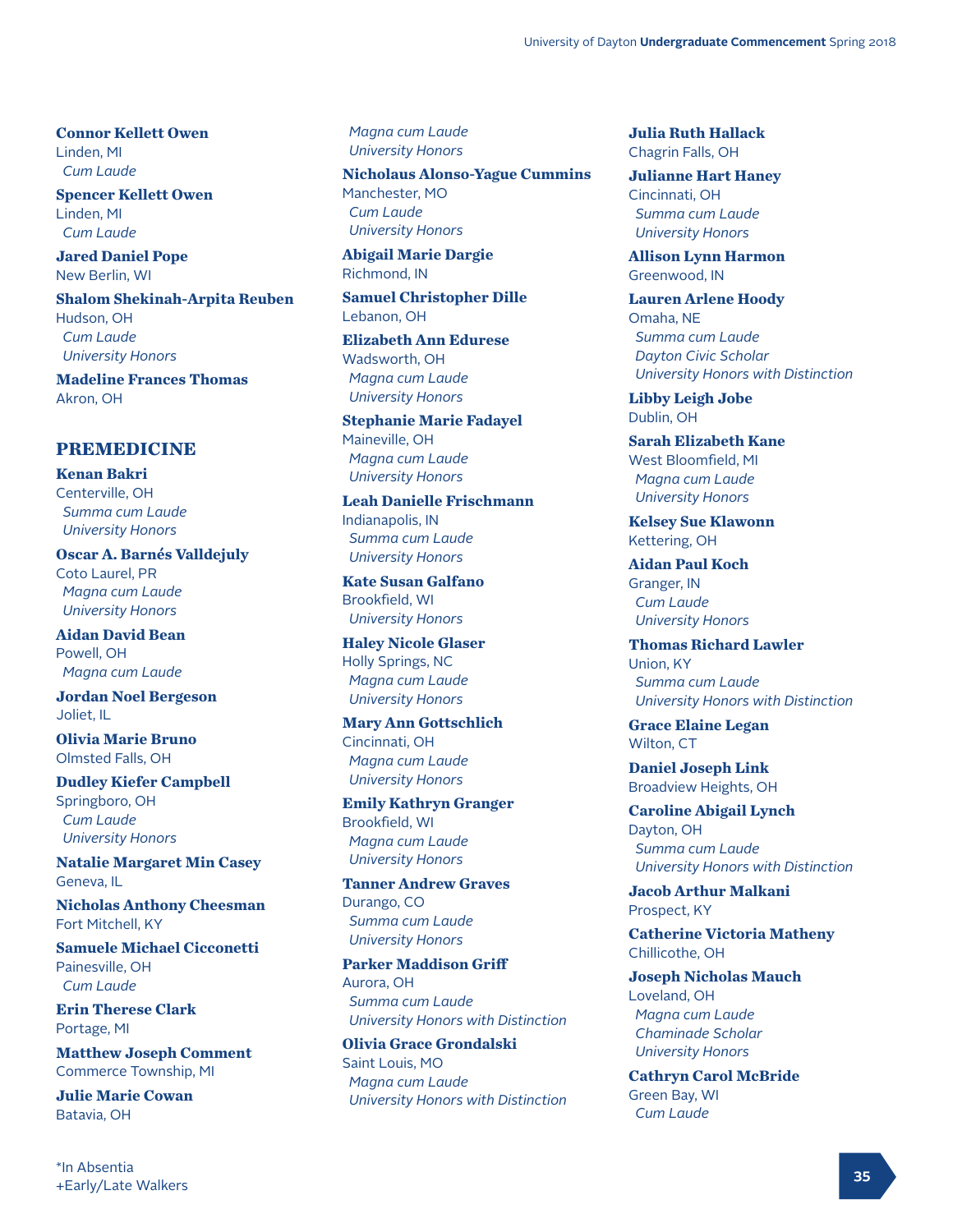**Kayla Christine McCarthy** Maineville, OH  *Summa cum Laude*

**Colin Michael McMahon** Orchard Park, NY

**Gregory Roger Moellering** Villa Hills, KY  *Summa cum Laude University Honors*

**Erin Bridget Murphy** Hinckley, OH

**Molly Alison Murray** Medina, OH  *Summa cum Laude*

**Kevin Laurence Outwater, Jr.** Wadsworth, OH  *Cum Laude University Honors*

**Angel Joshua Pagan** Newburgh Heights, OH  *Magna cum Laude University Honors*

**Ada Michelle Pariser** Crestwood, KY  *Summa cum Laude University Honors*

**Nicolina Marie Pascua** Chicago, IL

**Lydia Christine Payton** Prospect, KY  *Summa cum Laude University Honors with Distinction*

**Hanna Jane Peterson** West Chicago, IL  *Summa cum Laude University Honors with Distinction*

**Dante Laurenti Pezzutti** Westerville, OH  *Summa cum Laude University Honors with Distinction*

**Paul Thomas Phillips** Brecksville, OH

**Logan Joseph Roebke** Columbus Grove, OH  *Summa cum Laude University Honors with Distinction*

**Sherilyn Elise Rogers** Columbia Station, OH  *Magna cum Laude*

**Anthony Michael Rose** Kettering, OH  *Magna cum Laude University Honors*

**Jason Allen Sanders** Wooster, OH

**John Joseph Schiavone** Wood Dale, IL

**Benjamin Nicholas Schmeusser** Cleves, OH  *Magna cum Laude University Honors with Distinction*

**Julie Rose Sfiligoj** Avon Lake, OH  *Magna cum Laude University Honors*

**Carrie Anne Siekierski** Mukwonago, WI  *Magna cum Laude University Honors*

**Nicholas Mackenzie Smith** Valley City, OH

**Kaitlyn Elizabeth Stanfield** Avon Lake, OH  *Cum Laude University Honors*

**Ashley Nicole Trent** Kettering, OH  *Cum Laude*

**Alexa K. Uniatowski** Bay Village, OH

**Alan Eduardo Valadez** Kettering, OH  *Cum Laude*

**Mallory Ruth Vild** Toledo, OH  *Cum Laude Core Program University Honors*

**Matthew John Wagner** Middletown, OH  *Cum Laude*

**Meghan E. Wilke** Dayton, OH

#### **PSYCHOLOGY**

**Lindsey Winifred Aburn** Towson, MD

**Jessica Lillian Bloemer** Cincinnati, OH  *Summa cum Laude Chaminade Scholar University Honors*

**Barbara Holland Bobal** Westlake, OH

**Karla Leigh Borgerding** Coldwater, OH

**Benjamin Scott Breh** Kettering, OH

**Marc'Kia Trinea Brogden** Cincinnati, OH

**Laura Mae Callaghan** *Independence, OH Commissioned in the United States Army*

**Julia Christine Carroccio** Avon, OH  *Summa cum Laude Dayton Civic Scholar University Honors*

**Claire Marie Crawford** Cincinnati, OH  *Commissioned in the United States Army*

**Keelan Mae Day** San Antonio, TX

**Caroline Frances Deeley** Louisville, KY  *Cum Laude* 

**Carsten Cecil Fisher** Hilton Head Island, SC  *Cum Laude* 

**Madeleine Elizabeth Friedman** Wilmette, IL

**Colleen Elizabeth Hess**  (Dual Degrees) Louisville, KY  *Magna cum Laude University Honors*

**Margaret Marie Jaeger** Oxford, OH  *Magna cum Laude University Honors with Distinction*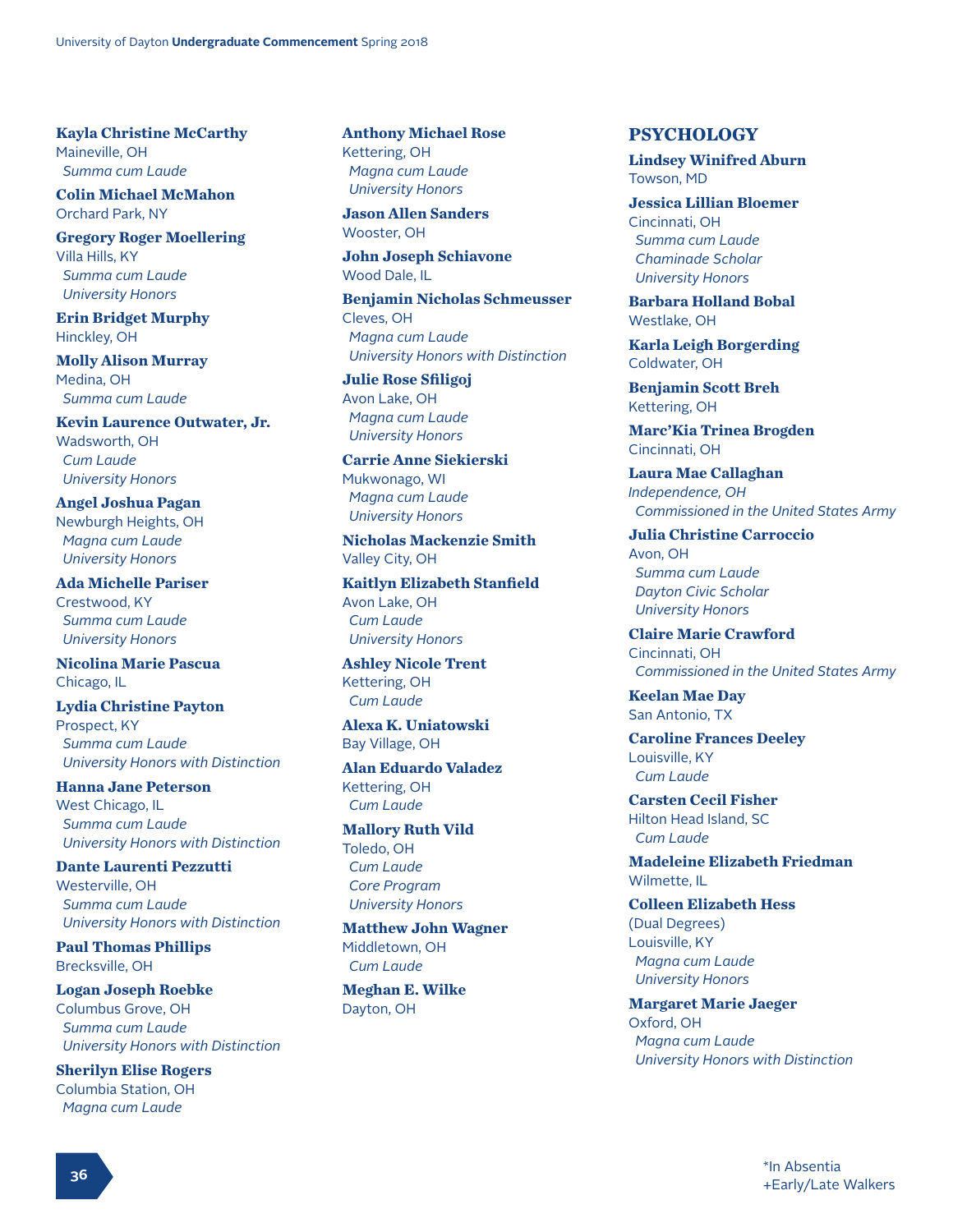**Jackie Jean Kawamoto** Camby, IN

**Ellen Frances Krueger** Villa Park, IL  *Magna cum Laude University Honors*

**Alexander N. Lawriw** Cleveland, OH  *Summa cum Laude University Honors*

**Daysha Monet Love** Columbus, OH

**Aine Elizabeth O'Brien** Bellbrook, OH

**Lauren Taylor Olson** Hamburg, NY  *Magna cum Laude University Honors*

**Rebecca Marie Patterson** Lima, OH  *Core Program*

**Morgan Nicole Reiser** Olmsted Falls, OH  *Summa cum Laude University Honors*

**Emily Morgan Rockwell** Washington, PA  *Cum Laude*

**Jennifer Renee Rossi** \* Middletown, OH

**Mallory Hope Schrier** Muskegon, MI  *Magna cum Laude University Honors*

**Alexis Lynn Schroeder**

(Dual Degrees) Indianapolis, IN  *Magna cum Laude University Honors*

**Claire Elizabeth Schweikert** Cincinnati, OH

**Mary K. Tarbox** Indianapolis, IN

**Bradley Charles Wolfred** Greenwood, IN  *Cum Laude* 

**Scott Anthony Wonderly** Beavercreek, OH  *Cum Laude*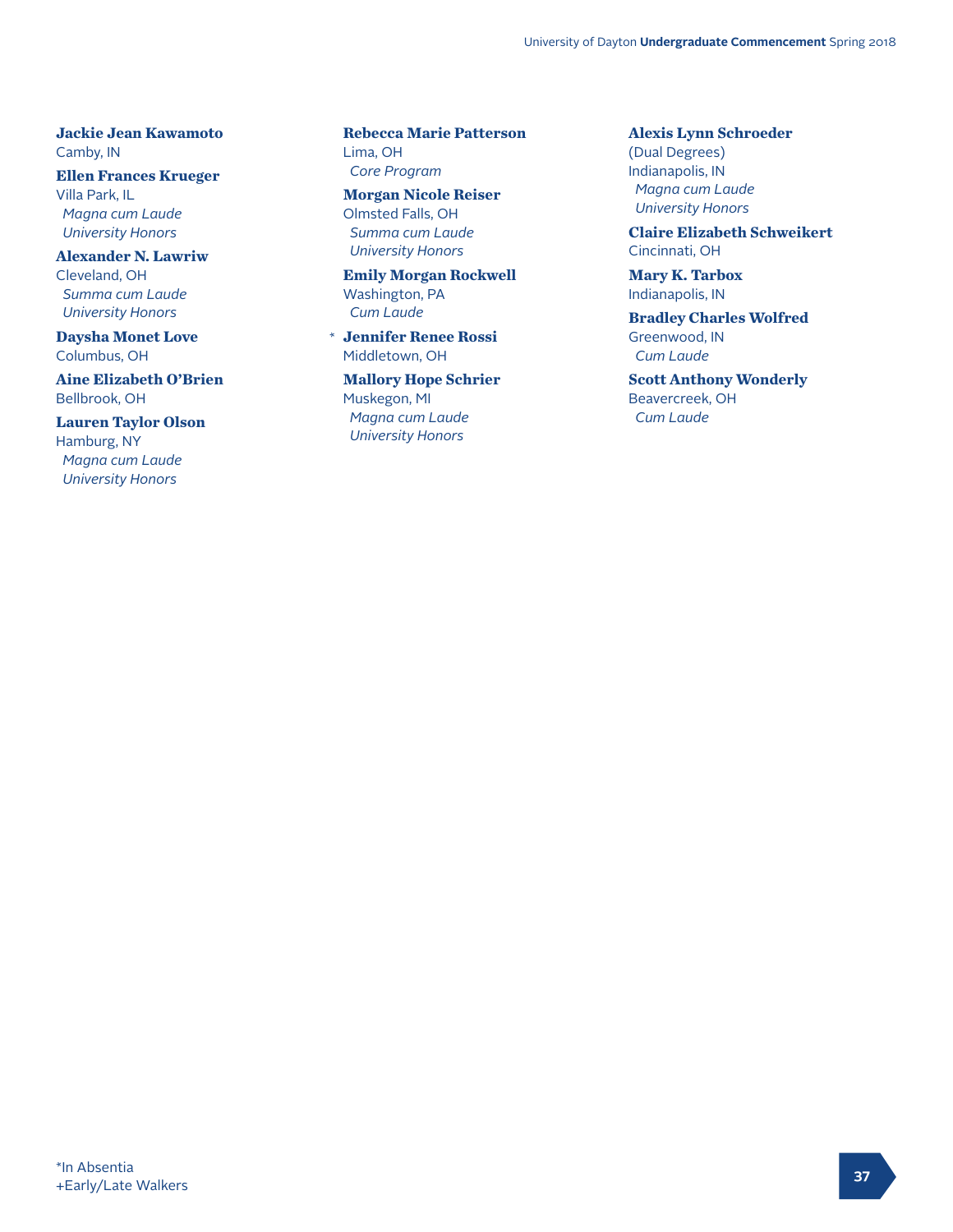# **SCHOOL OF BUSINESS ADMINISTRATION**

**John D. Mittelstaedt** 

Dean

## DEGREE — BACHELOR OF SCIENCE IN BUSINESS ADMINISTRATION

# **ACCOUNTING**

**Elizabeth Hind Abood** Willoughby, OH  *Cum Laude* 

**Colin James Adams** Westlake, OH

**Steven Robert Amoroso** Cleveland, OH

**Caroline A. Austria** Xenia, OH

**Samantha Lynn Bagdasarian** Willoughby, OH  *Summa cum Laude* 

**Joseph George Bigenwald** Naperville, IL  *Cum Laude* 

**William Alexander Binnie** Uniontown, OH  *Cum Laude* 

**Matthew Stephen Broom** Weldon Spring, MO  *University Honors*

**John William Buckholt** Pittsburgh, PA

**Caitlin Rose Cantwell** Saint Louis, MO

**Sara Renee Crotty** Bellbrook, OH  *Magna cum Laude* 

**Sabrina Rose Darras** + Morrow, OH

**Claire Elizabeth Delaney** Rochester, NY

**Shelby Kay Delladio** Penfield, NY

**Joseph Robert DeMuth** Mayfield Village, OH

**Kristina Sara DePaola** Hilliard, OH

**Kerry Irene Desmond** Darien, IL

**Elizabeth Ann Diller** + Saint Henry, OH

**Laura Carolyn Gitelman** Pittsburgh, PA

**Peyton Marie Gladieux** Oregon, OH

**Tyler David Grile** *Dayton, OH Magna cum Laude University Honors*

**John R. Grimm** Olmsted Falls, OH  *Summa cum Laude* 

**Ellen Claire Hall** Elgin, IL  *Cum Laude* 

**Mary A. Hansen** Palos Heights, IL

**Bauer Daniel Harris** Saint Louis, MO

**Hannah Rose Heffernan** Bowling Green, OH  *Cum Laude* 

**Deanna Marie Hicks** Indianapolis, IN

**Mara Nancy Hillyer** Grosse Pointe Park, MI

**Maxwell Douglas Hoderlein** Pleasant Plain, OH  *Cum Laude* 

**Timothy James Hoffman** Bloomfield Hills, MI Cum Laude

**Daniel Martin Johns** Hudson, OH

**Peter James Kania** Wheaton, IL  *Summa cum Laude Chaminade Scholar University Honors*

**Brendan Cassidy Keating** Cincinnati, OH

#### **Mira Khalil**

Rochester, NY  *Magna cum Laude University Honors* **Lauren Ann Krevis**

Westlake, OH

**Miranda Nicole Kurlandski** Wexford, PA

**David John Lenzini** Lake in the Hills, IL

**Nicholas Michael Lowry** Mars, PA  *Cum Laude* 

**Valerie Claire Massmann** Saint Louis, MO

**Mallory Rose Masturzo** Akron, OH  *Cum Laude University Honors*

**Grace Cassidy McDonald** \* Olney, MD

**Kayla Jane McLaughlin** Glen Ellyn, IL  *Magna cum Laude Dayton Civic Scholar University Honors*

**Spencer Daniel Mellon** Akron, OH  *Cum Laude* 

**Nicholas Thom Meola** Ashtabula, OH

**Adam Edward Mohamed** Hainesport, NJ  *Cum Laude* 

**Grant Richard Montgomery** Pittsburgh, PA  *Magna cum Laude* 

**Grace Marie Moriarty** Chicago, IL

**Suh Ndenge Che** Wheelersburg, OH

**Liam Nolan O'Donovan** Lake Forest, IL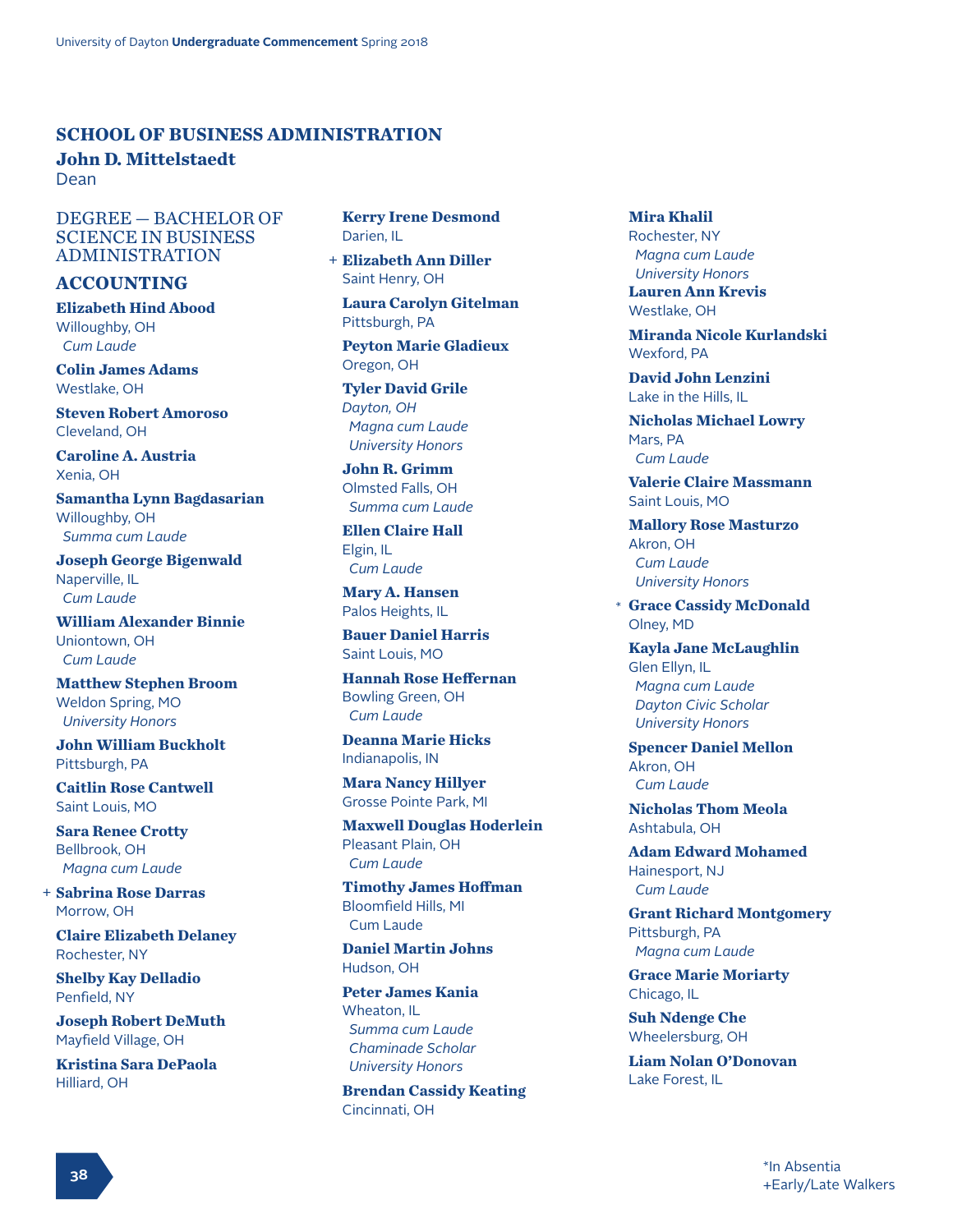**John Patrick O'Malley** Lakewood, OH

**Emily Kristine Perry** Dayton, OH  *Cum Laude* 

**Cassidy Layne Pierce** Milan, OH  *Summa cum Laude* 

**Connor John Pisco** Avon Lake, OH

**Emily Elizabeth Pugliese** Stow, OH  *Cum Laude* 

**Margaret Elizabeth Roller** Wexford, PA

**Robert Sean Roy** Wexford, PA

**Collin Andrew Russell** Lockport, IL  *Cum Laude* 

**Hannah Marie Scheirer** Bethel Park, PA

**Samantha Marie Schilling** Bay Village, OH

**Nicholas Daniel Schlueter** Montgomery, OH  *Magna cum Laude Marianist Leadership Scholar*

**Kristen Renee Schroeder** Whitehouse, OH

**Kerry Christopher Speed** Columbus, OH

**Trevor James Suttie** Mentor, OH  *Commissioned in the United States Army*

**Tian Tian** Changchun City, China  *Cum Laude* 

**Benjamin Joseph Warpinski** Centreville, MD

**Joseph Riley Weaver** Westlake, OH

**Spencer Francis Weller** Carmel, IN

**Anne Marie Whalen** Dayton, OH  *Magna cum Laude University Honors*

**Adam P. Zink** Cincinnati, OH

**Wei Zou** *Dalian City, China*

## **BUSINESS ECONOMICS**

**Heather Ann Axton** Stuart, FL  *Magna cum Laude University Honors*

**Najm Olawale Babatunde** Delaware, OH

**Mitchell Thomas Bloemer** Cincinnati, OH

**Xavier G. Bonfiglio** Bloomfield Hills, MI

**Noah Duane Cable** Charleston, WV

**Summer Camper** Grayslake, IL

**Xiangyun Chen** + Chengdu, China

**James Francis Glending** Westlake, OH

**Ryan J. Harpst** Rockford, MI  *Cum Laude* 

**Connor Christopher Larkin** Dublin, OH

**Despina George Lawandi** Cairo, Egypt

**Roy Daniel Lawrence** Warren, MI

**Wesley Lawrence Luvisi** Louisville, KY

**Christopher W. Mack** Plainfield, IL

**Samuel Jacob Mancini** Kalamazoo, MI  *Cum Laude* 

**Patrick Nathan Martinette** Louisville, KY

**John Paul McNamara** Kensington, MD

**Eric J. Nascone** Allison Park, PA

**Griffin Foster O'Gara** Wyoming, OH

**Julie Noelle Pochodylo** Dublin, OH

**Vidyaarthi Pugalenthi** Lexington, KY

**Reed Edward Rayburg** Venetia, PA

**Zachary William Reid** Westford, MA

**Kaitlyn Ann Roberts** Jacksonville, FL  *Magna cum Laude* 

**Nicholas Anthony Salerno** Libertyville, IL

**Wyatt James Satre** Minneapolis, MN  *Cum Laude* 

**Sarah Elizabeth Sepanski** \*Franklin, TN  *Magna cum Laude*

**Joshua William Simpson** Elmhurst, IL

**Alexandra Marie Stahanczyk** Milford, OH

**Benjamin D. Steinhart** Ballwin, MO  *Cum Laude University Honors*

**Jacob G. Strippy** North Royalton, OH

**Jake Austin Warnica** Avon Lake, OH

**Yuhui Wu** Jiujiang, China

## **ENTREPRENEURSHIP**

**Allyson M. Ayoob** Pittsburgh, PA  *Magna cum Laude University Honors*

**Madeline Walker Collins** Lebanon, OH  *Summa cum Laude University Honors*

**Emily Hoskins Coudret** McCordsville, IN  *Magna cum Laude*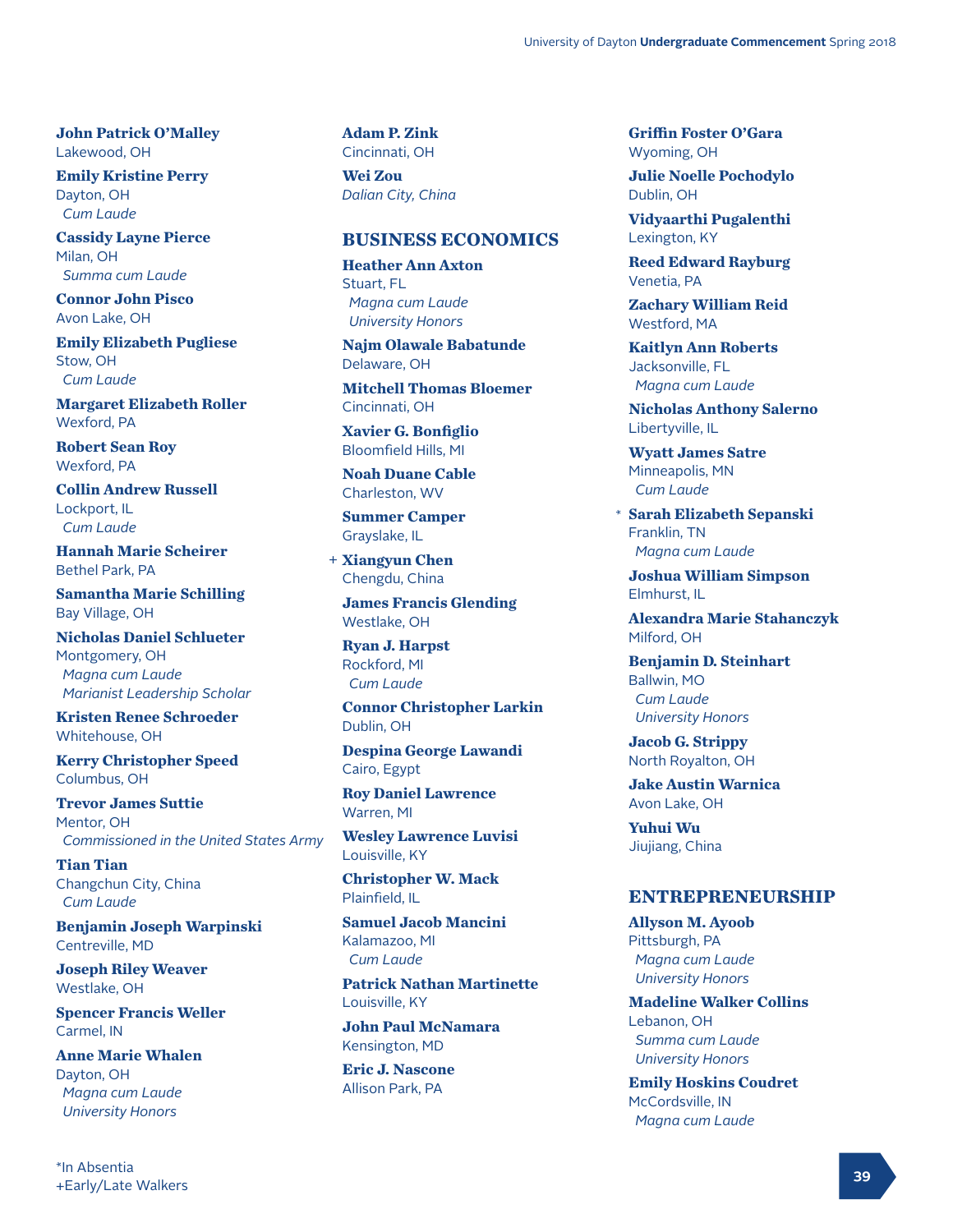**Dallas Lee DeBruin** Greenfield, OH  *Summa cum Laude*

**Grant James Eckenrode** Pittsburgh, PA

**Lyric Ashley Rena Fields** Dayton, OH

**Matthew Tyler Goodlett** Prospect, KY

**Nicholas Edward Haldes** Chicago, IL

**Andrew Joseph Hoffman** Columbus, OH  *Summa cum Laude*

**John Daniel Huscroft** Kent, OH  *Cum Laude*

**Jordan G. Johnson** Fairport Harbor, OH  *Cum Laude*

**Michael David Keller** Stevensville, MD  *Magna cum Laude*

**John Patrick Marron** Mokena, IL  *Dayton Civic Scholar*

**Daniel Casey McManamon** Westlake, OH

**Kalie Rae O'Donnell** Evergreen Park, IL

**Bridget Rose Oleksy** Park Ridge, IL

**Carlos Emanuel Peniza Vargas** Coto Laurel, PR

**Daniel Edward Reineke** Tiffin, OH

**Nicholas Joseph Stenger** Hudson, OH

**Scott Thomas Stoermer** Dayton, OH

**James Eugene Studer** Kent, OH

**Andrew M. Szappanos** Gates Mills, OH  *Magna cum Laude*

**Claudia Margerite Young** Oak Park, IL

**FINANCE Megan Margaret Alessi** Ballwin, MO  *Summa cum Laude*

**Nora Abdulaziz Alqahtani** Khobar, Saudi Arabia

**Eric Joseph Bell** Ballwin, MO  *Summa cum Laude*

**Joshua Elijah Belt** Naperville, IL

**Luke Anthony Bir** Fort Mitchell, KY  *Magna cum Laude University Honors*

**Zachary Donald Bonn** Cincinnati, OH

**Michael Andrew Brezovsky** Plano, TX  *Cum Laude*

**Sarah Eileen Burke** Chicago, IL

**David Lee Bushong** Bellville, OH

**Nathan Jeffrey Buskey** Wadsworth, OH

**Patrick Eugene Canning** Aurora, IL  *Magna cum Laude University Honors*

**Michael Anthony Capicotto** Webster, NY  *Magna cum Laude*

**Devin Paul Carney** Chesterland, OH

**Cameron William Clapp** Bay Village, OH

**Ryan Michael Curtin** Cleveland, OH

**Alexa M. Curtis** Dayton, OH  *Cum Laude*

**Erik Owen Deeds** Cincinnati, OH

**Carmen May DeRose** Cleveland, OH

**William Edward Doorack** Saint Louis, MO

**Shuo Du** Chengdu, China

**Thomas Frederick Fahlbusch** Oakwood, OH

**Matthew Joachim Fahy** Pewee Valley, KY

**Liangjin Fan** Taiyuan, China

**Shicheng Fan** Haikou, China  *Cum Laude*

**Colin Craig Faulkner** Wooster, OH

**Alex Joseph Formosa** Pittsburgh, PA

**James Grady French** Dayton, OH

**Peter Garvin III** Cincinnati, OH

**Wenzhe Ge** Huzhou, China

**William John Gialanella** + Allison Park, PA

**John Tausch Gizzie** Meadville, PA

**John W. Glander** Indianapolis, IN

**Michael Dean Glaser** Cincinnati, OH

**Maiti Nora Glynn** Libertyville, IL  *Cum Laude University Honors*

**Jacob Richard Gottorff** Rochester, NY

**David William Graf** Pittsburgh, PA

**Shane Anthony Hannah Jr.** Springboro, OH

**Jiaolong Hao** Xi'An, China

**Luke Douglas Hedlund** Indianapolis, IN

**Augustine Patrick Henry** Pittsburgh, PA

**Stephanie Jean Herbst** Glen Ellyn, IL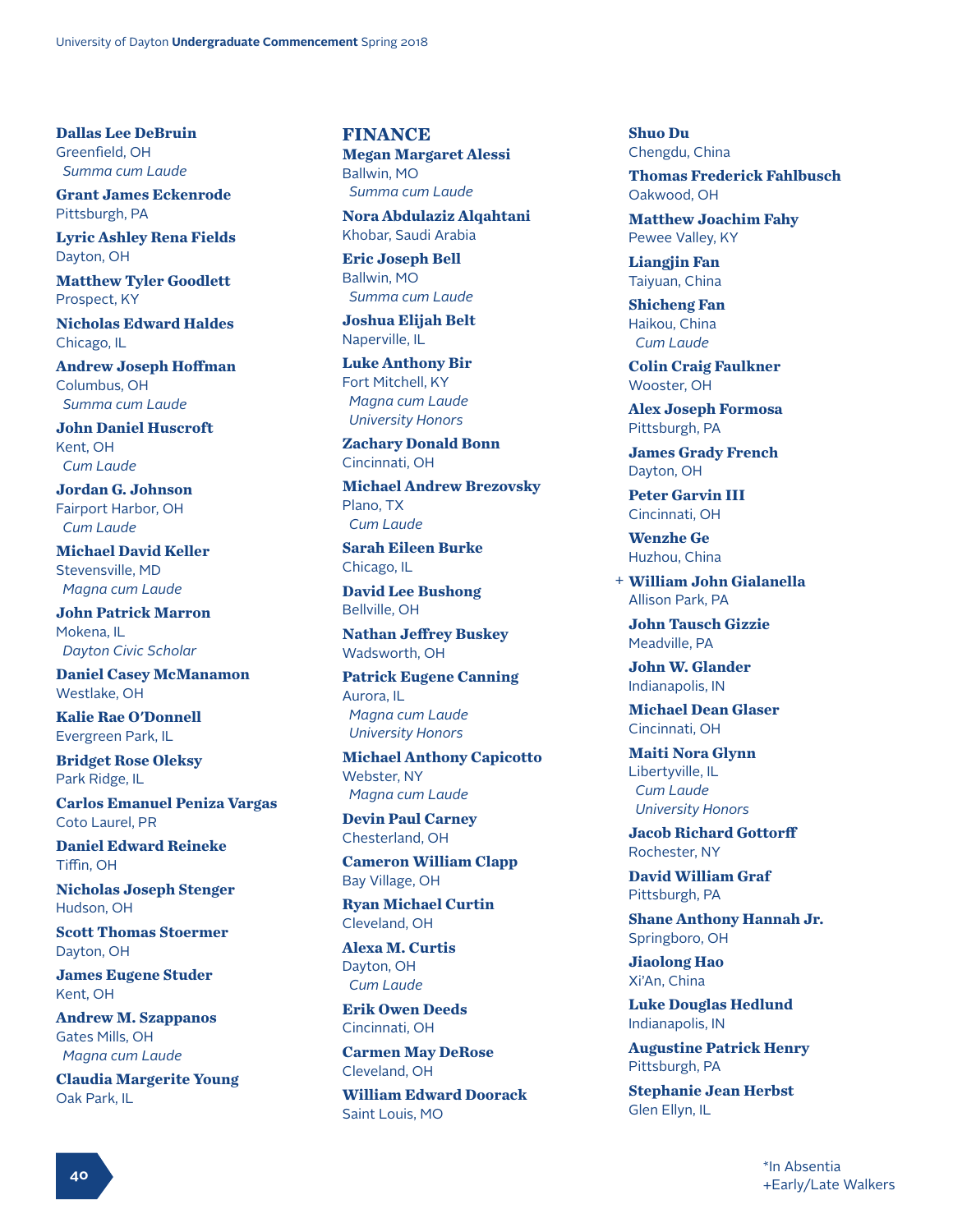**Jason Henry Hessel** Avon Lake, OH  *Cum Laude*

**Connor Michael Higgins** Cleveland, OH

**Mitchell Hughes Hines** Twinsburg, OH

**Sean Thomas Hosey** Aurora, OH

**Yongzheng Hu** Shunde, China  *Magna cum Laude*

**Thomas J. Inzinga** + Evergreen Park, IL

**Nicholas Christopher Jacobs** Strongsville, OH

**William Peter Jacobson** Chicago, IL

**Ryan Michael Jamieson** Granger, IN  *Cum Laude*

**Alexander Paul Jeske** Glen Ellyn, IL  *Magna cum Laude University Honors*

**Phillip Daniel Johnson** Colgate, WI  *Cum Laude*

**Robert Frank Johnson III** Cary, IL

**YeJoon M. Kang** Kettering, OH  *Cum Laude*

**John Mather Karnatz** Avon Lake, OH

**Matthew Joseph Klingler** Saint Louis, MO

**Brooke Vincent Larney** Girard, OH

**Steven Matthew Laubenthal** Chardon, OH

**Lei Lei** + Chengdu, China

**Baibo Li** Jining City, China

**Gen Li** Changzhou, China **Jiaqi Li** Beijing, China

**Wenqi Li** + Quanzhou City, China **Joseph Patrick Lysaght**

Cincinnati, OH

**Brennan Michael Lytle** Pennington, NJ

**Nathan Joseph Machel** Scott Depot, WV  *Magna cum Laude University Honors*

**Dominic Theodore Manzella** Toledo, OH

**Xavier Antonio Marcos** Key Biscayne, FL

**Mary Catherine Martin** Chesterfield, MO

**Thomas Williams Martin** Arlington Heights, IL

**Jonathan Joseph Orville Mazur** Grosse Pointe Shores, MI

**Matthew Simeon McVicker** Canonsburg, PA

**Emily Anne Michl** Riverside, IL  *Summa cum Laude University Honors*

**Christine Elizabeth Miller** Fairfield, OH

**Patrick Thomas Mohan** Garden City, NY

**Matthew S. Moore** Avon Lake, OH

**Kevin Anthony Morrison** Cincinnati, OH  *Cum Laude*

**Nathan A. Naal** Joliet, IL

**Richard O'Brien** Chicago, IL

**Tobechukwu Louisa Okwudibonye** Vandalia, OH  *Cum Laude*

**Ryan Olen Parks** Naperville, IL

**Robert Jackson Parsley** Granville, OH

**Nicolas A. Paxson** Montgomery, OH

**Thomas Charles Pelant** Mequon, WI

**Anthony Lorenzo Pezzone** Pittsburgh, PA

**Thomas Scott Pollock** Milford, KS

**Todd Richard Price** North Ridgeville, OH

**Jacob D. Puccetti** Pittsburgh, PA  *Summa cum Laude*

**Christopher Lawrence Rice** Mason, OH

**Robert P. Richardson, Jr.** Pittsburgh, PA

**James Bryk Rogers**  (Dual Degrees) Elmhurst, IL

**Mary Elizabeth Rosing** Cincinnati, OH

**Joseph Andrew Roslovic** Columbus, OH  *Magna cum Laude*

**\* Peter Sutton Rozman** Chagrin Falls, OH

**Michael John Ruffolo** Centerville, OH  *Cum Laude University Honors*

**Collin Richard Schemansky** + Hartland, MI

**Mitchell Vernon Schleyer** Orland Park, IL

**Adam Michael Schnitkey** Hilliard, OH  *Magna cum Laude*

**Margaret Eileen Schutter** Dayton, OH  *Summa cum Laude*

**Mackenzie Thomas Sinnott** Brookfield, IL

**Thomas Michael Sloan III** Franklin, TN  *Cum Laude*

**Thomas K. Smith** Forest Park, IL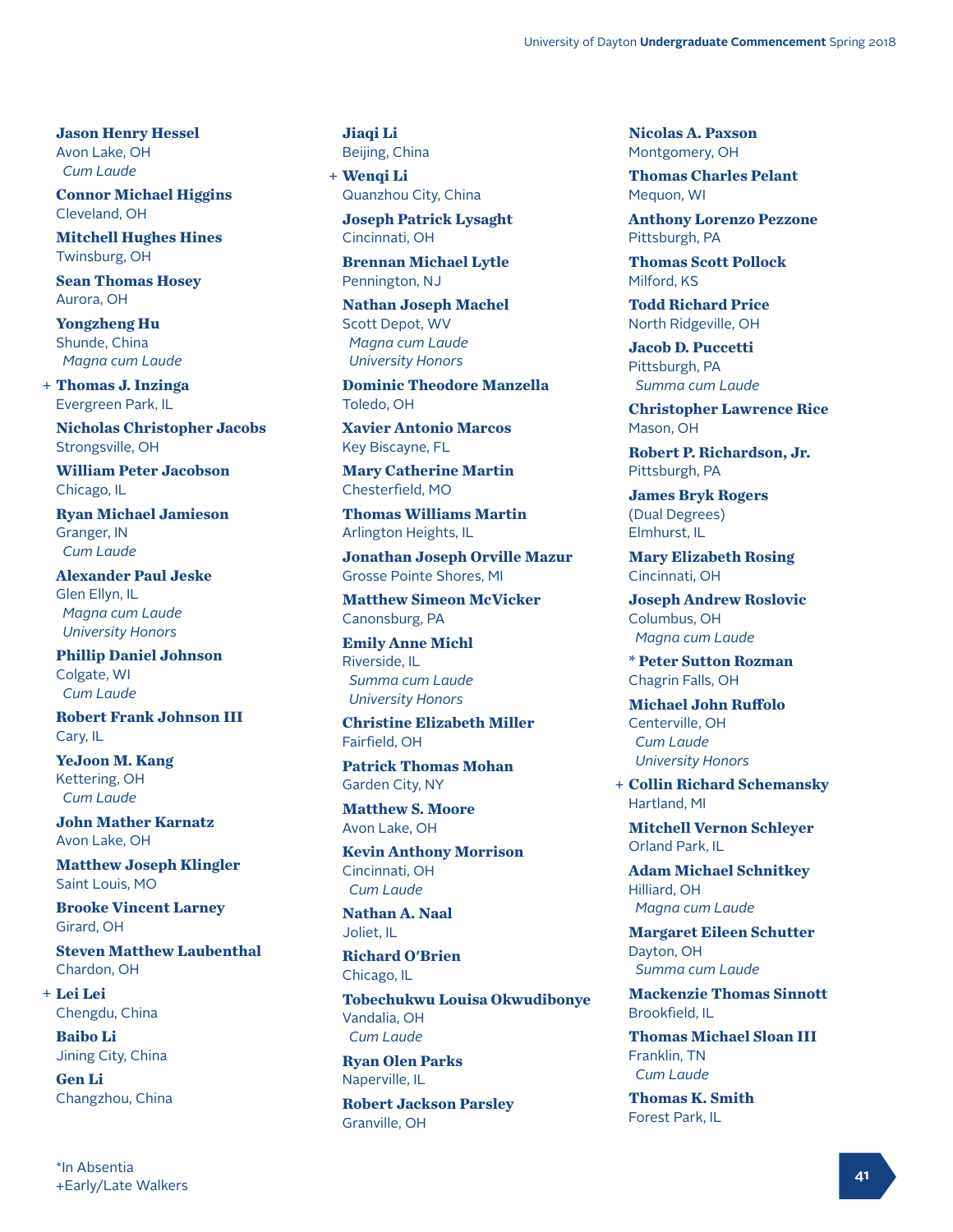**Gregory Matthew Snowden** Gibsonia, PA

**Ben Southorn** Pittsburgh, PA

**Lee Albert Spangler II** Round Rock, TX  *Magna cum Laude*

**Matthew Paul Sporich** Fairlawn, OH

**John George Stegeman III** Prospect, KY

**Nicholas James Surges** Na, IL

**Benjamin James Tarter** Belleville, IL

**Thomas Alexandre Taylor** West Chester, OH

**Brittany Renee Thomas** Canton, OH

**Christopher Joseph Topp** Whitefish Bay, WI  *Cum Laude*

**Tyler N. Tumpane** Lisle, IL  *Cum Laude*

**Erron Patrick Vandemore** Bettendorf IA

**John William Vanden Brul** Rochester, NY

**Chantal A. Varco** Lake Bluff, IL

**Benjamin Darius Vasunia** Cincinnati, OH

**Lucas James Wahlen** Pewaukee, WI

**Fan Wang** \* Shanghai, China

**Junkai Wang** Xinzheng, China

**Shuai Wang** + Beijing, China

**Xuanheng Wang** Linfen, China

**Darian Adrian Washington** Laurel, MD

**Joseph Lawrence Weidenbach Jr.** Naperville, IL

**Evan Willmann** Broadview Heights, OH  *Summa cum Laude*

**Xiuji Wu** Beijing, China

**Xiaoyan Yan** + Dalian City, China

**Ningfeng Zhang** Guangzhou, China

**Tongxuan Zhang** Zhangjiakou, China

**Xinyu Zhang** Yiwu, China

**Yiwen Zhang** Pinghu, China

**Yujie Zhang** + Beijing, China

> **Andrew Michael Zimmermann** Mason, OH  *Cum Laude*

**Bennett Alexander Zynn** Mars, PA  *Cum Laude*

## **INTERNATIONAL BUSINESS**

**Samuel Emmet Breen** South Elgin, IL

**Anna Elizabeth Butler** Cincinnati, OH

**Benjamin Bradley Pfeifer** Sylvania, OH  *Cum Laude*

**Hao Tang** Beijing, China

# **INTERNATIONAL BUSINESS MANAGEMENT**

**Kaitlyn Elizabeth Baerenstecher** Bay Village, OH \*

**Brennen Nelsen Bell** Copley, OH

**Lynette A. Cabrera Morell** Guaynabo, PR

**Bridget Elise Carey** Riverside, IL

**Sebastien Philippe Carreau** Trafford, PA  *Magna cum Laude*

**Kyleen Elizabeth Cody** Westerville, OH  *Cum Laude*

**Abigail Catherine Dalton** Westmont, IL  *Cum Laude*

**Mary Helen Deeds** Dover, OH

**Alondra Maria Dietrich** Holland, OH

**Maxwell Anthony Dugan** Gibsonia, PA

**Benjamin Charles Frost** Orchard Park, NY

**Peter Samuel Hansen** Cleveland, OH  *Magna cum Laude University Honors*

**Natalia Luisa Hernandez** San Juan, PR

**Michelle Lynn Hirnikel** Cincinnati, OH

**Grant Norman Karda** Rockwall, TX

**Anna Mae Karnstein** Chagrin Falls, OH

**Katherine Rose Kelley** Stamford, CT

**Kourtney Jyl Krohn** Muskego, WI

**Gavin Michael Krueger** Glenview, IL

**Meghan Christine Leslie** Willoughby, OH

**Mary Elizabeth Macklin** Dayton, OH  *Cum Laude*

**Alvaro Navarro Ilundain** Pamplona, Spain

**Bridget A. Nelson** Glenview, IL  *Magna cum Laude*

**Xinhao Ni** Ordos, China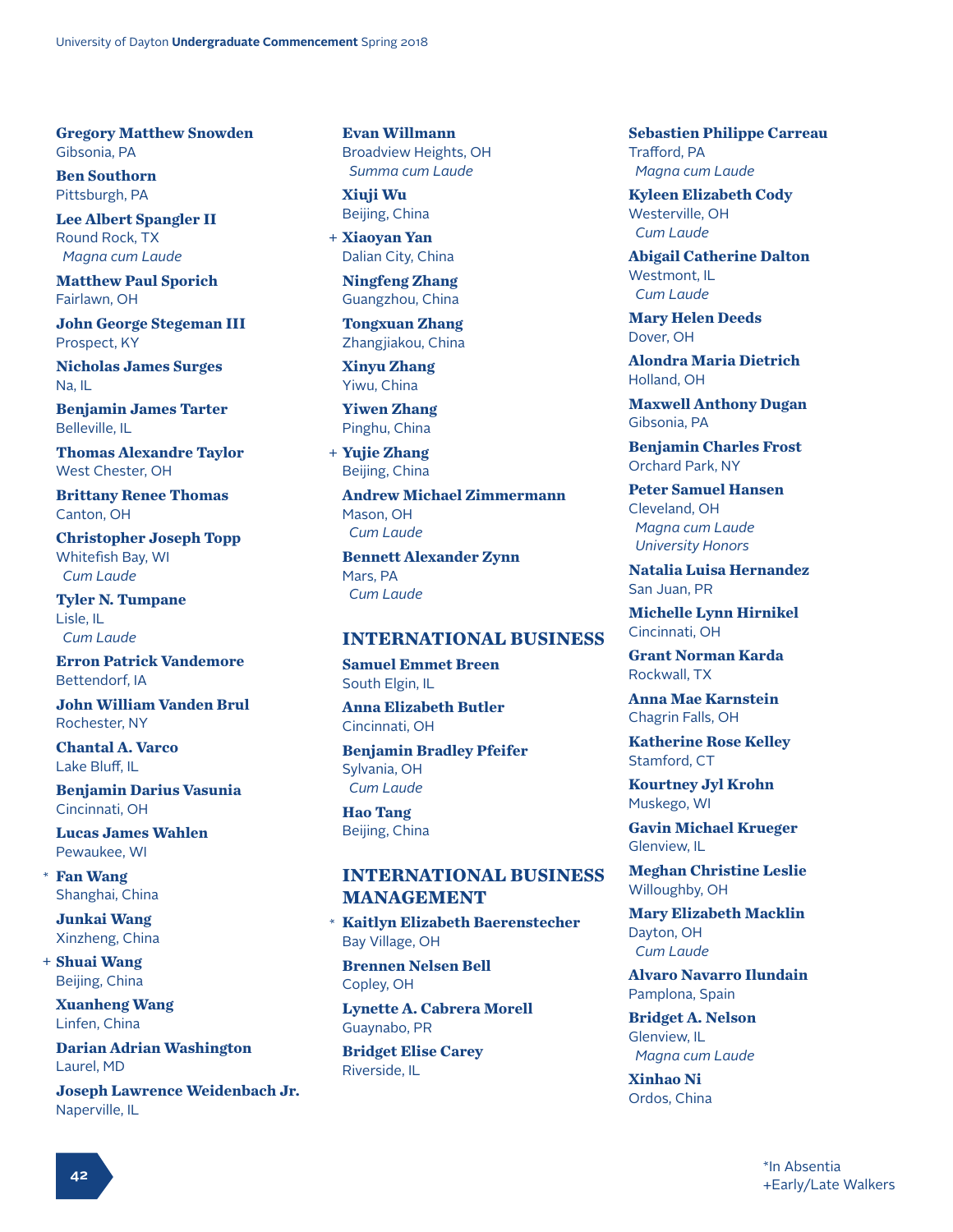## **Katherine Elise Olifirowicz** Lisle, IL  *Cum Laude*

**Patricia Beatriz Padilla** Bayamon, PR

**Elisabeth Jo Palazzo** Grove City, OH

**Yue Qin** Yunnan, China

**Michaela Ann Reed** Louisville, KY  *Core Program*

**Stephanie Soledad Rodriguez** Riverside, IL  *Magna cum Laude University Honors*

**Karsen Taylor Rooney** Loudon, TN  *Magna cum Laude*

**Cody Samuel Ruffing** Canonsburg, PA  *Magna cum Laude*

**Nathan Peter Stemen** Sturgis, MI

**Keaton Todd Stewart** Louisville, KY

**Weicheng Sun** Jinzhou, China

**Collin Sventy** Brookfield, IL  *Commissioned in the United States Marine Corps* 

**Lauren Elizabeth Vogliano** Carnegie, PA

**Chunshi Yang** + Beijing, China

**Lori Renee Zagar** Chagrin Falls, OH  *Summa cum Laude*

**Elise Marie Zielinski** Pittsburgh, PA  *Magna cum Laude University Honors*

## **LEADERSHIP**

**Runze Du** Beijing, China

## **MANAGEMENT INFORMATION SYSTEMS**

**Steven Phillip Almeida** Brookfield, CT  *Magna cum Laude*

**Armando Alonso** Chicago, IL

**Seth N. Bensman** Sidney, OH  *Cum Laude*

**Layne D. Brockman** Dayton, OH

**Caroline Ann Canute** Dublin, OH

**Danica Ashley Catron** Dublin, OH  *Magna cum Laude University Honors*

**Alexander G. Coffman** + Grand Rapids, MI

**Matthew Anthony Costa** Pittsburgh, PA

**Boyu Fan** Taiyuan, China

**Laylah Victoria Funk** Chebanse, IL

**Sarah Maureen Geehan** Dayton, OH  *Cum Laude University Honors*

**Kara Ayana Goodwin** Cincinnati, OH

**Ross Jacob Griffith** Cincinnati, OH

**Stephen Key Harvey** Dearborn, MI  *Magna cum Laude University Honors*

**Zachary Robert Henninger** Pittsburgh, PA

**Shawn Lee Howze Jr.** Toledo, OH

**Wallace James Huggett** Ashville, OH

**John Frederic Kusch** Grosse Pointe Woods, MI

**Brooklynn Suzanne Madison** Dayton, OH

## **Ty Christopher Meyer** Fort Thomas, KY

**Michaela Jane Monaco** Oak Park, IL  *Cum Laude University Honors*

**Lydia Noel O'Connell** Loveland, OH  *Magna cum Laude*

**Hannah Eden Odzer** \* Deerfield, IL  *Magna cum Laude University Honors*

**Samuel Robert Parks** Springboro, OH

**Michaela Jean Patsko** Pittsburgh, PA

**John Michael Pieper** Erlanger, KY

**Andrew Joseph Pinyerd** Russells Point, OH

**Matthew James Rodriguez** Elmhurst, IL

**Austin Ryan Rosenbaum** Beavercreek, OH

**Erin Kathleen Rowe** Mokena, IL  *Cum Laude*

**Ryan Eric Seurkamp** Cincinnati, OH

**Monica Wenqun Shearron** Gurnee, IL

**Anthony Lamar Smith, II** Milwaukee, WI

**Carlos Janitzio Soto** + Berwyn, IL

**Jake Anthony Tersigni** Tallmadge, OH  *Magna cum Laude*

**Jack Michael Vitek** Wixom, MI  *Cum Laude*

**Jie Wang** Handan, China

**Chelsie Dhane' White** Cincinnati, OH

**Siara Marie Wolf** Fishers, IN  *Summa cum Laude*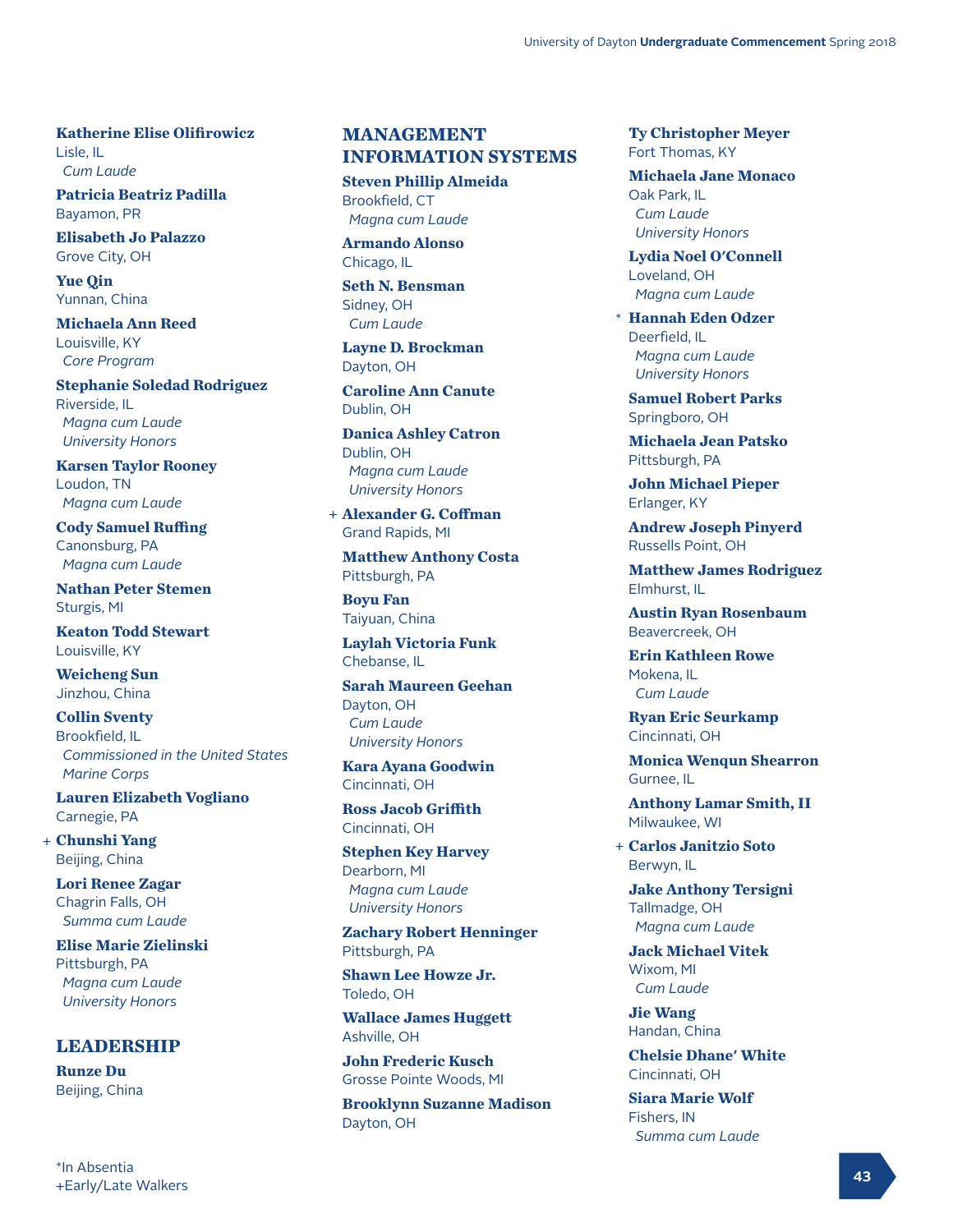### **MARKETING**

**Carly Lynn Akerly** Erie, PA

**Rashad Alazmi** Kuwait City, Kuwait

**Nathan Patrick Albertini** La Grange, IL

**Bader Khalid Alsudairi** Dayton, OH

**Sultan Saad Arim** + Beavercreek, OH

**Quinn Ray Atkinson** Jacksonville, FL

**Delaney C. Bak** North Ridgeville, OH  *Cum Laude*

**Nash Michael Baker** Fostoria, OH

**Marisa Miceli Banke** Champaign, IL

**Jackson Cecil Bardo** + Fort Thomas, KY

**Lauren Cecilia Barreau** Maineville, OH

**Mary Elizabeth Bayer** Cincinnati, OH

**Aaron Joseph Bennett** Richfield, OH

**Stephanie Farran Bennett** Cincinnati, OH

**Benjamin Thomas Blechman** Hudson, OH  *Cum Laude*

**Brett Weatherby Bradford** Riverwoods, IL

**Christopher Brandeis** Darien, IL

**Jacob Andrew Brooks** Hudson, OH

**McKenzie Lorayne Burns** Naperville, IL

**Cecilia Rose Butler** Kansas City, MO

**Hunter A. Calvert** \* Indianapolis, IN

**Connor Gallagher Clancy** North Olmsted, OH

**Cobi Allen Clark** Springboro, OH

**John Thomas Coleman** + Carol Stream, IL

**Ellen Renee Coyne** Louisville, KY

**Mary Clare Craighead** Solon, OH

**Brendan Patrick Cunningham** Arlington Heights, IL

**Connor William Daly** Elmhurst, IL

 **Laura Paola Diaz-Negron** + Guaynabo, PR

**Michelle Dong** Louisville, KY

**Qing Dong** Tangshan, China

**Maxwell Andrew Duffy** Silver Lake, OH  *Summa Cum Laude University Honors*

**Darick J. Dunaway** Dayton, OH

**Kaitlyn E. Egan** Medina, OH  *Cum Laude*

**Jane Kaitlyn Emmenecker** Perrysburg, OH

**Amber Gloria Abieyuwa Erhahon** Albany, CA

**Miranda Lynn Farinacci** Pepper Pike, OH

**Danielle Lynn Fazi** Pittsburgh, PA

**Victoria J. Gambacorta** Glenview, IL

**Michael William George** Carmel, IN  *Cum Laude*

**Sarah Ann Goodridge** West Chester, OH  *Cum Laude*

**William James Gorman** Park Ridge, IL

**Gabriella Nicole Gravino** Westlake, OH

**Kayla P. Haberstich** \* Bartlett, IL  *Cum Laude*

**Weidong Han** Wuhan, China

**Kyra Lynn Hayes** Cincinnati, OH  *Magna cum Laude*

**Wesley Aaron Hegemann** Minster, OH

**Wilfred Ernest Herring** + Perrysburg, OH

**Andrew Joseph Hinrichs** Northville, MI

**Meaghan H. Horey** Pittsford, NY  *Magna cum Laude*

**Aaron Matthew Horn** West Milton, OH

**Zachary Patt Jansing** West Chester, OH

**Zoe Isabella Justh** Naperville, IL

**Zachary James Kavanaugh** Saint Louis, MO  *Magna cum Laude University Honors*

**Cory Marie Kelly** Elgin, IL

**Alex Jacob Kenner** Fairfield, OH  *Magna cum Laude*

**Maryn James Klosterman** Dayton, OH

**Andrew Juergen Koehler** Grosse Pointe Park, MI  *Core Program*

**Julie Marie Koenig** Independence, OH

**Courtney Lauren Kotoch** Mentor, OH  *Core Program*

**Morgan Elizabeth Kurtz** Franklin, OH  *Cum Laude University Honors*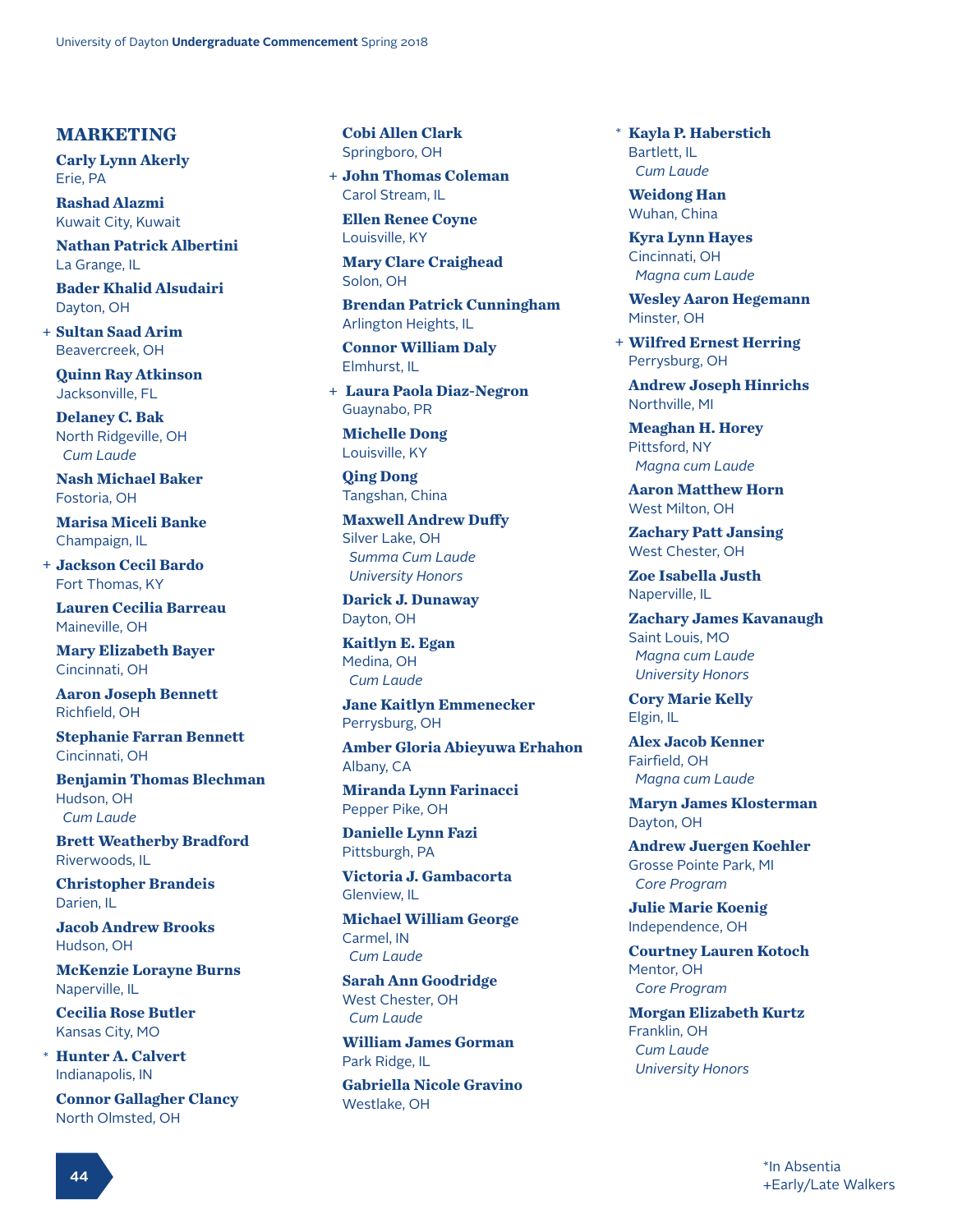**Jaclyn Amy Kweder** Carmel, IN \*

**Nicholas Andrew LaBarbera** Elmwood Park, IL

**Mark Travers Lacey** Milford, OH

**Benjamin Riddell Land** Fairfield, OH

**Grace Judith LaPaille** Potomac, MD

**Brianna Joy Lechner** Loveland, OH  *Summa cum Laude*

**Jordan Angela Lee** Mount Juliet, TN

**Nicholas S. Lenart** Chagrin Falls, OH

**Lauren Kathleen Leslie** Bloomington, IN

**Jacob H. Liesner** Springboro, OH

**Rachel Marie Limes** Columbus, OH

**Xin Liu** + Dalian, China

> **Jacqueline Rose Loiseau** Collingswood, NJ

**Henry William Lozinski** Dayton, OH

**Bridget Mullins Lucas** Oak Brook, IL

**Douglas Lee Lutz** Cincinnati, OH

**Taylor Marie Lutz** Dublin, OH

**Kevin James Lynch** Cleveland, OH

**Mary Margaret Maloney** Independence, OH

**Sean Patrick Mannion** *Westfield, IN* **Austin Joseph Martin** Bryan, OH

**Andrew Joseph McCormick** Louisville, KY

**Benjamin Michael McDermott** Bloomfield Hills, MI

**Michael F. McGuire** Pittsburgh, PA

**Julian Thomas Mendes De Leon** Ann Arbor, MI

**Emma Frances Meyer** Maineville, OH

**Daniel James Miller** Cincinnati, OH  *Magna cum Laude*

**Jacob Isaac Montague** Fairfield, OH

**Abby Nicole Moore** Springboro, OH

**Madeleine Irene Moormann** Xenia, OH

**Katherine Lynn Morgan** Brookfield, WI

**Mary Michelle Morimoto** Garden Grove, CA  *Magna cum Laude*

**Ryan Thomas Mullins** Oak Brook, IL

**Angelina Bea Nicklas** Burlington, WI

**Amy Elizabeth Nolan** Towson, MD

**Kelly Ann Noonan** Lisle, IL

**Claire Marie O'Hallaron** Kirkwood, MO

**Megan Mary O'Kane** Chicago, IL  *Cum Laude*

**JJ Ortiz** San Juan, PR

**Julia Marie Parker** Sylvania, OH

**Marie Allison Pinto** Augusta, MI  *Magna cum Laude*

**Morgan Elizabeth Read** Hebron, KY

**Nathan Jack Reasoner** Hudson, OH

**Hailee Michele Rennels** Findlay, OH

**William Christopher Rinderle** Cincinnati, OH  *Cum Laude*

**Caroline Eileen Rooney** Fairfield, CT

**Patrick Francis Rourke** Bloomfield Hills, MI

**Cody Daniel Salkeld** Bourbonnais, IL  *Cum Laude*

**Emma Rachel Sand** Portsmouth, OH  *Cum Laude*

**Christian Santana** Wadsworth, IL

**Cortney Alexandra Schlogl** Bethel, CT

**Kristen M. Schneider** Edgewood, KY

**Kristen Nicole Schnelker** Portage, MI  *Magna cum Laude*

**Anna Gray Schober** Tipp City, OH

**Connor James Schrauth** Glen Ellyn, IL

**Elizabeth Jeane Sindelar** Beachwood, OH

**Jessica Taylor Sloan** Marietta, GA

**Abigail Marie Smith** Richland, MI

**Brooke Nichole Smith** Tipp City, OH

**Colin Trausch Smith** Dubuque, IA

**Jacob Brian Kirk Smith** Trenton, MI

**Reid William Smith** Elmhurst, IL

**Sarah Moore Spires** Lexington, KY  *Cum Laude*

**Jaime William Stanzak** Twinsburg, OH

**Jamie Leigh Stumph** Westerville, OH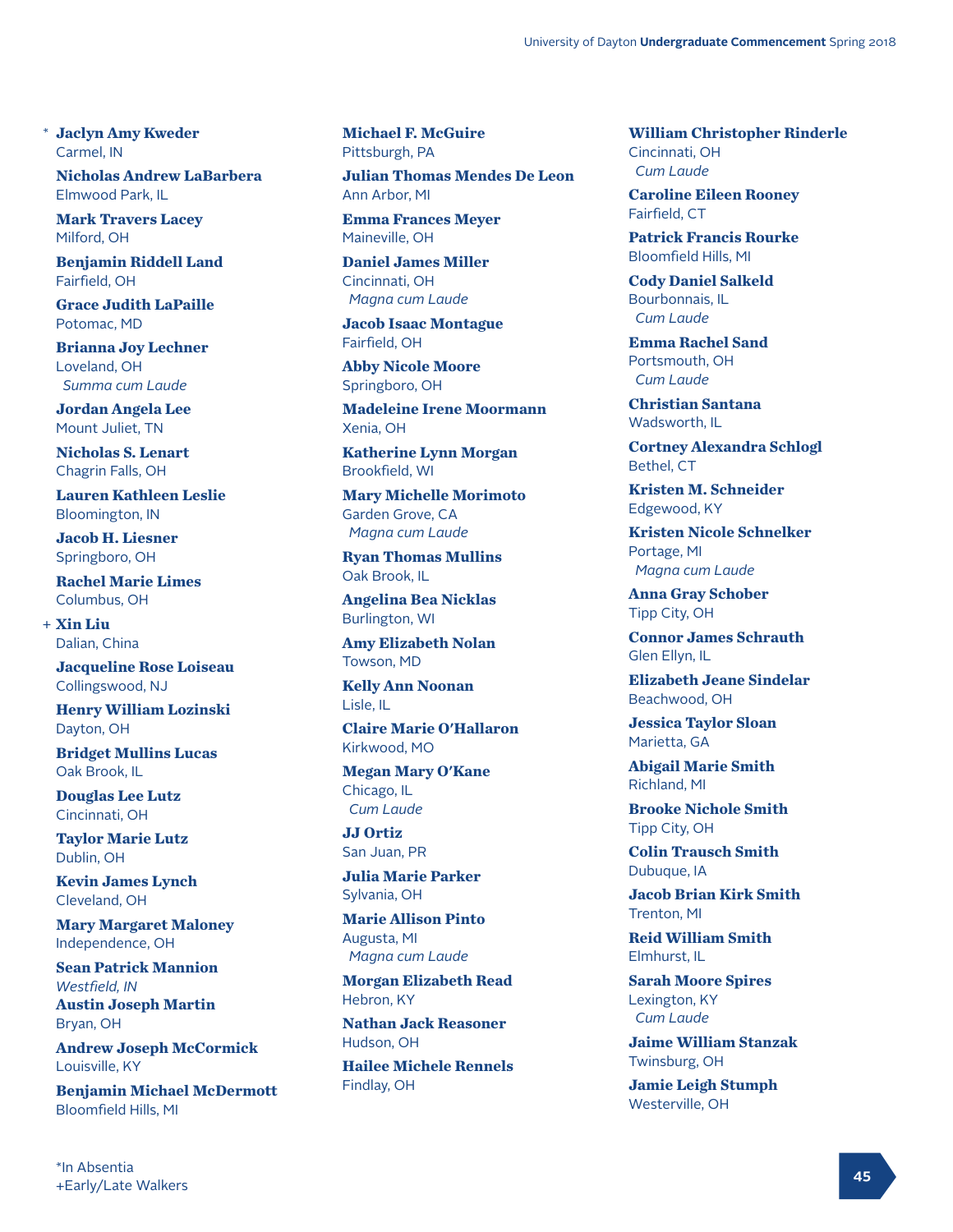**Emily Ann Stupi** Scottsdale, AZ

**Genevieve Frances Sullivan** Chicago, IL

**Matthew Kenneth Swedberg** + Arlington Heights, IL

**James Patrick Tapia** Bay Shore, NY

**Erin Elizabeth Terry** Plymouth, MN

**Ashley Marie Thomas** Brookville, OH  *Magna cum Laude*

**Mitchell James Tomlin** Avon, OH

**Erika Lynn Umana** Fishers, IN

**Tiffany A. Valde** Chicago, IL

**Lauren Nicole Van Oss** Xenia, OH

**Luke Patrick Vollmar** Holland, OH

**Bradley Aaron Walter** Akron, OH

**Weixi Wang** Wuhan, China

**Sarah Elizabeth Warbis** Hilliard, OH  *Cum Laude*

**Abigale Anne Weigel** Cincinnati, OH

**Daniel Joseph White** Ann Arbor, MI  *Commissioned in the United States Army*

**Zachary Robert Wilker** New Bremen, OH  *Cum Laude*

**Shiyi Yao** Shaoxing, China  *Cum Laude*

**Yifan Zhang** Xi'an, China

**Everett William Zornes** Saint Louis, MO

# **OPERATIONS AND SUPPLY MANAGEMENT**

**Breanne Marie Beitman** West Chester, OH  *Cum Laude*

**Luke Joseph Bick** Ballwin, MO

**Bridget Marie Bittner** Allison Park, PA

**Ian Joseph Blair** Morton, IL  *Summa cum Laude Commissioned in the United States Army*

**Kailee Ann Budicin** \* Lisle, IL

**Yihan Cai** Hangzhou, China  *Cum Laude*

**Marco Mateo Chavez** Glen Ellyn, IL

**George Breen Cleary II** Columbus, OH

**Stacy Nicole Cruze** Saline, MI

**Jing Dang** Zhengzhou, China  *Magna cum Laude*

**David Addison Delworth** Cincinnati, OH

**Andrew Thomas Fenlon** Columbus, OH

**Brandy Alivia Gibson** Mechanicsburg, OH

**Alyssa Frances Giese** Grafton, OH

**Joseph Michael Ginley III** Cleveland, OH

**Alayna Ashley Gornic** Fairview, PA

**Sarahjane Hannibal** Westlake, OH  *Magna cum Laude University Honors*

**Christopher Patrick Harrison** Elkridge, MD

**Connor Thomas Hemmelgarn** Springboro, OH

**Devin Michael Joss** Youngstown, OH  *Magna cum Laude*

**Robert Cameron Kennedy** Loveland, OH

**Brendan Christopher Kimes** Aurora, OH

**Nicholas X. Mangan** Chicago, IL

**Dieter F. Manke** Chagrin Falls, OH

**Nathan Jacob Marotta** Wayne, IL  *Cum Laude*

**Daniel Marquez Jr.** Cicero, IL

**Jack Liam McHugh** \*Chicago, IL  *Cum Laude*

**Matthew E. Moore** Oak Park, IL

**Charles Gerald Reinhardt III** Dearborn, MI

**Jack Elliott Schell** Tipp City, OH

**Daniel Eric Warner** Kenton, OH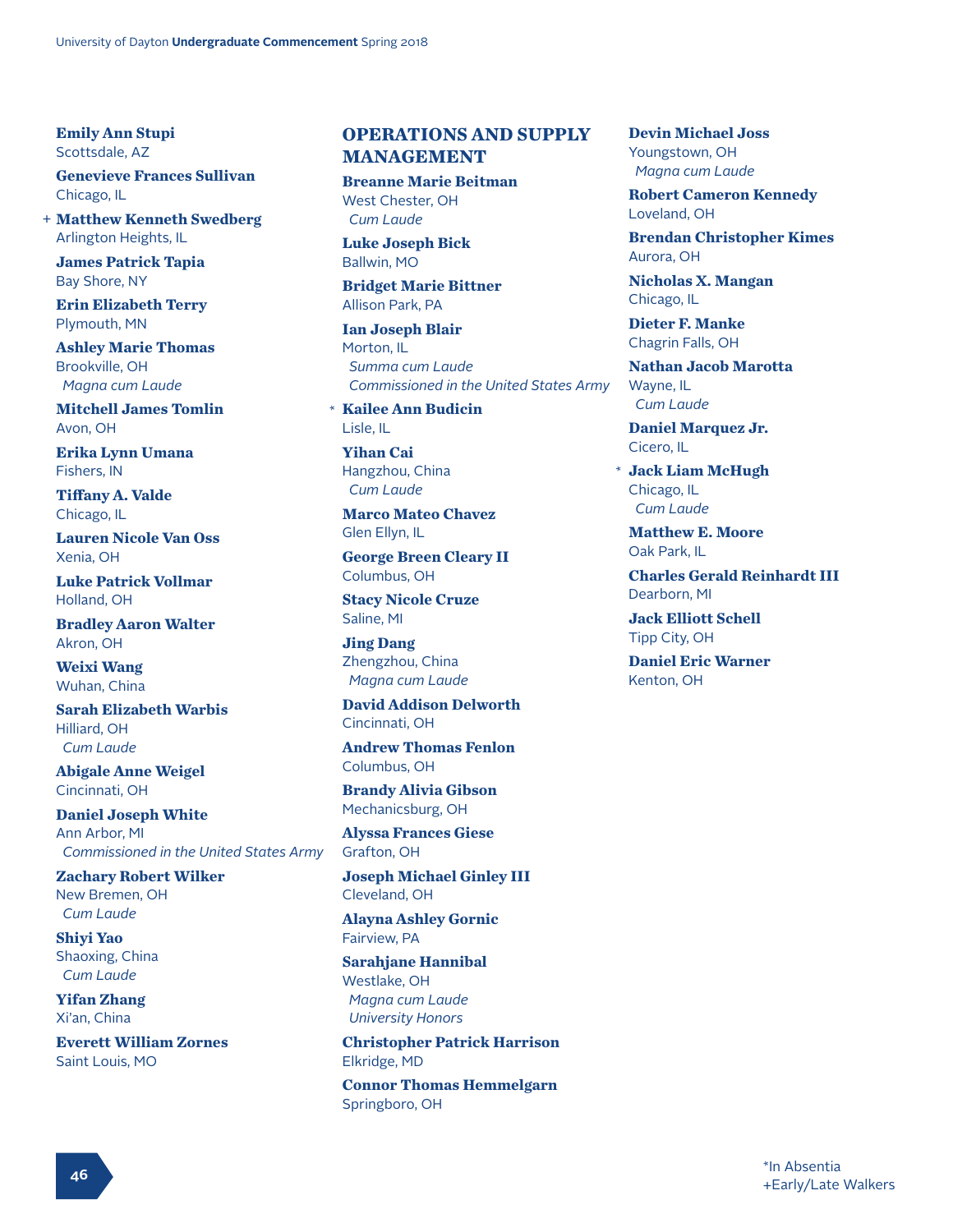# **SCHOOL OF EDUCATION AND HEALTH SCIENCES Kevin R. Kelly**

Dean

## DEGREE — BACHELOR OF SCIENCE IN EDUCATION

# **ADOLESCENCE TO YOUNG ADULT EDUCATION**

**Connor J. Alfirevic** + Palos Park, IL

**Nicholas A. Battista** Akron, OH  *Cum Laude*

**Emily Francesca Benintendi** Hamilton, OH  *Magna cum Laude University Honors*

**Erika Katherine Brown** Cleveland, OH  *Cum Laude*

**Jennifer Lynn Brustoski** (Dual Degrees) Ashland, OH

**Mary Kathryn Caserta** Bowling Green, OH  *Cum Laude*

**Anthony Joseph Conte** Saint Louis, MO  *Cum Laude*

**Allison Lee Daugherty** Sunbury, OH  *Cum Laude*

**Jean Dossous** Dayton, OH  *Cum Laude*

**Lucas Christopher Frazier** Beavercreek, OH  *Magna cum Laude*

**Caitrin Anne Holohan**  (Dual Degrees) Northbrook, IL  *Magna cum Laude*

**Nicholas Esmond Koebley** Wexford, PA

**Gina Maria Lucia**  (Dual Degrees) Sewickley, PA  *Cum Laude*

**Katherine Nicole Martin** Huntsburg, OH

**Lauren Elizabeth Neri** Norridge, IL

**Ryan Patrick Schilter** Cedarburg, WI  *Cum Laude Core Program*

**Joscelyn Paige Sprague** (Dual Degrees) Bellbrook, OH  *Magna cum Laude University Honors*

**Alicia Caroline Talarico** (Dual Degrees) Cleveland, OH  *Magna cum Laude* 

**Olivia Grace Thomakos** New Philadelphia, OH  *Summa cum Laude Core Program University Honors*

**Zachary James Viets** Cleveland, OH  *Cum Laude* 

**Christine Elysia Wehby** Mount Juliet, TN  *Cum Laude* 

**Anna Kathryn Wirth** (Dual Degrees) Mason, OH  *Summa cum Laude Core Program University Honors*

# **DIETETICS**

**Laubna Rashed S. Alagel** Riyadh, Saudi Arabia

**Rahaf M. H. F. Al Hamad** Kuwait City, Kuwait

**Taylor Ann Brodie** Brunswick, OH  *Cum Laude*

**Danielle Marie DiCristofano** Park Ridge, IL  *Magna cum Laude*

**Bailey Elizabeth Flora** Tipp City, OH

**Claire Patricia Garbsch** Cincinnati, OH

**Jessica Rose Hlosek** Aurora, OH

**Ashley Briana Marolo** Bellbrook, OH  *Cum Laude*

**Cynthianna May Mastropietro** Levittown, PA

**Adrienne Lynn Mauri** Meadville, PA  *Magna cum Laude*

**Bridget Kathleen Thomas** Annapolis, MD

**Abigail Louise Vichill** Olmsted Township, OH  *Magna cum Laude*

# **EARLY CHILDHOOD EDUCATION**

**Hannah Michael Bencivenni** Willoughby, OH  *Cum Laude* 

**Sara Marie Borchers** Fort Mitchell, KY  *Magna cum Laude* 

**Taylor Elizabeth Borchers** Russia, OH  *Summa cum Laude* 

**Sarah Renee Bullock** Huber Heights, OH  *Summa cum Laude* 

**Meghan Andrea Burner** Piqua, OH

**Emily Marie Carson** Clayton, MI  *Summa cum Laude University Honors*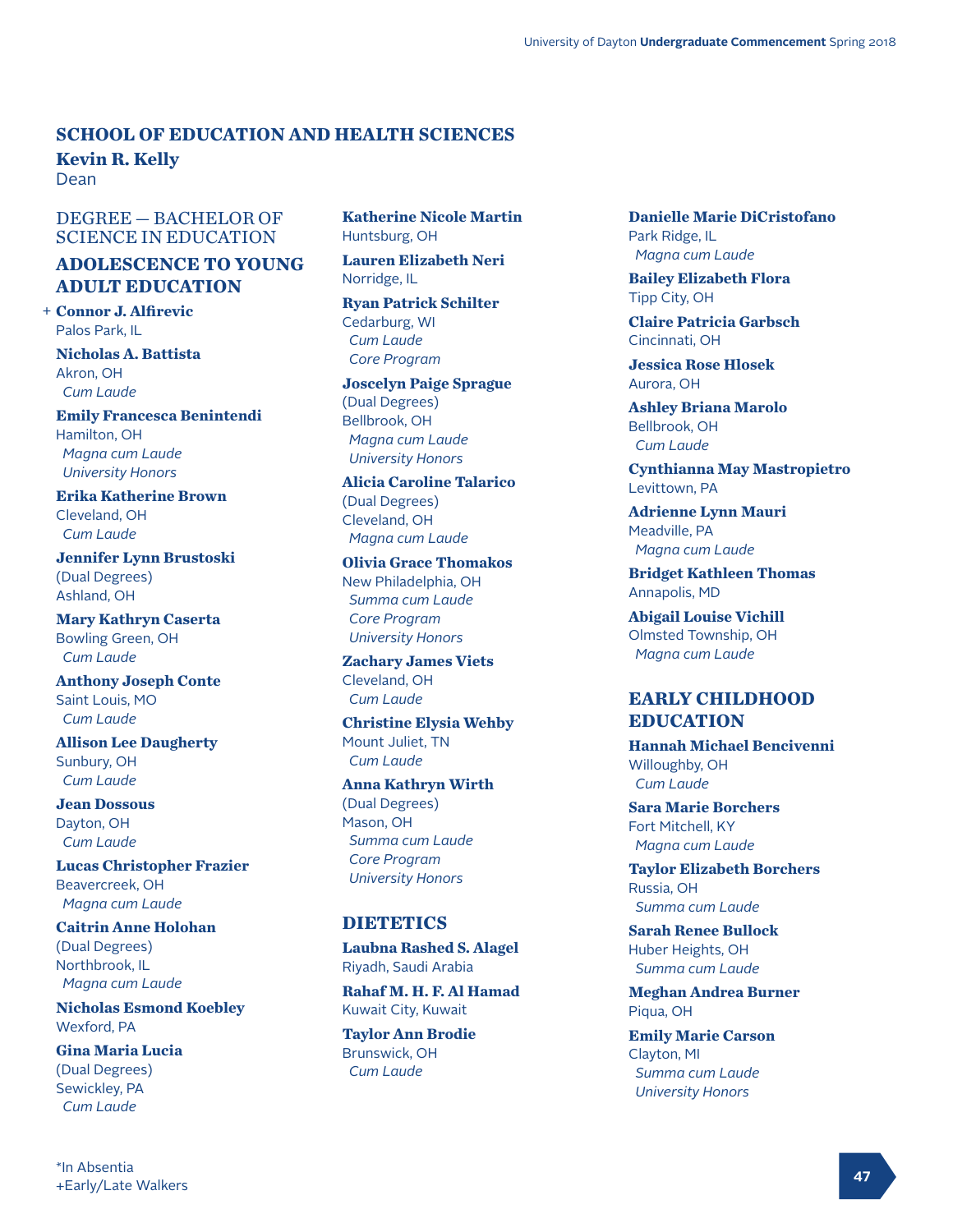**Kelsey Marie Coleman** + *Dayton, OH*

**Cloe Madison Cooperrider** Somerset, OH  *Magna cum Laude*

**Kimberly Isabelle Cottrell** Park Ridge, IL  *Cum Laude*

**Rachel Elizabeth Crew** Liberty Township, OH  *Cum Laude*

**Kelly Ann Delisio** Lancaster, OH  *Magna cum Laude*

**Allison M. Dipronio** Sagamore Hills, OH  *Magna cum Laude*

**Margaret Joanne Engels** Glenview, IL

**Alexandra Marie Etsios** Grosse Pointe Farms, MI  *Cum Laude*

**Anna Marie Fioritto** Cleveland, OH  *Magna cum Laude*

**Charlotte Froehlich** Troy, MI  *Cum Laude*

**Rachel Mary Furlong** + West Carrollton, OH

**Abigayle Nicole Gootee** Strongsville, OH  *Cum Laude*

**Emily Louise Gruettner** Arlington Heights, IL

**Kalie Rachelle Helfinstine** Kettering, OH  *Magna cum Laude*

**Sara Kathryn Hofner** Naperville, IL  *Magna cum Laude Core Program University Honors*

**Mackenzie Anne Howell** New Bremen, OH  *Cum Laude*

**Grace Kathryn Imhoff** Granville, OH  *Summa cum Laude*

**Mackenzie Lynne James** Dublin, OH  *Cum Laude*

**Jessica Marie Kanerviko** Fisherville, KY  *Cum Laude*

**Madison Anne Kerscher** Columbus, OH  *Cum Laude*

**Audrey Pierina Lanzotti** Springfield, IL  *Magna cum Laude*

**Natalie Marie Lutz** Liberty Township, OH  *Magna cum Laude*

**Madison Fera MacArthur** Bloomfield Hills, MI  *Cum Laude*

**Taylor Beatrice Manway** Westlake, OH  *Cum Laude*

**Elizabeth Ann Miller** Akron, OH  *Magna cum Laude University Honors*

**Sarah Morgan Mott** Deerfield, IL  *Cum Laude*

**Maria Madelin Paramo** Minooka, IL  *Cum Laude*

**Briana L. Putich** Brecksville, OH  *Magna cum Laude*

**Rachel Marie Putnam** Westerville, OH  *Summa cum Laude*

**Jade Taylor Raad** Valley Stream, NY  *Cum Laude*

**Kristin Marianne Rowland** San Diego, CA  *Summa cum Laude*

**Kaitlyn Marie Sartain** Dublin, OH  *Magna cum Laude*

**Erin Nicole Scott** Grove City, OH  *Cum Laude*

**Nicole Marie Shelley** Dayton, OH

**Corrie Taylor Sheshull** Batavia, OH  *Magna cum Laude*

**Susan Renae Sipos** Clayton, OH  *Cum Laude*

**Julia Ann Stiber** Libertyville, IL  *Magna cum Laude*

**Kristin Alyssa Stollger** Dayton, OH  *Magna cum Laude*

**Catherine Grueby Thibault** Grosse Pointe, MI  *Magna cum Laude*

**Jacqueline Annette Tonies** Cary, IL  *Magna cum Laude*

**Kiara C. Turner** Dayton, OH  *Cum Laude*

**Kyler Cheries Turner** Dayton, OH  *Cum Laude*

**Natalie Villella** Pittsburgh, PA  *Magna cum Laude*

**Bridget Mary Wagy** Columbus, OH  *Magna cum Laude*

# **EDUCATION AND ALLIED STUDIES**

**Jiahe Bi** Beijing, China

**Emily Kirstin Burkholder** + Hartville, OH  *Summa cum Laude*

**Amber Rose Del Vento** Southbury, CT  *Magna cum Laude*

**Christian Umberto Fay** Laytonsville, MD

**Adam Joseph Goettemoeller** Saint Henry, OH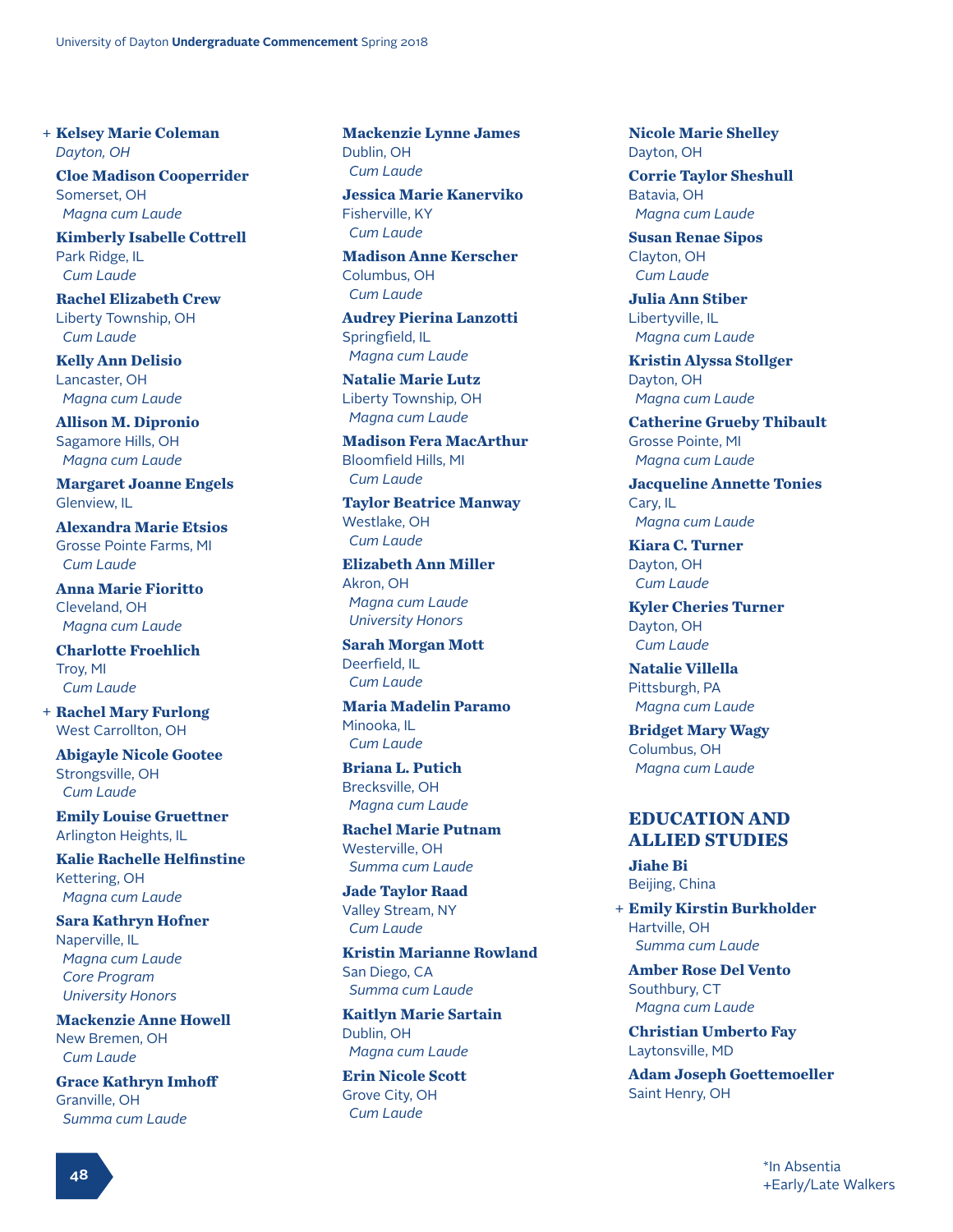## **Shelby Marie Krumpelman** (Dual Degrees) Cincinnati, OH  *Magna cum Laude*

**Darby Marietta Grand-Pierre Miller** New Albany, OH

**Sarah Elizabeth Moulton** Dayton, OH  *Cum Laude*

**Ana Donnatella Ritz** (Dual Degree) North Royalton, OH  *Magna cum Laude Core Program University Honors*

# **EXERCISE PHYSIOLOGY**

**Mark Daniele Bugada** Montgomery, OH  *Summa cum Laude Chaminade Scholar University Honors with Distinction*

**Melanie Hope Craft** Crete, IL  *Cum Laude*

**Andrew John Deak** Granville, OH  *Magna cum Laude University Honors with Distinction*

**Kenton Michael Dickison** Pleasant Hill, OH  *Cum Laude*

**Addison Rose Donofrio** Xenia, OH  *Cum Laude*

**Claire Elizabeth Elenteny** Lemont, IL  *Summa cum Laude University Honors*

**Jaclyn Helen Franz** Bellbrook, OH  *Magna cum Laude Chaminade Scholar University Honors with Distinction*

**Christa Anne Greenwood** Farmington Hills, MI  *Cum Laude University Honors*

## **Mitchell Leonard Hester** Pittsford, NY

**Daniel Patrick Holtz** Godfrey, IL  *Magna cum Laude*

**Samantha Kaye Isidro** Lake Villa, IL  *Cum Laude*

**Andrew Michael Kramer** Versailles, OH  *Cum Laude Dayton Civic Scholar University Honors with Distinction*

**Alexandra Nicole Malsch** Mason, OH  *Magna cum Laude*

**Riley Kathryn McKeown** Scarborough, ME  *Cum Laude*

**Corteney Kate Miller** Fairport, NY  *Cum Laude*

**Megan Estelle Murray** Vandalia, OH  *Magna cum Laude*

**Julia Ann Ripepi** Independence, OH

**Madeline Ann Sauer** Saint Louis, MO  *Summa cum Laude University Honors*

**Olivia Carolyn Shaw** Springboro, OH

**John Andrew Thesing** Leawood, KS  *Cum Laude University Honors*

**Jacob Edward Thomas** Grover, MO  *Cum Laude*

**Christa Marie White** Pittsburgh, PA  *Cum Laude*

**Andrea Lynn Wisniewski** Pittsburgh, PA  *Magna cum Laude University Honors with Distinction*

### **EXERCISE SCIENCE**

**Alyssa Kathleen Boman** Montvale, NJ  *Cum Laude*

**Sydney Marie Breitenbach** Delton, MI

**Jenna Lynn Burdette** + Coolville, OH

**Ian J. Chennell** Liberty Township, OH

**Sara Elizabeth Connelly** Rocky River, OH  *Cum Laude*

**Kerry Regina Coyne** Chicago, IL

**Megan Rose Ellis** Mason, OH

**Shantell Tosanwunmi Enonuya** Lagos, Nigeria

**Megan Irene Grace** Bay Village, OH

**Christine M. Hannigan** Lebanon, OH  *Cum Laude*

**Kylie Renae Huesman** Dublin, OH  *Cum Laude*

**Sydney Michele Knobel** Wilmette, IL

**Jessica Marie Koverman** Delphos, OH  *Cum Laude*

**Peter John Koza** Cleveland, OH  *Cum Laude*

**Alexandra M. Long** Warrenville, IL  *Cum Laude*

**Marissa Ann Melaragno** Columbus, OH  *Cum Laude*

**Brandon Paul Moore** Highland Village, TX

**Megan Elizabeth Nemecek** + Cleveland, OH

**Daniel Vincent Passafiume** + Webster, NY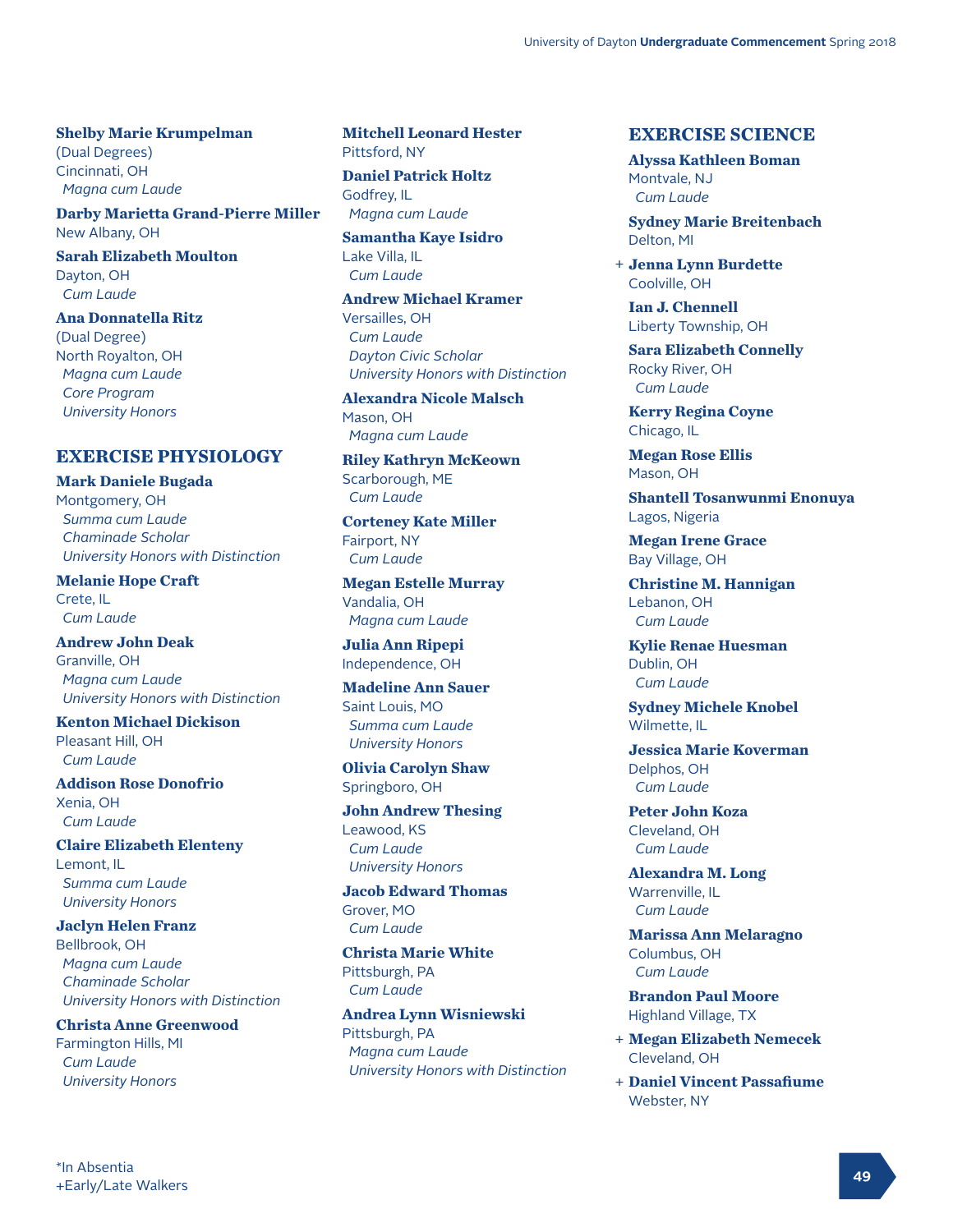**Rachel Ann Pavlinec** Naperville, IL

**Emily Elizabeth Pellot** Mason, OH  *Magna cum Laude University Honors*

**Anne Elizabeth Peterson** Hudson, OH

**Jamie Grace Squillante** Avon, OH

**Matthew Joseph Stemley** Centerville, OH

**Michael Louis Valenti** + Farmersville, OH **Ana-Alicia Daniella Varela**

Stow, OH

# **FOREIGN LANGUAGE EDUCATION**

**Lisa Elizabeth Sheehan** (Dual Degrees) Rochester Hills, MI  *Summa Cum Laude*

## **INTERVENTION SPECIALIST**

**Casey Reilly Desrosiers**  Glenwood, MD

**Samantha Christine DiSanto**  Chagrin Falls, OH  *Cum Laude*

**Kelsey Leigh Eagan**  Cincinnati, OH

**Olivia Claire Essell**  Montgomery, OH

**Emily Anne Fogus** Pickerington, OH  *Cum Laude*

**Karin Elaine Forsthoefel** Columbus, OH  *Summa cum Laude Core Program University Honors with Distinction*

**Nora Ann Keaty**  Evergreen Park, IL  *Cum Laude*

**Emily Jane Maxwell** Miamisburg, OH  *Magna cum Laude*

**Emma Caroline McGee**  Vernon Hills, IL  *Magna cum Laude*

**Marykate Katherine Purcell** South Elgin, IL

**Samantha Elizabeth Ramsburg** Dayton, OH  *Magna cum Laude*

**Alexandra Kaylin Ray** Cincinnati, OH  *Magna cum Laude University Honors*

**Benjamin Joseph Swick** Elkhart, IN  *Magna cum Laude*

## **MIDDLE CHILDHOOD EDUCATION**

**Amanda Nicole Bertke**  Englewood, OH

**Madilyn Jo Brown**  Xenia, OH  *Magna cum Laude*

**Brooke Ja'Liz Ellington**  Dayton, OH

**Claire Louise Fackel-Darrow** Dayton, OH  *Magna cum Laude*

**Emma Catherine Francois**  Dublin, OH  *Summa cum Laude Core Program University Honors*

**Megan Elysse Goldbranson**  Darien, IL  *Cum Laude*

**Nicolette Marie Griesinger**  Strongsville, OH  *Summa cum Laude*

**Matthew Russell Kirwen**  Montgomery, OH

**Mackenzie Marie Lahmon** Dayton, OH

**Griffin Patrick Linehan**  Dayton, OH

**Kevin Louis Maloney** Avon, OH  *Cum Laude*

**Chrystyan Aleace Marlow**  Huber Heights, OH  *Magna cum Laude*

**Sarrah Anna Miller**  Saint Marys, OH  *Magna cum Laude*

**Matthew Alan Moore** Fairborn, OH

**Cassandra Jordan Quick** Naperville, IL

**Victoria Rae Schoen** Toledo, OH  *Magna cum Laude Chaminade Scholar University Honors*

**Mia Gabrielle Schroeder**  Park Ridge, IL  *Cum Laude*

**Abigail Rose Wilker**  Saint Marys, OH  *Magna cum Laude*

## **PRE-PHYSICAL THERAPY**

**Ellen Elizabeth Baily** Cary, IL  *Cum Laude*

**Stephen Peter Boltri** Buffalo, NY

**Sean Michael Bovenzi** Fairport, NY  *Cum Laude*

**Kerry Elizabeth Connolly** Waynesville, OH  *Magna cum Laude*

**Kelly Ann Evers** West Chester, OH  *Cum Laude*

**Anthony Douglas Flowers** New Albany, OH  *Magna cum Laude*

**Ryan Andrew Grieser** Sunbury, OH  *Cum Laude*

**Kristen Elizabeth Hackel** Hoffman Estates, IL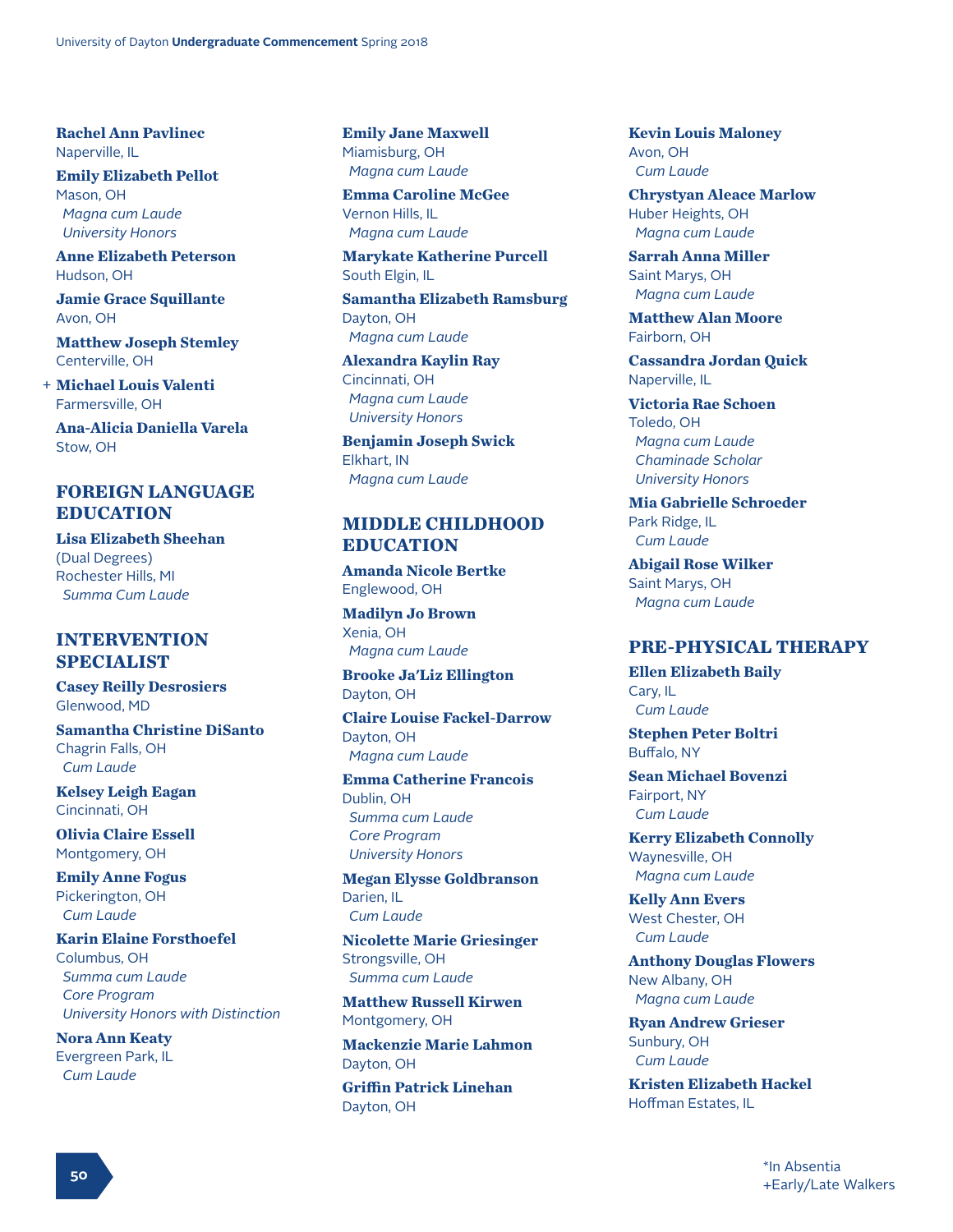**Brianne Kate Hollandsworth** Saint Ann, MO  *Cum Laude*

**Patricia Diane Ilich** Lisle, IL

**Madeline Claire Johnson** West Dundee, IL  *Magna cum Laude*

**Chelsea Renee Jones** Brownsburg, IN  *Cum Laude*

**Olivia Kathleen Lizanich** Strongsville, OH  *Cum Laude*

**Jessie Leigh McLaughlin** Longmont, CO  *Magna cum Laude*

**Alex James Nagy** Huber Heights, OH  *Magna cum Laude University Honors*

**Joseph Peters** North Olmsted, OH

**Alejandro Andres Pinedo** Long Beach, CA

**Kayla Tanice Reynolds** Pendleton, IN

**Justin Rodriguez** San Antonio, TX  *Cum Laude Marianist Leadership Scholar*

**Jonathon Edward Rymer** New Berlin, WI  *Magna cum Laude University Honors*

**Ethan Quinlan Saffron-Cottrell** + Northfield Center, OH

**Heather Elise Schmitt** Strongsville, OH  *Magna cum Laude*

**Megan Elizabeth Schuman** Loveland, OH  *Magna cum Laude University Honors*

**Michael William Tancredi** Naperville, IL  *Cum Laude*

**Elizabeth Anne Watson** Ballwin, MO

**Ellison Nicole Wenzinger** Columbus Grove, OH  *Summa cum Laude University Honors*

**Lauryn Elizabeth White** Sauk Village, IL  *Magna cum Laude*

**Katherine Julia Yuhas** Dayton, OH  *Cum Laude*

**Margaret Gillian Ziegenfuss** Louisville, KY  *Cum Laude University Honors*

# **SECONDARY CATHOLIC RELIGION EDUCATION**

**Joseph Anthony Twiner** (Dual Degrees) Dunwoody, GA  *Summa Cum Laude*

#### **SPORT MANAGEMENT**

**John Thomas Brown** Cincinnati, OH  *Cum Laude*

**Claire Elizabeth Fischer** Minster, OH  *Magna Cum Laude University Honors*

**Joseph Edward Gardner III** + Louisville, KY

**Cody Lavern Grube** Fort Recovery, OH

**Nathan James Hill** Naperville, IL

**Carlos Manuel Joglar Cadilla** Guaynabo, PR

**Matthew W. McKenzie** Wildwood, MO

**Molly Magdalene Metress** + Burke, VA  *Magna cum Laude*

**Zachary Joseph Marc Muetzel** + Reynoldsburg, OH

**Christian Alec Searles** Chicago, IL

**Hannah Faith Taylor** + Amelia, OH  *Cum Laude*

**Adam Jonathan Zinader** + Fairfield, OH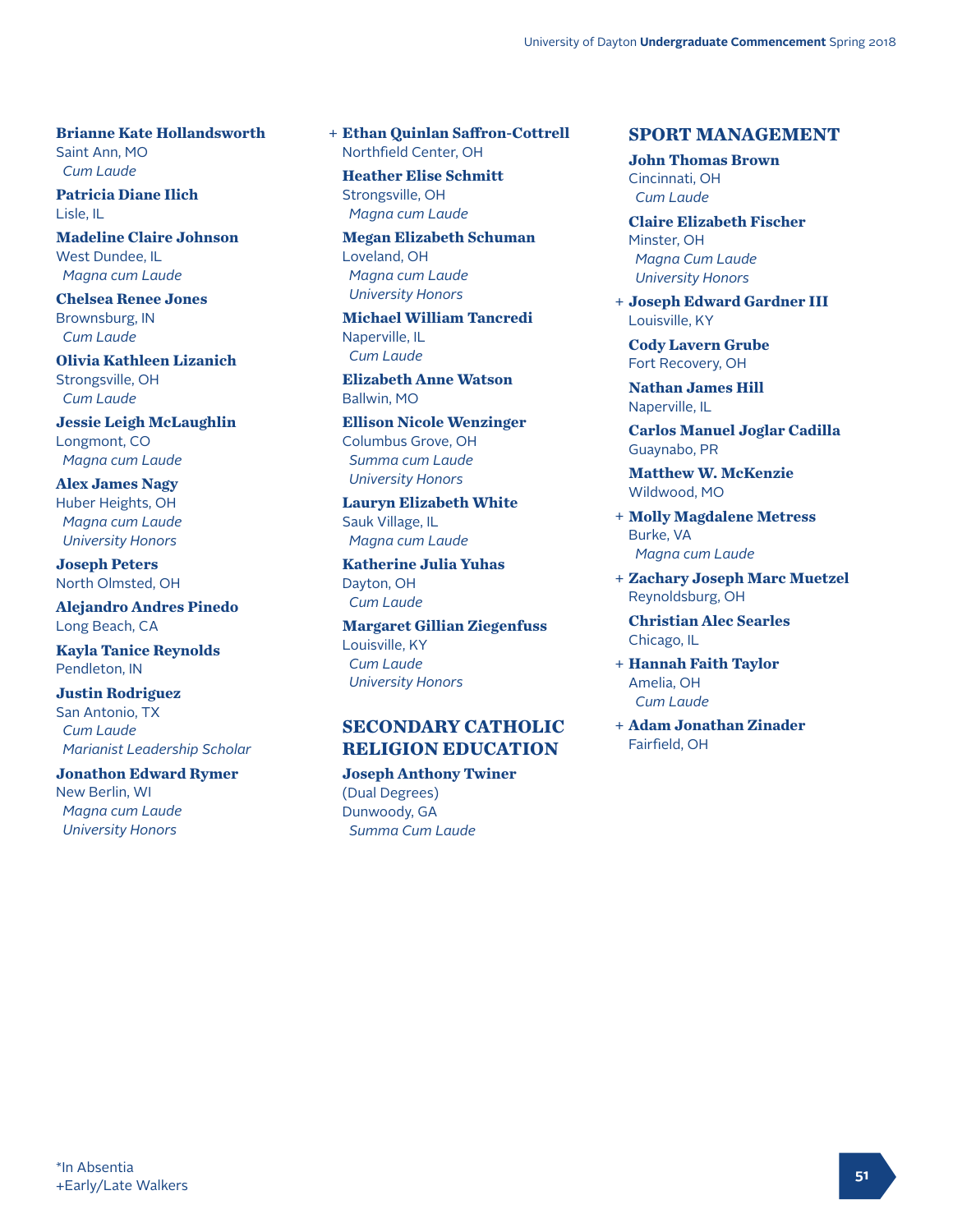# **SCHOOL OF ENGINEERING Eddy M. Rojas**

Dean

## DEGREE — BACHELOR OF CHEMICAL ENGINEERING

**Khalid Salman Albakr** Al-Khobar, Saudi Arabia

**Hassan Jassim Alghawi** + Al-Qatif, Saudi Arabia

**Abdulla Jasem Alhosani** Abu Dhabi, United Arab Emirates  *Cum Laude*

**Ahmad Nader Ali** Hawally, Kuwait

**Abdullh Essa Alluwaimi** Al Khobar, Saudi Arabia

**Nasser Fahad AlMaghlouth** Alkhobar, Saudi Arabia

**Yousef Monawer M. Almajnouni** + Jubail Industrial, Saudi Arabia

**Haider Almazeedi** Kuwait City, Kuwait

**Abdulaziz Faisal Almuaigel** Dhahran, Saudi Arabia

**Fatma Alostath** Kuwait City, Kuwait

**Charles Alan Benton** Johnstown, OH  *Summa cum Laude University Honors with Distinction*

**Zach William Berry** Springboro, OH

**Griffin Joseph Beyer** Cleveland, OH

**Emma Marie Brumfield** Troy, OH

**Nicholas Gregory Bucur** Euclid, OH

**Michele Victoria Cabell** Fort Myers, FL  *Summa cum Laude University Honors*

**Thomas James Carmody** Dayton, OH

**Kadeem Anthony Clarke** Houston, TX

**Kristen Marie Culbertson** Pickerington, OH  *Magna cum Laude University Honors*

**Maria Theresa Czerwonka** Cincinnati, OH

**Cody Joseph Dalessandro** + Cleveland, OH

**Jonathan Charles Dorland** Kettering, OH

**Daniel James Fesenmeier** Brownsburg, IN  *Summa cum Laude University Honors*

**John J. Flynn** North Canton, OH

**Benjamin Alan Foley** Blacklick, OH

**Kimberly Anne Gliebe** Mentor, OH  *Summa cum Laude University Honors*

**Melissa Lynette Granger** London, OH

**Olivia Frances Hauser** Toledo, OH

**Shannon Marie Hoffman** Stow, OH  *Summa cum Laude University Honors*

**Jordan Foster Houston** Minooka, IL

**Emily Ann Kaufman** \*Ottawa, OH  *Cum Laude*

**Johnathan Kristsada Khumnark** Las Vegas, NV  *Magna cum Laude*

**Kaitlyn Jo Kotlarz** Strongsville, OH

**Rachel Angelique Krebs** Gahanna, OH  *Summa cum Laude University Honors*

**Brian Richard Lee** Hilliard, OH

**Marina Li Mancuso** Concord, OH  *Cum Laude*

**Jennifer Lynn Manka** Chardon, OH

**Evan Ross McCormick** Xenia, OH  *Summa cum Laude University Honors*

**Kathryn Mary Melvin** North Royalton, OH

**Claire Marie Middleton** Liberty Township, OH

**Bobbi Paige Munk** Orange Village, OH

**Stephanie Anne Myak** Clinton, PA

**Emma Elizabeth Nash** West Chester, OH  *Cum Laude*

**Sarah Kathryn Pace** Pittsburgh, PA

**Alexandra Claire Parisot** Dearborn, MI  *Magna cum Laude*

**Alexander Robert Paschal** Saint Charles, IL

**Alexander James Rice** Pittsburgh, PA

**Austin R. Robillard** West Chester, OH

**Akhil Sathish** Bellbrook, OH

**Catherine Marie Schneider** Willow Springs, IL

**Otto Hardey Shafer** Dayton, OH

**Sara Shaghaghi** Nashville, TN

**Matthew Jeffrey Sheridan** Richmond, IN  *Magna cum Laude*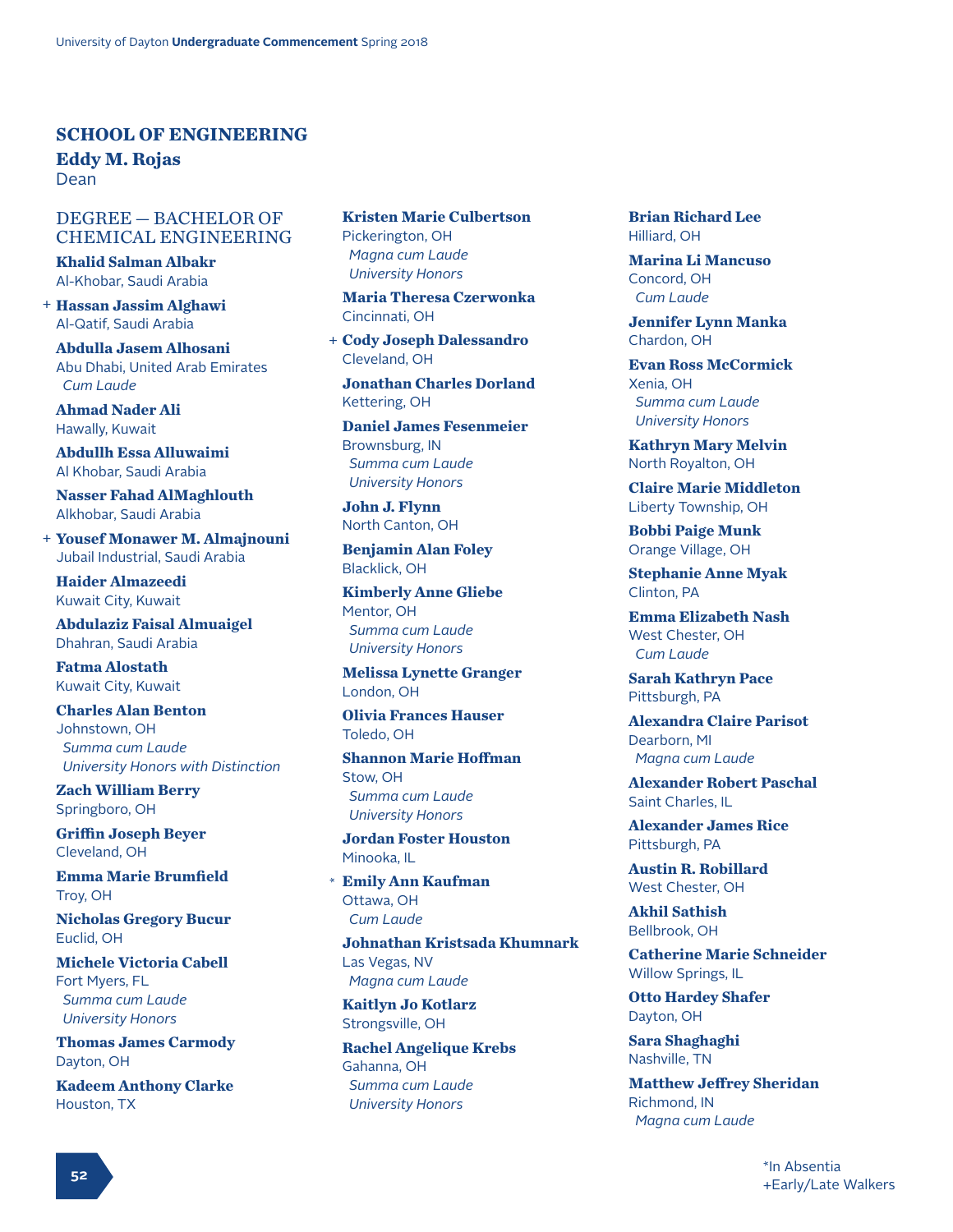**Caleb James Siefring** Coldwater, OH  *Summa cum Laude*

**Tara Noel Slenska** Pittsburgh, PA  *Magna cum Laude University Honors*

**Matthew Alan Vickless** Scenery Hill, PA  *Cum Laude*

**Catherine Michelle Vogt** Buford, GA  *Cum Laude*

**Ryan Lee Winkler** Cincinnati, OH

**Eric John Zambory** Brecksville, OH

## DEGREE — BACHELOR OF CIVIL ENGINEERING

**Rakan Khaleel Mohammad Abu Daqa** Riyadh, Saudi Arabia

**Faisal Mubarak Al-Kuwari** + Al-Dorra, Qatar

**Rakan Jassim Alshatti** + Alfaiha, Kuwait

**Bader Abdulnasser Alturkait** + Aljabriyah, Kuwait

**Andrew Robert Buser** Westerville, OH

**Martin Patrick Clancy** North Olmsted, OH

**Ian James Cundiff** Cincinnati, OH

**Sarah Katherine Dangelo** Sylvania, OH

**Joseph Patrick DuBois** Steubenville, OH  *Cum Laude*

**Tara Marie Erhart** Middletown, OH  *Summa cum Laude*

**Alison M. Gaines** Cincinnati, OH

**Emily Elizabeth Gobreski** Center Valley, PA

**Matthew Joseph Heron** Amherst, NY  *Cum Laude*

**Kendall J. Hooten** Trotwood, OH

**Nicholas J. Kelsey** Toledo, OH

**Frederick Logan Loeloff** Chatham, NJ

**Christopher Ryan Longacre** Silver Spring, MD

**Augustus Robert Madden** Hamilton, OH

**Jacob Wesley McDavid** Nitro, WV \*

**Faisal Wael Shahadh Olayyan** Riyadh, Saudi Arabia

**Conor Ryan Pausche** Mound, MN

**Benjamin T. Pendery** West Chester, OH

**Hannah Cassidy Porter** Dayton, OH  *Cum Laude*

**David Andrew Ramsey** Jenera, OH

**Lauren Michelle Schmitz** Vandalia, OH  *Cum Laude*

**Nicholas Robert Schultz** Indianapolis, IN

**Clayton Wayne Sears** Dayton, OH  *Cum Laude*

**Derek John Shultz** Export, PA

**Yufan Wang** Beijing, China

**Fatimah AbdulRahim Yousef** Kettering, OH

## DEGREE — BACHELOR OF ELECTRICAL ENGINEERING

**Hamdan Ajaj Alenezi** Dayton, OH

**Naif Eid Alghamdi** + Dayton, OH

**Sulaiman Saad Alhazzaa** Jeddah, Saudi Arabia

**Hadeel Fahad Almubarak** Jeddah, Saudi Arabia

**Hassan Khalid Alnasser** + Saihat, Saudi Arabia

**Luke Mark Bachmann** Eighty Four, PA  *Magna cum Laude*

**Faiz Mansor Bader** Dayton, OH

**Thomas Henry Benton** Johnstown, OH  *Magna cum Laude*

**Austin Andrew Bergman** Rossburg, OH  *Summa cum Laude University Honors*

**Charles Thomas Brookshire** Hamilton, OH  *Cum Laude*

**Ahmad A. M. S. A. M. Buabbas** + Kuwait City, Kuwait

**Meshal Abdu Dawsh** Sakaka, Saudi Arabia

**Jarid Duane Gelinas** + Tiffin, OH  *Magna cum Laude*

**David Daniel Gross** Kettering, OH  *Cum Laude University Honors with Distinction*

**Paul Bernard Gutbrod** Clinton, OH  *Magna cum Laude*

**Brandon Mckenzie Hampshire** + Dayton, OH

**Nicholas John Harper** Mason, OH

**Alexander Michael Hurrle** Dumfries, VA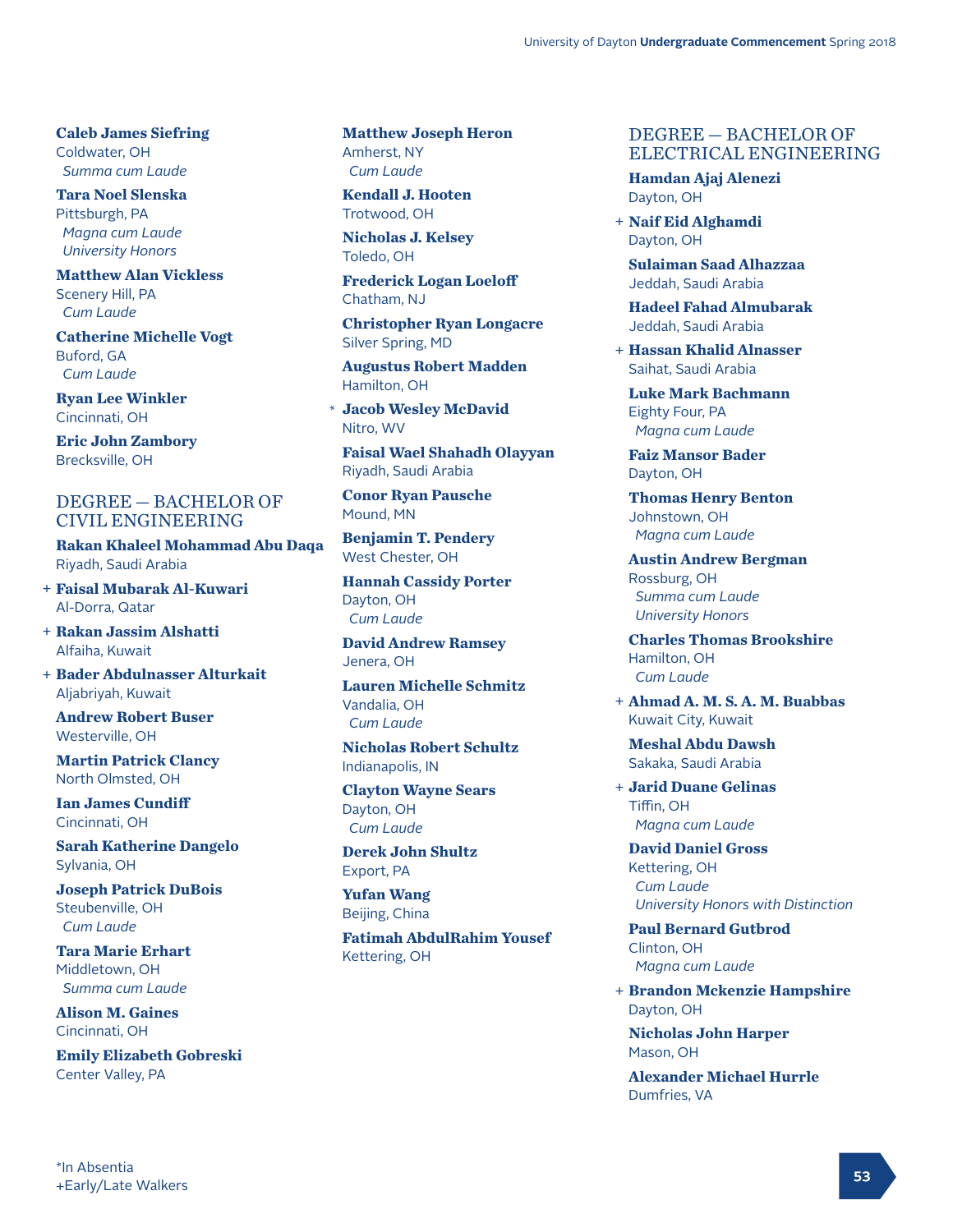**Brendan Alois Krevis** Westlake, OH

**Nathaniel Kremer Kueterman** Tipp City, OH

**Timothy James McMahon** South Bend, IN  *Magna cum Laude* 

**Michael D. Molchan** + Hinckley, OH

**Brandon Montel Payne** Dayton, OH

**Dexin Ren** Nanjing, China  *Magna cum Laude*

**Ryan Andrew Schneider** + Beavercreek, OH

**Mojtaba Ali Shakhoor** Saihat, Saudi Arabia

**Jamie Alyssa Stanton** Staatsburg, NY  *Cum Laude University Honors*

**Aaron John Svidunovich** Scenery Hill, PA  *Cum Laude*

**Connor Allen Tangney** Grayslake, IL

**Thomas Brewster Tappel** Cincinnati, OH  *Magna cum Laude Chaminade Scholar University Honors*

**Joseph John Vinci** Dublin, OH

### DEGREE — BACHELOR OF MECHANICAL ENGINEERING

**Joshua R. Ackerman** Watford City, ND

**Tyler Adam Adgalanis** Fort Wayne, IN  *Cum Laude*

**Ahmed Abdullah Alahmed** + Saihat, Saudi Arabia

**Abdulmuhsen Mubarak Alanazi** + Jubail Industrial, Saudi Arabia

**Mohammed Salah Alayed** Riyadh, Saudi Arabia

**Mohammad KH M. F. F. A. Alazemi** Kuwait City, Kuwait

**Abdulrahman A. Q. F. B. Alenezi** Kuwait City, Kuwait

**Ibrahim Saad Alfaraj** + Riyadh, Saudi Arabia

**Abdulkarim Musleh J. Alhamazani** + Riyadh, Saudi Arabia

**Abdelrahman Yaqoub Yousif Abdelrahman Alhammadi** Shariah, United Arab Emirates  *Cum Laude*

**Hanan Alharbi** Alqusour, Kuwait

**Mohammed Hassan Alkhatem** Saihat, Saudi Arabia

**Ali Salem Almarri** + Al Khobar, Saudi Arabia

**Mohammed Youssuf Al Mattar** Qatif, Saudi Arabia

**Hussain Al Nasr** Saihat, Saudi Arabia

**Zainab M. E. A. H. Alsaffar** Kuwait City, Kuwait

**Mohammed Mahoud Alshammari** + Dammam, Saudi Arabia

**Christopher Alexander Barrett** + Englewood, OH

**Olivia Anne Bayer** Park Hills, KY  *Magna cum Laude*

**Madalyn Ann Beban** Silver Lake, OH  *Cum Laude University Honors*

**Joshua Vincent Behm** Wixom, MI

**Alec DeWitt Best** Toledo, OH

**Christian James Boehnlein** Minster, OH

**Marlys Kathryn Bridgham** Gibsonia, PA  *Magna cum Laude*

**Michael Thomas Canavan** Cincinnati, OH

**Phillip Patrick Chromczak** + Johnsburg, IL

**Katherine Townsend Ipavec Clarke** + Cleveland, OH

**Sean Meinerts Cokingtin** Leawood, KS

**Emily Jane Connors** Lancaster, NY

**Nicholas Elijah Cox** Mansfield, OH

**Daniel Jacob Curry** Chardon, OH  *Cum Laude*

**Jason Robert Darpel** Blue Ash, OH  *Magna cum Laude*

**Amanda Nicole Delaney** Clarence Center, NY  *Magna cum Laude University Honors*

**John Bartholomew Diener** Bellevue, KY

**Timothy Edward Dombrowski** Loveland, OH  *Cum Laude University Honors*

**Kevin Michael Eberle** Hilliard, OH  *Cum Laude*

**Andrew Joseph Erbe** Webster, NY

**Alexander Nelson Eyers** Cincinnati, OH  *Cum Laude University Honors*

**Nathaniel Charles Fears** Kirkwood, MO

**Andrew Alexander Fiorino** Cornelius, NC

**Lewis E. Forman**  Sicklerville, NJ

**Matthew Thomas Forsthoefel** Cincinnati, OH

**Creighton Randall Fox** Beavercreek, OH

**Lance Paul Gaspar** Mankato, MN  *Magna cum Laude*

**Christian Joseph Gerdes** Delavan, WI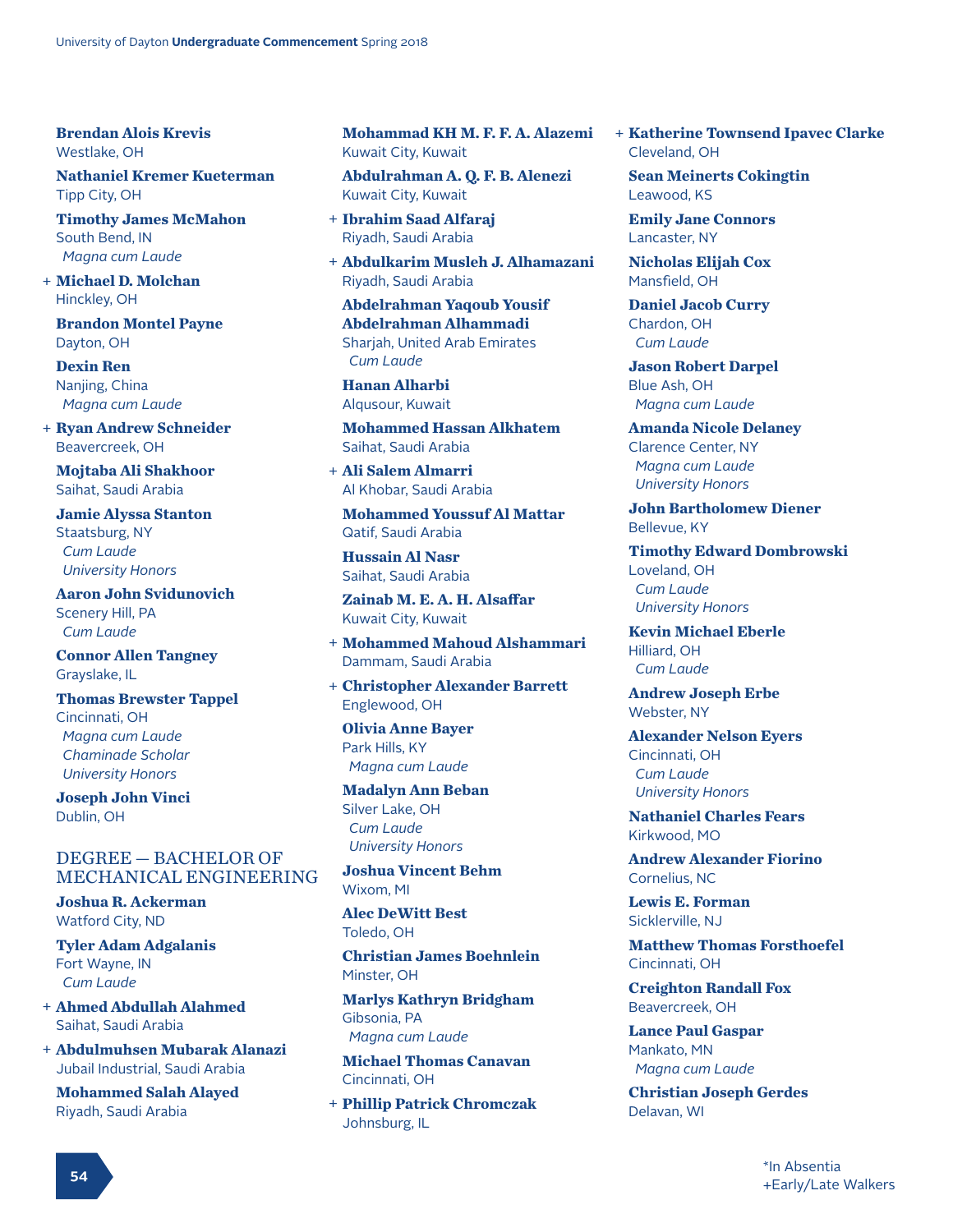**Sarah Elizabeth Guzowski** Tiffin, OH  *Cum Laude*

**Steven McKinley Harrell** Dayton, OH

**Ryan Joseph Hoyt** West Bloomfield, MI

**Emily Diane Hudson** Hamilton, OH

**Graham Edwin Hunter** Batesville, IN

**Eric Joseph Insana** Brecksville, OH  *Cum Laude*

**Jeffrey David Ireland** Hilliard, OH

**Theresa Marie Isemann** + Cincinnati, OH

**Colin H. Joern**  Saint Louis, MO  *Cum Laude*

**Nicholas Asa Johnson** Springboro, OH  *Cum Laude*

**Riley D. Johnstone** Loveland, OH  *Cum Laude*

**Turner Joseph Keane** Avon Lake, OH

**Brad William Keister** Dayton, OH

**Patrick Arthur Kelty** Youngstown, OH

**Abdulhamed H. A. Khalaf** Kuwait City, Kuwait

**Conner Bruce Kirbabas** Cincinnati, OH

**Nicholas Robert Kocent** Sewickley, PA

**Andrew Jonathan Kostecka** + Waynesville, OH

**Daniel Andrew Kowalski** Fishers, IN

**Thomas Ronald Krokey** Strongsville, OH

**James Theodore Kruszynski** Beavercreek, OH

**Thomas Robert Lang** O'Fallon, MO

**Zelong Li** Shijiazhuang, China  *Cum Laude*

**Abigail Schubert Lisjak** Dayton, OH  *Cum Laude Marianist Leadership Scholar University Honors*

**Haoxin Liu** Guanghzou, China

**Peixuan Ma** Handan, China

**Jared Michael Martin** Batavia, OH  *Cum Laude*

**Eric Matthew McGill** Hamilton, OH  *Summa cum Laude University Honors with Distinction*

**Steven Luke Miller** Fredericksburg, VA  *Cum Laude University Honors Commissioned in the United States Air Force*

**Austin Shelley Mills** Georgetown, KY

**Esmael A. E. N. E. Moqaddem** Kuwait City, Kuwait

**Benjamin Thomas Naguy** Xenia, OH

**Ryan William Neaton** Farmington Hills, MI

**Hunter David Nishwitz** Vandalia, OH

**Rachel Alexa Nolan** Strongsville, OH

**Zachary Scott Norris** Mullica Hill, NJ

**Kevin Robert O'Donnell** Toledo, OH  *Commissioned in the United States Air Force*

**Austin Michael O'Gara** Indianapolis, IN  *Magna cum Laude*

**Kayla Marie Pariser** Crestwood, KY  *Summa cum Laude University Honors with Distinction*

**Mary Taylor Parrish** Goodlettsville, TN

**Connor Henry Purk** Arlington Heights, IL

**Connor Henry Rabold** Pittsburgh, PA

**Mark Edwin Rasmussen** Niles, IL

**Austin Alexander Ray** Centerville, OH

**Daniel Owen Rusnak** Darien, IL

**Carl Frederick Scheu IV** Middleburg Heights, OH

**Colin Paul Schmidt** Findlay, OH

**Matthew Larocca Schmidt** Oak Park, IL  *Cum Laude*

**Cody Mathew Semelbauer** Wexford, PA  *Cum Laude*

**Nicholas James Alexander Serra** Chagrin Falls, OH

**Claire Theresa Shannon** Chicago, IL

**Kyle W. Shoup** Vandalia, OH

**Gunar Dale S. Stover** Galloway, OH

**Cory Ross Stuffelbeam** Massillon, OH

**Shibin Sun** Baotou, China

**Nicole Lynne Tuel** Columbus, OH

**Tayler Maxwell Vickery** Noblesville, IN

**Tyler Michael Vickery** Noblesville, IN  *Cum Laude*

**Matthew Robert Warner** Columbus, OH  *Magna cum Laude*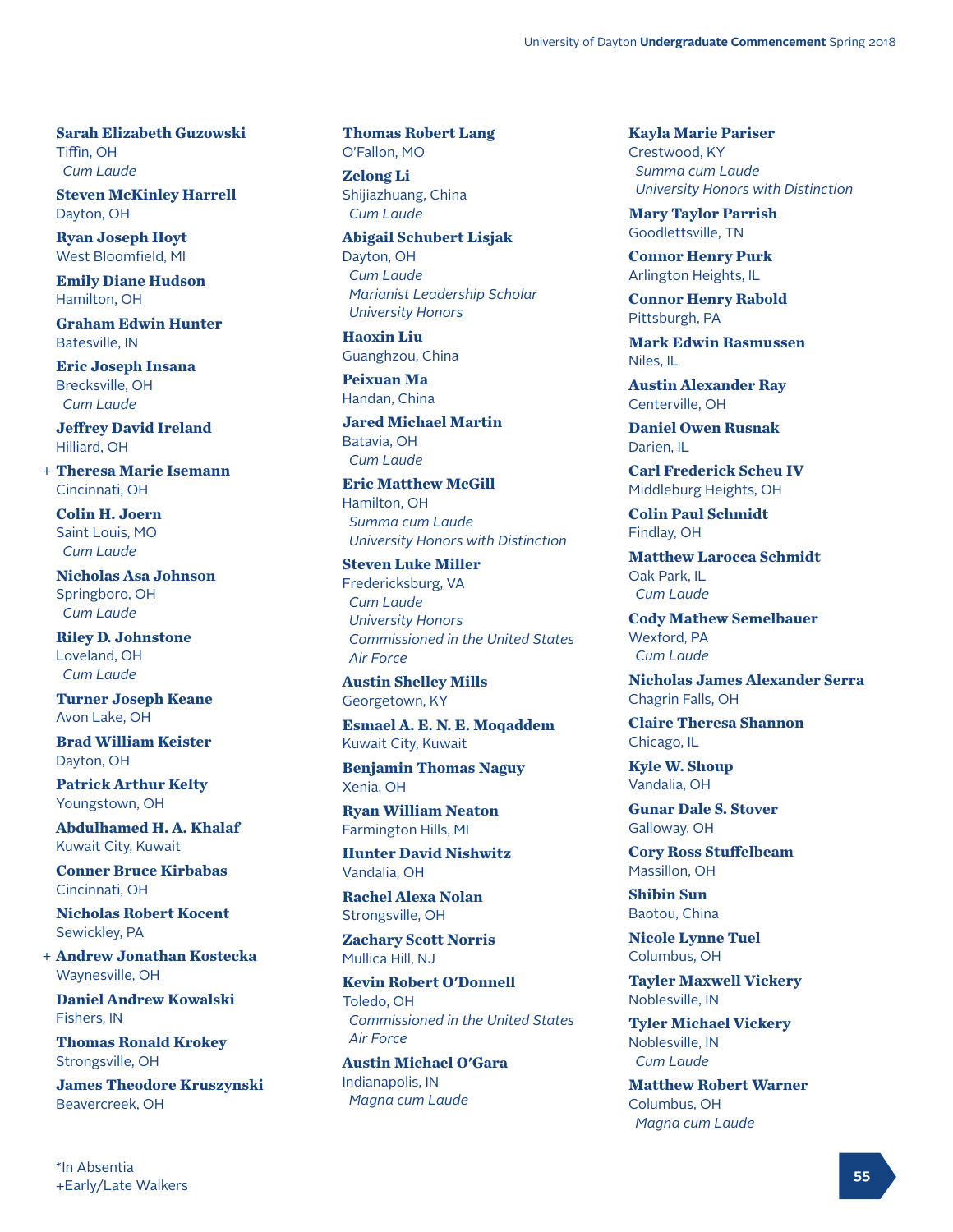**Marc Christopher Wautelet** Milford, MI

**Thomas Lawrence Weckesser** Dayton, OH  *Summa cum Laude* 

**Zhibin Yang** Shaanxi, China

**Xiangyu Ye** + Wuhan, China

> **Margaret E. Zaharko** Allison Park, PA  *Cum Laude*

**Benjamin W. Ziegler** White Oak, PA  *Magna cum Laude*

## DEGREE — BACHELOR OF SCIENCE IN COMPUTER ENGINEERING

**James Patrick Althoff** Libertyville, IL

**Jason Nicholas Demeter** Springfield, OH  *Summa cum Laude University Honors*

**Andrew Michael Frey** Grove City, PA  *Cum Laude*

**Timothy Paul Hanuscin** \*Cleveland, OH

**Yiyang He** Xinyu, China

**Kieran Rease Holland** Cleveland, OH

**Samuel Edward Jacobi** Carmel, IN

**Clayton Thomas Kern** Burr Ridge, IL

**Robert Charles Kirchner** Strongsville, OH

**Vignesh Krishnaraja** Chennai, India

**Xinkai Ma** Lanzhou City, China

**Keegan Michael McCafferty** Westlake, OH  *Cum Laude*

**Kevin Robert McElroy** Piqua, OH  *Summa cum Laude University Honors*

**Luis F. Russe Gonzalez** Guaynabo, PR

**Bradley Richard Sorg** Moraine, OH  *Summa cum Laude University Honors*

**Nathan Daniel Volk** Bellbrook, OH  *Magna cum Laude*

**Sicheng Wang** + Tianjin, China

**Mitchell Thomas Wernet** + Park Ridge, IL

DEGREE — BACHELOR OF SCIENCE IN ENGINEERING **TECHNOLOGY** 

# **ELECTRONIC AND COMPUTER ENGINEERING TECHNOLOGY**

**Omar Yousif Abdulrahman** + Tao Alta, PR

**David Alexander Alfano** Hinsdale, IL  *Cum Laude*

**Hassan Jassim Almiqdad** + Saihat, Saudi Arabia

**Ameen Zaheer Alnemer** + Awamia, Saudi Arabia

**Abdulaziz Saeed A. Alqahtani** Dayton, OH

**Nicholas Joseph Frank** Brentwood, TN

**Yingzhou Jiang** Dalian, China  *Cum Laude*

**Richard Evans Speaker** Beavercreek, OH  *Magna cum Laude*

**Evan Christopher Wethington** Cincinnati, OH

**Wenxuan Zhao** Shanghai, China  *Magna cum Laude*

# **GLOBAL MANUFACTURING SYSTEMS ENGINEERING TECHNOLOGY**

**Yizhen Cai** Shanghai, China  *Magna cum Laude*

**Tiangang Chen** Shanghai, China  *Cum Laude*

**Zhe Chen** Shanghai, China  *Summa cum Laude*

**Chengwei Shi** Shanghai, China  *Magna cum Laude*

**Blake A. Sidor** Algonquin, IL

**Tianze Xu** Hefei, China  *Cum Laude*

**Xingyu Zhu** Shanghai, China  *Magna cum Laude*

# **INDUSTRIAL ENGINEERING TECHNOLOGY**

**Abdulalah Khulaif Albani** Riyadh, Saudi Arabia

**Hasan Ibrahim Alboainain** Jubail, Saudi Arabia

**Mohammed Suliman Alfaydi** Jeddah, Saudi Arabia

**Esmaeil J. M. S. Almashmoum** Kuwait City, Kuwait

**Fahad A. N. S. A. Alo'Baid** Mubarak Alabdullah, Kuwait

**Rayan Fayez Alrehaili** Jeddah, Saudi Arabia

**Fawaz Mansour Althagafi** Jeddah, Saudi Arabia

**Daniel Leo Brothers** Kettering, OH

**Dale Thomas Brumfield** Beavercreek, OH

**Roger D. Krohn** + Springfield, OH  *Cum Laude*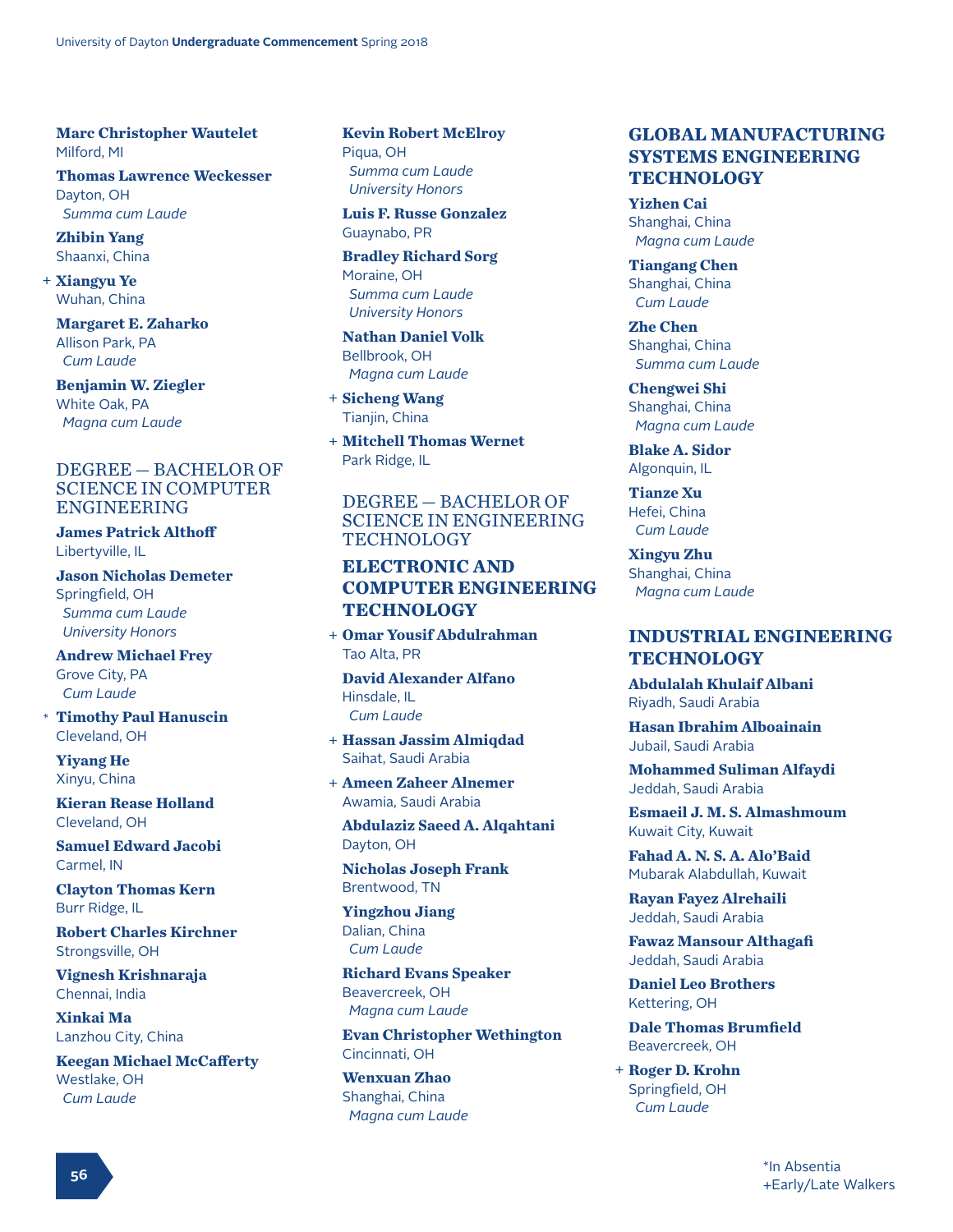**Matthew John Miller** Tenafly, NJ

**Kevin Connor Norris** Rocky River, OH

**Zeyad Mohammedgasim Turkistani** Jeddah, Saudi Arabia

**Joseph Eugene Wisher** + Spencerville, O

# **MANUFACTURING ENGINEERING TECHNOLOGY**

**Michael D. Bergman** Vandalia, OH

# **MECHANICAL ENGINEERING TECHNOLOGY**

**Mohammed Ibrahim Alboainain** Jubail, Saudi Arabia

**Mohammed Hussain Almoshoor** + Torkia, Saudi Arabia

**Mostafa Mohammad Almousawi** Rumaithia, Kuwait

**Sultan Salem Alshammari** Jubail, Saudi Arabia

**Ali Sadeq Baqer** + Kuwait City, Kuwait

**Thomas Voldemar Berzins** Orland Park, IL

**Jay Allen Brandyberry** Conover, OH

**Nicholas Alexander Federici** Ramsey, NJ

**Alexander Scott Ghilani** Avon, OH

**Xiaochen Guan** Beijing, China  *Magna cum Laude*

**Anthony Dale Jackson III** Dayton, OH  *Cum Laude*

**Gregory Michael Keeler** Westlake, OH  *Cum Laude*

**Ahmad Hameed Khawari** Salwa, Kuwait

**Nicholas James Lattanzio** Willoughby, OH  *Magna cum Laude*

**Anthony Benjamin LoPresti** Dayton, OH

**John Bartow Rees IV** Villa Hills, KY

**Abdulmuttaleb M. S. H. Sayed Hasan** Alrumaithiya, Kuwait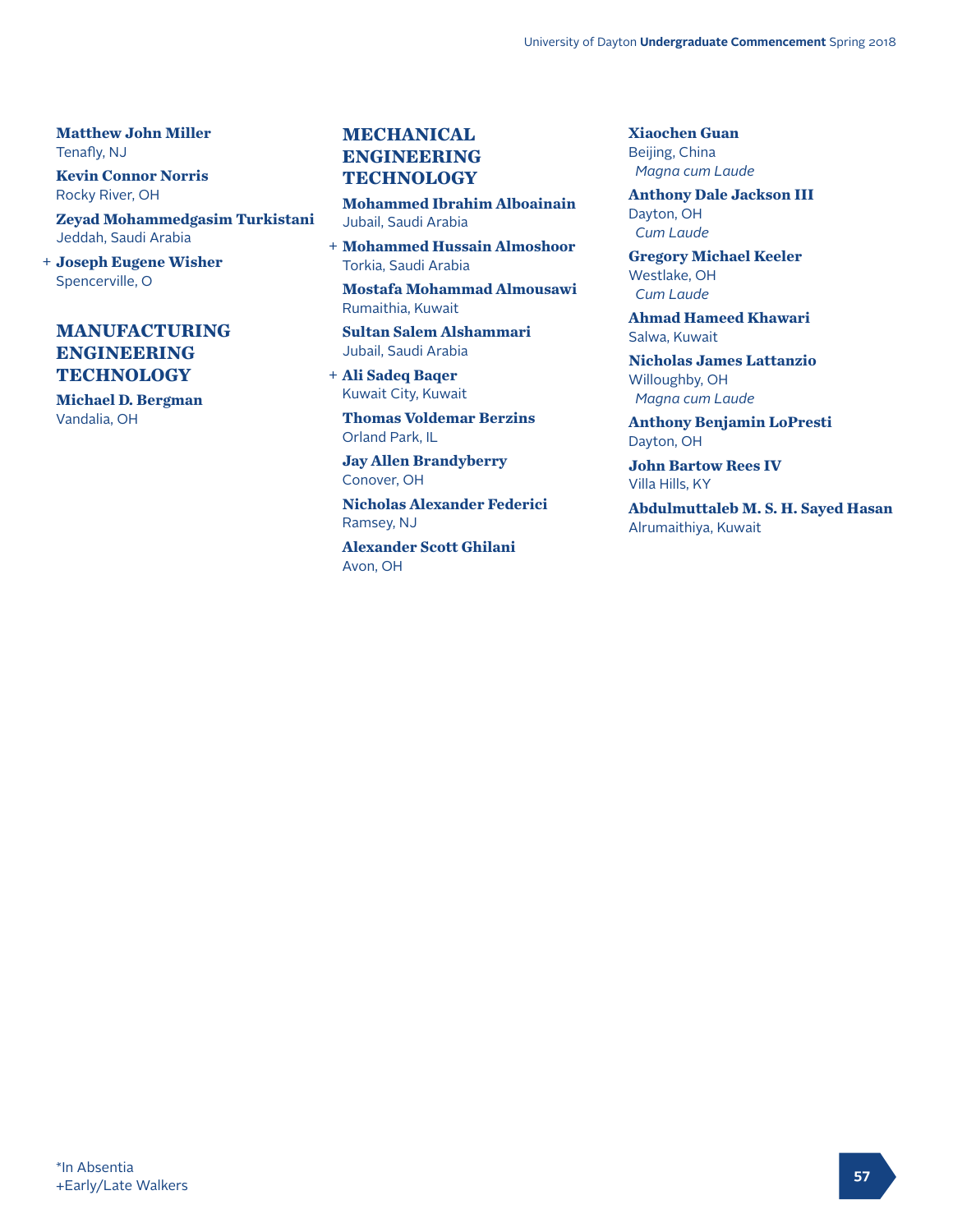# **CHAMINADE SCHOLARS**

Awarded to selected students for having successfully completed a four-year academic program focused on the theological exploration of vocation.

**Jessica Lillian Bloemer** Psychology

**Lucy Elizabeth Bratton** Graphic Design

**Mark Daniele Bugada** Exercise Physiology

**Jaclyn Helen Franz** Exercise Physiology

**Nathan Thomas Helfferich Predentistry** 

**Hannah Simone Jackson** Psychology/Spanish

**Peter James Kania** Accounting/Operations and Supply Management

**Joseph Nicholas Mauch** Premedicine/Psychology

**Ellie Marie Ryan** Biology **Anna Grace Schlegel** Psychology

**Victoria Rae Schoen** Middle Childhood Education

**Thomas Brewster Tappel** Electrical Engineering

**Christopher James Turley** Biology

**Elizabeth Mary Turnwald** Music/Spanish

**Erin Mary Winchester** International Studies/Women's and Gender Studies

# **CORE PROGRAM**

Awarded to selected students for having successfully completed an integrated academic curriculum program in religious studies, philosophy, English, history and the social sciences.

**Alexandra M. Altomare** Human Rights Studies

**Julie Ann Baffoe** English

**Kaleigh Jo Barkaszi** International Studies

**Kaitlynrose Emilie Bicek** International Studies

**Kristen Elizabeth Daly** English

**Lauren Emma Durnwald** Human Rights Studies/Psychology

**Shannon Karen Egan** International Studies

**Cassandra Nasreen Elzein** International Studies

**Karin Elaine Forsthoefel** Intervention Specialist

**Emma Catherine Francois** Middle Childhood Education

**Kirstyn Estelle Frank** Political Science

**Connor Patrick Fuhrman** Music Performance

**Sandra Mae Haddad** English

**Delanie Ruth Harrington** English

**Sara Kathryn Hofner** Early Childhood Education

**Tiffany Nicole Kaufmann** Psychology

**Gabrielle Anne Koebel** Psychology

**Andrew Juergen Koehler Marketing** 

**Courtney Lauren Kotoch Marketing** 

**Diane Joy Leverich** English

**Michael Thomas Marrocco** History/Psychology

**Katherine Rachel McCaffery** English/Spanish

**John Thomas McEnroe History** 

**Emily Clare Monczynski** International Studies/Spanish

**Lauren Elizabeth Murphy** Psychology

**Chelsea Marie Myren** Psychology

**Rachel Ann Nartker** Religious Studies

**Rebecca Marie Patterson** Psychology

**Michaela Ann Reed** International Business Management/ Marketing

**Ana Donnatella Ritz** Biology/Education and Allied Studies

**Naimeh Osama Saleh** Political Science/Economics

**Brynn Elizabeth Sandy** Communication

**Ryan Patrick Schilter** Adolescence to Young Adult Education

**Anna Grace Schlegel** Psychology

**Caitlin Joanne Schneider** Graphic Design

**Danielle Marie Schneider** Psychology

**Joseph Robert Schneider** International Studies

**Adam Gregory Schwartz History** 

**Michael Robert Sernus Economics** 

**Evan Andrew Shearman** Psychology

**Olivia Grace Thomakos** Adolescence to Young Adult Education/ English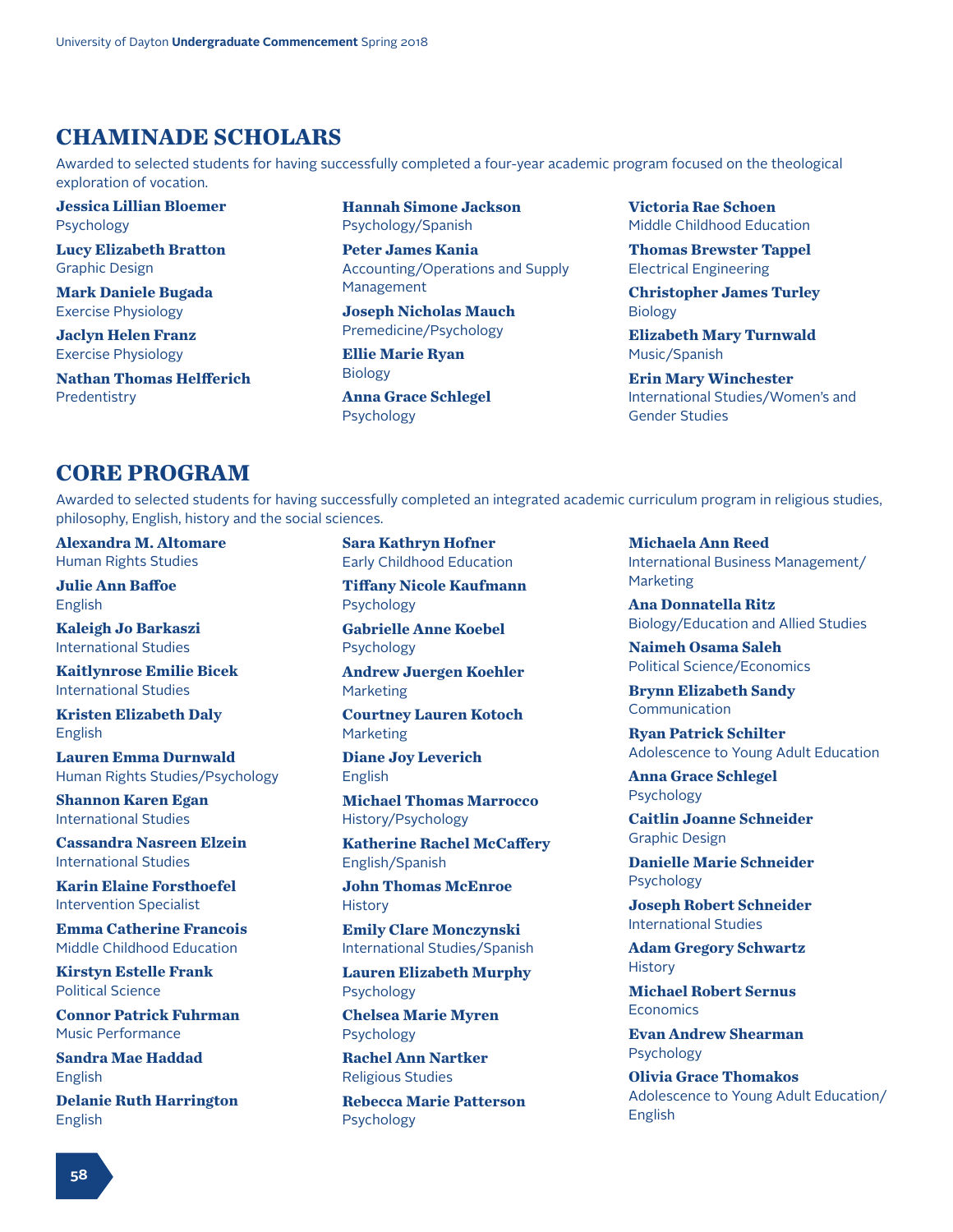**Kylie Anne Thompson** English

**Mallory Ruth Vild** Premedicine

**Lora Christine Vonderhaar** International Studies/Spanish

**Emma Kathleen Welsh** International Studies/Spanish **Ryan Joseph Westerbeck History Eden Kay Williams**

International Studies

**Hayley Christine Williams** Psychology

**Anna Kathryn Wirth** History/Adolescence to Young Adult Education

**Jada Monique Woods** Communication/Political Science

**Victoria Lynn Young** International Studies/Spanish

# **DAYTON CIVIC SCHOLARS**

Awarded to selected students for having successfully completed a special social science sequence focused on a career in public service.

**Julia Christine Carroccio** Psychology

**Nicholas Alexander Dalton** International Studies

**Brooke Ann Diviak** Psychology

**Austin Edward Hillman** Biochemistry

**Lauren Arlene Hoody** Premedicine

**Andrew Michael Kramer** Exercise Physiology

**Katherine Rachel Liming** Communication/Political Science

**John Patrick Marron** Entrepreneurship

**Meghan Rose Marth** Communication

**Kayla Jane McLaughlin** Accounting/Operations and Supply Management

**Maia Amenti McLin Biology** 

**Kasey Anne Mulligan** Communication

**Bradley Gunnar Petrella** International Studies/Spanish

**Carlos Martin Rodriguez** Psychology/Human Rights Studies

**Eva Justine Schuller** International Studies/Spanish

**Emma Kathleen Welsh** International Studies/Spanish

**Eden Kay Williams** International Studies

# **MARIANIST LEADERSHIP SCHOLARS**

Awarded to selected students for having successfully completed a four-year service, leadership and faith program inspired by the Marianist charism and mission.

**Abigail Schubert Lisjak** Mechanical Engineering

**William Joseph O'Shea** Political Science

**Joseph Dela Cruz Rayray** Communication

**Carlos Martin Rodriguez** Psychology/Human Rights Studies

**Justin Rodriguez** Pre-Physical Therapy

**Nicholas Daniel Schlueter Accounting** 

**Katherine Marie Schultz** Communication

**Cari Mikaela Zahn** Communication/English

# **UNIVERSITY HONORS**

Awarded to selected students for having successfully completed a series of special honors seminars and an honors thesis.

**Heather Ann Axton** Business Economics

**Allyson M. Ayoob** Entrepreneurship/Marketing

**Julie Ann Baffoe** English

**Kristen Marie Baker** Communication **Kenan Bakri**

Premedicine/Medicinal-Pharmaceutical **Chemistry** 

**Taylor Morgan Balk** Biology

**Ann Alyse Balke** Political Science

**Oscar A. Barnés Valldejuly** Premedicine

**Madalyn Ann Beban** Mechanical Engineering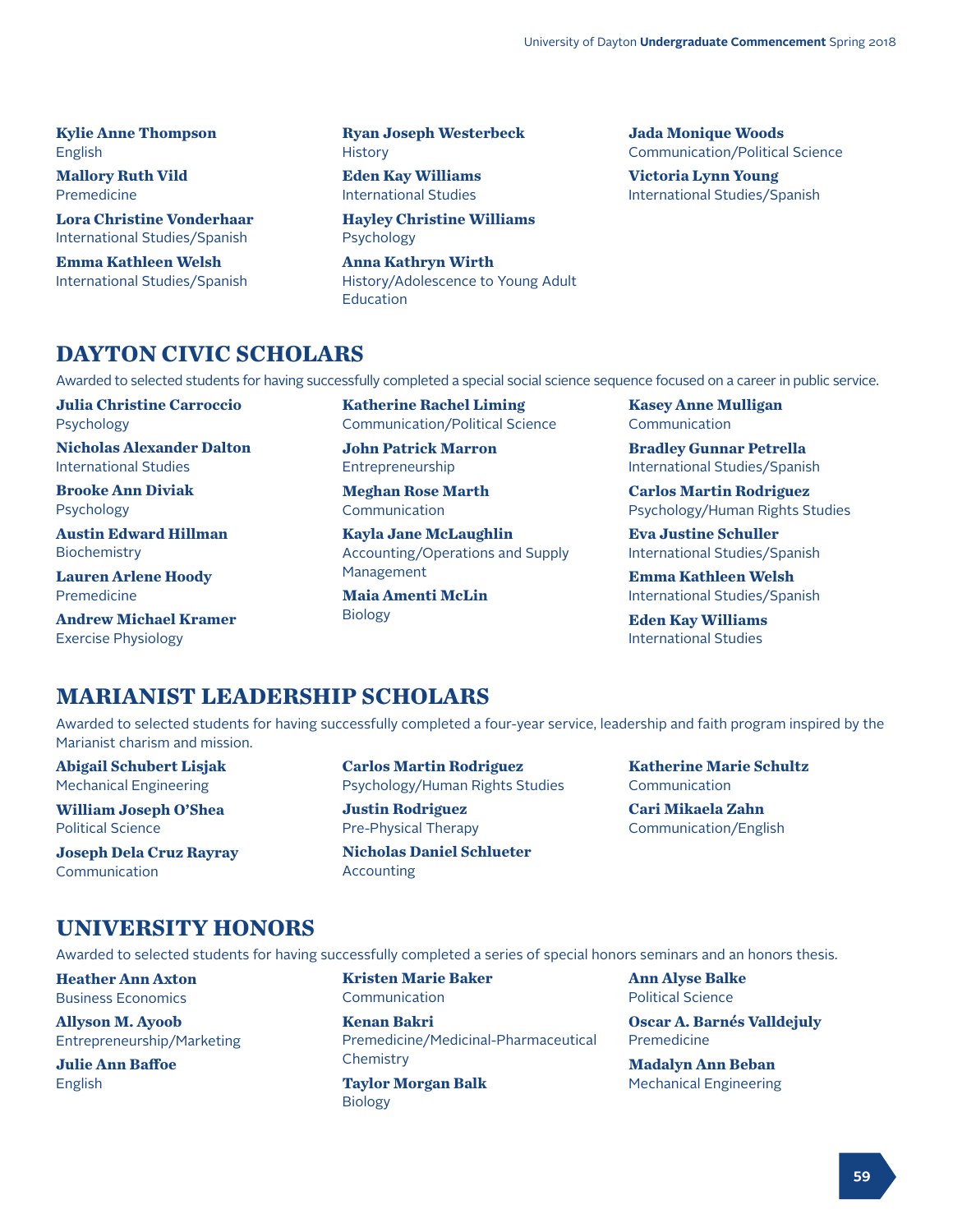**Emily Francesca Benintendi** Adolescence to Young Adult Education

**Patrick Michael Benn** Political Science

**Sarah Ann Bergen** International Studies

**Austin Andrew Bergman** Electrical Engineering

**Kaitlynrose Emilie Bicek** International Studies

**Luke Anthony Bir** Finance/Business Economics

**Jessica Lillian Bloemer** Psychology

**Alexander Nicholas Bourdakos History** 

**Kate Elizabeth Boylan** Biology

**Matthew Stephen Broom** Accounting/Finance

**Collin Patrick Bryant** Predentistry

**Leah Dawn Bullock** Biology

**Taylor Melissa Buskey** Biology

**Michele Victoria Cabell** Chemical Engineering

**Dudley Kiefer Campbell** Premedicine/Psychology

**Patrick Eugene Canning** Finance/Business Economics

**Julia Christine Carroccio** Psychology

**Emily Marie Carson** Early Childhood Education

**Manda Catherine Cash** English

**Danica Ashley Catron** Management Information Systems

**Madeline Walker Collins** Entrepreneurship/Finance

**Julie Marie Cowan** Premedicine

**Kristen Marie Culbertson** Chemical Engineering

**Nicholaus Alonso-Yague Cummins** Premedicine

**Nicholas Alexander Dalton** International Studies

**Danielle Nicole Damon** Communication

**Amanda Nicole Delaney** Mechanical Engineering

**Madison Jeanette Dembinski Biology** 

**Jason Nicholas Demeter** Computer Engineering

**Brooke Ann Diviak** Psychology

**Timothy Edward Dombrowski** Mechanical Engineering

**Devon Amelia Dubiel** International Studies

**Maxwell Andrew Duffy** Marketing/Entrepreneurship

**Lauren Emma Durnwald** Human Rights Studies/Psychology

**Elizabeth Ann Edurese** Premedicine

**Claire Elizabeth Elenteny** Exercise Physiology

**Grace Kathleen Erny Biology** 

**Alexander Nelson Eyers** Mechanical Engineering

**Stephanie Marie Fadayel** Premedicine

**Daniel James Fesenmeier** Chemical Engineering

**Claire Elizabeth Fischer** Sport Management

**Emma Catherine Francois** Middle Childhood Education

**Leah Danielle Frischmann** Premedicine

**Connor Patrick Fuhrmann** Music Performance

**Kate Susan Galfano** Premedicine

**Sarah Maureen Geehan** Management Information Systems **Haley Nicole Glaser** Premedicine

**Kimberly Anne Gliebe** Chemical Engineering

**Maiti Nora Glynn** Finance

**Mary Ann Gottschlich** Premedicine

**Emily Kathryn Granger** Premedicine

**Tanner Andrew Graves** Premedicine

**Christa Anne Greenwood** Exercise Physiology

**Kathryn Gage Grenfell** Biology

**Tyler David Grile** Accounting

**Sandra Mae Haddad** English

**Emily Anne Haines** Biology

**Julia Kristin Hall** English

**Julianne Hart Haney** Premedicine

**Sarahjane Hannibal** Operations and Supply Management

**Peter Samuel Hansen** International Business Management

**Delanie Ruth Harrington** English

**Stephen Key Harvey** Management Information Systems/ Finance

**Kari Elizabeth Hayes** Applied Mathematical Economics

**Emily Elizabeth Haynes** History/Women's and Gender Studies

**Julie Margaret Hays** Geology

**Nathan Thomas Helfferich Predentistry** 

**Colleen Elizabeth Hess** Spanish/Psychology

**Austin Edward Hillman** Biochemistry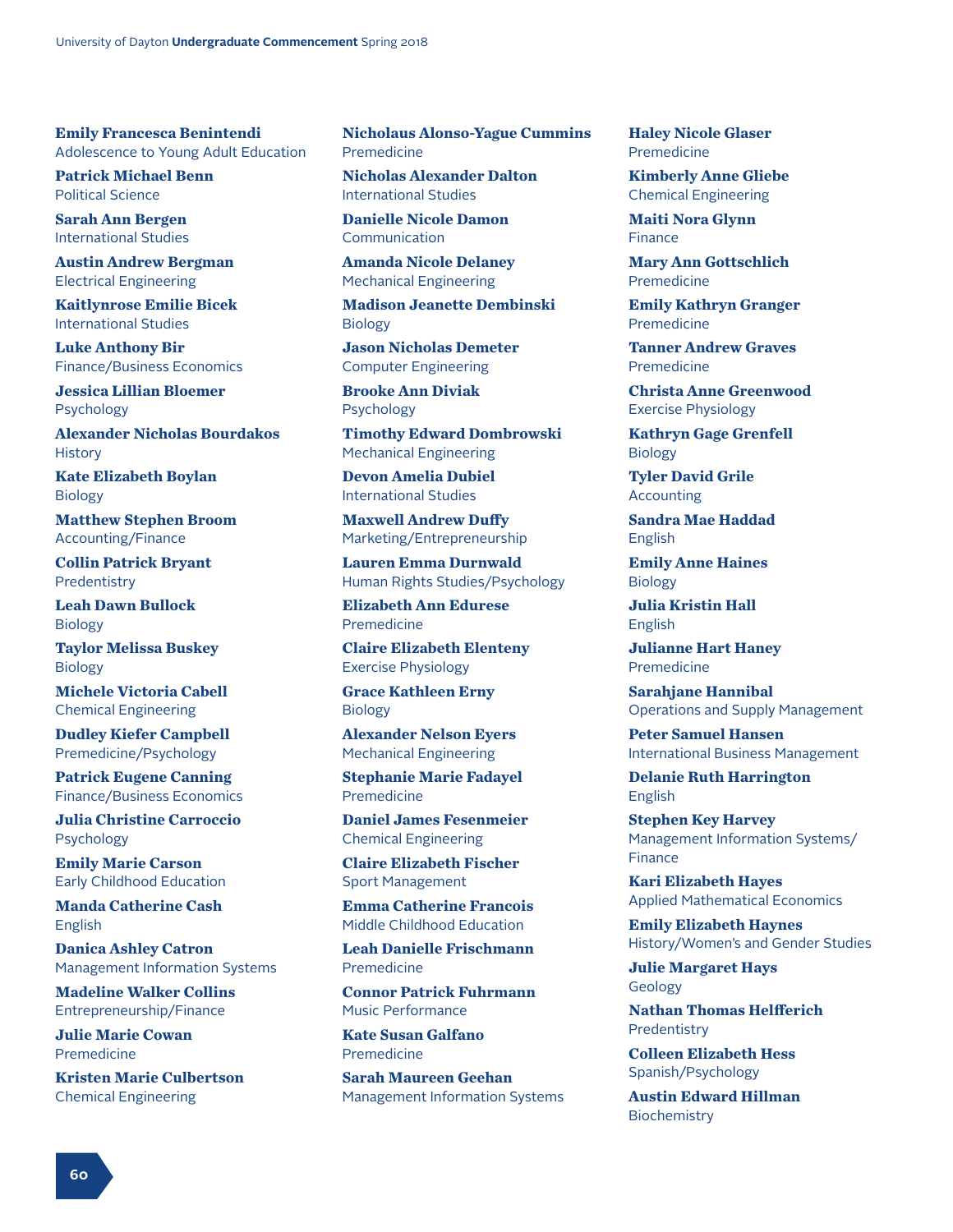**Shannon Marie Hoffman** Chemical Engineering

**Sara Kathryn Hofner** Early Childhood Education

**Alexander Paul Jeske** Finance

**Sarah Elizabeth Kane** Premedicine

**Peter James Kania** Accounting/Operations and Supply Management

**Tiffany Nicole Kaufmann** Psychology

**Zachary James Kavanaugh** Marketing/Entrepreneurship

**Peter David Kawiecki** Applied Mathematical Economics

**Rachel Renate Kessler** German/Chemistry

**Mira Khalil** Accounting

**Emily Jo Kimble** Psychology

**Aidan Paul Koch** Premedicine

**Rachel Angelique Krebs** Chemical Engineering

**Ellen Frances Krueger** Psychology

**Morgan Elizabeth Kurtz Marketing Alexander N. Lawriw** Psychology

**Diane Joy Leverich** English

**Abigail Schubert Lisjak** Mechanical Engineering

**Nathan Joseph Machel** Finance/Business Economics

**Jillian Marie Malone** Psychology/History

**Laura Elizabeth Martine** Political Science/Criminal Justice Studies

**Mallory Rose Masturzo** Accounting

**Joseph Nicholas Mauch** Premedicine/Psychology

**Caroline Megan McCahey** Human Rights Studies/International Studies

**Evan Ross McCormick** Chemical Engineering

**Kevin Robert McElroy** Computer Engineering

**Kayla Jane McLaughlin** Accounting/Operations and Supply Management

**Maia Amenti McLin** Biology

**Katherine Gayle Michel Biology Emily Anne Michl**

Finance/Business Economics

**Elizabeth Ann Miller** Early Childhood Education

**Steven Luke Miller** Mechanical Engineering

**Gregory Roger Moellering** Premedicine/Biochemistry

**Michaela Jane Monaco** Management Information Systems

**Alex James Nagy** Pre-Physical Therapy

**John Richard Needles** Political Science

**Madeline Mae Nicholas** Human Rights Studies/Political Science

**Victoria Clare Obermeier** Music Therapy

**Hannah Eden Odzer** Management Information Systems/ Operations and Supply Management

**Wyatt Michael Ohm Mathematics** 

**Lauren Taylor Olson** Psychology

**Kevin Laurence Outwater, Jr.** Premedicine

**Angel Joshua Pagan** Premedicine

**Emily Nicole Panella** Psychology

**Ada Michelle Pariser** Premedicine/Psychology **Emily Elizabeth Pellot** Exercise Science

**Bradley Gunnar Petrella** International Studies/Spanish

**Kathryn Anna Posey Mathematics** 

**Alexandra Kaylin Ray** Intervention Specialist

**Morgan Nicole Reiser** Psychology

**Shalom Shekinah-Arpita Reuben** Predentistry

**Hannah Brianne Richards** Political Science

**Ana Donnatella Ritz** Biology/Education and Allied Studies

**Stephanie Soledad Rodriguez** International Business Management/ Finance

**Monica Margaret Rook** Communication

**Anthony Michael Rose** Premedicine

**Michael John Ruffolo** Finance

**Ellie Marie Ryan** Biology

**Mackenzie Elizabeth Ryan** Biology

**Jonathon Edward Rymer** Pre-Physical Therapy

**Naimeh Osama Saleh** Political Science/Economics

**Brynn Elizabeth Sandy** Communication

**Madeline Ann Sauer** Exercise Physiology

**Hannah Marie Scharf** Biology

**Jennifer Lynn Scheffler** Biology

**Anna Grace Schlegel** Psychology

**Claire Elizabeth Schmig** Communication/Political Science

**Joseph Robert Schneider** International Studies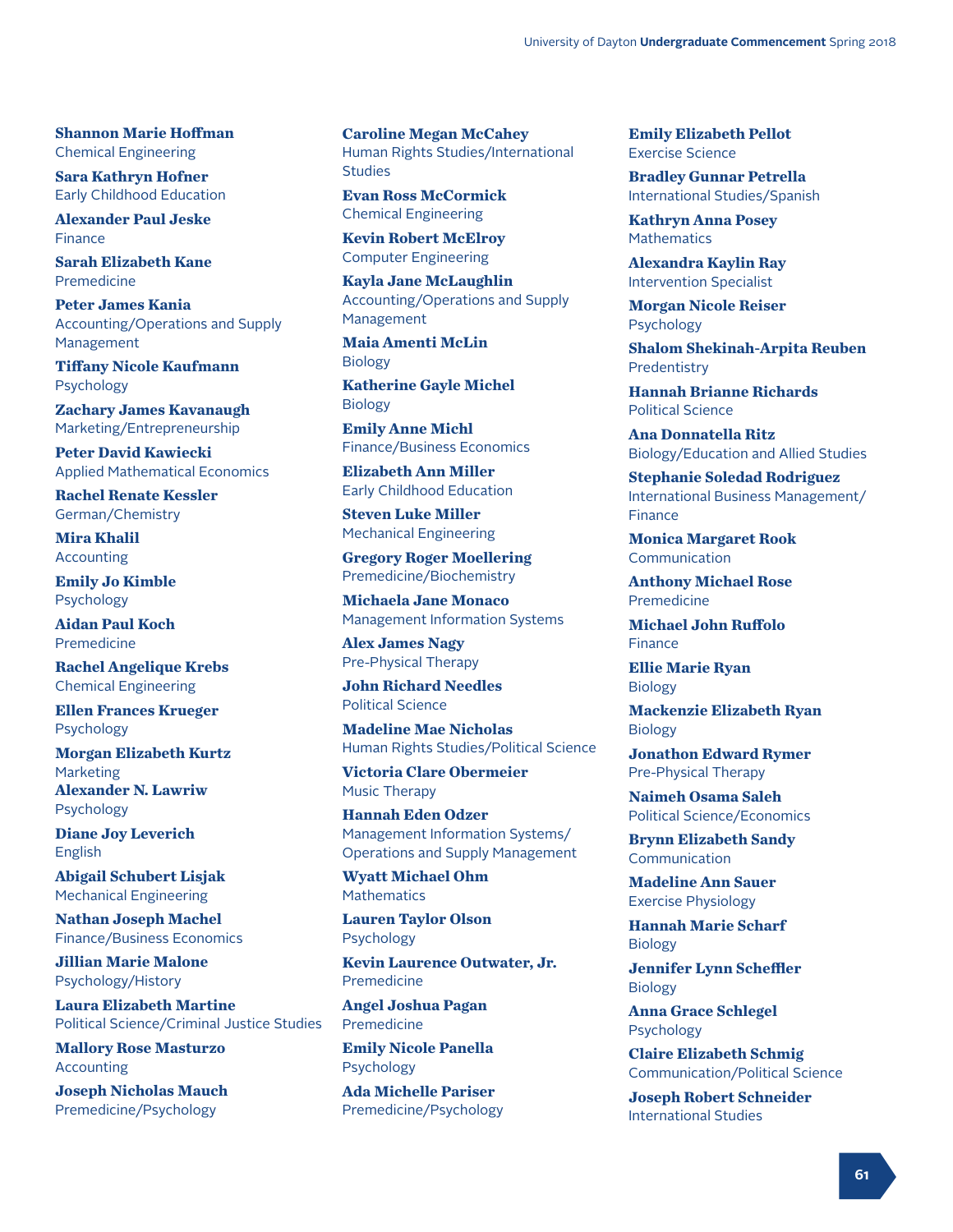**Victoria Rae Schoen** Middle Childhood Education

**Mallory Hope Schrier** Psychology

**Alexis Lynn Schroeder** Criminal Justice Studies/Psychology

**Eva Justine Schuller** International Studies/Spanish

**Megan Elizabeth Schuman** Pre-Physical Therapy

**Julie Rose Sfiligoj** Premedicine

**Kevin Jude Shanahan** Spanish/Biochemistry

**Carrie Anne Siekierski** Premedicine

**Rachel Lynn Singer** Biology

**Tara Noel Slenska** Chemical Engineering

**Bridget Molly Smythe** Biology

**Bradley Richard Sorg** Computer Engineering

**Joscelyn Paige Sprague** English/Adolescence to Young Adult Education

**Kaitlyn Elizabeth Stanfield** Premedicine

**Jamie Alyssa Stanton** Electrical Engineering

**Benjamin D. Steinhart** Business Economics

**Thomas Brewster Tappel** Electrical Engineering

**Travis P. TenBrock Biology** 

**John Andrew Thesing** Exercise Physiology

**Olivia Grace Thomakos** Adolescence to Young Adult Education/ English

**Christopher James Turley** Biology

**Mallory Ruth Vild** Premedicine

**Cierra Lynn Waller** International Studies

**Emma Kathleen Welsh** International Studies/Spanish

**Ellison Nicole Wenzinger** Pre-Physical Therapy

**Ashlee Elizabeth Wertz** Biochemistry

**Anne Marie Whalen** Accounting/Operations and Supply Management

**Eden Kay Williams** International Studies

**Erin Mary Winchester** International Studies/Women's and Gender Studies

**Anna Kathryn Wirth** History/Adolescence to Young Adult Education

**Victoria Lynn Young** International Studies/Spanish

**Melanie Christine Zebrowski** Visual Arts

**Taylor Anne Ziccarelli** Biology

**Margaret Gillian Ziegenfuss** Pre-Physical Therapy

**Elise Marie Zielinski** International Business Management

**Kathryn Rose Zimlich** Biology

# **UNIVERSITY HONORS WITH DISTINCTION**

**Alexandra M. Altomare** Human Rights Studies

**Charles Alan Benton** Chemical Engineering

**Allyson Jean Bolos-Pacifico** Applied Mathematical Economics

**Lucy Elizabeth Bratton** Graphic Design

**Mark Daniele Bugada** Exercise Physiology

**Andrew John Deak** Exercise Physiology

**Karin Elaine Forsthoefel** Intervention Specialist

**Jaclyn Helen Franz** Exercise Physiology

**Parker Maddison Griff** Premedicine/Psychology

**Olivia Grace Grondalski** Premedicine/Psychology

**David Daniel Gross** Electrical Engineering

**Lauren Arlene Hoody** Premedicine

**Hannah Simone Jackson** Psychology/Spanish

**Margaret Marie Jaeger** Psychology

**Reilly Kate Kincaid** Psychology

**Andrew Michael Kramer** Exercise Physiology

**Thomas Richard Lawler** Premedicine

**Caroline Abigail Lynch** Premedicine

**Margaret Eileen Maloney** Environmental Biology

**Katherine Rachel McCaffery** English/Spanish

**Eric Matthew McGill** Mechanical Engineering

**Alexander Marion Mingus** Human Rights Studies/Political Science

**Kayla Marie Pariser** Mechanical Engineering

**Lydia Christine Payton** Premedicine

**Hanna Jane Peterson** Premedicine

**Dante Laurenti Pezzutti** Premedicine

**Mercedes Cecelia Ramsey** International Studies/French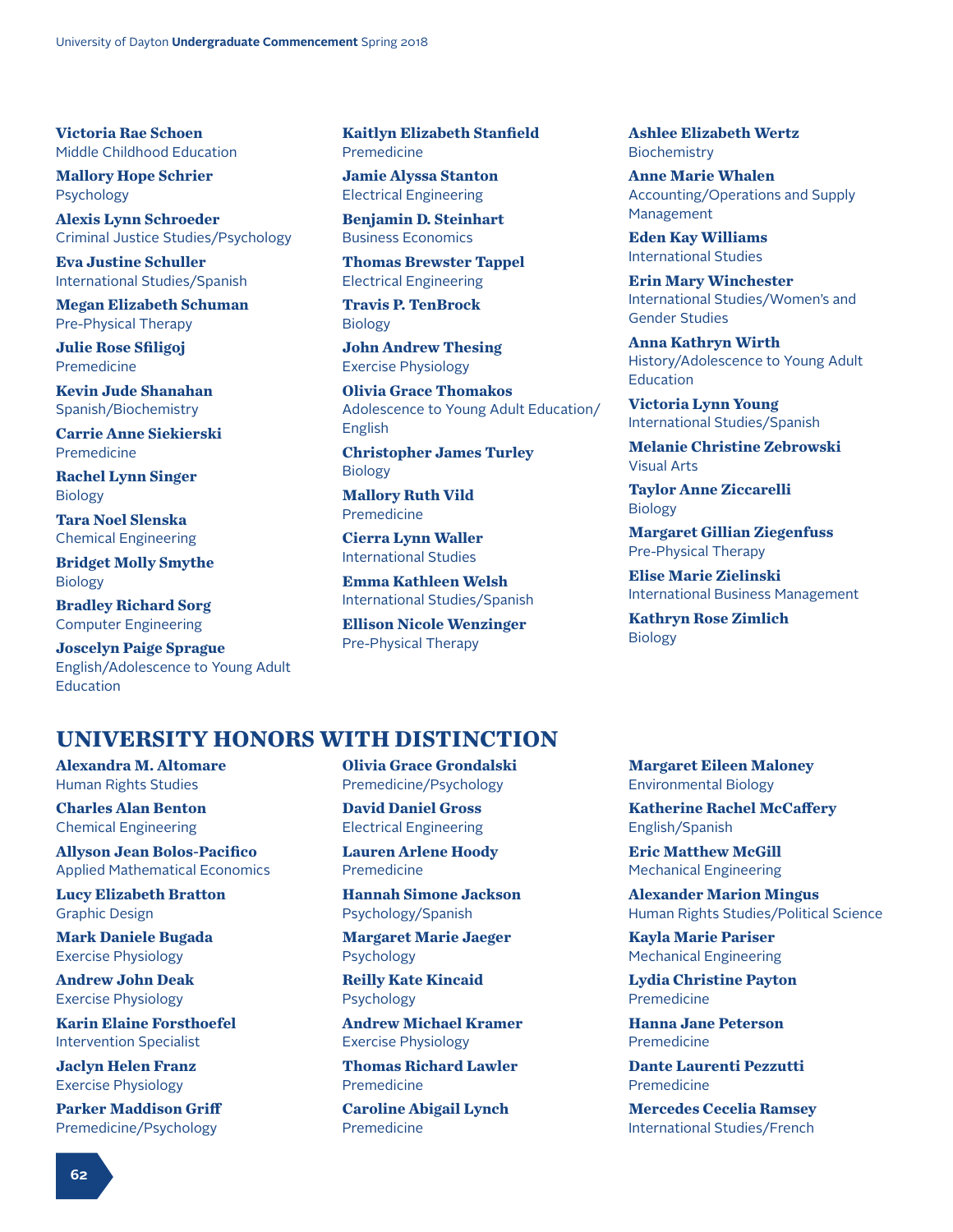**David Anthony Rivetti** Biology

**Logan Joseph Roebke** Premedicine

**Benjamin Nicholas Schmeusser** Premedicine

**Elisabeth Clegg Spector** Women's and Gender Studies/Sociology

**Lisa Eileen Stone** Psychology

# **MULTIPLE DEGREES**

**Jennifer Lynn Brustoski** Bachelor of Arts/Mathematics Bachelor of Science in Education/ Adolescence to Young Adult Education

**William Joseph Gross** Bachelor of Arts/Religious Studies Bachelor of Science/Applied Mathematical Economics

**Colleen Elizabeth Hess** Bachelor of Arts/Spanish Bachelor of Science/Psychology

**Caitrin Anne Holohan** Bachelor of Arts/Mathematics Bachelor of Science in Education/ Adolescence to Young Adult Education

**Rachel Renate Kessler** Bachelor of Arts/German Bachelor of Science/Chemistry

**Shelby Marie Krumpelman** Bachelor of Science/Biology Bachelor of Science in Education/ Education and Allied Studies

**Kylie Anne Thompson** English

**Elizabeth Mary Turnwald** Music/Spanish

**Emma Rutledge Venetis** Communication/Sociology

**Jamie Anne Vieson** Philosophy/Human Rights Studies

**Lora Christine Vonderhaar** International Studies/Spanish

**Ryan Joseph Westerbeck History** 

**Emily Elisabeth Wey** Biochemistry

**Alia Francesca Whitney** International Studies/Philosophy

**Andrea Lynn Wisniewski** Exercise Physiology

**Gina Maria Lucia** Bachelor of Science/Physical Science Bachelor of Science in Education/ Adolescence to Young Adult Education

**Ana Donnatella Ritz** Bachelor of Science/Biology Bachelor of Science in Education/ Education and Allied Studies

**James Bryk Rogers** Bachelor of Arts/Communication Bachelor of Science in Business Administration/Finance

**Alexis Lynn Schroeder** Bachelor of Arts/Criminal Justice **Studies** Bachelor of Science/Psychology

**Kevin Jude Shanahan** Bachelor of Arts/Spanish Bachelor of Science/Biochemistry

**Lisa Elizabeth Sheehan** Bachelor of Arts/Spanish Bachelor of Science in Education/Foreign Language Education

**Joscelyn Paige Sprague** Bachelor of Arts/English Bachelor of Science in Education/ Adolescence to Young Adult Education

**Alicia Caroline Talarico** Bachelor of Arts/Mathematics Bachelor of Science in Education/ Adolescence to Young Adult Education

**Scott Joseph Thieken** Bachelor of Arts/Philosophy Bachelor of Science/Environmental Biology

**Joseph Anthony Twiner** Bachelor of Arts/Religious Studies Bachelor of Science in Education/ Secondary Catholic Religion Education

**Anna Kathryn Wirth** Bachelor of Arts/History Bachelor of Science in Education/ Adolescence to Young Adult Education

# **MULTIPLE MAJORS**

**Shahira Riad Alakkad** Criminal Justice Studies/Sociology

**Steven Phillip Almeida** Management Information Systems/ Operations and Supply Management

**Amal Mohammed Alrasheed** International Studies/Political Science

**Allyson M. Ayoob** Entrepreneurship/Marketing **Najm Olawale Babatunde** Business Economics/Finance

**Kenan Bakri** Premedicine/Medicinal-Pharmaceutical **Chemistry** 

**Eric Joseph Bell** Finance/Management Information **Systems** 

**Luke Anthony Bir** Finance/Business Economics **Ian Joseph Blair** Operations and Supply Management/ Business Economics

**Mitchell Thomas Bloemer** Business Economics/Management Information Systems

**Amanda L. Bottenhagen** Criminal Justice Studies/Psychology

**Brett Weatherby Bradford** Marketing/Spanish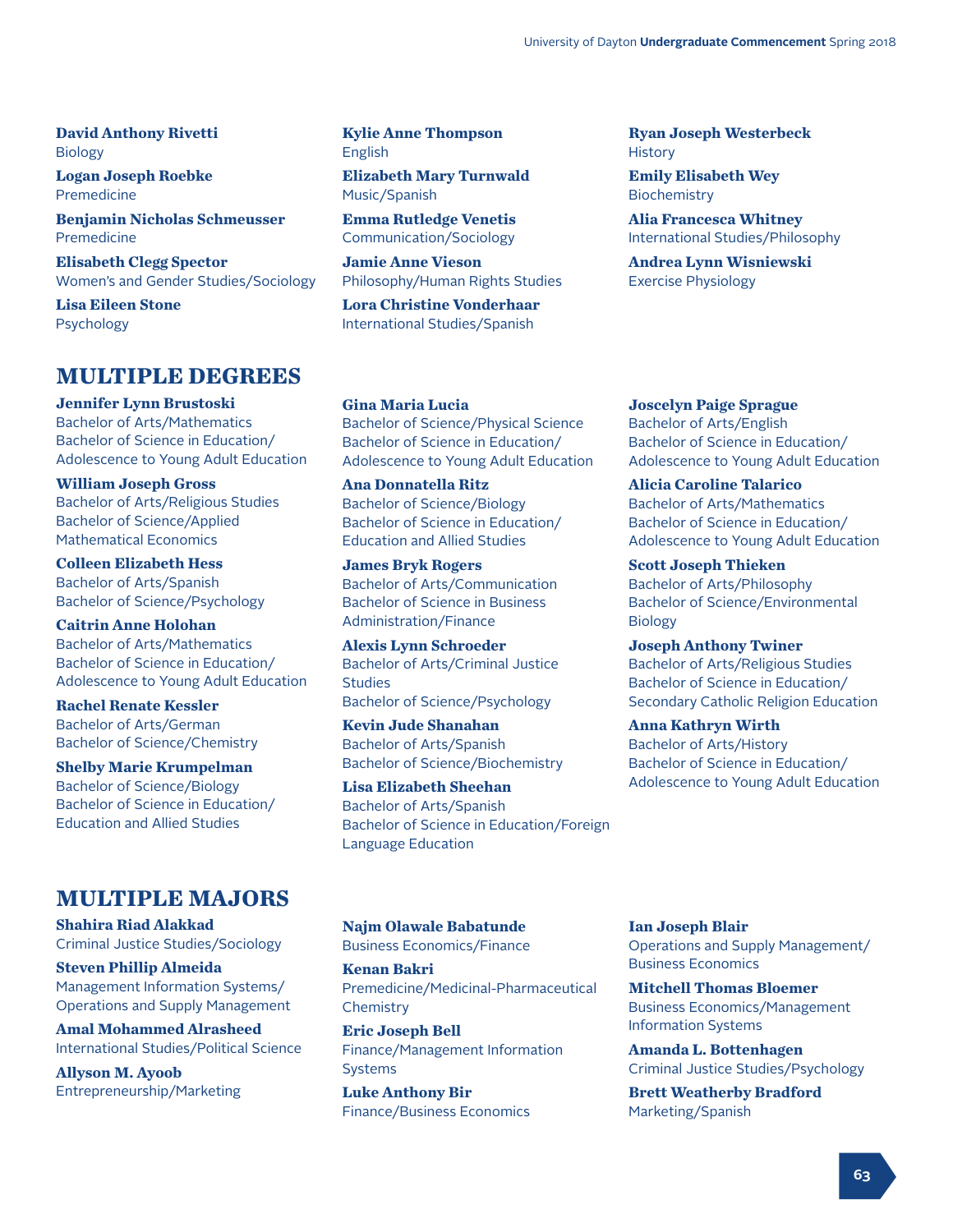**Michael Andrew Brezovsky** Finance/Entrepreneurship

**Matthew Stephen Broom** Accounting/Finance

**Elliot Duke Buccieri** Psychology/Criminal Justice Studies

**McKenzie Lorayne Burns** Marketing/International Business Management

**Anna Elizabeth Butler** International Business/Marketing

**Dudley Kiefer Campbell** Premedicine/Psychology

**Summer Camper** Business Economics/Management Information Systems

**Patrick Eugene Canning** Finance/Business Economics

**Michael Anthony Capicotto** Finance/Accounting

**Mary Kathryn Caserta** Adolescence to Young Adult Education/ English

**Cameron Allen Cerbus** Criminal Justice Studies/Economics

**Madeline Walker Collins** Entrepreneurship/Finance

**Anthony Joseph Conte** Adolescence to Young Adult Education/ English

**Emily Hoskins Coudret** Entrepreneurship/Finance

**Stacy Nicole Cruze** Operations and Supply Management/ Entrepreneurship

**Abigail Catherine Dalton** International Business Management/ Operations and Supply Management

**Dallas Lee DeBruin** Entrepreneurship/Electronic and Computer Engineering Technology

**Elizabeth Frances DeLamatre** Criminal Justice Studies/Psychology

**Kristina Sara DePaola** Accounting/Operations and Supply Management

**Carmen May DeRose** Finance/Marketing

**William Edward Doorack** Finance/Management Information Systems

**Jean Dossous** Adolescence to Young Adult Education/ **History** 

**Steven Joseph Dougherty** English/Philosophy

**Margaret Elizabeth Doyle** Human Rights Studies/Psychology

**Maxwell Andrew Duffy** Marketing/Entrepreneurship

**Lauren Emma Durnwald** Human Rights Studies/Psychology

**Kristina Lee Duthie** Criminal Justice Studies/Psychology

**Anakaona K. Etienne** Psychology/Women's and Gender **Studies** 

**Alex Joseph Formosa** Finance/Management Information **Systems** 

**Matthew Paul Forte** Mathematics/Economics

**Laylah Victoria Funk** Management Information Systems/ Finance

**Michael William George** Marketing/Finance

**David William Graf** Finance/Business Economics

**Parker Maddison Griff** Premedicine/Psychology

**Olivia Grace Grondalski** Premedicine/Psychology

**Kayla P. Haberstich** Marketing/Business Economics

**Stephen Key Harvey** Management Information Systems/ Finance

**Emily Elizabeth Haynes** History/Women's and Gender Studies

**Anna Louise Herrmann** Music/Communication

**Jason Henry Hessel** Finance/Business Economics **Michelle Lynn Hirnikel** International Business Management/ Marketing

**Andrew Joseph Hoffman** Entrepreneurship/International Business Management

**Meaghan H. Horey** Marketing/Management Information Systems

**Yongzheng Hu** Finance/Accounting

**Wallace James Huggett** Management Information Systems/ Operations and Supply Management

**John Daniel Huscroft** Entrepreneurship/Finance

**Hannah Simone Jackson** Psychology/Spanish

**William Peter Jacobson** Finance/Marketing

**Amber Nicole Johnson** Chemistry/Geology

**Jordan G. Johnson** Entrepreneurship/Accounting

**Robert Frank Johnson III** Finance/International Business Management

**Devin Michael Joss** Operations and Supply Management/ Accounting

**Peter James Kania** Accounting/Operations and Supply Management

**Zachary James Kavanaugh** Marketing/Entrepreneurship

**Michael David Keller** Entrepreneurship/Accounting

**Catherine Bernadette Kline** International Studies/Political Science

**Matthew Joseph Klingler** Finance/Management Information Systems

**Lauren Ann Krevis** Accounting/Entrepreneurship

**Connor Christopher Larkin** Business Economics/Marketing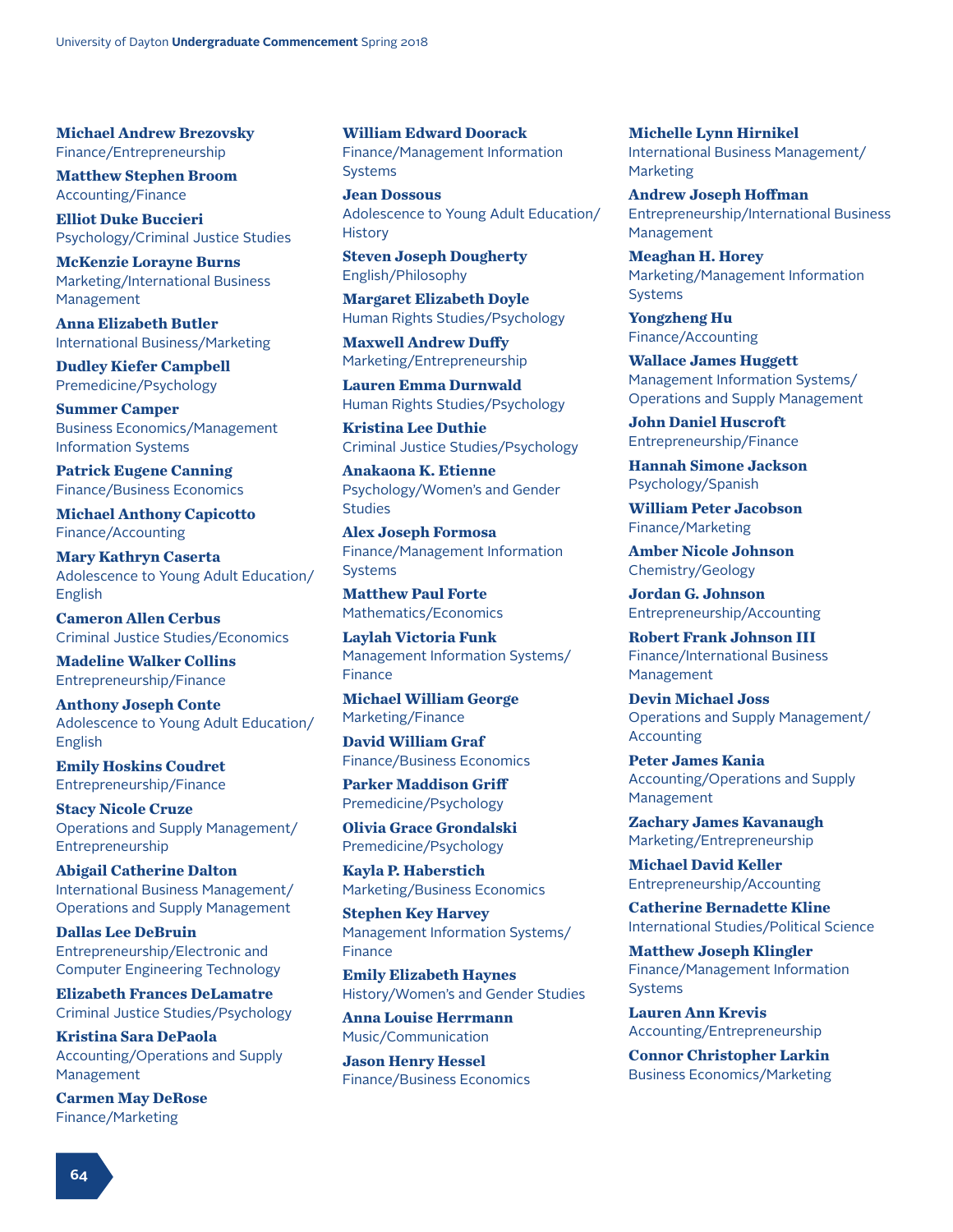**Brooke Vincent Larney** Finance/Entrepreneurship

**Roy Daniel Lawrence** Business Economics/Finance

**Brianna Joy Lechner** Marketing/Finance

**Gen Li** Finance/Business Economics

**Katherine Rachel Liming** Communication/Political Science

**Jack James Lostoski** Philosophy/Political Science

**Nicholas Michael Lowry** Accounting/Finance

**Nathan Joseph Machel** Finance/Business Economics

**Christopher W. Mack** Business Economics/Finance

**Mary Elizabeth Macklin** International Business Management/ Operations and Supply Management

**Jillian Marie Malone** Psychology/History

**Xavier Antonio Marcos** Finance/Entrepreneurship

**Nathan Jacob Marotta** Operations and Supply Management/ Management Information Systems

**Michael Thomas Marrocco** History/Psychology

**Katherine Nicole Martin** Adolescence to Young Adult Education/ English

**Mary Catherine Martin** Finance/Marketing

**Laura Elizabeth Martine** Political Science/Criminal Justice Studies

**Joseph Nicholas Mauch** Premedicine/Psychology

**Katherine Rachel McCaffery** English/Spanish

**Caroline Megan McCahey** Human Rights Studies/International Studies

**Kayla Jane McLaughlin** Accounting/Operations and Supply Management

**Daniel Casey McManamon** Entrepreneurship/Finance

**Robyn Marie McNaughton** Psychology/Women's and Gender Studies

**Spencer Daniel Mellon** Accounting/Entrepreneurship

**Emily Anne Michl** Finance/Business Economics

**Alexander Marion Mingus** Human Rights Studies/Political Science

**Gregory Roger Moellering** Premedicine/Biochemistry

**Adam Edward Mohamed** Accounting/Finance

**Emily Clare Monczynski** International Studies/Spanish

**Mary Michelle Morimoto** Marketing/International Business Management

**Kevin Anthony Morrison** Finance/Marketing

**Karen Najwa Naim** English/International Studies

**Madeline Mae Nicholas** Human Rights Studies/Political Science

**Amy Elizabeth Nolan** Marketing/Entrepreneurship

**Daniel Christopher O'Brien** History/Economics

**Lydia Noel O'Connell** Management Information Systems/ Finance

**Hannah Eden Odzer** Management Information Systems/ Operations and Supply Management

**Ada Michelle Pariser** Premedicine/Psychology

**Samuel Robert Parks** Management Information Systems/ Finance

**Robert Jackson Parsley** Finance/Marketing

**Nicolas A. Paxson** Finance/Operations and Supply Management

**Abigail Anne Pech** Criminal Justice Studies/Psychology

**Bradley Gunnar Petrella** International Studies/Spanish

**Benjamin Bradley Pfeifer** International Business/Entrepreneurship

**Marie Allison Pinto** Marketing/Finance

**Jade Alicia Poa** International Studies/German

**Thomas Scott Pollock** Finance/Business Economics

**Todd Richard Price** Finance/Entrepreneurship

**Mercedes Cecelia Ramsey** International Studies/French

**Michaela Ann Reed** International Business Management/ Marketing

**Andrew Edward Reese** Marketing/Entrepreneurship

**Lauren Elizabeth Reid** Criminal Justice Studies/Political Science

**Robert P. Richardson, Jr.** Finance/Business Economics

**Kaitlyn Ann Roberts** Business Economics/Finance

**Carlos Martin Rodriguez** Psychology/Human Rights Studies

**Stephanie Soledad Rodriguez** International Business Management/ Finance

**Patrick Francis Rourke** Marketing/Entrepreneurship

**Naimeh Osama Saleh** Political Science/Economics **Emma Rachel Sand** Marketing/Management Information Systems

**Wyatt James Satre** Business Economics/Marketing

**Mitchell Vernon Schleyer** Finance/Business Economics

**Claire Elizabeth Schmig** Communication/Political Science

**Kristen Nicole Schnelker** Marketing/International Business Management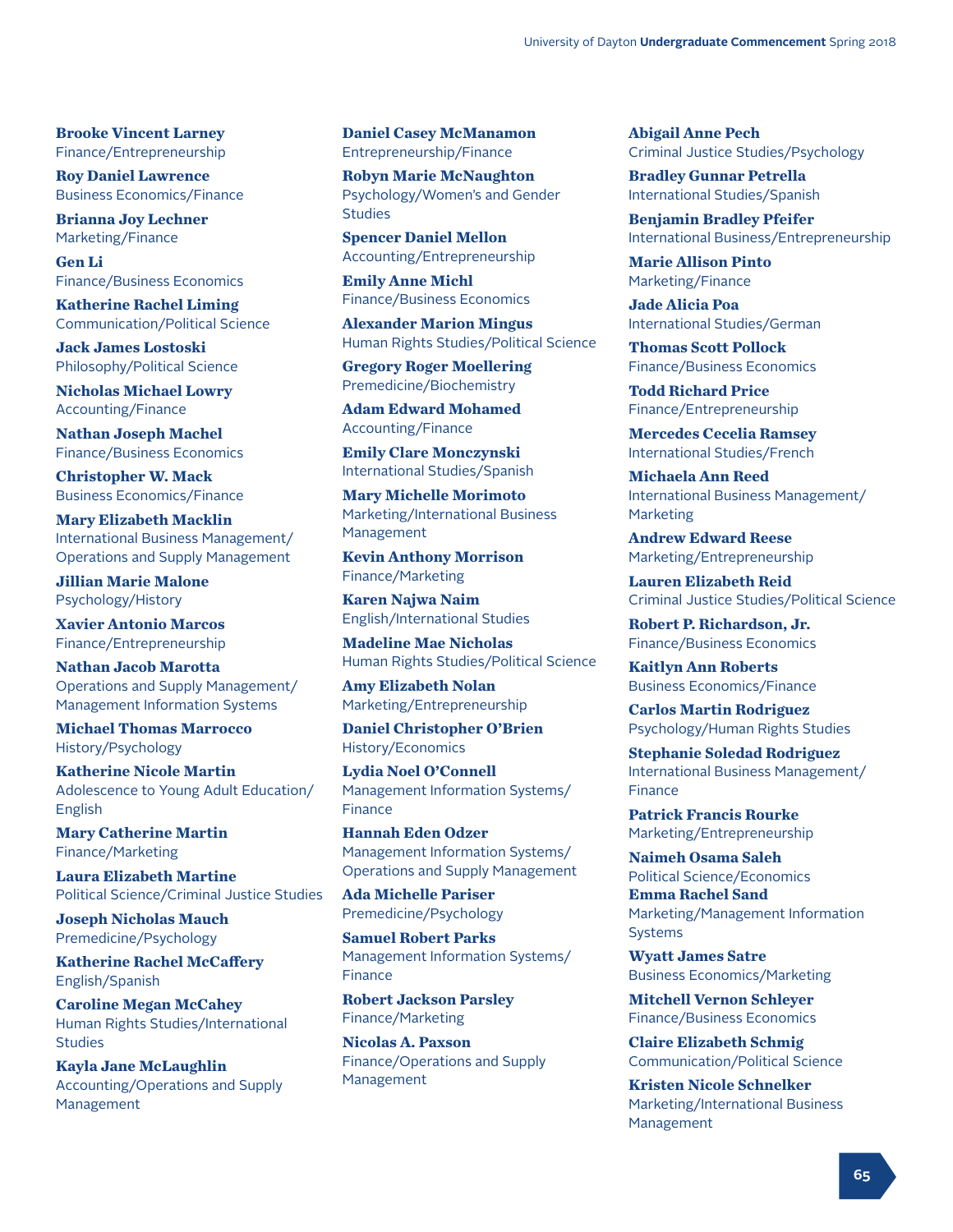#### **Adam Michael Schnitkey**

Finance/International Business Management

**Joshua Thomas Schroeder** Political Science/Communication

**Eva Justine Schuller** International Studies/Spanish

**Margaret Eileen Schutter** Finance/Accounting

**Sarah Elizabeth Sepanski** Business Economics/Finance

**Monica Wenqun Shearron** Management Information Systems/ Marketing

**Elisabeth Clegg Spector** Women's and Gender Studies/Sociology

**Sarah Moore Spires** Marketing/Entrepreneurship

**Nathan Peter Stemen** International Business Management/ Business Economics

**Nicholas Joseph Stenger** Entrepreneurship/Marketing

**Caroline Grace Stockglausner** Economics/International Studies

**Scott Thomas Stoermer** Entrepreneurship/Marketing

**Trevor James Suttie** Accounting/Finance

**Collin Sventy** International Business Management/ Entrepreneurship

**Benjamin James Tarter** Finance/Management Information Systems

**Olivia Grace Thomakos** Adolescence to Young Adult Education/ English

**Mitchell James Tomlin** Marketing/Entrepreneurship

**Ashley Nicole Trent** Premedicine/Psychology

**Elizabeth Mary Turnwald** Music/Spanish

**Benjamin Darius Vasunia** Finance/Business Economics

**Emma Rutledge Venetis** Communication/Sociology

**Jamie Anne Vieson** Philosophy/Human Rights Studies

**Luke Patrick Vollmar** Marketing/Finance

**Lora Christine Vonderhaar** International Studies/Spanish

**Lucas James Wahlen** Finance/Business Economics

**Bradley Aaron Walter** Marketing/Finance

**Weixi Wang** Marketing/Entrepreneurship

**Benjamin Joseph Warpinski** Accounting/Management Information Systems

**Darian Adrian Washington** Finance/Business Economics

**Christine Elysia Wehby** Adolescence to Young Adult Education/ English

**Abigale Anne Weigel** Marketing/International Business Management

**Emma Kathleen Welsh** International Studies/Spanish

**Anne Marie Whalen** Accounting/Operations and Supply Management

**Alia Francesca Whitney** International Studies/Philosophy

**Zachary Robert Wilker** Marketing/Operations and Supply Management

**Evan Willmann** Finance/Business Economics

**Erin Mary Winchester** International Studies/Women's and Gender Studies

**Jada Monique Woods** Communication/Political Science

**Chunshi Yang** International Business Management/ Marketing

**Claudia Margerite Young** Entrepreneurship/Marketing

**Victoria Lynn Young** International Studies/Spanish

**Cari Mikaela Zahn** Communication/English

**Bennett Alexander Zynn** Finance/Business Economics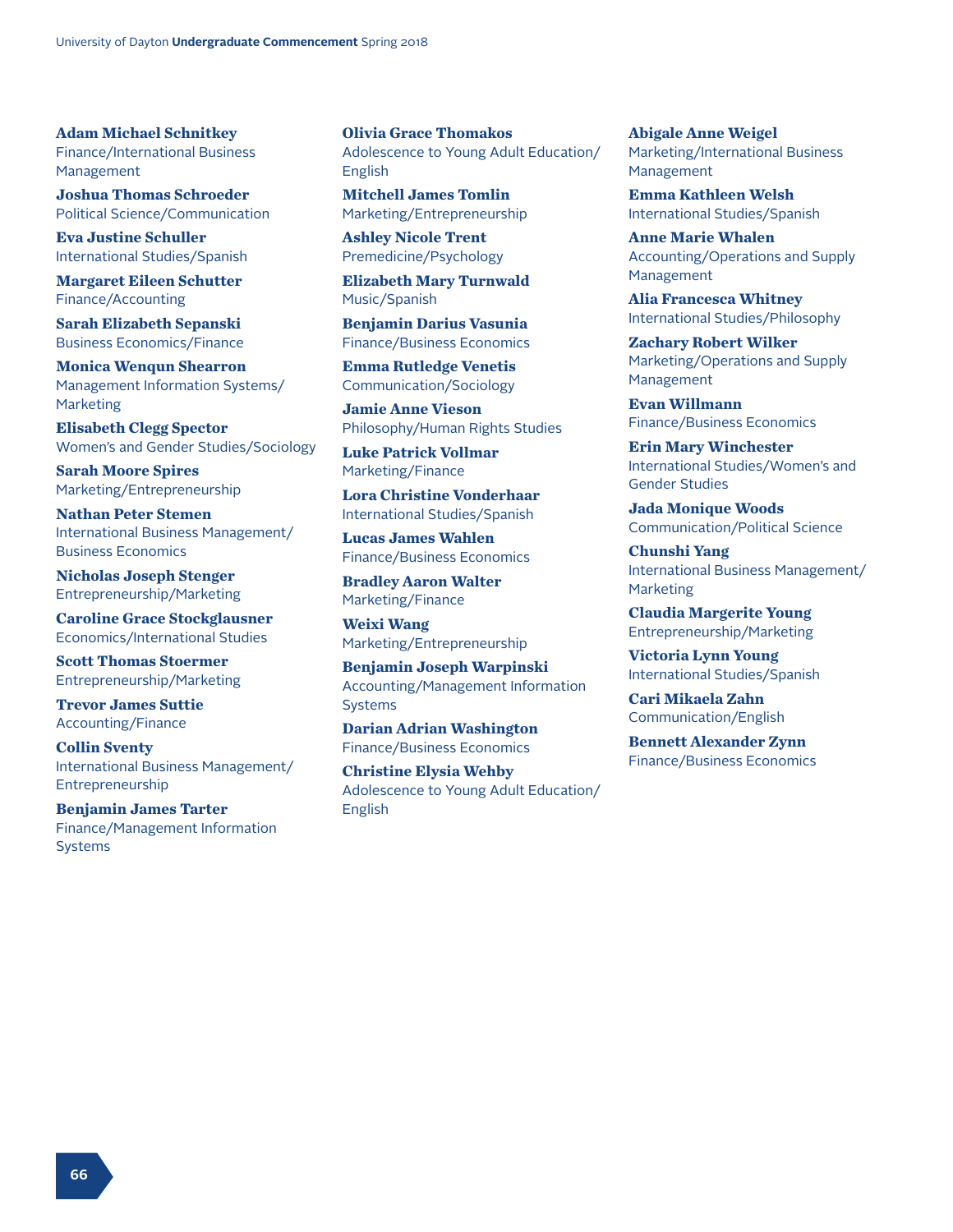# **COMMISSIONED IN THE UNITED STATES ARMED SERVICES**

These students have successfully completed a precommissioning curriculum consisting of American military history, computer literacy, oral and written communication, and military science or aerospace studies, in addition to their undergraduate degree requirements. They have also completed leadership training and field training exercises, physical fitness requirements, one social event per year and a month of field training in the summer. Congratulations to these officers of the United States armed services.

# **COMMISSIONED IN THE UNITED STATES AIR FORCE**

**Ashten R. Lester** Law

**Steven Luke Miller** Mechanical Engineering

**Kevin Robert O'Donnell** Mechanical Engineering

# **COMMISSIONED IN THE UNITED STATES ARMY**

**Ian Joseph Blair**  Operations and Supply Management/ Business Economics

**Laura Mae Callaghan** Psychology

**Claire Marie Crawford** Psychology

**Max Phillip Spoltman** Criminal Justice Studies

**Trevor James Suttie** Accounting/Finance

**Daniel Joseph White** Marketing

# **COMMISSIONED IN THE UNITED STATES MARINE CORPS**

**Kyle Henry Dobies**  Criminal Justice Studies **Collin Sventy** International Business Management/ Entrepreneurship

# **BERRY THESIS FELLOWS**

Awarded to selected students for having successfully completed the Berry Summer Thesis Institute and an honors thesis.

**Lucy Elizabeth Bratton** Graphic Design

**Jaclyn Helen Franz** Exercise Physiology

**Lauren Arlene Hoody** Premedicine

**Caroline Abigail Lynch** Premedicine

**Kayla Marie Pariser** Mechanical Engineering

**Lydia Christine Payton** Premedicine

**Logan Joseph Roebke** Premedicine

**Lisa Eileen Stone** Psychology

**Elizabeth Mary Turnwald** Music/Spanish

**Emily Elisabeth Wey Biochemistry** 

# **DC FLYERS FELLOWS**

Awarded to selected students for having successfully completed a 10-week internship in our nation's capital exploring careers in public service.

**Patrick Michael Benn** Political Science

**Sarah Ann Bergen** International Studies

**Nicholas Alexander Dalton** International Studies

**Lauren Emma Durnwald** Human Rights Studies/Psychology

**Olivia Grace Grondalski** Premedicine/Psychology

**Emily Elizabeth Haynes** History/Women's and Gender Studies **Jillian Marie Malone** Psychology/History

**Caroline Megan McCahey** Human Rights Studies/International **Studies**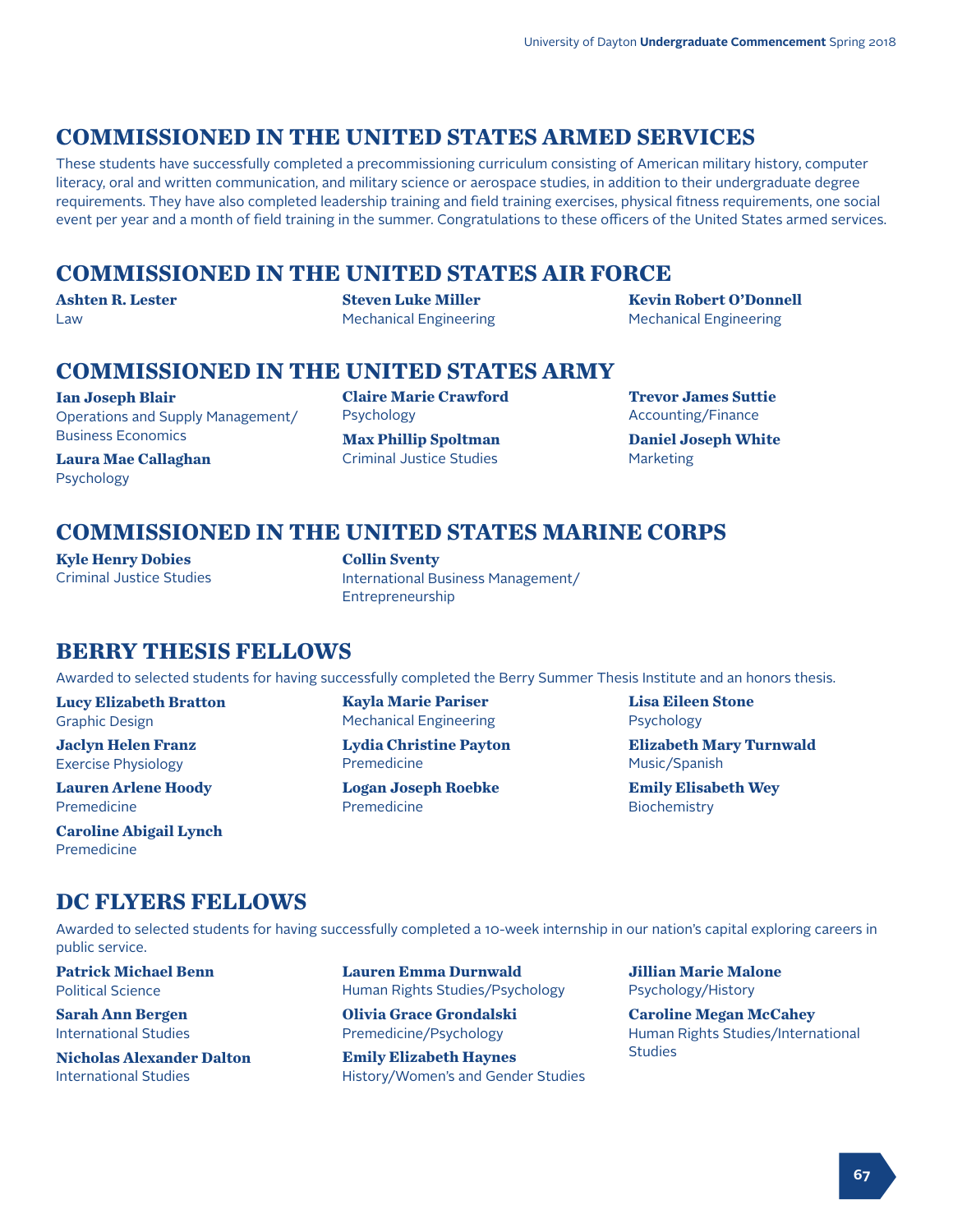**Alexander Marion Mingus** Human Rights Studies/Political Science

**John Richard Needles** Political Science

**Ada Michelle Pariser** Premedicine/Psychology

**Morgan Nicole Reiser** Psychology

**Hannah Brianne Richards** Political Science

**Claire Elizabeth Schmig** Communication/Political Science

**Emma Rutledge Venetis** Communication/Sociology

**Jamie Anne Vieson** Philosophy/Human Rights Studies

**Lora Christine Vonderhaar** International Studies/Spanish

**Cierra Lynn Waller** International Studies

**Emma Kathleen Welsh** International Studies/Spanish

**Eden Kay Williams** International Studies

**Erin Mary Winchester** International Studies/Women's and Gender Studies

# **GLOBAL FLYERS FELLOWS**

Awarded to selected students for having successfully completed a Global Flyers program as an intern in London, England; a thesis fellow in Oxford, England; or a participant in a nutritional sustainability program in India.

**Sarah Ann Bergen (India)** International Studies

**Olivia Grace Grondalski (India)** Premedicine/Psychology

**Emily Elizabeth Haynes (London)** History/Women's and Gender Studies

**Rachel Renate Kessler (London)** German/Chemistry

**Mira Khalil (London)** Accounting

**Margaret Eileen Maloney (India)** Environmental Biology

**Katherine Rachel McCaffery (Oxford)** English/Spanish

**Eva Justine Schuller (India)** International Studies/Spanish

**Olivia Grace Thomakos (London)** Adolescence to Young Adult Education/ English

**Kylie Anne Thompson (Oxford)** English

**Elizabeth Mary Turnwald (Oxford)** Music/Spanish

# **RIVER STEWARDS**

Awarded to selected graduating seniors for three years of voluntary interdisciplinary river stewardship and civic engagement throughout the Dayton region.

**Luke Mark Bachmann** Electrical Engineering

**Madalyn Ann Beban** Mechanical Engineering

**Cameron Allen Cerbus** Criminal Justice Studies/Economics

**Jason Nicholas Demeter** Computer Engineering

**Julia Kristin Hall** English

**Wallace James Huggett** Management Information Systems/ Operations and Supply Management

**Abigail Anne Kowalczyk** International Studies

**Corey Michael Kuminecz** Environmental Biology

**Margaret Eileen Maloney**  Environmental Biology

**Emily Patricia McAleese** Sociology

**Ana Donnatella Ritz** Biology/Education and Allied Studies

**Justin Rodriguez** Pre-Physical Therapy

**Cody Samuel Ruffing** International Business Management

**Aaron John Svidunovich** Electrical Engineering

**Lori Renee Zagar** International Business Management

# **SEMESTER OF SERVICE**

Awarded to selected graduating seniors for their commitment to one semester of full-time voluntary service to a nonprofit organization in the Dayton community.

**Alexandra M. Altomare** Human Rights Studies

**Emma O'Neill Bertrand** Communication

**Fiona Marie Madden** International Studies

**Nathan Joseph Roman** English

**Ellie Marie Ryan** Biology

**Thomas Brewster Tappel** Electrical Engineering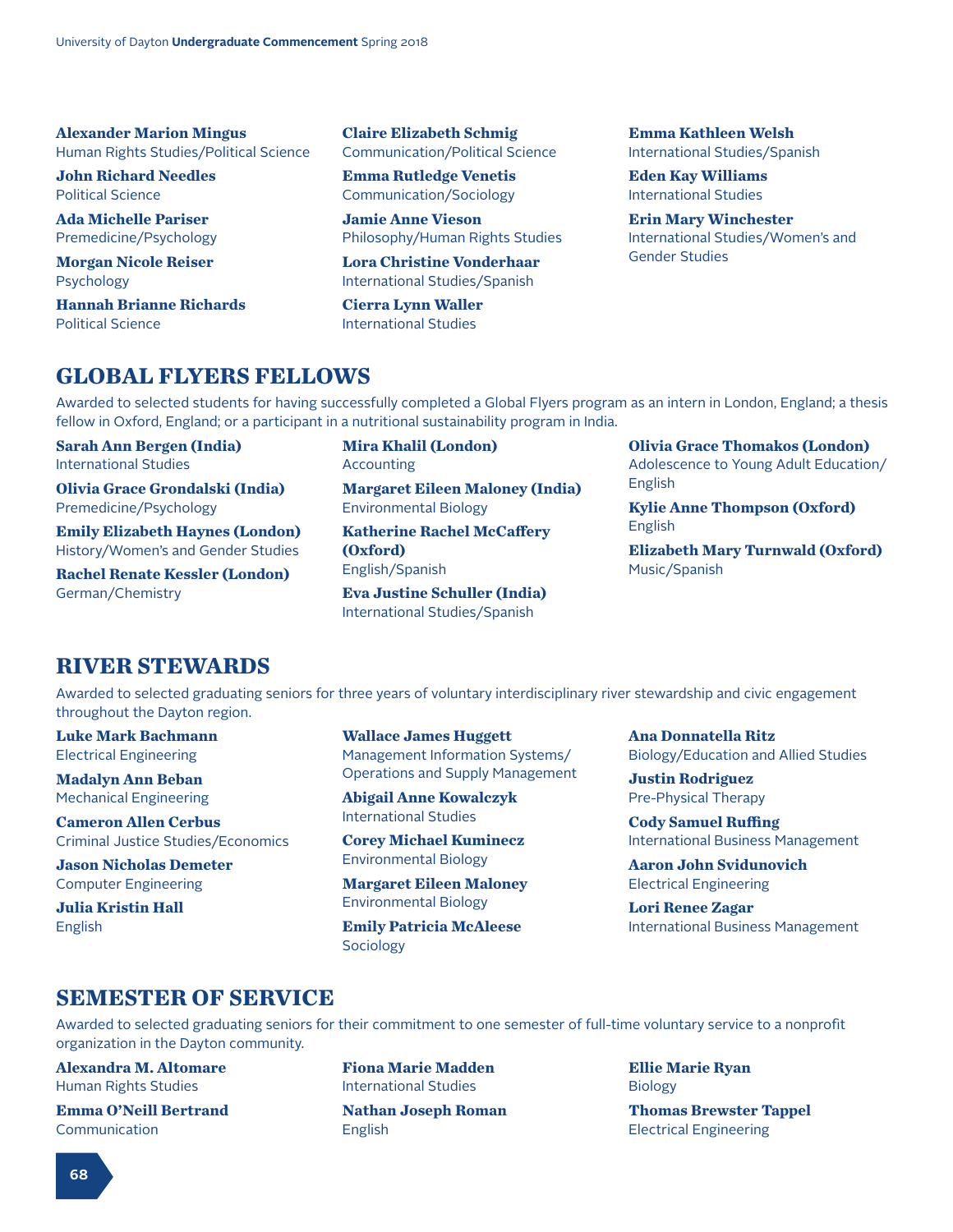# **SPECIAL AWARDS 2018**

*Accounting* — Alumni Award of Excellence to the Outstanding Senior in Accounting — donated by Jerome E. Westendorf '43 and Warren A. Kappeler '41.

## **Samantha Lynn Bagdasarian Peter James Kania**

*Accounting* — Award of Merit in Recognition of Outstanding Achievement in Accounting — donated by the Ohio Society of Certified Public Accountants, Dayton Chapter.

# **Cassidy Layne Pierce**

*Accounting* — Accounting Career Award to a Student Exhibiting Great Potential in the Accounting Profession donated by the Institute of Management Accountants, Dayton Chapter.

## **John R. Grimm**

*Accounting* — The Clark-Eley-Fioriti Award for Outstanding Service to the Department of Accounting — donated by the alumni and faculty of the department of accounting.

## **Jacob Michael Finley**

*Accounting* — Federation of Schools of Accountancy Student Achievement Award in Recognition of Superior Academic Achievement, Leadership and Professionalism in Post-Baccalaureate Accounting Education.

## **Jonathan Robert Crain**

*Anthropology* — The Margaret Mary Emonds Huth Memorial Award of Excellence to the Outstanding Senior in Anthropology — donated by Dr. Edward A. Huth.

## **Alia Francesca Whitney**

*Arts and Sciences* — International Learn, Lead and Serve Award donated in honor of Steven C. Buck, 2003.

## **Not awarded this year**

*Arts and Sciences* — The Dean Leonard A. Mann, S.M., Award of Excellence to the Outstanding Senior in the College of Arts and Sciences — donated by Joseph Zusman '65.

## **Ada Michelle Pariser**

*Athletics* — The Reverend Charles L. Collins, S.M., Award of Excellence to an Athlete for Outstanding Citizenship donated by Joseph Zusman '65.

## **Margaret Eileen Schutter**

*Athletics* — The Charles R. Kendall '29 Memorial Award of Excellence for Achievement in Academic and Athletic Effort — donated by Mrs. Charles R. Kendall and friends.

## **Alexis Kristine Kiehl**

*Athletics* — The John L. Macbeth Memorial Award to the Outstanding Scholar-Athlete in Football and Basketball. The recipient must have completed five or more terms and won a varsity letter.

### **Lucas Edwards (Football) John "Jack" Westerfield (Basketball)**

*Athletics* — The Ann E. Meyers Award of Excellence for Achievement in Academic and Athletic Effort in Women's Basketball and Volleyball.

## **Lauren N. Cannatelli (Basketball)**

*Biology* — The P.K. Bajpai Undergraduate Research Award to the Undergraduate Student Who Best Represents the Spirit of Undergraduate Research in Biology.

## **Shania Elizabeth Hurst**

*Biology* — The John J. Comer Biomedical Undergraduate Research Award to the Undergraduate Student Who Best Demonstrated Research Excellence in Biomedical Science as a Biology Major.

## **Leah Dawn Bullock**

*Biology* — The John J. Comer Ecological Undergraduate Research Award to the Undergraduate Student Who Best Demonstrated Research Excellence in Ecology as a Biology Major.

## **Kiersten Paige Angelos**

*Biology* — The John J. Comer Graduate Research Award of Excellence to the Biology Graduate Student Who Best Demonstrated Research Excellence in Biomedical Science.

## **Neha Gogia**

*Biology* — The John J. Comer Graduate Research Award of Excellence to the Biology Graduate Student Who Best Demonstrated Research Excellence in Ecology.

## **Ryan W. Reihart**

*Biology* — The John E. Dlugos Jr. Memorial Award of Excellence to the Outstanding Senior Majoring in Biology — donated by Mr. and Mrs. John E. Dlugos.

## **Hannah Marie Scharf**

*Biology* — Graduate Teaching Award of Excellence to a Teaching Assistant for the Outstanding Teaching of Advanced Biology Laboratory Classes.

## **Nathan Wallace**

*Biology* — The Brother Russell A. Joly, S.M., Award of Excellence to the Student Who Best Combines Excellence in Biology and Genuine Appreciation of Nature.

## **Margaret Eileen Maloney**

*Biology* — Learn, Lead and Serve Undergraduate Award of Excellence to the Biology Undergraduate Student Who Completed an Outstanding Experiential Learning Project, which included both Leadership and Service.

## **Corey Michael Kuminecz**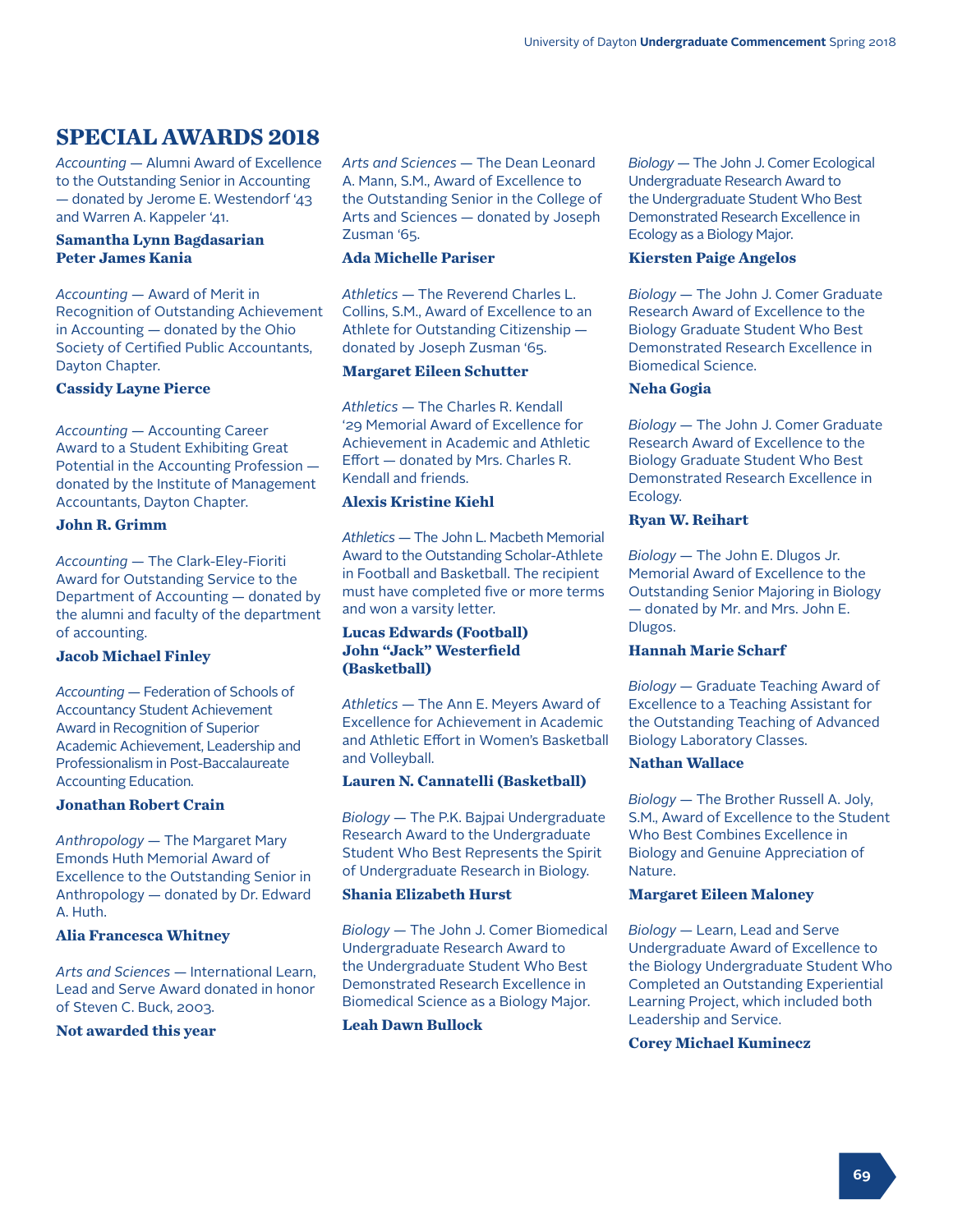*Biology* — The Gerald L. Willis Award of Excellence to a Teaching Assistant for the Outstanding Teaching of Introductory Biology Laboratory Classes.

## **Abijeet S. Mehta Alyssa A. Outhwaite**

*Business Administration* — Business Ethics and Environmental Sustainability Integrated Learning and Living Community Award — donated by Elizabeth Gustafson.

### **Connor Christopher Larkin**

*Business Administration* — Delta Sigma Pi Scholarship Key in Recognition of the Graduating Student with the Highest Grade Point Average in the School of Business Administration — sponsored by the International Fraternity of Delta Sigma Pi and the University of Dayton Honors Program.

#### **Madeline Walker Collins**

*Business Administration* — The Dick Flaute Award for Exceptional Service, Recognizing Exemplary Service by a Graduating Student in a Flyer Enterprises Activity.

#### **Natalia Luisa Hernandez**

*Business Administration* — The Sam Gould Award for Leadership Excellence, Recognizing Outstanding Leadership by a Graduating Senior in a Flyer Enterprises Management Position.

#### **Stephanie Farran Bennett**

*Business Administration* — Outstanding Peer Advisor Award, Recognizing a Graduating Senior Peer Advisor for Exceptional Service to the SBA Undergraduate Advising Office.

### **Emma Rachel Sand**

*Business Administration* — The Reverend Raymond A. Roesch, S.M., Award of Excellence for Outstanding Academic Achievement in the Master of Business Administration Program — donated by Bank One.

**David Scott Berland Roger Blaine Hartman**

*Business Administration* — The Miriam Rosenthal Award of Excellence to a Graduating Senior in the School of Business Administration, Recognizing Outstanding Achievement and Future Promise of Continued Excellence donated by Dean William J. Hoben.

#### **Robert Sean Roy Emma Rachel Sand**

*Business Administration* — The Mark T. Schneider Award to a Senior in the School of Business Administration Who Has Combined Academic Excellence with Service to the University and the Community — donated by family and friends in his memory.

#### **Peter Samuel Hansen**

*Campus Ministry* — The Nancy Bramlage Award, presented by Campus Ministry's Center for Social Concern, to a Deserving Student or Student Group that have most Effectively used Nonviolent Direct Action to Work for Change.

### **Bradley Gunnar Petrella Elisabeth Clegg Spector**

*Campus Ministry* — Campus Ministry Outstanding Senior Award.

#### **Alexander Marion Mingus**

*Campus Ministry* — Marianist Award for Voluntary Service to a Graduating Senior Who Has Earned Distinction through Voluntary Service to the Community donated by the Marianists of the University of Dayton.

### **Alexander Marion Mingus Carlos Martin Rodriguez**

*Campus Ministry* — The Brother Wottle Campus Ministry Award: "An Award of Appreciation for Service to Campus Ministry."

#### **Benjamin W. Ziegler**

*Chemical and Materials Engineering* — The Victor Emanuel '15 Award of Excellence to the Outstanding Senior in Chemical Engineering — sponsored by the University of Dayton Alumni Association since 1962.

### **Kimberly Anne Gliebe Shannon Marie Hoffman Evan Ross McCormick**

*Chemical and Materials Engineering* — The Raymond L. Fitz Sr. Memorial Award of Excellence to the Outstanding Sophomore in Chemical Engineering.

**Paul R. Maricocchi Norman F. Miozzi**

*Chemical and Materials Engineering* — The Edmund J. Rolinski Memorial Award of Excellence to the Outstanding Senior in Leadership and Service.

#### **Charles Alan Benton Kristen Marie Culbertson Maria Theresa Czerwonka**

*Chemical and Materials Engineering* — The Robert G. Schenck Memorial Award of Excellence to the Outstanding Junior in Chemical Engineering — donated by Stanley L. Lopata.

**Sean N. Coran Emily C. Kleiner**

*Chemistry* — American Chemical Society Award: Patterson College Chemistry Award.

#### **Joshua Killian**

*Chemistry* — American Institute of Chemists Award.

#### **Ashlee Elizabeth Wertz**

*Chemistry* — Chemistry Faculty Research Award.

**Anna G. Blair Caroline O. Piekarski Jiaxi Xie**

*Chemistry* — The Brother George J. Geisler, S.M., Award of Excellence to the Outstanding Student in Chemistry donated by Joseph Poelking '32.

#### **Kenan Bakri**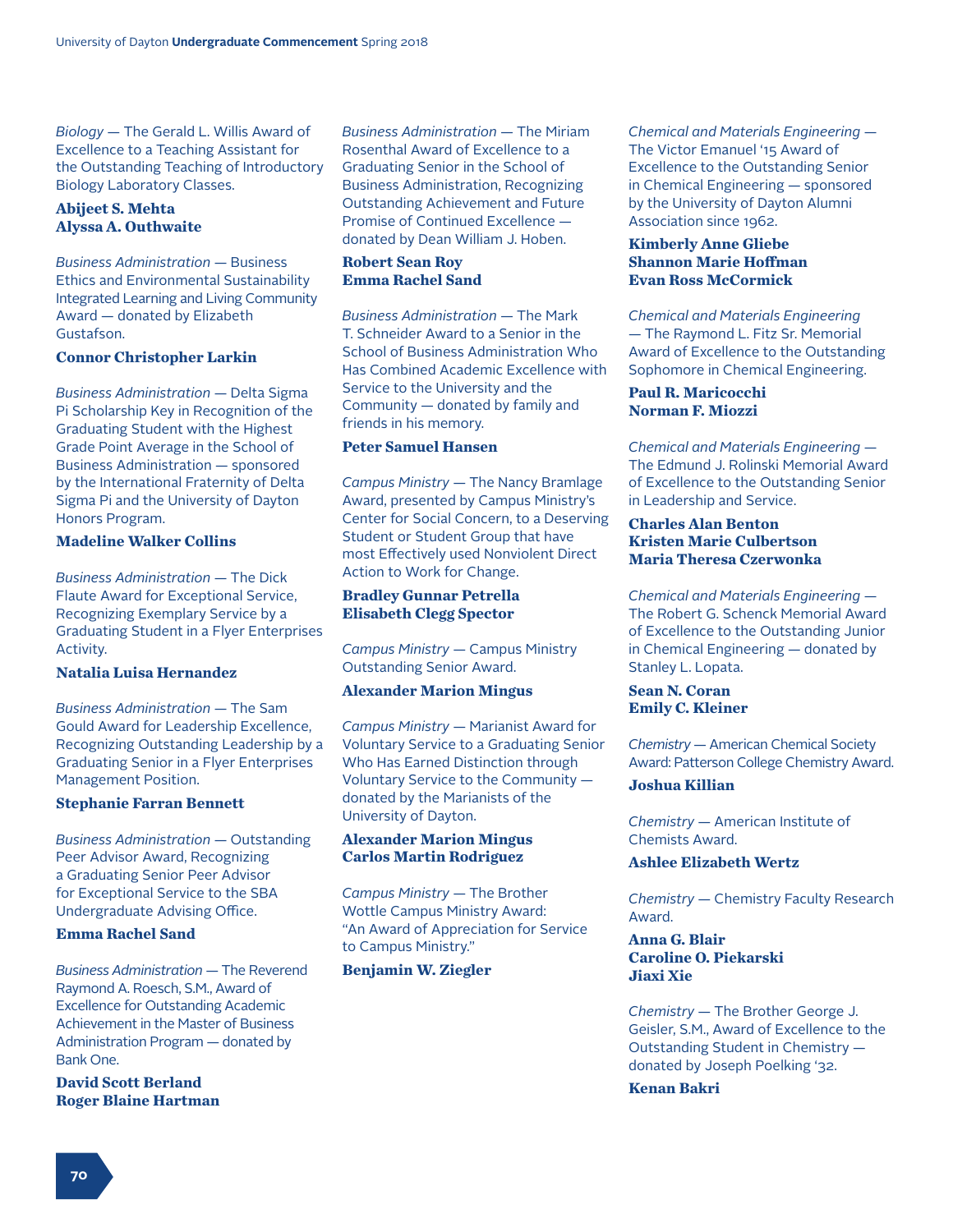*Chemistry* — The Bernard J. Katchman Memorial Scholarship/Carl I. Michaelis Scholarship Award to an Entering First-Year Student Majoring in Chemistry.

**Anna G. Blair Abigail L. Kelly Rebecca J. Kramb Sara M. Neiheisel Alexis R. Smith** 

*Chemistry* — The Brother John J. Lucier, S.M., Award of Excellence to the Outstanding Junior Majoring in Chemistry — donated by a friend.

### **Kaitlyn R. McKenna**

*Chemistry* — The Brother John Lucier, S.M., Summer Research Award.

## **Sarah P. Baxter Joshua Killian**

*Chemistry* — The Magotti Award for Summer Research.

## **Claire E. Hendrickson**

*Chemistry* — The Carl I. Michaelis Scholarship Award to a Deserving Junior or Senior Majoring in Chemistry.

**Sarah P. Baxter Joshua Killian Robert A. Leszcynski Sean Mahoney Katherine Rachel Simpson Katarzyna M. Solomianko Ashlee Elizabeth Wertz**

*Chemistry* — The Charles Pedersen Award for Summer Research.

## **Alexis R. Smith**

*Chemistry* — The Verhoff Award for Summer Research.

**Robert A. Leszcynski Matthew P. Leverick Kaitlyn R. McKenna**

*Civil and Environmental Engineering and Engineering Mechanics* — The George A. Barrett '28 Award of Excellence to the Outstanding Junior in Civil Engineering — donated by family and friends in his memory.

## **Jacob J. Laschober Torie C. Weslow**

*Civil and Environmental Engineering and Engineering Mechanics* — The Harry F. Finke, 1902, Award of Excellence to the Outstanding Senior in Civil Engineering — sponsored by the University of Dayton Alumni Association since 1962.

## **David W. Gaydos**

*Communication* — The Joan M. Broskey Memorial Award for Outstanding Academic and Professional Achievements in Public Relations.

#### **Erin Nicole Frey**

*Communication* — Faculty Award for Academic Excellence to the Senior with the Highest Cumulative and Major Grade Point Averages — donated by the faculty of the department of communication.

## **Emma Rutledge Venetis**

*Communication* — The Don B. Morlan Award to the Outstanding Adjunct Faculty Member in the department of communication.

## **Daniel M. Jordan**

*Communication* — The Bette Rogge Morse Award to the Outstanding Senior Woman in Communication.

## **Jennifer Clare Straniero**

*Communication* — The Ellen M. Murphy Award to the Outstanding Faculty Adviser in the department of communication.

#### **Gregory Kennedy**

*Communication* — The Dr. Florence I. Wolff Achievement Award for Outstanding Contributions in Academic, Extracurricular and Community Service Activities.

## **Katherine Rachel Liming**

*Communication* — Broadcasting — The Omar Williams Award of Excellence to the Outstanding Student in Broadcasting — donated by the University of Dayton.

### **John Francis Antonini**

*Communication* — Debating — The Mary Elizabeth Jones Memorial Award of Excellence to an Outstanding Debater donated by Dr. D.G. Reilly.

### **Not awarded this year**

*Communication* — Journalism — The Ritter Collett Award of Excellence to the Outstanding Senior in Journalism. Awarded annually to the student who best demonstrates in his/her person and writings the qualities of Mr. Collett that the University hopes will serve as an inspiration to the journalism students.

## **Cari Mikaela Zahn**

*Communication* — Journalism — The Brother George F. Kohles, S.M., Award of Excellence in Journalism — donated by a friend.

#### **Jada Monique Woods**

*Communication* — Mass Media Arts — The Si Burick Award of Excellence for Outstanding Academic and Cocurricular Achievement in Mass Media Arts donated by the University of Dayton.

## **Molly Erin Moesner**

*Communication* — Public Relations — The PRSA Maureen M. Pater Award of Distinction to the Outstanding Senior in Public Relations — donated by the Dayton-Miami Valley Chapter of the Public Relations Society of America.

### **Alana Raspanti Anselmi Danielle Nicole Damon**

*Communication* — Speech Arts — The Reverend Vincent R. Vasey, S.M., Award of Excellence to the Outstanding Senior in Speech Arts — donated by Reverend Vincent R. Vasey, S.M.

### **Thomas Edward Cook**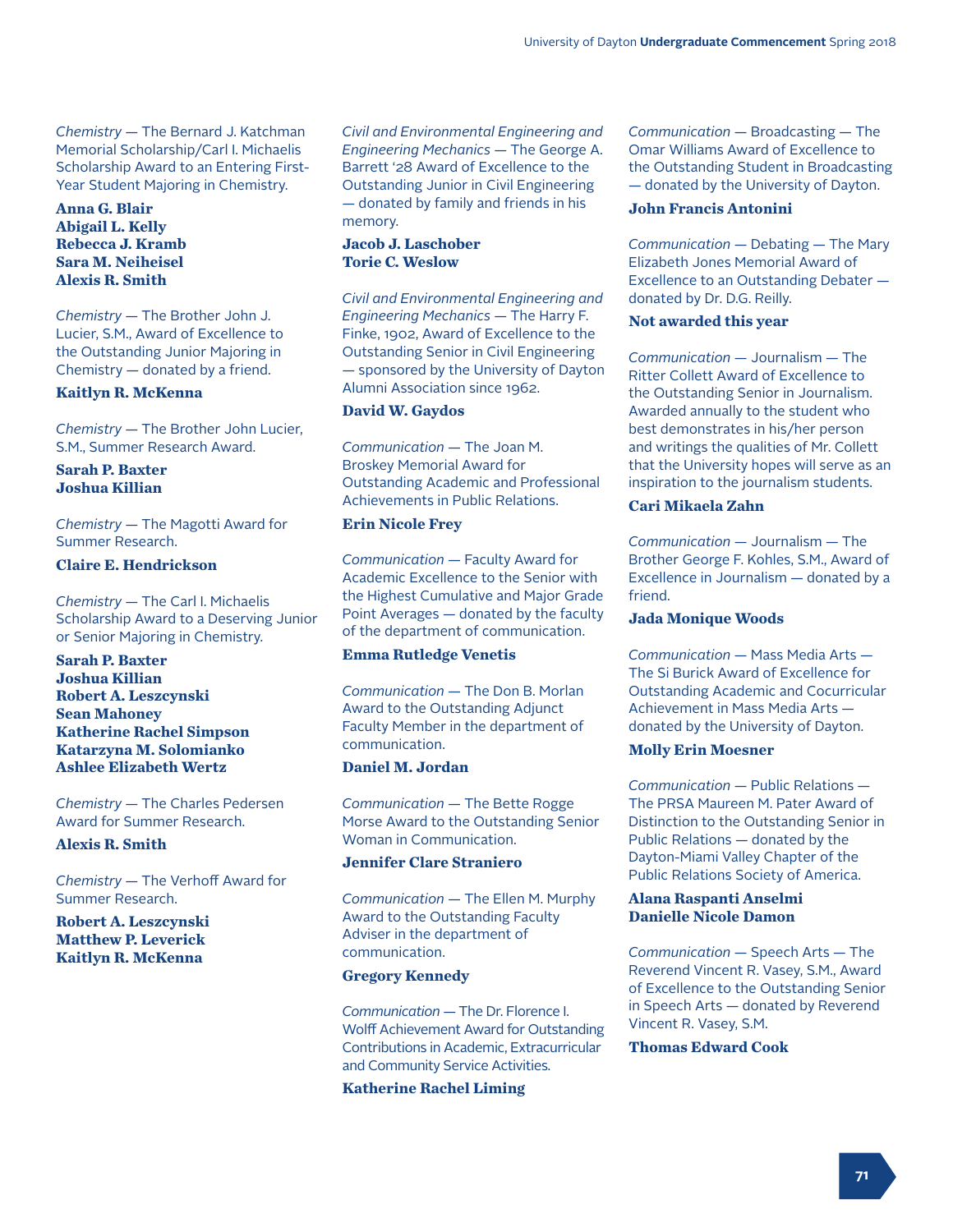*Communication Management* — The Ellen M. Murphy Award of Excellence to the Outstanding Senior in Communication Management.

#### **Monica Margaret Rook**

*Computer Science* — Award to the Outstanding Graduate Student in Computer Science.

## **Qirui Li**

*Computer Science* — Award for Outstanding Service to the Department of Computer Science.

#### **Not awarded this year**

*Computer Science* — Chair's Award for Excellence in Computer Science.

#### **Matthew Weiler**

*Computer Science* — The Lawrence A. Jehn Alumni Award for Excellence in the Senior Class.

#### **He Wang**

*Computer Science* — The Father Thomas Schoen Award for Innovative Programming.

#### **Not awarded this year**

*Continuing Education* — The Nora Duffy Award to a Re-entry Student Who Has Overcome Significant Obstacles in order to Complete a College Degree.

#### **Mara Joelle Nerlinger Kathy Ann Winters**

*Cooperative Education* — Award of Excellence to the Outstanding Cooperative Education Student in Engineering — sponsored by the Dayton Power and Light Company.

### **Tara Noel Slenska**

*Cooperative Education* — Award of Excellence to the Outstanding Cooperative Education Student in Engineering Technology — sponsored by Earl C. Iselin Jr. in honor of his father.

#### **Gregory Michael Keeler**

*Counselor Education* — The Eugene K. Moulin Award of Excellence to the Outstanding Student in School Counseling Who Embodies the Characteristics of the Marianist Philosophy and the Professional Standards of School Counseling Through the Demonstration of a Commitment to Community, Willingness to Lead and Pursuit of Advanced Learning.

## **Michelle Roll Gagnet Kara Michelle Strine**

*Criminal Justice* — The Sheriff "Beno" Keiter Memorial Scholarship Award to the Outstanding Junior or Senior in Criminal Justice — donated by friends of "Beno" Keiter.

#### **Not awarded this year**

*Economics* — The Dr. E.B. O'Leary Award of Excellence to the Outstanding Senior Majoring in Economics.

## **Kari Elizabeth Hayes Peter David Kawiecki Emily Anne Michl**

*Electrical and Computer Engineering* — The Thomas R. Armstrong '38 Award of Excellence for Outstanding Electrical Engineering Achievement in Memory of Brother Ulrich Rappel, S.M., and W. Frank Armstrong.

### **Austin Andrew Bergman Jacob E. Drehobl**

*Electrical and Computer Engineering*  — The Anthony Horvath '22 and Elmer Steger '22 Award of Excellence to the Outstanding Senior in Electrical Engineering — donated by Anthony Horvath and Elmer Steger.

## **Randy M. Koon Kevin Robert McElroy**

*Electrical and Computer Engineering* — The Mary C. Millette Endowment Award for the Outstanding Senior Electrical Engineering Student in Memory of Mary C. Millette.

### **Elizabeth G. Michalenko**

*Electrical and Computer Engineering*  — The Brother Louis H. Rose, S.M., '33 Award of Excellence to the Outstanding Junior in Electrical Engineering.

### **Sarah V. Miller**

*Electronic Engineering Technology* — The Richard R. Hazen Award of Excellence for the Outstanding Graduate of the Electronic Engineering Technology Program — donated by alumni and friends of the department.

### **David Alexander Alfano**

*Engineering/Humanities* — The James L. Heft, S.M., Award of Excellence to the Graduating Senior Who Demonstrates a High Degree of Integration of these Different Fields of Knowledge: Humanities and Engineering — donated by Dr. Rocco M. Donatelli.

#### **Thomas Brewster Tappel**

*Engineering Technology* — The L. Duke Golden Award of Excellence to the Outstanding Senior in Engineering Technology — donated by the Gamma Beta Chapter of Tau Alpha Pi Honor Society.

#### **Baxter Lawrence Rechtin**

*English* — The Patricia B. Labadie Award for Excellence in Composition.

#### **Not awarded this year**

*English* — The Father Adrian J. McCarthy, S.M., Award of Excellence to a Graduate Assistant for Achievement in Teaching First-Year English — donated by a friend.

#### **Not awarded this year**

*English* — The Brother Thomas P. Price, S.M., Award of Excellence to the Outstanding Senior in English — donated by the University of Dayton Mothers' Club.

#### **Nathan Joseph Roman**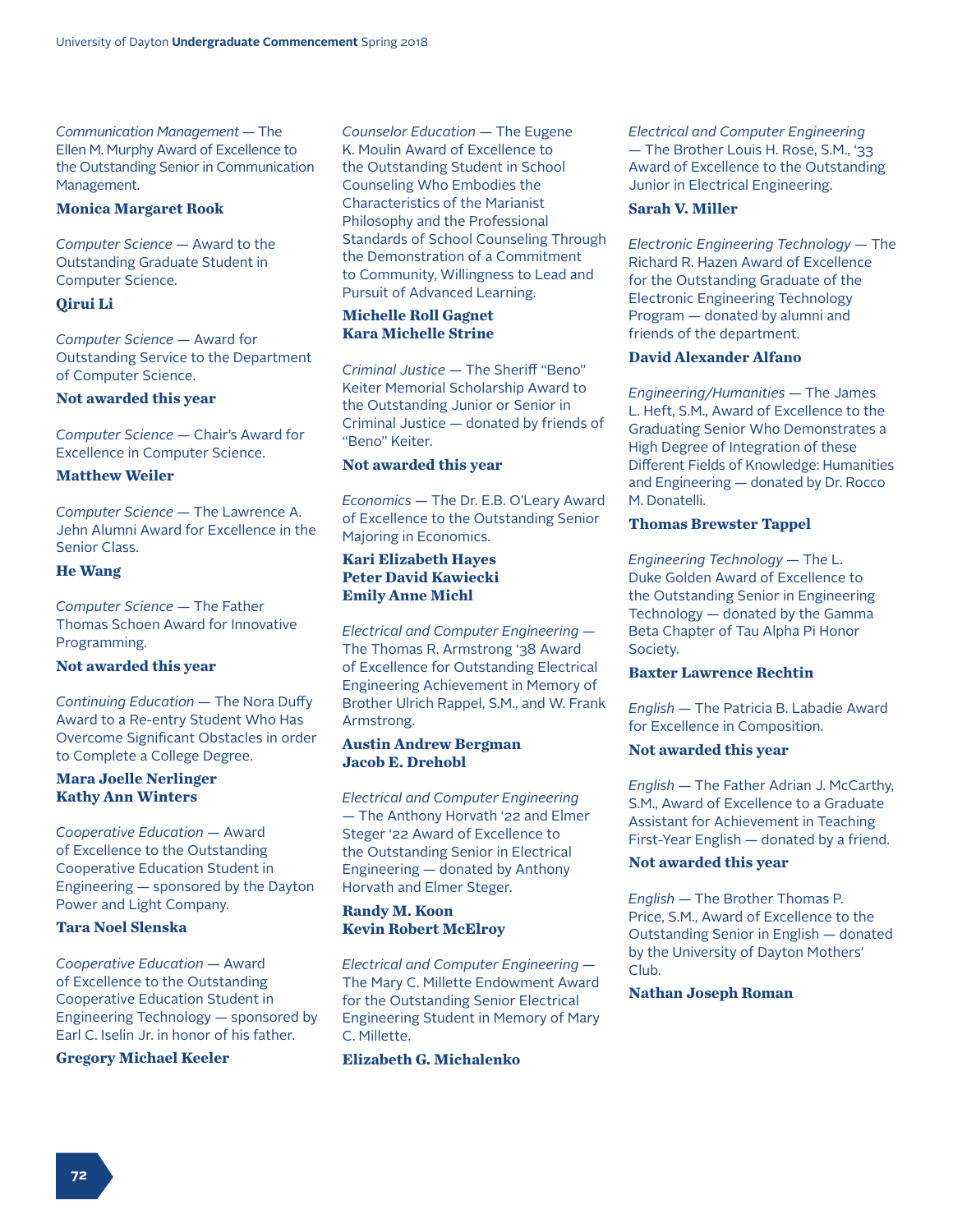*Entrepreneurship* — Award of Excellence to the Graduating Senior Majoring in Entrepreneurship Who Best Embodies Outstanding Academic Achievement sponsored by Fifth Third Bank.

## **Madeline Walker Collins**

*Entrepreneurship* — Entrepreneurial Leadership Award to the Graduating Senior Majoring in Entrepreneurship Who Exhibits the Greatest Potential for Leadership as an Entrepreneur sponsored by Robert F. Chelle, Crotty Center founding director.

### **Andrew M. Szappanos**

*Environmental Biology* — Environmental Biology Award of Excellence to the Outstanding Environmental Biology Major Who Excels in all Areas of Academic Scholarship and Overall Service.

### **Amanda Nicole Finke**

*Environmental Biology* — Environmental Biology Internship Achievement Award of Excellence to the Environmental Biology Major Who Has Demonstrated Significant Achievement while Pursuing Practical Experience through the Internship Program.

## **Mitchell John Kukla**

*Finance* — Award of Excellence to the Outstanding Senior Majoring in Finance.

## **Madeline Walker Collins**

*Finance* — Davis Center for Portfolio Management Excellence in Leadership Award to the Outstanding Senior on the Center for Portfolio Management Team.

## **Mitchell Vernon Schleyer**

*Finance* — Flyer Investment Excellence in Leadership Award to the Outstanding Student on the Flyer Investment Portfolio Management Team.

## **Evan Willmann**

*Finance* — The Douglas R. Scott Best Efforts Award to the Senior Finance Major Deemed to Have Worked the Hardest Both in and out of the Classroom.

## **Margaret Eileen Schutter**

*Fitz Center* — The Emily M. Klein Student Community Leadership Award.

## **Katelyn Margaret Rendulic**

*Fitz Center* — The Monalisa Mullins Commitment to Community Award.

## **Troy H. Lampenfeld**

*Fitz Center* — The Charles J. Ping Student Service Award.

### **Katherine Rachel Liming**

*General Excellence* — The Mary M. Shay Award of Excellence in Both Academic and Extracurricular Activities (Seniors only) — donated by the Poelking family.

## **Jamie Anne Vieson**

*Geology* — The George H. Springer Scholarship to the Outstanding Seniors in the Geology Department — donated by alumni of the department.

#### **Colin James McTighe (Academics) Colin James McTighe (Research) Katherine Ann Strattman (Research) Ryan Matthew Matzuk (Service)**

*Health and Sport Science* — Exercise Physiology Award of Excellence to the Outstanding Senior in Exercise Physiology.

## **Andrew John Deak**

*Health and Sport Science* — Exercise Science Award of Excellence to the Outstanding Senior in Exercise Science.

## **Peter John Koza**

*Health and Sport Science* — The Thomas J. Frericks Award of Excellence to the Outstanding Senior in Sport Management — donated by the faculty of the School of Education.

**Claire Elizabeth Fischer Molly Magdalene Metress** *Health and Sport Science* — The James M. Landis Memorial Award of Excellence for the Outstanding Health and Sport Science Senior in Science Core Courses.

### **Not awarded this year**

*Health and Sport Science* — The James B. LaVanche Award of Excellence to the Outstanding Scholar-Athlete Graduating in the Department of Health and Sport Science — donated by the faculty and alumni of the department.

## **Anthony Douglas Flowers Jaclyn Helen Franz**

*Health and Sport Science* — The John L. Macbeth Memorial Award of Excellence to the Outstanding Student in Health and Sport Science — donated by Mrs. John L. Macbeth.

## **Ellison Nicole Wenzinger**

*Health and Sport Science* — Pre-Physical Therapy Award of Excellence to the Outstanding Senior in Pre-Physical Therapy.

## **Megan Elizabeth Schuman**

*Health and Sport Science* — Rising Excellent Student Award to the Outstanding First-, Second- or Third-Year Student in Health and Sport Science.

## **Brian D. Davidson**

*Health and Sport Science* — The Elizabeth L. Schroeder Award of Excellence to the Outstanding Senior in the Food and Nutrition Program for Academic, Departmental and Professional Performance.

## **Claire Patricia Garbsch**

*Health and Sport Science* — Servant Leader Award of Excellence to the Outstanding Servant Leader in Health and Sport Science.

## **Andrew Michael Kramer**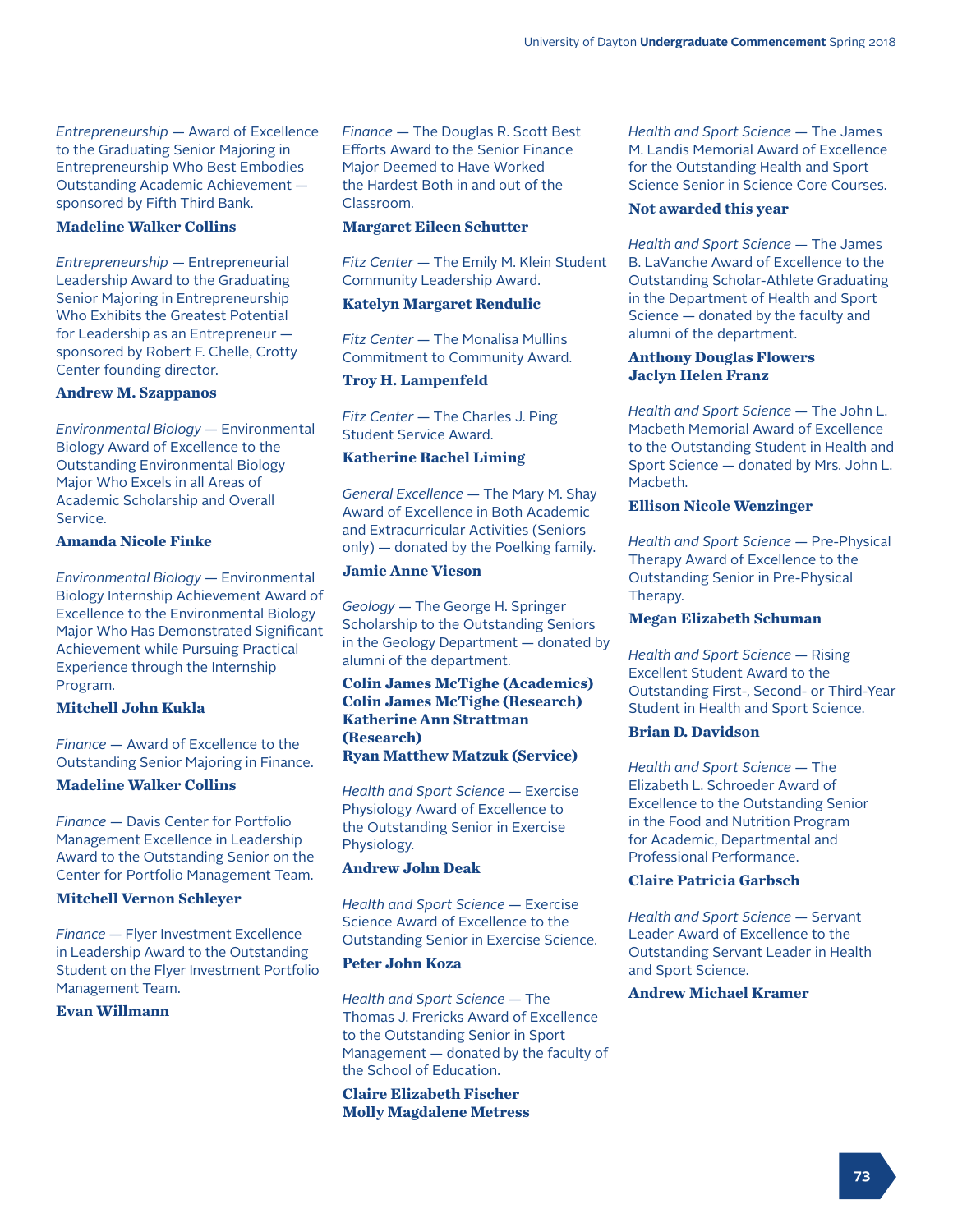*History* — The Caroline Beauregard Award of Excellence to the Outstanding Junior Majoring in History — donated by family and friends in her memory.

## **Nathan P. Sikora John R. Walker**

*History* — The Dr. Samuel E. Flook Award of Excellence to the Outstanding Senior Majoring in History — donated by Dr. Samuel E. Flook.

## **Jillian Marie Malone**

*History* — The Betty Ann Perkins Award for Excellence in Women's and Family History — donated by her family.

## **Emily Elizabeth Haynes**

*History* — The Dr. George Ruppel, S.M., Award of Excellence in Historical Research.

#### **Ryan Reed**

*History* — The Steiner-Beauregard Phi Alpha Theta Service Award for Significant Service Promoting the Activities of the Delta Eta Chapter (Delta Eta chapter members only) — donated by Dr. Rocco M. Donatelli.

#### **Not awarded this year**

*Humanities* — The Rocco M. Donatelli Award to the Humanities Senior with the Strongest Quantitative and Qualitative Record in Elective Science Courses.

#### **Not awarded this year**

*Human Rights* — The Linda Majka Award of Excellence to an Outstanding Senior.

#### **Alexander Marion Mingus Jamie Anne Vieson**

*Human Rights* — Award of Excellence to an Outstanding Junior.

#### **Sarah R. Daligga**

*Industrial Engineering Technology* — The James L. McGraw Award to the Outstanding Graduate of the Industrial Engineering Technology Program donated by the Dayton chapter of the Institute of Industrial Engineers.

#### **Baxter Lawrence Rechtin**

*Industrial Engineering Technology* — The Raymond B. Puckett Memorial Award to the Outstanding Junior in Industrial Engineering Technology.

## **Eric M. Doran**

*International Business* — Award of Excellence to the Graduating Senior Majoring in International Business Who Has Best Combined Academic Achievement with Service to the University and Community.

## **Cody Samuel Ruffing**

*International Studies* — International Studies Peer Mentorship Award.

## **Abigail Anne Kowalczyk Lora Christine Vonderhaar**

*International Studies* — The Dr. Margaret P. Karns Award for Academic Excellence and Service in Global and Local Issues.

## **Karen Najwa Naim Bradley Gunnar Petrella**

*International Studies* — Outstanding Senior Award for International Studies.

## **Sarah Ann Bergen Devon Amelia Dubiel**

*Languages* — The Brother John R. Perz, S.M., Award of Excellence to the Outstanding Senior in Modern Languages — donated by the Joseph Poelking Sr. family.

#### **Hannah Simone Jackson**

*Languages* — French — The Brother George J. McKenzie, S.M., Award of Excellence to the Outstanding Senior in Written French — donated by a friend.

#### **Mercedes Cecelia Ramsey**

*Languages* — French — The Professor Enrique Romaguera Award of Excellence to the Outstanding Senior in Spoken French — donated in honor of his retirement in May 2005.

#### **Mercedes Cecelia Ramsey**

*Languages* — German — The Dr. Elke Hatch Award of Excellence to the Outstanding Senior Majoring in German.

#### **Jade Alicia Poa**

*Languages* — Spanish — The Dr. James M. Ferrigno Award of Excellence to the Outstanding Senior in Spanish donated by Enrique Romaguera and Mary A. Ferrigno.

## **Victoria Sakmar Szczechowski**

*Leadership* — Alumni Award in Leadership to the Graduating Senior Majoring in Leadership Who Best Embodies the Principles of Learn, Lead and Serve sponsored by Charles Huston Brown '20 and Maurice F. Krug '55.

## **Kristen Nicole Schnelker**

*Leadership* — Leadership Award of Excellence to the Graduating Senior Majoring in Leadership Who Best Embodies Outstanding Academic Achievement — sponsored by the Reynolds and Reynolds Company and the Standard Register Company.

## **Maxwell Andrew Duffy**

*Leadership* — Wall Street Journal Award for General Management to the Graduating Senior in Leadership and/or Entrepreneurship Considered to Have the Greatest Potential for General Management Responsibilities sponsored by Dow Jones and Company.

## **Andrew Joseph Hoffman**

*Library* — The Brother Frank Ruhlman, S.M., Award of Excellence for Literary Achievement.

## **Emma L. Kapp**

*Management and Marketing* — Management/Marketing Award for Perseverance to the Graduating Senior Majoring in Entrepreneurship, Leadership or Marketing Who Has Displayed the Most Initiative and Perseverance in Pursuing an Undergraduate Education — sponsored by the faculty of the management and marketing department.

#### **Emily Hoskins Coudret**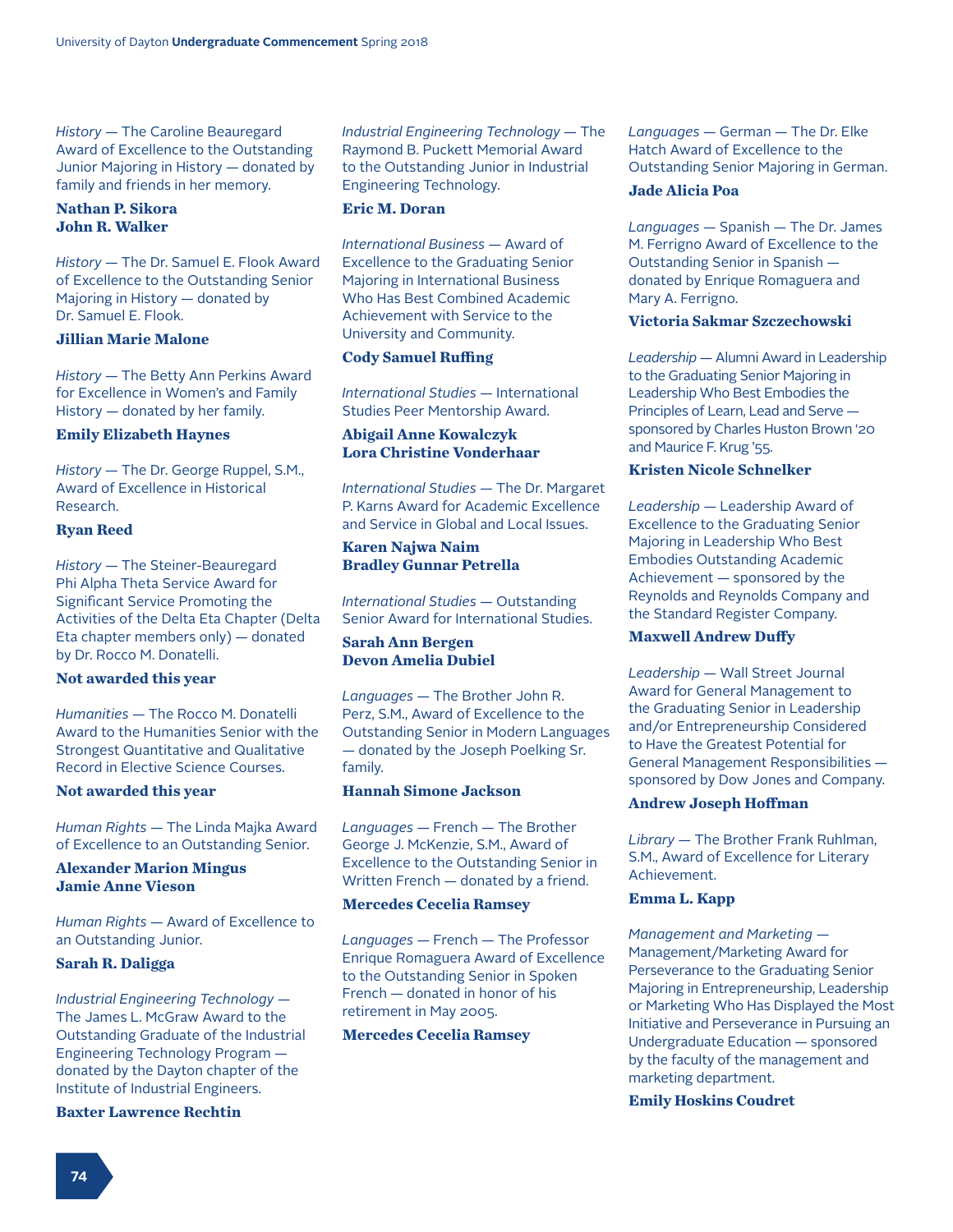*Management Information Systems* — Management Information Systems Design Project Award to the Team Producing the Best Senior Year MIS Project.

*Management Information Systems*  — Management Information Systems Award to a Graduating Senior in MIS for Outstanding Contributions to the MIS Program.

## **Lydia Noel O'Connell**

*Management Information Systems* — Management Information Systems Scholarship Award to a Graduating Senior in MIS for Outstanding Academic Achievement.

## **Siara Marie Wolf**

*Manufacturing Engineering Technology*  — Dayton Chapter, Society of Manufacturing Engineers Award of Excellence for Manufacturing Engineering Technology Achievement.

#### **Michael D. Bergman**

*Manufacturing Engineering Technology* — Dayton Chapter, Society of Manufacturing Engineers Award of Excellence to the Outstanding Graduating Senior in Manufacturing Engineering Technology.

## **Blake A. Sidor**

*Marketing* — Marketing Award of Excellence to the Graduating Senior Majoring in Marketing Who Best Embodies Outstanding Academic Achievement.

## **Meaghan H. Horey**

*Marketing* — Marketing Career Award to the Graduating Senior Majoring in Marketing Who Exhibits the Greatest Potential in Marketing.

## **Marie Allison Pinto**

*Marketing* — Marketing Service Award to the Graduating Senior Majoring in Marketing Who Best Embodies the Principles of Learn, Lead and Serve.

**Brianna Joy Lechner**

*Mathematics* — Award of Excellence in Support of Mathematics.

### **Kathryn Anna Posey**

*Mathematics* — Senior Award of Excellence in Mathematics.

#### **Kathryn Anna Posey**

*Mathematics* — Sophomore Award of Excellence in Mathematics.

## **Dillon M. Balk Yitian Wang**

*Mechanical and Aerospace Engineering* — Class of 1902 Award of Excellence for Outstanding Mechanical Engineering Achievement — donated by Michael J. Gibbons, 1902, in memory of Warner H. Kiefaber, 1905.

## **Kayla Marie Pariser Benjamin W. Ziegler**

*Mechanical and Aerospace Engineering*  — The Professor Henry Chuang Award for Excellence in Energy Conservation and Waste Management.

## **Zachary Alan Siefker**

*Mechanical and Aerospace Engineering* — The Bernard F. Hollenkamp '39 Memorial Award of Excellence to the Outstanding Senior in Mechanical Engineering donated by Louise A. and Mrs. Lucille Hollenkamp.

## **Madeline Clare Lickenbrock Eric Matthew McGill**

*Mechanical and Aerospace Engineering* — The Martin C. Kuntz, 1912, Award of Excellence to the Outstanding Junior in Mechanical Engineering — sponsored by the University of Dayton Alumni Association since 1962.

## **Bridget M. Dues Katherine C. Opacich**

*Mechanical and Aerospace Engineering*  — The Brother Andrew R. Weber, S.M., Award of Excellence for Outstanding Service and Achievement in Mechanical Engineering.

**Amanda Nicole Delaney Lauren Marie Rivera**

*Mechanical and Aerospace Engineering*  — The Leland Nicolai Aerospace Engineering Award to the Undergraduate Aerospace Student Who Has Made the Greatest Contributions to the Aerospace Program.

## **Eric Joseph Insana**

*Mechanical Engineering Technology*  — Dayton Chapter, Society of Manufacturing Engineers Award of Excellence for Mechanical Engineering Technology Achievement.

## **James Alexandre Tinch**

*Mechanical Engineering Technology* — The Jesse H. Wilder Award of Excellence to the Outstanding Graduating Senior in Mechanical Engineering Technology — sponsored by the Dayton chapter, Society of Manufacturing Engineers.

### **Xiaochen Guan**

*Military Science* — Department of the Army Award. The Superior Cadet Award, provided by the Department of the Army, to the Outstanding Cadet of each academic year.

## **Sean P. Doyle (First-Year) Michael P. Kerner (Sophomore) Franklin T. Pernsteiner (Junior) Miranda Marie Johnston (Senior)**

*Military Science* — The Brian J. Bentz Memorial Scholarship Award to the Outstanding ROTC Cadet Who Exemplifies the Dedication and Commitment for Further Study in Military Science donated by his family and friends.

## **Samuel P. Penewit**

*Military Science* — The Major John A. Petric Memorial Scholarship Award. To keep the memory of John A. Petric within the University of Dayton community and to give support each year to a selected ROTC cadet pursuing a commission in the United States Army.

**Michael C. Brem**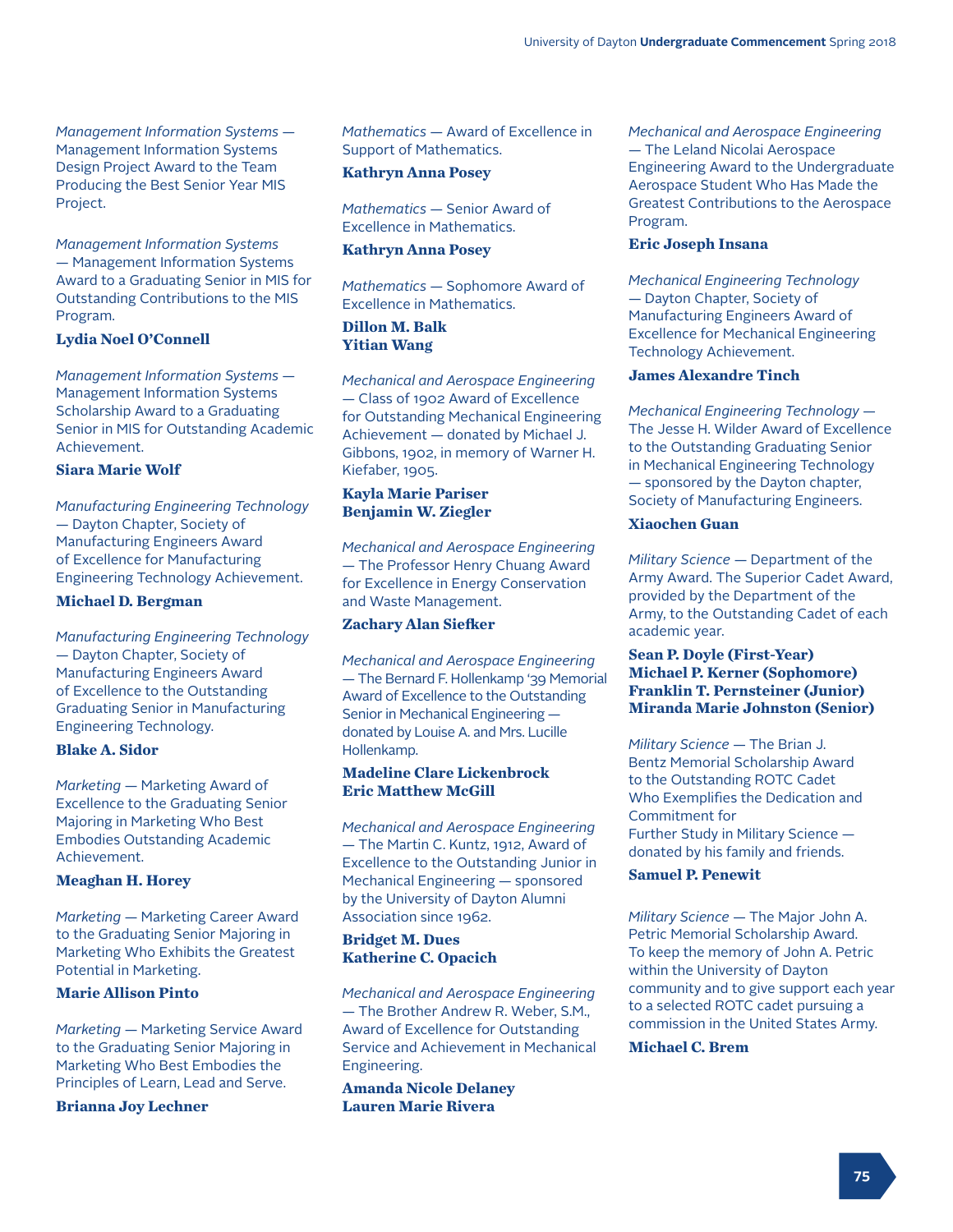*Military Science* — The Lieutenant Robert M. Wallace '65 Memorial Award of Excellence in ROTC — donated by his family and friends.

## **Piran A. Talkington**

*Multicultural Affairs* — The Dr. Patty Alvarez Graduating Scholar of Excellence Award in Recognition of Academic Achievement, Exemplary Leadership Skills and the Embodiment of and Commitment to the Mission of the Office of Multicultural Affairs and their School or College.

**Natalie Margaret Min Casey (CAS) Veronica Renee Halfacre (CAS) Eden Kay Williams (CAS) Marco Mateo Chavez (SBA) Tobechukwu Louisa Okwudibonye (SBA) Brooke Ja'Liz Ellington (SEHS) Kayla Tanice Reynolds (SEHS) Kieran Rease Holland (SOE) Marina Li Mancuso (SOE) Sara Shaghaghi (SOE)**

*Music* — Department of Music Senior Award for the Outstanding Collaborative Pianist.

## **Victoria Clare Obermeier Elizabeth Mary Turnwald**

*Music* — Department of Music Senior Award for Outstanding Contribution to University Athletic Bands.

## **Kayla Marie Pariser**

*Music* — Department of Music Senior Award for Outstanding Contribution to University Concert Bands.

## **Connor Patrick Fuhrmann**

*Music* — Department of Music Senior Award for Outstanding Contribution to University Jazz Bands.

## **Connor Patrick Fuhrmann**

*Music* — Department of Music Senior Award for Outstanding Contribution to the University Orchestra.

## **Anna Louise Hermann**

*Music* — Department of Music Senior Award for Outstanding Contribution to the University Vocal Ensembles.

## **Emily Coleen Freyberger**

*Music* — The Brother Joseph J. Mervar, S.M., Award of Excellence to the Outstanding Student Majoring in Music.

## **Elizabeth Mary Turnwald**

*Music* — NAfME Professional Achievement Award.

## **Not awarded this year**

*Music* — The Brother Todd Ridder, S.M., Award of Excellence for Outstanding Service by a Student Majoring in Music.

## **Victoria Clare Obermeier Emily Coleen Freyberger**

*Music* — Phi Mu Alpha College Honor Award for Musicianship, Scholarship and General Contributions to the College Chapter.

## **Not awarded this year**

*Music* — Phi Mu Alpha Professional Music Fraternity Scholastic Award to the Chapter's Graduating Senior Who Has Attained the Highest Scholastic Rating.

## **Not awarded this year**

*Music* — Sigma Alpha Iota College Honor Award for Musicianship, Scholarship and General Contributions to the College Chapter.

## **Emily Coleen Freyberger**

*Music* — Sigma Alpha Iota Professional Music Fraternity Scholastic Award to the Chapter's Graduating Senior Who Has Attained the Highest Scholastic Rating.

## **Emily Anne Michl**

*Operations and Supply Management*  — Operations and Supply Management Outstanding Scholarship Award to a Graduating Senior in OPS for Academic Excellence.

## **Peter James Kania**

*Operations and Supply Management* — Operations and Supply Management Outstanding Senior Project Award to the Team Producing the Best Senior Year OPS Project.

## **Mikesell's Snack Food Company Alayna Ashley Gornic Anne Marie Whalen Zachary Robert Wilker**

*Operations and Supply Management* — Operations and Supply Management Professional Service Award to a Graduating Senior in OPS for Outstanding Contributions to the OPS Program.

## **George Breen Cleary II**

*Philosophy* — The Reverend Charles Polichek First Award of Excellence to the Outstanding Senior in Philosophy.

## **Jamie Anne Vieson**

*Philosophy* — The Reverend Charles Polichek Second Award of Excellence to the Outstanding Senior in Philosophy.

## **Steven Joseph Dougherty**

*Philosophy* — The Richard R. Baker Award of Excellence in Philosophy to a Graduating Student Who Has Earned Distinction in the Study of Philosophy through Commitment to Philosophical Inquiry and Assisting Other Undergraduate Students in Their Pursuit of Philosophical Studies.

## **Austin Jordan Wishart**

*Philosophy* — The Reverend Charles C. Bloemer, S.M., Award of Excellence to the Outstanding Junior Majoring in Philosophy — donated by a friend.

## **Riley T. Hart Michael R. Zahorec**

*Philosophy* — The Raymond M. Herbenick Award of Excellence in Interdisciplinary Integration to a Student Completing the Core Program — donated by the department of philosophy faculty.

## **John J. Larmann**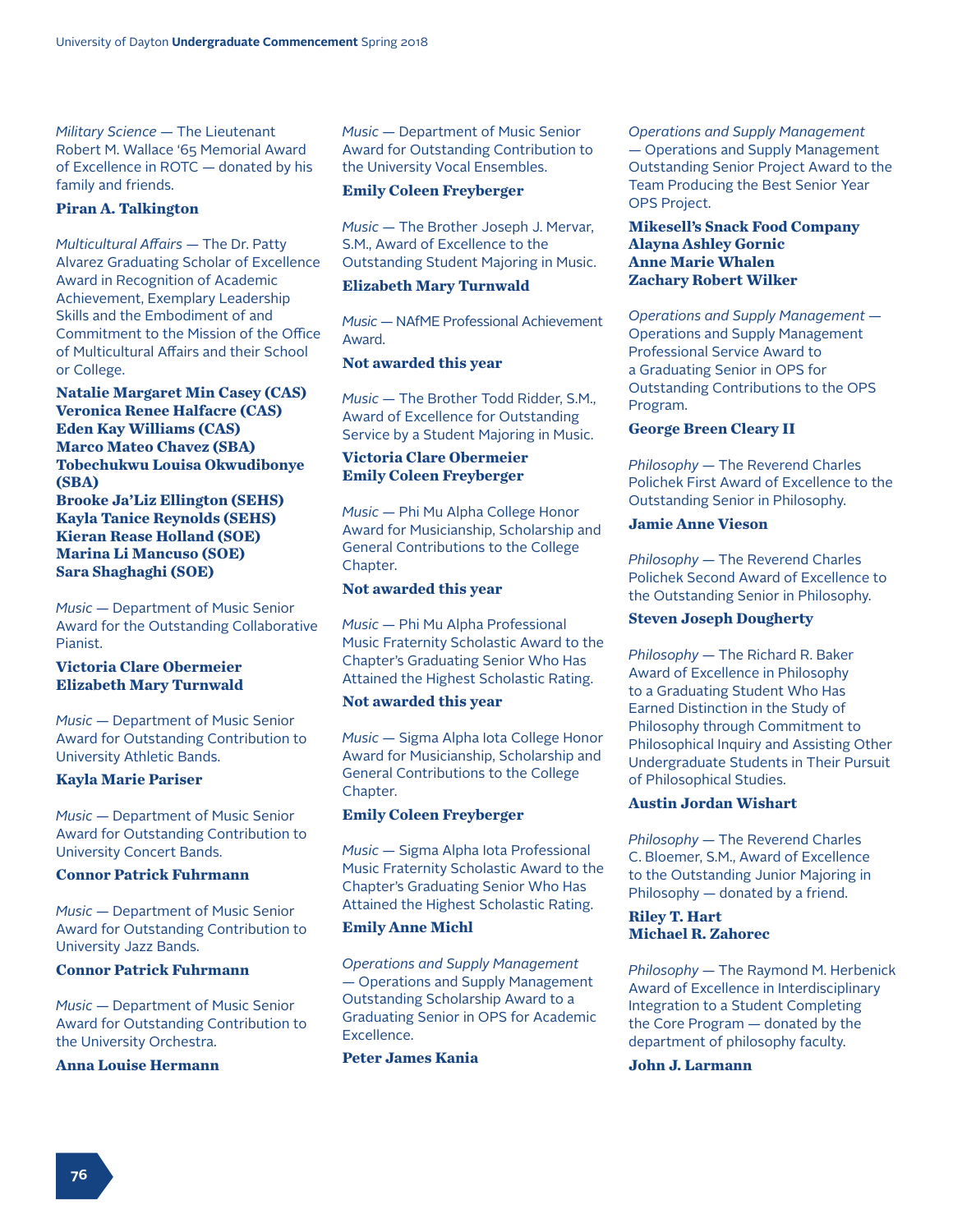*Physics* — The Caesar Castro Award of Excellence to a Sophomore for Outstanding Scholarship in the General Physics Lecture and Laboratory Sequence donated in memory of Caesar Castro by Mrs. C.C. Castro and the department of physics.

## **Ryan H. Massie**

*Physics* — Sigma Pi Sigma Award of Merit to a Senior in Recognition of Outstanding Academic Achievement and Involvement in Physics — sponsored by the department of physics and the Sigma Pi Sigma honor society of the Society of Physics Students.

## **William Bradley Poston**

*Political Science* — Award of Excellence to the Outstanding Master of Public Administration Student.

### **Stephen Douglas Agenbroad**

*Political Science* — The Brother Albert H. Rose, S.M., Award of Excellence to the Outstanding Senior in Political Science donated by Joseph Zusman '65.

## **Katherine Rachel Liming**

*Political Science* — The Eugene W. Stenger '30 Memorial Award of Excellence to the Outstanding Junior in Political Science donated by Mrs. Eugene W. Stenger.

#### **Sarah R. Daligga**

*Premedicine* — Miami Valley Academy of Family Physicians Award to the Graduating Senior Whose Activities Exemplify the Philosophy of Family Medicine.

## **Ada Michelle Pariser**

*Premedicine* — The Brother Francis John Molz Memorial Award to the Outstanding Senior in Premedicine. Awarded annually to the student who best demonstrates the qualities of unselfishness, community service and academic achievement sponsored by Alpha Epsilon Delta.

**Samuele Michael Cicconetti**

*Premedicine* — Montgomery County Medical Society Award to the Outstanding Senior in a Premedical Curriculum.

### **Logan Joseph Roebke**

*Premedicine* — The Joseph E. Scherger, M.D., MPH Leadership in Medicine Award to a Graduating Premedical Student Who Has Demonstrated Leadership Toward Improving the Health of the Public Through Better Health Care.

### **Benjamin Nicholas Schmeusser**

*Psychology* — The Charles E. Kimble Research Award to the Graduating Senior Who Best Demonstrated Research Excellence in Psychology.

## **Margaret Marie Jaeger Reilly Kate Kincaid**

*Psychology* — The Kenneth J. Kuntz Award for Outstanding Service donated by the department of psychology faculty.

## **Jessica Lillian Bloemer Brittney Ann Rudisell**

*Psychology* — The Reverend Raymond A. Roesch, S.M., Award of Excellence to the Outstanding Student in Psychology — donated by Reverend Raymond A. Roesch, S.M., '36.

## **Parker Maddison Griff Lisa Eileen Stone**

*Rector* — The Maureen E. O'Rourke Marianist Student Award to the Graduating Senior Who Exemplifies the Marianist Charism on Campus.

## **Abigail Schubert Lisjak**

*Religious Studies* — The William Joseph Chaminade Award of Excellence, in memory of Mr. and Mrs. George W. Dickson, to the Outstanding Student in Theology — donated by Reverend John Dickson, S.M., '36.

## **William Joseph Gross**

*Religious Studies* — The Monsignor J. Dean McFarland Award of Excellence to the Outstanding Junior Majoring in Religious Studies.

#### **Abigail Dawes**

*Social Work* — The Joseph Zusman '65 Award of Excellence to the Outstanding Senior in Social Work Studies — donated by Joseph Zusman.

## **Reilly Kate Kincaid**

*Sociology* — The Dr. Edward A. Huth Silver Anniversary Award of Excellence to the Outstanding Student in Sociology donated by Joseph Zusman '65.

## **Therese C. Golonka Claudia M. Hampel**

*Sociology* — The Dr. Martin Luther King Memorial Award in Human Relations for Excellence in Scholarship, Christian Leadership and the Advancement of Brotherhood and Sisterhood — donated by Dr. Edward A. Huth.

### **Caleb Juan Negron**

*Sociology* — The Reverend Andrew L. Seebold Award of Excellence to the Outstanding Senior in Sociology.

### **Elisabeth Clegg Spector Emma Rutledge Venetis**

*Teacher Education* — The William A. Beitzel Award to the Outstanding Student in Intervention Specialist Education — donated by Dean Emeritus Ellis A. Joseph.

## **Alexandra Kaylin Ray**

*Teacher Education* — The Brother Louis J. Faerber, S.M., Award of Excellence to the Outstanding Student in Adolescence to Young Adult Education — donated by the University of Dayton Mothers' Club.

**Zachary James Viets Anna Kathryn Wirth**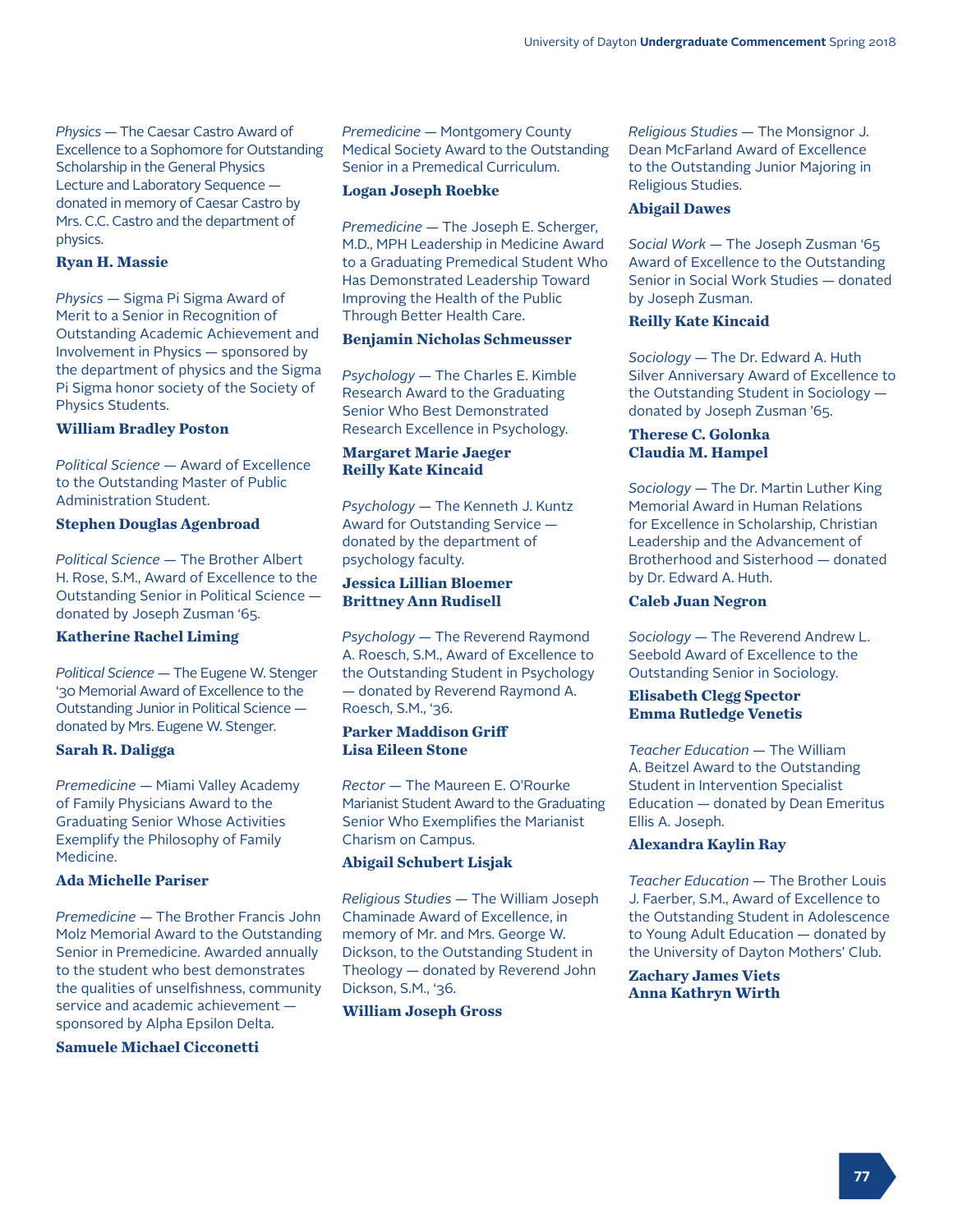*Teacher Education* — The Dr. Harry E. Hand Memorial Award of Excellence to an Outstanding Student with Majors in English and Adolescence to Young Adult Education.

#### **Mary Kathryn Caserta**

*Teacher Education* — The Kacie Hausfeld Award of Distinction to the Graduating ECE Student Who Displays the Essence of Kacie: A Passion for Teaching; a Commitment to Service; a Vibrant and Encouraging Leader; and an Enthusiasm for Life.

## **Elizabeth Ann Miller**

*Teacher Education* — The Raymond and Beulah Horn Award of Excellence to the Outstanding Student in the Area of Intervention Specialist Education — donated by Dean Emeritus Ellis A. Joseph.

#### **Kelsey Leigh Eagan Emily Anne Fogus**

*Teacher Education* — The Dr. Thomas C. Hunt Award for the Outstanding Student Research Activity in the School of Education.

#### **Karin Elaine Forsthoefel Joseph Anthony Twiner**

*Teacher Education* — The Daniel L. Leary Award for the Outstanding Research and Development Activity by a Student Seeking Teacher Licensure in the School of Education — donated by Dean Emeritus Ellis A. Joseph.

## **Claire Louise Fackel-Darrow Gina Maria Lucia Marykate Katherine Purcell Benjamin Joseph Swick**

*Teacher Education* — The Frank and Lois New Award for Outstanding Achievement by a Student in the Area of Intervention Specialist Education.

**Emily Jane Maxwell Emma Caroline McGee** *Teacher Education* — The George A. Pflaum '25 Award of Excellence to the Outstanding Students in Early Childhood and Middle Childhood Education donated by George A. Pflaum Jr.

## **Elizabeth Ann Miller (Early Childhood Education) Emma Catherine Francois (Middle Childhood Education)**

*Teacher Education* — The Reverend George J. Renneker, S.M., Award of Excellence for Outstanding Achievement in Teacher Education.

#### **Nicolette Marie Griesinger Bridget Anne McCafferty Kristin Alyssa Stollger**

*Teacher Education* — The Brother Joseph W. Stander, S.M., Award of Excellence to an Outstanding Student with a Concentration in Integrated Mathematics.

#### **Jennifer Lynn Brustoski**

*Teacher Education* — The Dr. Mary R. Sudzina Award for Demonstrated Excellence in Case Study Analysis in Adolescence to Young Adult Education.

#### **Lucas Christopher Frazier Caitrin Anne Holohan**

*Theatre* — The Dr. "G" Award for Outstanding Commitment to Mainstage Theater Recognizing a Graduating Senior Who Has Demonstrated a Willingness to Involve Himself/Herself in the Wide Spectrum of Theatrical Productions in the Theatre Mainstage Season.

## **Mary Elizabeth Stoughton**

*University Advancement* — Award of Excellence for Contribution of Service to the Community.

#### **Alpha Phi Omega**

*University Honors Program* — The Daniel P. Arnold Memorial Scholarship Award.

#### **Olivia Grace Grondalski**

*University Honors Program* — The Patrick F. Palermo Honors Program Founders Award for the Exemplary Honors Thesis Project Involving International Research, Service and Leadership in Community, or Advances the Realization of a Just Society.

#### **Mercedes Cecelia Ramsey Jamie Anne Vieson Ryan Joseph Westerbeck**

*Visual Arts* — Fine Arts — The Mary Ann Dunsky Award to the Outstanding Senior in Studio Art.

#### **Taylor Christine Orr**

*Visual Arts* — Fine Arts — The Bela Horvath Award for Excellence in Representational Art.

### **Mary Elda Rose Cregan**

*Women's Studies* — The Joyce Durham Award for the Best Student Essay on the Subject of Women or Gender.

### **Emily Elizabeth Haynes**

*Women's Studies* — The Susan R. Hermes Award for Excellence in Women's Studies — donated by Drs. Jane S. Zembaty and Patricia A. Johnson.

#### **Elisabeth Clegg Spector**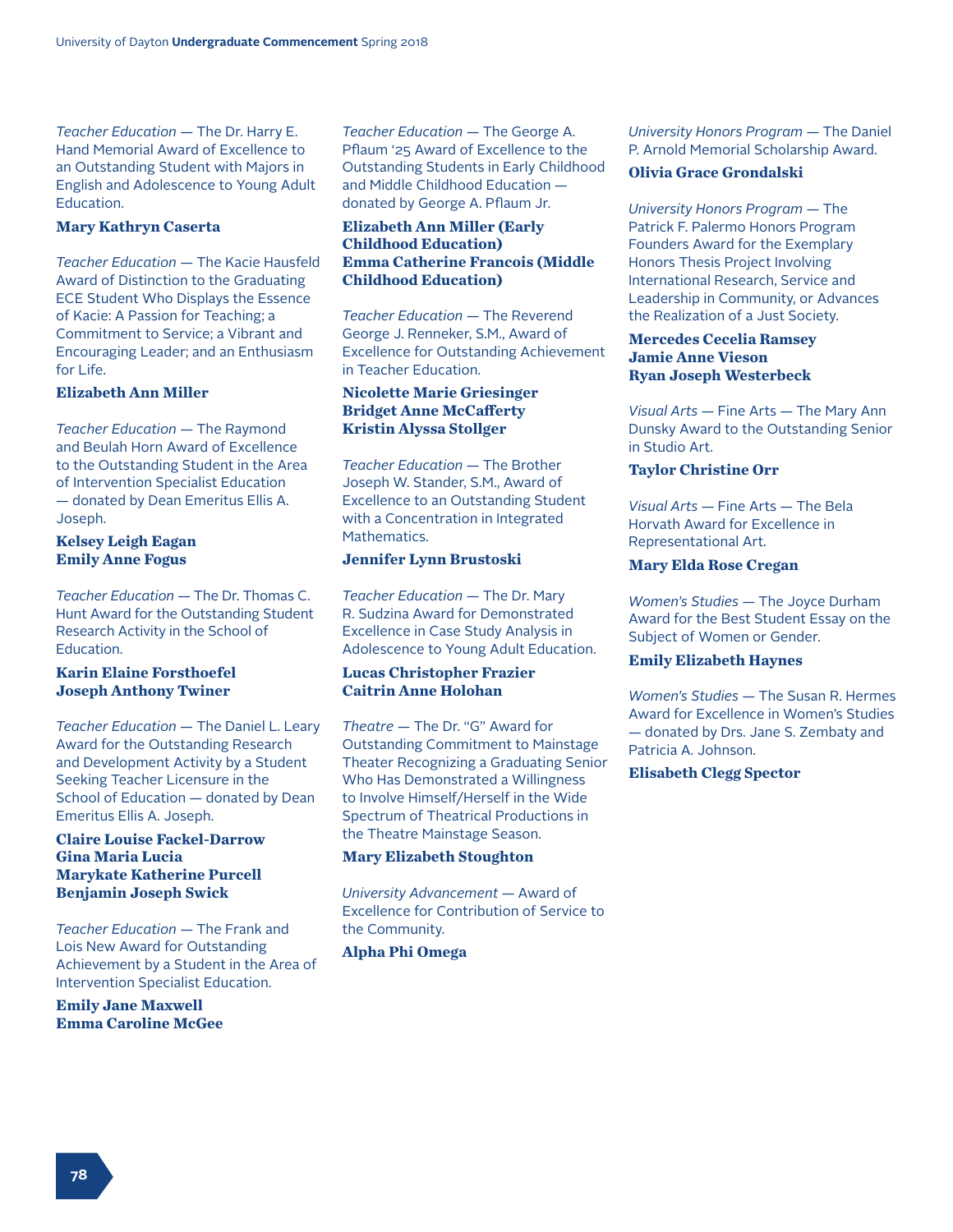## **BRIEF HISTORY**

In the summer of 1849, Father Leo Meyer and Brother Charles Schultz, the first Marianist missionaries to America, journeyed from France to Cincinnati, Ohio, where they intended to establish a base for the order in this country. They arrived, however, during a cholera epidemic, so Bishop John Purcell of Cincinnati soon sent Father Meyer to Dayton to minister to the sick of Emmanuel Parish. On March 19, 1850, the feast of St. Joseph, Father Meyer purchased Dewberry Farm from John Stuart and renamed it Nazareth. Mr. Stuart accepted a medal of St. Joseph and a promise of \$12,000 at 6 percent interest in return for 125 acres, including vineyards, orchards, a mansion and various farm buildings. Meanwhile, more Marianists arrived, and Nazareth became the first permanent foundation of the Society of Mary in the Western hemisphere.

The University of Dayton had its earliest beginnings on July 1, 1850, when St. Mary's School for Boys, a frame building that not long before had housed farm hands, opened its door to 14 primary students from Dayton. In 1882, the institution was incorporated and empowered to confer collegiate degrees under the laws of the State of Ohio. Known at

various times as St. Mary's School, St. Mary's Institute and St. Mary's College, the school assumed its present identity in 1920, when it was incorporated as the University of Dayton and was given the nickname of the Flyers. In 1922, the College of Law opened, also with evening classes. Other graduate programs followed to augment the professional degree programs which distinguished the University from many of Ohio's other independent institutions of higher learning. In 1923, the first summer session was held; its classes, like those of the law college, were open to women as well as men. In 1937, the University became the first co-educational Catholic university in the nation.

Enrollment passed a thousand when World War II broke out. By 1950, with the return of the veterans, it reached more than 3,500. The 1960s saw significant increases in female and minority students. In the 1970s, there was a shift to a largely residential student body, and at the same time many more nontraditional (older) students matriculated. By the mid-1970s, total enrollment steadied at more than 10,000, with current enrollment of approximately 7,400 full-time undergraduates. A long-range environmental design

has helped integrate new buildings and old, and made the campus more livable by increasing its beauty as well as its efficiency. As the University of Dayton enters the 21st century, it is building modern student facilities.Academically, the University has continued to expand and enrich its offerings and support services, especially since mid-century. Graduate studies, abandoned during World War II, resumed in 1960, with the School of Education leading the way. In 1969, the department of biology inaugurated the first doctoral program since 1928. The School of Engineering introduced two doctoral programs in 1973, and in 1992, the first doctoral degrees in educational leadership were awarded. In 1997, the board of trustees approved a doctoral program in theology with a focus on the Catholic experience in the United States. It was the first such doctoral program on a Catholic campus nationally.

The University has always maintained a tradition of innovation. In 1874, St. Mary's Institute's new Play House gymnasium was the only one of its kind in Ohio, and it is probable that the first organized basketball game in the state took place there. In 1924,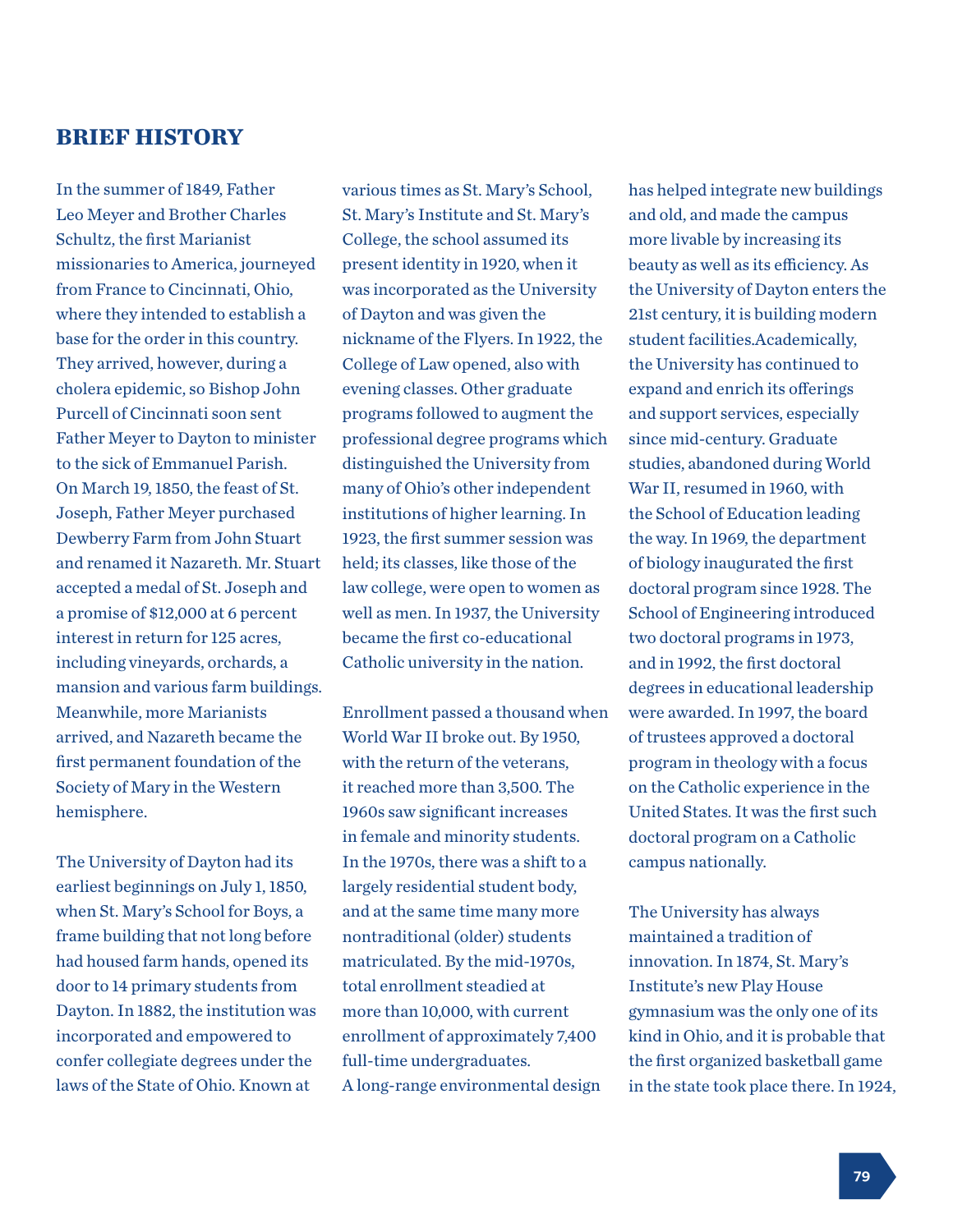the University was the first school to be granted a charter by the National Aeronautical Association. It was one of the first in the nation to offer a course in biophysics (1935). In 1952, it invited persons over 60 to attend its evening classes as guests. Its graduate program in laser optics was one of the earliest in the country. It was one of the first educational institutions to adopt electronic data-processing equipment and to offer degrees in computer science. In 1999, the University of Dayton was the first in the nation to offer an undergraduate degree program in human rights. In 2004, the University of Dayton partnered with Nanjing University, one of the top universities in China, to establish the University of Dayton-Nanjing University Suzhou Executive Training Center. The first American university in China's Suzhou Industrial Park (SIP), the University of Dayton China Institute bridges the gap between economies,

cultures and communities through research, academic programs and collaboration with partner industries in the park.

More than just a breeding ground for academic excellence, the University also responds to the needs of society and the region. Sponsored research at the University began in 1949 with a few faculty members and student assistants doing part-time research for industry and government agencies. In 1956, the University of Dayton Research Institute (UDRI) was formed to consolidate the administration of the growing research activities. Annual research volume has increased from \$3,821 in 1949, to more than \$130 million today. A center for discovery, development and technology commercialization, UDRI is the largest nonmedical research facility on a Catholic university campus.

The Dayton Early College Academy, a charter school that emerged from a partnership between the University of Dayton and Dayton Public Schools, has already attracted notice from the Bill and Melinda Gates Foundation as one of the five most innovative "small scale" high schools in the country. Students take college coursework while earning their high school diplomas. Many of the DECA graduates matriculate at the University of Dayton or at other regional higher education institutions.

From its humble roots as a private boarding school for boys, the University of Dayton today ranks among the best Catholic universities in the country. It is the largest independent university in Ohio and draws students from around the country and the world.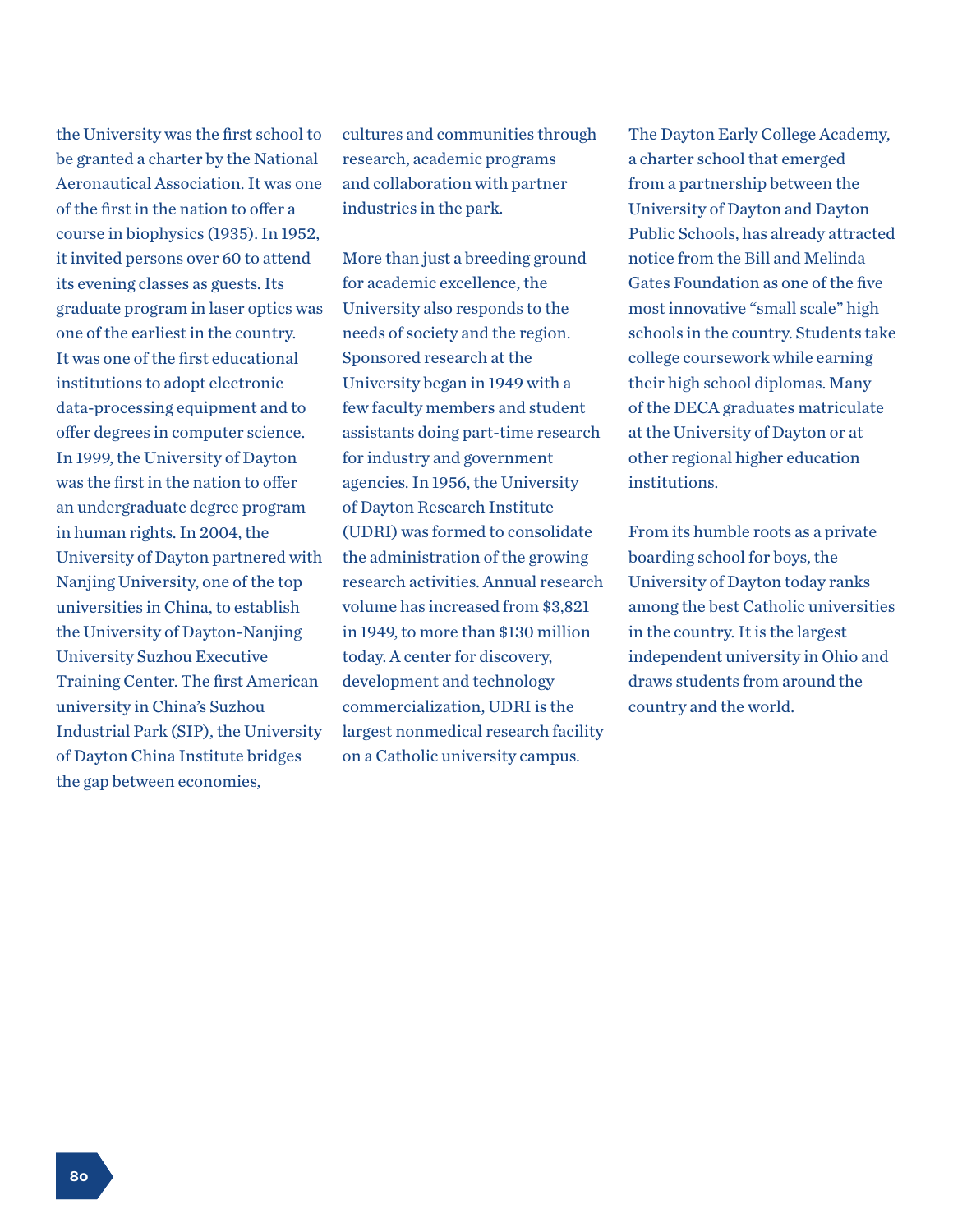

# **UNIVERSITY OF DAYTON CEREMONIAL MACE**

The ceremonial mace is an ornamented staff of wood, carried before a high official in civic ceremonies by a macebearer, intended to represent the official's authority. The mace as used in our time derives from the original mace used as a weapon to defend a sovereign during public appearances. Today the mace is used in processions, as on parliamentary or formal academic occasions.

This University of Dayton mace was designed to replace an earlier version that needed repair and was retired from use after the 2008 December graduation ceremony. The new mace was designed by Charles P. Wanda, S.M., '59 and executed by Mr. William Wiehe of Artisan Wood Ltd. The mace is made of walnut and is topped with the official seal of the University. Below the seal on the staff is a ring of multiple notches that represents the various components of the University — its colleges and all other organizations on campus that fulfill the mission to learn, lead and serve. Below it are two rings — one blue and one red — to represent the school colors. Near the bottom of the staff is a gold ring representing the wealth of knowledge and experiences passed on to generations of graduates.

At the bottom of the staff is a pyramid whose triangular faces each bear the Marianist cross, a symbol to represent the original four Marianists: Bro. Zehler, Bro. Schultz, Fr. Meyer and Bro. Edel who founded the University in 1850. The entire staff was designed to be a symbol of the torch of knowledge.

The University mace is only present during official ceremonies when the president of the University is in attendance.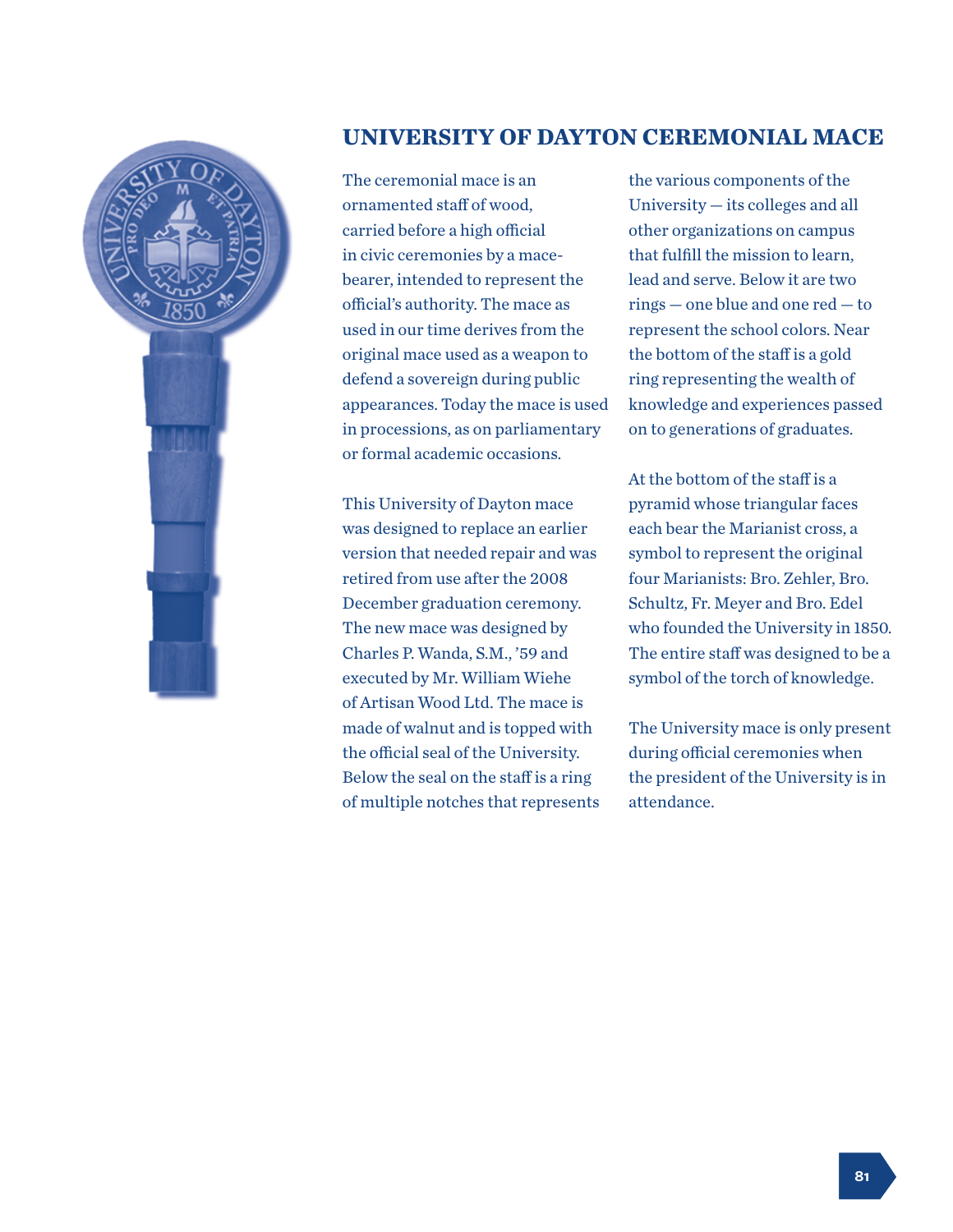## **GRADUATION MEDAL**

With the entire Marianist Family throughout the world, the University of Dayton celebrated in 2011 the 250th anniversary of the birth of Blessed William Joseph Chaminade, the founder of the Society of Mary (Marianists). That year, the University began a new tradition that grounds us in our mission and demonstrates the University of Dayton's commitment to act boldly and imaginatively in community. Honoring that tradition, we entrust to graduates a medal bearing the image of Blessed William Joseph Chaminade on one side and the seal of the University on the other.

## **Blessed William Joseph Chaminade**

In 1850, four members of the Society of Mary founded a school which has become the University of Dayton; the Society continues its sponsorship of cen the University today. The whole campus community joins with the members of the Society of Mary in points with the members of the beelerg of hair, in Inspires us as a community of faith and encourages and the professional schools of the University of The Context of Mary, we begin a new tradition that grounds us in our ages on the professional schools of the University us to become a community of transformation  $-$  to  $\hskip1cm$  wheel/gear conveys the idea of engineering an learn, lead and serve. Blessed Chaminade saw that in the midst of social change, which can be radical and disruptive, institutions can remain vibrant and grow. New times he believed called for new methods. That philosophy guides us every day as we live out That philosophy guides us every day as we live out<br>the Marianist mission on campus. As a community,<br> $\frac{1}{2}$  and  $\frac{1}{2}$  and  $\frac{1}{2}$  and  $\frac{1}{2}$  and  $\frac{1}{2}$  and  $\frac{1}{2}$  and  $\frac{1}{2}$  and  $\frac{1}{2}$  and  $\frac{1}{2}$  $\mu$  is a demonstrative of  $\mu$  and and encourages  $\mu$  and imaginative professional schools of the University.  $\mu$  are a community of faith and encourages  $t_{\text{max}}$  of  $t_{\text{max}}$  of  $t_{\text{max}}$  of  $t_{\text{max}}$  the  $t_{\text{max}}$ 250th and birth of Blessed William Joseph Alexander William Joseph Alexander William Joseph Alexander William Joseph Alexander William Joseph Alexander William Joseph Alexander William Joseph Alexander William Joseph Alexa diminade saw that idst of social change<br>uptive, institutions of<br>ew times he believed<br>ilosophy guides us ev<br>ianist mission on can



 $\frac{1}{2}$  we read the signs of the we read the signs of the University of Marian Shares and act boldly and  $\mathbb{R}$  imaginatively.  $\mathcal{S}$ and act boldly and

Chaminade and his  $\mathbb{R} \leftarrow \mathbb{S}$  Marianist legacy created  $\left\{\bigvee\right\}$  faith communities and today. We consider the communications and grow. Next, in special special special special special special special special special special special special special special special special special special special special speci  $\mathbb{Z}/\mathbb{Z}$   $\mathbb{Z}/\mathbb{Z}$  Chaminade and his

equeational institutions<br>that have made the Gospel come alive in every age. We honor the founder of the Society of Mary because Chaminade's vision of faith communities inspires the University to be a living community, a community that today demonstrates the Gospel being lived  $\frac{1}{2}$  out with passion and vitality, with creativity and a collaborative spirit, and with deep faith and openness to go where the Spirit calls us to be. aminade's vision of faith communities inspires t  $\overline{a}$ e made the Gospel come alive in every age. passion and vitancy, with creativity and a

community, a community that today demonstrates the

# **University seal**

ary in formation in faith. The open book represents the country *(Pro Deo et Patria)* can be rendered. The letter "M" which appears over the flame of the torch proclaims Mary, the Seat of Wisdom and the Mother four members of the Society of Mary, The University seal communicates through a school which has become the University **of Dayton's community** images and words. The flaming torch in the n; the Society continues its sponsorship of a medal of the symbolizes the light and guidance of faith, a commitment of our University to educate for arts and sciences and their humanizing influence on the professional schools of the University. The wheel/gear conveys the idea of engineering and meer, gear correct and a commitment of change of the rate of engineering and the other professional studies, avenues through which service to God and to echnology and the other professional studies,



*et Patria)* commitment of Jesus; it represents the  $\widehat{f}$  influence of the Society  $\frac{1}{\sqrt{2\pi}}\sum_{i=1}^{N} Q_i^T$  of Mary (Marianists), the  $\frac{1}{\sqrt{2}}$   $\frac{1}{\sqrt{2}}$   $\frac{1}{\sqrt{2}}$   $\frac{1}{\sqrt{2}}$  religious order of men that  $\left( \left( \frac{1}{2} \sum_{i=1}^n \frac{1}{i} \sum_{i=1}^n \frac{1}{i} \right) \right)$  founded and sponsors the  $\left\| \left( \sum_{n \in \mathbb{Z}} \sum_{n \in \mathbb{Z}} f(n) \right)^n \right\|$  University. The "M" likewise  $\mathscr{W}$  recalls the original name of the University, Saint Mother of Jesus; it represents the Mary's Institute. *Pro Deo*  University, Saint Mary's Institute.  $M$ <sup>1</sup> of mary (mariamsts), the *Pro Deo et a Pro Deo et al. Pro Deo* 

*et Patria* ("For God and Country") is the motto of the University — a motto that expresses the twofold  $\frac{1}{2}$  and  $\frac{1}{2}$  and  $\frac{1}{2}$  and  $\frac{1}{2}$  and  $\frac{1}{2}$  sponsors  $\frac{1}{2}$  sponsors  $\frac{1}{2}$ duty all have to serve both God and humanity. (*Patria*, translated, means "country" or "nativeland," but is interpreted today as embracing the whole world.) The figure "1850" in the outer rim of the seal is the foundation date of the school. The name, UNIVERSITY OF DAYTON, was adopted in 1920. The  $c_1$  or  $c_2$  or  $c_3$  or  $c_4$  or  $c_5$  or  $c_6$  or  $c_7$  as extensions of  $c_7$  as embracing today as extensions of  $c_7$ idea of completeness of education (religious, moral, intellectual, aesthetic, social and physical) is revealed in the circular shape of the seal itself. of education (religious, moral, intellectual, intellectual, social and social and social and social and social and social and social and social and social and social and social and social and social and social and social a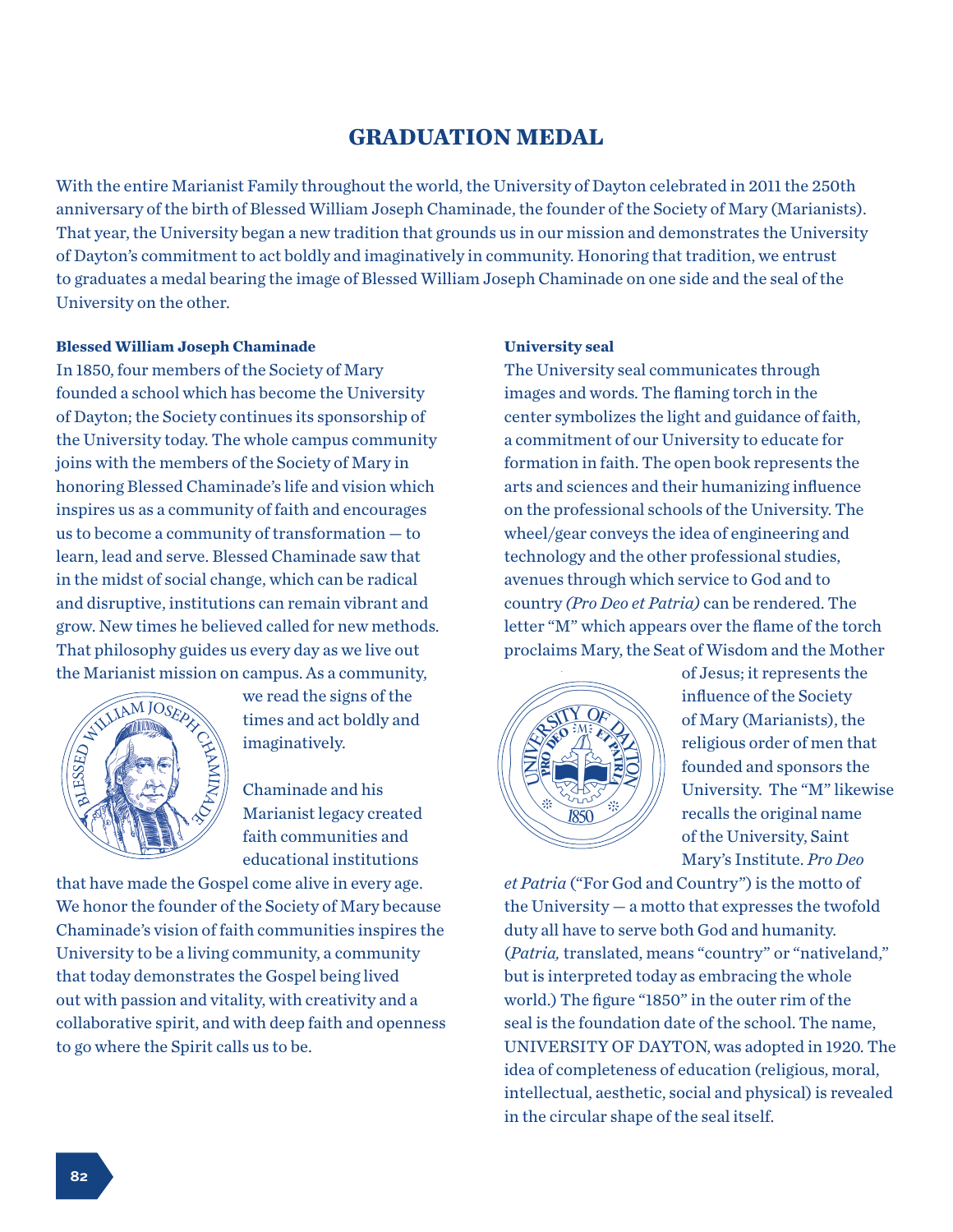# **ACADEMIC COSTUMES**

Academic costumes are as old as universities. They originated from clerical or priestly garb worn in the Middle Ages. American academic costumes follow an 1895 code covering three main parts: caps, gowns and hoods.

The Oxford, or mortar-board, cap evolved from the square biretta of Renaissance churchmen. It is always black and may be of any material except velvet, which is reserved for doctors. The tassel has three variations. It may be black for any degree, the color in which the degree was granted or gold metallic for doctors and governing officials.

At the moment the degree is awarded, the tassel is switched from the right to the left side of the cap.

Gowns are all black, and there are three kinds. Bachelor's gowns fall in straight lines from a fairly elaborate yoke. Master's gowns are set apart by long sleeves that terminate around the knee in a square end into which a semi-circle is cut. The doctor's gown has velvet panels down the front, around the neck and three bars on the bell-shaped sleeves. It may be ornamented in color. Both the paneling and the sleeve bars may show the faculty in which the degree was awarded.

The hood shows the level of the degree, the faculty in which it was given and the institution which awarded it. The level of the degree is shown by the size of the hood, the width of the velvet trimming and, for the doctor, by the shape. The bachelor's, master's and doctor's hoods are three, three and one-half, and four feet long. The velvet trimming is two, three and five inches. This same trimming identifies the faculty in which the degree was awarded. The institution which awarded the degree is indicated by the colored lining. University of Dayton hoods are lined with red silk crossed by a royal blue chevron.

# **UNIVERSITY CORDS WORN BY GRADUATES**

The red and blue cords signify that the student is graduating with honors. The student has attained a cumulative GPA of 3.5 or above.

The red, white and blue cord signifies that the graduate is a United States veteran.

# **THE UNIVERSITY OF DAYTON ANTHEM**

- On mountain high and hillside, O'er meadow and through dell In busy mart and hamlet, Where hearts their story tell, A clarion voice is ringing, It rises, now it falls Arouse, all ye of Dayton, Your Alma Mater calls.
- UD, we hear you calling, Fidelity's the test, Your sons and daughters answer from North, South, East and West, With measured tread advancing. Our emblem full in view, We sound your praise and pledge Our loyalty to the Red and Blue.

Following the ceremony, University backdrops will be provided in both wings for your photography convenience.